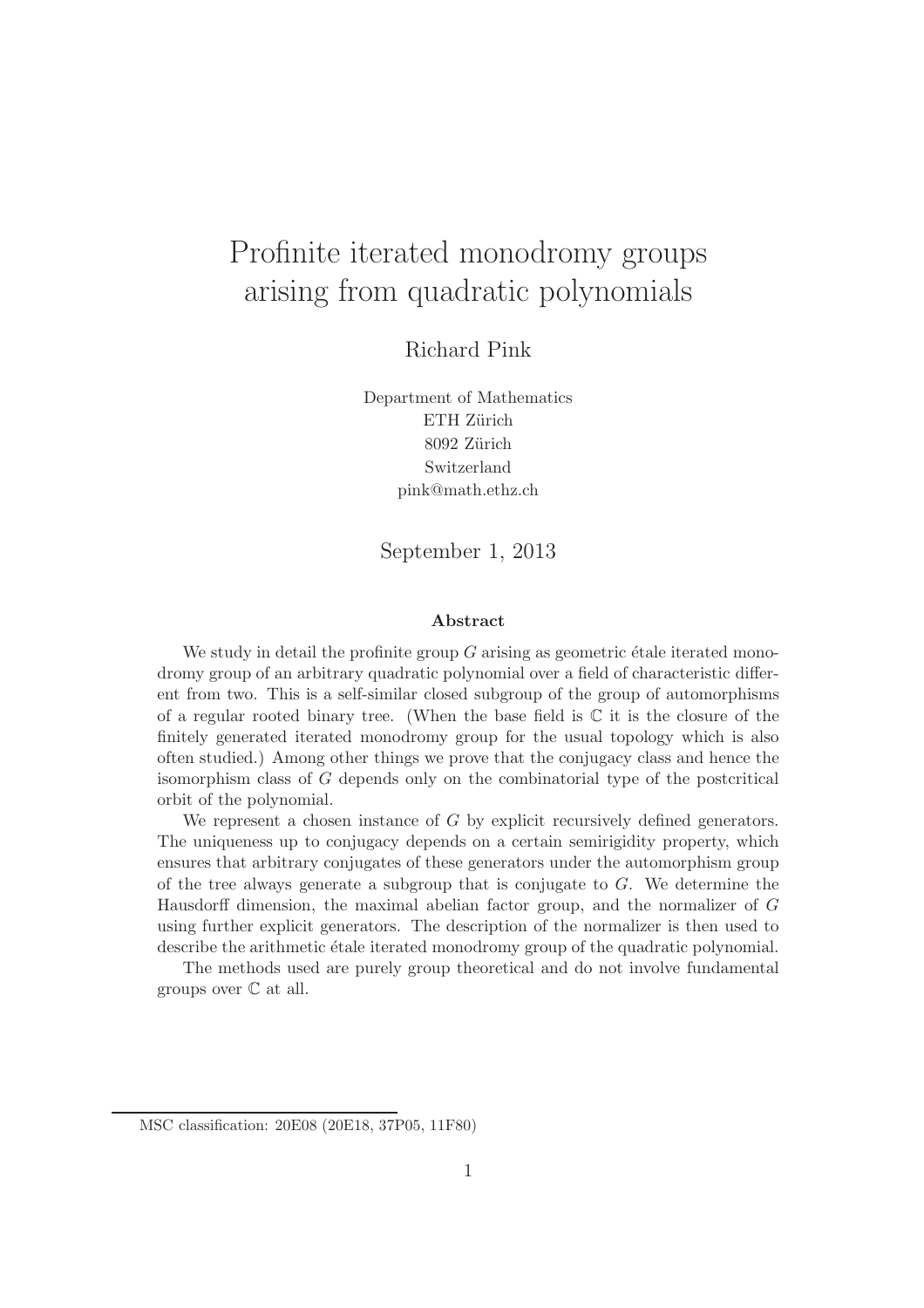## Contents

| $\bf{0}$       |                                  | Introduction                       | 3     |
|----------------|----------------------------------|------------------------------------|-------|
| 1              | Generalities<br>8                |                                    |       |
|                | 1.1                              |                                    | $8\,$ |
|                | 1.2                              | <b>Size</b>                        | 9     |
|                | 1.3                              |                                    | 9     |
|                | 1.4                              | Recursive construction of elements | 10    |
|                | 1.5                              |                                    | 11    |
|                | 1.6                              |                                    | 12    |
|                | 1.7                              |                                    | 14    |
|                | 1.8                              |                                    | 20    |
| $\overline{2}$ | Periodic case<br>21              |                                    |       |
|                | 2.1                              |                                    | 21    |
|                | 2.2                              |                                    | 22    |
|                | 2.3                              |                                    | 25    |
|                | 2.4                              |                                    | 25    |
|                | 2.5                              |                                    | 30    |
|                | 2.6                              |                                    | 32    |
|                | 2.7                              |                                    | 35    |
|                | 2.8                              |                                    | 37    |
| 3              | Strictly pre-periodic case<br>40 |                                    |       |
|                | 3.1                              |                                    | 40    |
|                | 3.2                              |                                    | 42    |
|                | 3.3                              | <b>Size</b>                        | 48    |
|                | 3.4                              |                                    | 50    |
|                | 3.5                              |                                    | 54    |
|                | 3.6                              |                                    | 54    |
|                | 3.7                              |                                    | 57    |
|                | 3.8                              |                                    | 62    |
|                | 3.9                              |                                    | 68    |
|                |                                  |                                    | 76    |
| References     |                                  |                                    | 79    |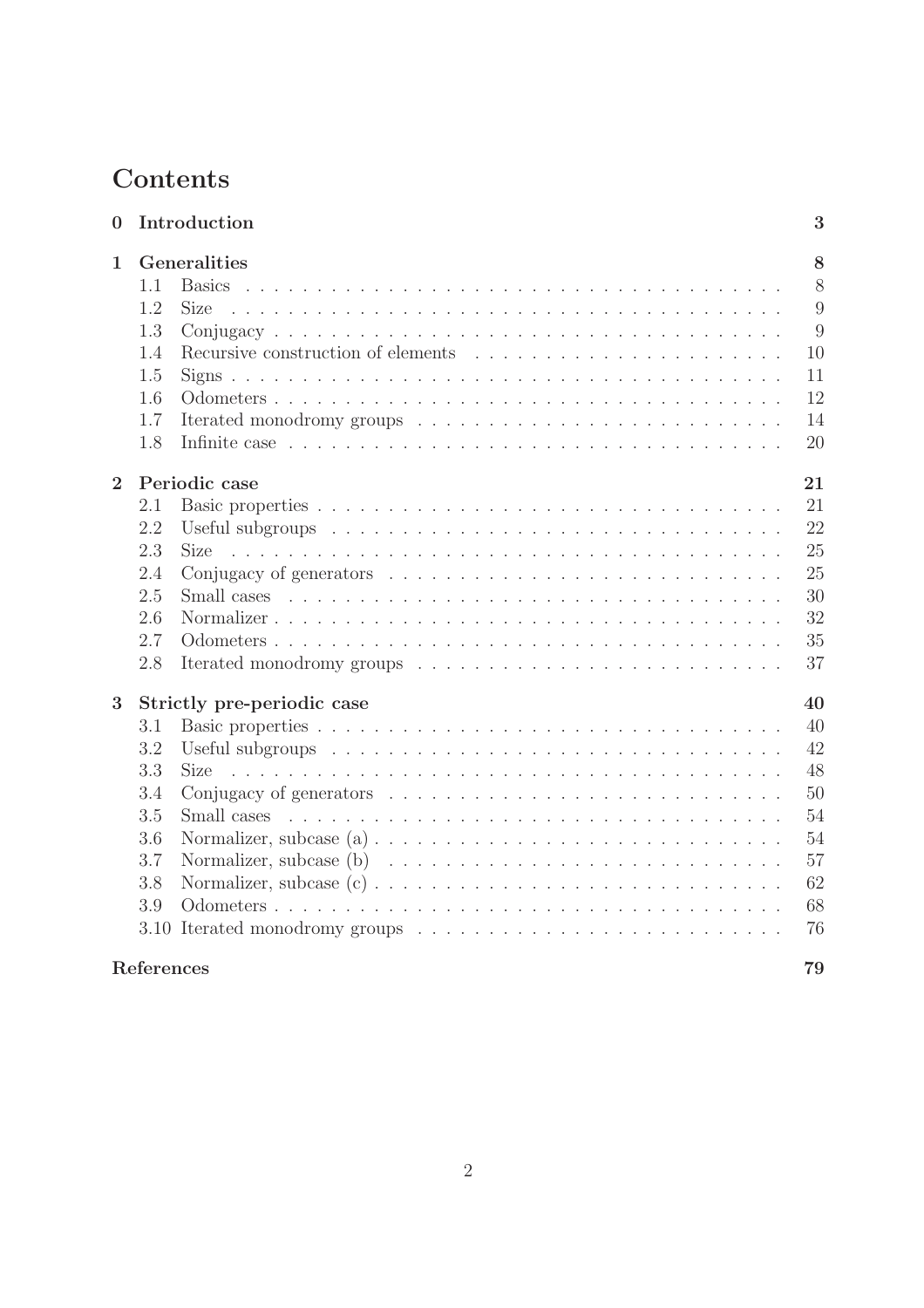## 0 Introduction

Let f be a polynomial of degree two in one variable with coefficients in a field  $k$  of characteristic different from 2. For every integer  $n \geq 1$  let  $f^n$  denote the  $n<sup>th</sup>$  *iterate of f*, obtained by substituting *n* copies of f into each other. The result is a polynomial of degree  $2^n$ , which we view as a finite morphism from the projective line  $\mathbb{P}_k^1$  over k to itself. Let  $S \subset \mathbb{P}_k^1$  denote the (strictly) postcritical orbit of f, that is, the set of images under all iterates  $f<sup>n</sup>$ of the critical points of f. Then each  $f^n$  is a connected ramified covering of  $\mathbb{P}^1_k$  which is unramified over  $\mathbb{P}_k^1 \setminus S$ . As such it is determined up to isomorphism by the action of the étale fundamental group  $\pi_1^{\text{\'et}}(\mathbb{P}_k^1 \setminus S)$  on a certain set with  $2^n$  elements. Varying n, these coverings form an infinite tower  $\dots \xrightarrow{f} \mathbb{P}^1_k$  $\xrightarrow{f} \mathbb{P}^1_k$  $f \rightarrow \mathbb{P}_k^1$  whose structure up to isomorphism is determined by the action of the étale fundamental group on a regular rooted binary tree T. The action corresponds to a homomorphism  $\rho: \pi_1^{\text{\'et}}(\mathbb{P}_k^1 \setminus S) \to \text{Aut}(T)$ , whose image is the iterated monodromy group associated to f which we study in this article.

By construction it is a profinite group. If  $k$  is the field of complex numbers one can also define a discrete iterated monodromy group using the usual fundamental group of  $\mathbb{P}^1(\mathbb{C}) \setminus S$ , whose closure in the automorphism group of the tree is the profinite iterated monodromy group defined above. In the present article we disregard that point of view entirely and work purely algebraically and with profinite groups only.

In particular we do not require k to be algebraically closed. In fact, if  $\overline{k}$  denotes a separable closure of k, it is natural to compare the image of  $\pi_1^{\text{\'et}}(\mathbb{P}_k^1 \setminus S)$  with the image of  $\pi_1^{\text{\'et}}(\mathbb{P}^1_{\bar{k}} \setminus S)$ . We call the former the *arithmetic* iterated monodromy group  $G^{\text{arith}}$  and the latter the *geometric* iterated monodromy group  $G^{\text{geom}}$  associated to f. Then  $G^{\text{geom}}$  is a closed normal subgroup of  $G<sup>arith</sup>$ , and the monodromy action induces a natural surjective homomorphism  $\bar{\rho}$ : Gal $(\bar{k}/k) \rightarrow G^{\text{arith}}/G^{\text{geom}}$ . Among the main results in this article are the explicit description of  $G^{\text{geom}}$  and  $G^{\text{arith}}$  and  $\bar{\rho}$ .

Our ultimate motivation for this, though not developed at all in the present article, is to understand the arithmetic properties of the tower of coverings which manifest themselves in the iterated monodromy groups. We are intrigued by the analogy between the Galois representation on the tree associated to f, and the linear  $\ell$ -adic Galois representation on the Tate module of an abelian variety or a Drinfeld module or on the  $\ell$ -adic cohomology of an algebraic variety. There are many deep results for the latter, and it would be delightful if counterparts for iterated monodromy groups could be developed as well. Natural candidates for study are for instance the images of Frobenius elements in the case that  $k$  is a number field or a finite field.<sup>1</sup>

<sup>1</sup>For example: It is not hard to show that the set of conjugacy classes in the automorphism group of the tree has the cardinality of the continuum. On the other hand, the conjugacy class of the image of a Frobenius element depends only on a quadratic polynomial over a finite field and an element of that finite field. Thus the conjugacy classes arising from Frobenius elements form a countable set only. The images of Frobenius elements must therefore satisfy some strong special properties. The question is: which?

Note that for a non-trivial linear  $\ell$ -adic Galois representation the set of conjugacy classes in  $GL_n(\mathbb{Q}_\ell)$ likewise has the same cardinality as  $\mathbb{Q}_{\ell}$ , but the characteristic polynomials of Frobenius elements usually have coefficients in a number field, which also leaves only countably many conjugacy classes for them.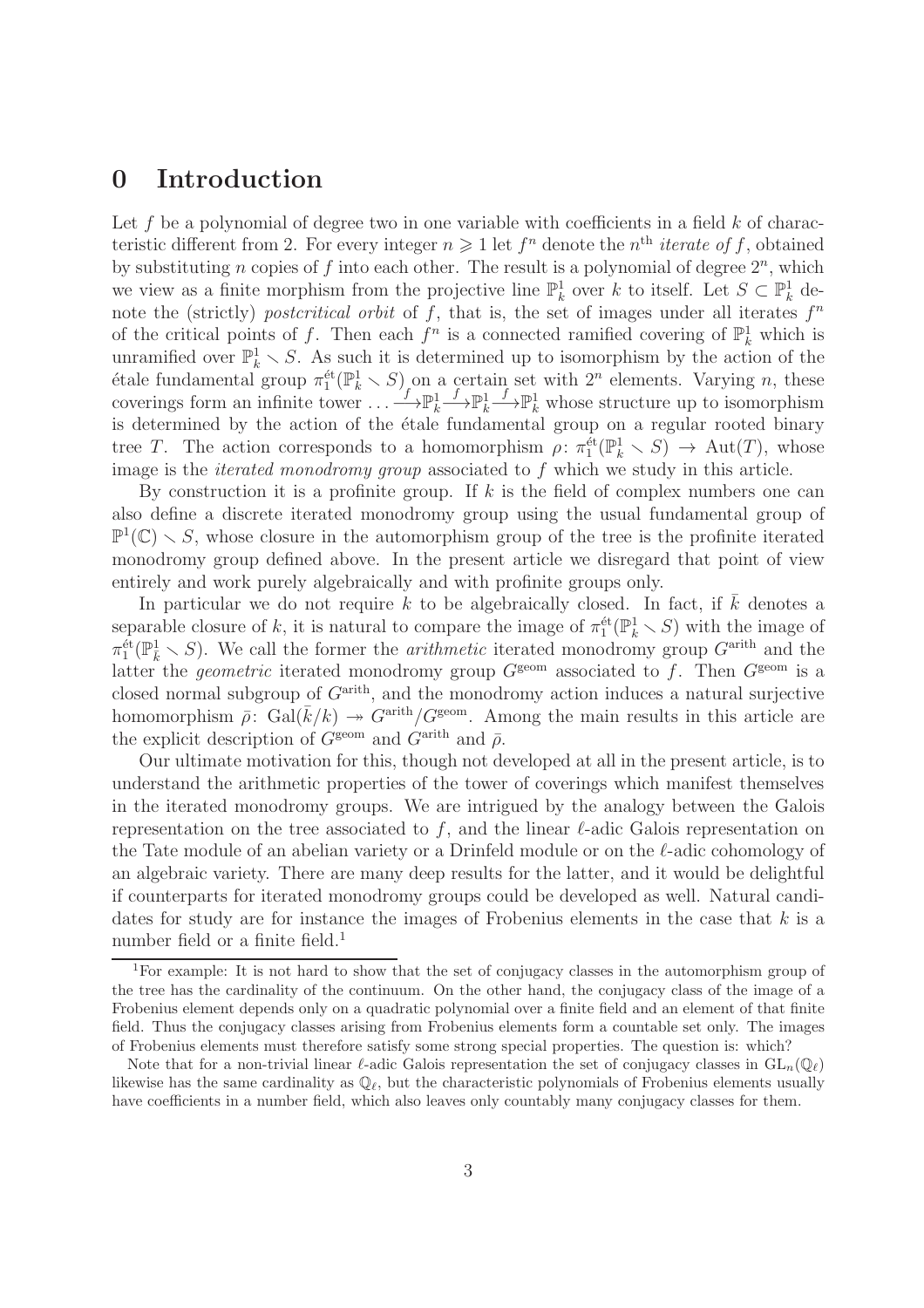Now we describe the methods and results of this article. Note that the monodromy action is ramified at any point  $\xi_i$  in the postcritical orbit S. Since  $G^{\text{geom}}$  is a pro-2-group and the base field has characteristic different from 2, the image of the inertia group at  $\xi_i$  is a quotient of the tame pro-2 inertia group and therefore topologically generated by a single element. Let  $b_i \in G^{\text{geom}}$  be the image of a chosen generator. Then  $G^{\text{geom}}$  is topologically generated by the set  $\{b_i \mid \xi_i \in S\}$ . In particular, if S is finite, then  $G^{\text{geom}}$  is topologically finitely generated. Moreover, the generator of inertia at  $\infty \in S$  can be dropped, essentially because  $\mathbb{A}_{\overline{k}}^1$  has no non-trivial connected unramified covering which is tame at  $\infty$ . For the following discussion we therefore delete  $\infty$  from S.

If we remove the bottom level from the tower of coverings  $\dots \longrightarrow \mathbb{P}_k^1$  $\mathop{\longrightarrow}\limits^f\mathbb{P}^1_k$  $\xrightarrow{f} \mathbb{P}^1_k$  we obtain the same tower again. From this we deduce that the monodromy representation and the iterated monodromy groups are self-similar in the sense that a copy arises as a proper subquotient. This implies a weak form of recursion relations for the generators  $b_i$ . Namely, on deleting the root, the tree  $T$  decomposes into two rooted regular binary trees, each related to the tower of coverings with the bottom level removed. Choosing an isomorphism from T to each of these subtrees, it turns out that each  $b_i$  is conjugate in  $Aut(T)$  to an explicit element given in terms of certain other generators acting on the two half trees. Specifically, let  $\sigma \in \text{Aut}(T)$  be an element of order 2 that interchanges the two half trees. For any two elements  $u, v \in Aut(T)$  let  $(u, v)$  denote the element of  $Aut(T)$  which acts by u on the first half tree and by v on the second. Then  $b_i$  is conjugate under  $Aut(T)$  to

(0.1) 
$$
\begin{cases} \sigma & \text{if } f \text{ is ramified over } \xi_i \text{ and } \xi_i \notin f(S), \\ (b_j, 1) \sigma & \text{if } f \text{ is ramified over } \xi_i \text{ and } f(\xi_j) = \xi_i \text{ for } \xi_j \in S, \\ (b_j, 1) & \text{if } f \text{ is unramified over } \xi_i \text{ and } f(\xi_j) = \xi_i \text{ for a unique } \xi_j \in S, \\ (b_j, b_k) & \text{if } f(\xi_j) = f(\xi_k) = \xi_i \text{ for two distinct points } \xi_j, \xi_k \in S, \end{cases}
$$

(see Proposition 1.7.14).

It turns out that these relations suffice to determine  $G^{\text{geom}}$  up to conjugacy in Aut(T), which therefore depends only on the combinatorics of the postcritical orbit. This may be somewhat surprising, because the relations seem so much weaker than the recursion relations one usually has for the generators of discrete iterated monodromy groups over C, which are definite equalities not just up to conjugacy. Nevertheless we prove:

**Theorem 0.2** Any two closed subgroups of Aut(T) which are generated by elements  $b_i$ satisfying the relations  $(0.1)$  associated to the given postcritical orbit S are conjugate.

The analysis of  $G^{\text{geom}}$  thus reduces to the study of the closed subgroup  $G \subset \text{Aut}(T)$  that is topologically generated by any single choice of generators satisfying (0.1). We choose the generators  $a_i$  that are uniquely characterized by the recursion relations

(0.3) 
$$
a_i = \begin{cases} \sigma & \text{if } f \text{ is ramified over } \xi_i \text{ and } \xi_i \notin f(S), \\ (a_j, 1) \sigma & \text{if } f \text{ is ramified over } \xi_i \text{ and } f(\xi_j) = \xi_i \text{ for } \xi_j \in S, \\ (a_j, 1) & \text{if } f \text{ is unramified over } \xi_i \text{ and } f(\xi_j) = \xi_i \text{ for a unique } \xi_j \in S, \\ (a_j, a_k) & \text{if } f(\xi_j) = f(\xi_k) = \xi_i \text{ for two distinct points } \xi_j, \xi_k \in S. \end{cases}
$$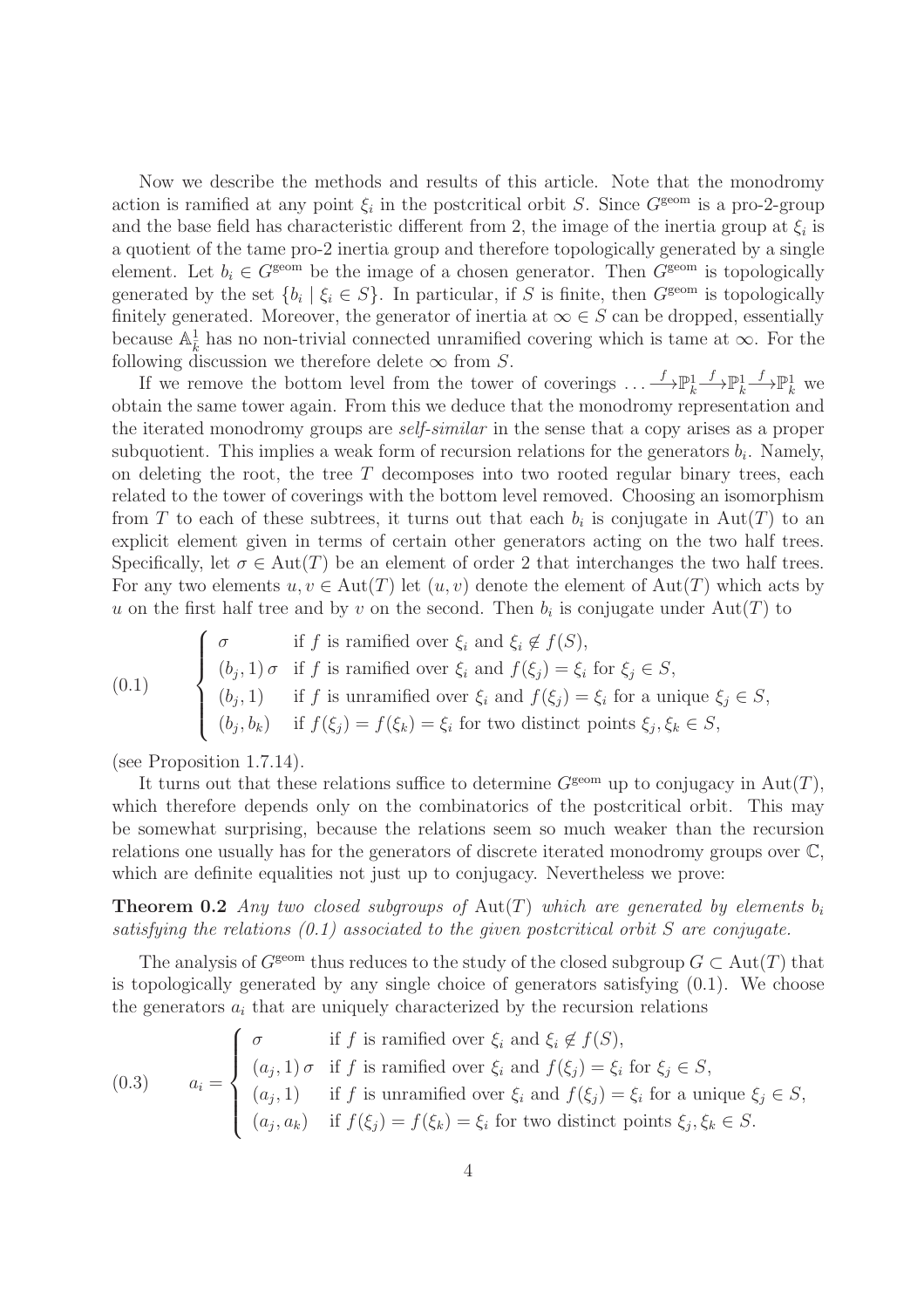To understand G is a purely group theoretical problem that is interesting in its own right. Most of the article is actually devoted to it. The methods used are standard finite and profinite group theory, and time and again the exploitation of the self-similarity properties of G resulting from the recursion relations (0.3).

There is a marked difference in structure depending on the type of  $S$ . If  $S$  is infinite, one can easily show that  $G = G^{\text{geom}} = G^{\text{arith}} = \text{Aut}(T)$ . So assume henceforth that S is finite. Then the unique critical point  $\neq \infty$  of f is called *periodic* if it is mapped to itself under some iterate of  $f$ , otherwise it is called *strictly pre-periodic*. A precise description of the different possibilities for  $S$  is given in 1.7.2. As many details differ between these two cases, the main body of the paper is divided accordingly. Among other things:

- We determine the maximal abelian factor group of G: see Theorems 2.2.7 and 3.1.6.
- We calculate the Hausdorff dimension of G: see Theorems 2.3.2 and 3.3.4.
- We prove Theorem 0.2. Actually we show that for any elements  $b_i \in Aut(T)$  satisfying the weak recursion relations (0.1), on conjugating all  $b_i$  by a single element of Aut(T) we can achieve that all  $b_i$  lie in  $G$ , are conjugate to the respective  $a_i$  under  $G$ , and topologically generate G. For this combine Proposition 2.4.1 or 3.4.1 with Theorem 2.4.3 or 3.4.3. We view this result as a kind of *semirigidity* property of the generators.
- In one interesting case of a group with two generators, namely the closure of the 'Basilica group', we show a stronger *rigidity* property that on conjugating the  $b_i$  by a single element of  $\text{Aut}(T)$  we can make them equal to  $a_i$ : see Theorem 2.5.1. This rigidity property, and its failure whenever the number of generators is greater than two, had in fact been the motivation for the author to search for a weaker version that would still give G up to conjugacy in the general case, and that he found in the semirigidity property described above.
- We determine the normalizer  $N \subset Aut(T)$  of G and describe it using further explicit generators. This result requires significantly more effort than the others. Let  $r$ denote the number of generators of G, that is, the cardinality of S (without  $\infty$ ). In the periodic case we establish an explicit isomorphism  $N/G \cong (\mathbb{Z}_2^{\times})^r$ , where  $\mathbb{Z}_2$ denotes the ring of 2-adic integers: see Theorem 2.6.8. In the strictly pre-periodic case with  $r = 2$  the group G is infinite pro-dihedral isomorphic to  $\mathbb{Z}_2 \rtimes {\pm 1}$  and its normalizer is isomorphic to  $\mathbb{Z}_2 \rtimes \mathbb{Z}_2^{\times}$ : see Subsection 3.5. In the strictly pre-periodic case with  $r \geq 3$  we construct an isomorphism between  $N/G$  and a countably infinite product  $(\mathbb{F}_2)^\infty$  of copies of the cyclic group of order 2. For technical reasons this requires a further division into subcases: see Theorems 3.6.12, 3.7.18, and 3.8.27.
- We study a particularly useful class of elements of G called *odometers*. We show that their proportion in G is  $2^{-r} > 0$  and that they are all conjugate under N: see Proposition 2.7.1 or 3.9.1 and Theorem 2.7.4 or 3.9.4. We describe how the normalizer of any odometer in G sits inside N and how it maps to  $N/G$ : see Proposition 2.7.7 or 3.9.14. In the periodic case we can also strengthen the semirigidity theorem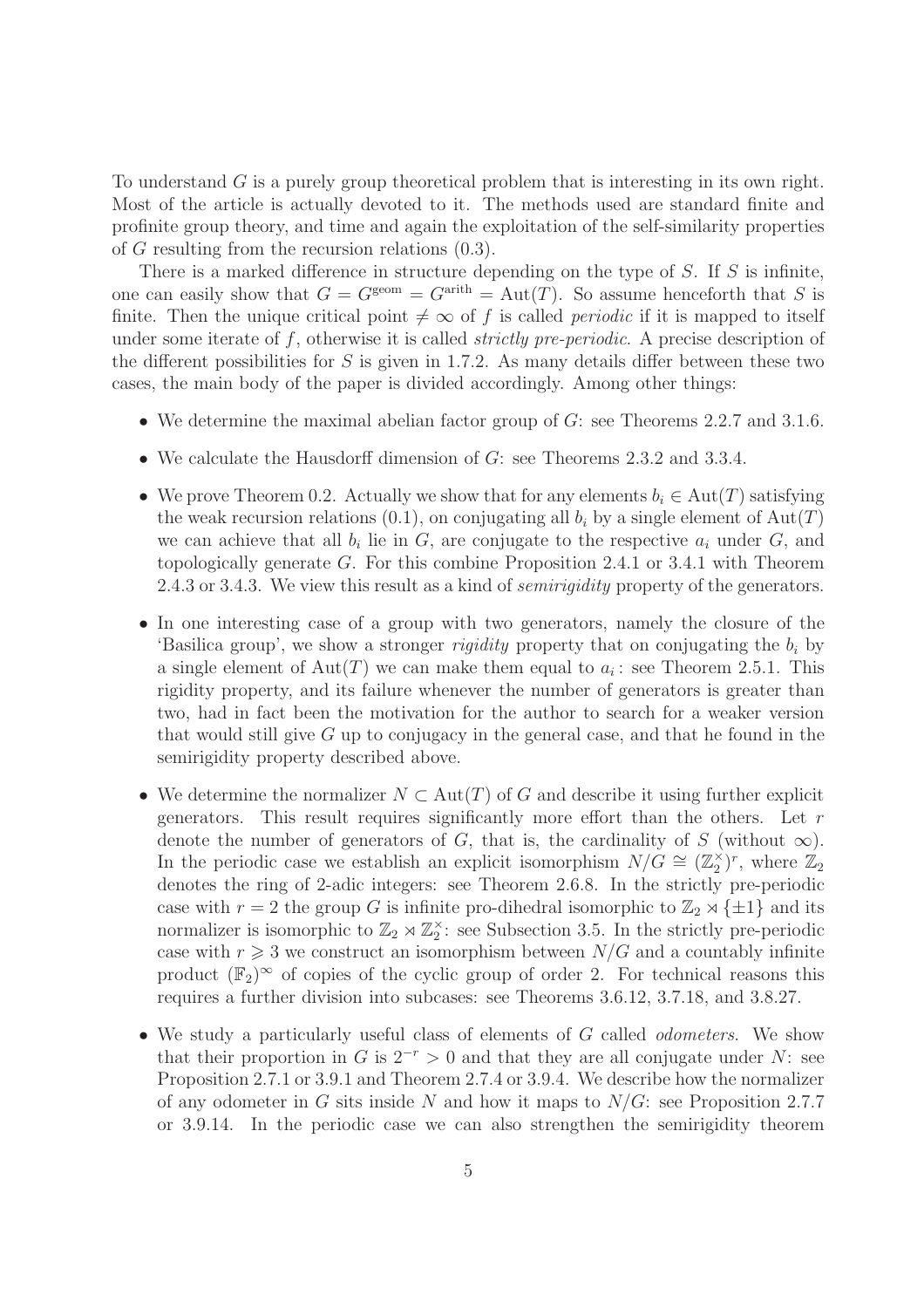mentioned above to include odometers in Theorem 2.7.6, but we do not know how to achieve anything similar in the strictly pre-periodic case.

Let us now return to the iterated monodromy groups associated to a quadratic polynomial. By Theorem 0.2, after conjugating everything by an automorphism of  $T$  we may assume that  $G^{\text{geom}} = G$ . Then  $G^{\text{arith}}$  is contained in the normalizer N, and describing it is equivalent to describing the subgroup  $G^{\text{arith}}/G$  of  $N/G$ . In fact, we give the composite homomorphism  $\bar{\rho}$ : Gal( $\bar{k}/k$ )  $\rightarrow$  G<sup>arith</sup>/ $G \rightarrow N/G$  explicitly in terms of the description of N/G mentioned above.

For this we look at the restriction of  $\rho$  to the decomposition group at a postcritical point. The image of the corresponding inertia group is always cyclic or pro-cyclic, and the decomposition group acts on it through the cyclotomic character. Using this we can deduce that  $\bar{\rho}$  always factors through the cyclotomic character. Moreover, the image of the inertia group at  $\infty$  is generated by an odometer, so our previously assembled results on odometers in G easily determine  $\bar{\rho}$  completely.

Namely, in the periodic case the homomorphism  $\bar{\rho}$ : Gal $(\bar{k}/k) \rightarrow N/G \cong (\mathbb{Z}_2^{\times})^r$  is the cyclotomic character Gal $(\bar{k}/k) \to \mathbb{Z}_2^{\times}$  followed by the diagonal embedding: see Theorem 2.8.4. In the strictly pre-periodic case with  $r = 2$  the homomorphism  $\bar{\rho}$ : Gal( $\bar{k}/k$ )  $\rightarrow$  $N/G \cong \mathbb{Z}_2^{\times}/\{\pm 1\}$  is the cyclotomic character followed by the projection  $\mathbb{Z}_2^{\times} \to \mathbb{Z}_2^{\times}/\{\pm 1\}$ . In these two cases, therefore, the index  $[G<sup>arith</sup> : G<sup>geom</sup>]$  is infinite if the ground field k is finitely generated over its prime field.

In the strictly pre-periodic case with  $r \geq 3$  the homomorphism  $\bar{\rho}$ : Gal( $k/k$ )  $\rightarrow N/G \cong$  $(\mathbb{F}_2)^\infty$  is the composite of the cyclotomic character with the projection  $\mathbb{Z}_2^\times \to (\mathbb{Z}/8\mathbb{Z})^\times$  and a homomorphism  $(\mathbb{Z}/8\mathbb{Z})^{\times} \to (\mathbb{F}_2)^{\infty}$  that is given precisely in Theorem 3.10.5. In this case the group  $G^{\text{arith}}/G$  is elementary abelian of order dividing 4, and in fact dividing 2 except in one particular case: see Corollary 3.10.6. Thus  $G<sup>arith</sup>$  depends only very mildly on the field k. Moreover, in this case we have  $G^{\text{arith}} = G$  whenever k contains the eighth roots of unity, in particular whenever  $k$  is finite and its order is a square. It is conceivable that this state of affairs has some influence on the properties of the images of Frobenius elements.

Let us now point out the relation with existing results in the literature, without any claim of completeness. Although most of those results concern discrete iterated monodromy groups, some of them have a direct relation with the profinite iterated monodromy groups arising as closures of the discrete ones. First, for generalities on self-similar groups acting on regular rooted trees see for instance Nekrashevych [15] or Grigorchuk-Savchuk-Šunić [11].

Next, much is already known in the following small cases: In the periodic case with  $r = 1$  the group G is pro-cyclic. In the periodic case with  $r = 2$  the group G is the closure of the so-called 'Basilica' group, studied for instance in Grigorchuk-Zuk  $[9]$ . In the periodic case with  $r = 3$  corresponding to the 'Douady rabbit' some of our results follow from Nekrashevych [17, §8]. In the strictly pre-periodic case with  $s = 1$  and  $r = 2$  the group G is infinite pro-dihedral. In the strictly pre-periodic case with  $s = 1$  and  $r = 3$  the group G is the closure of the Grigorchuk group, introduced in Grigorchuk [7] and studied extensively,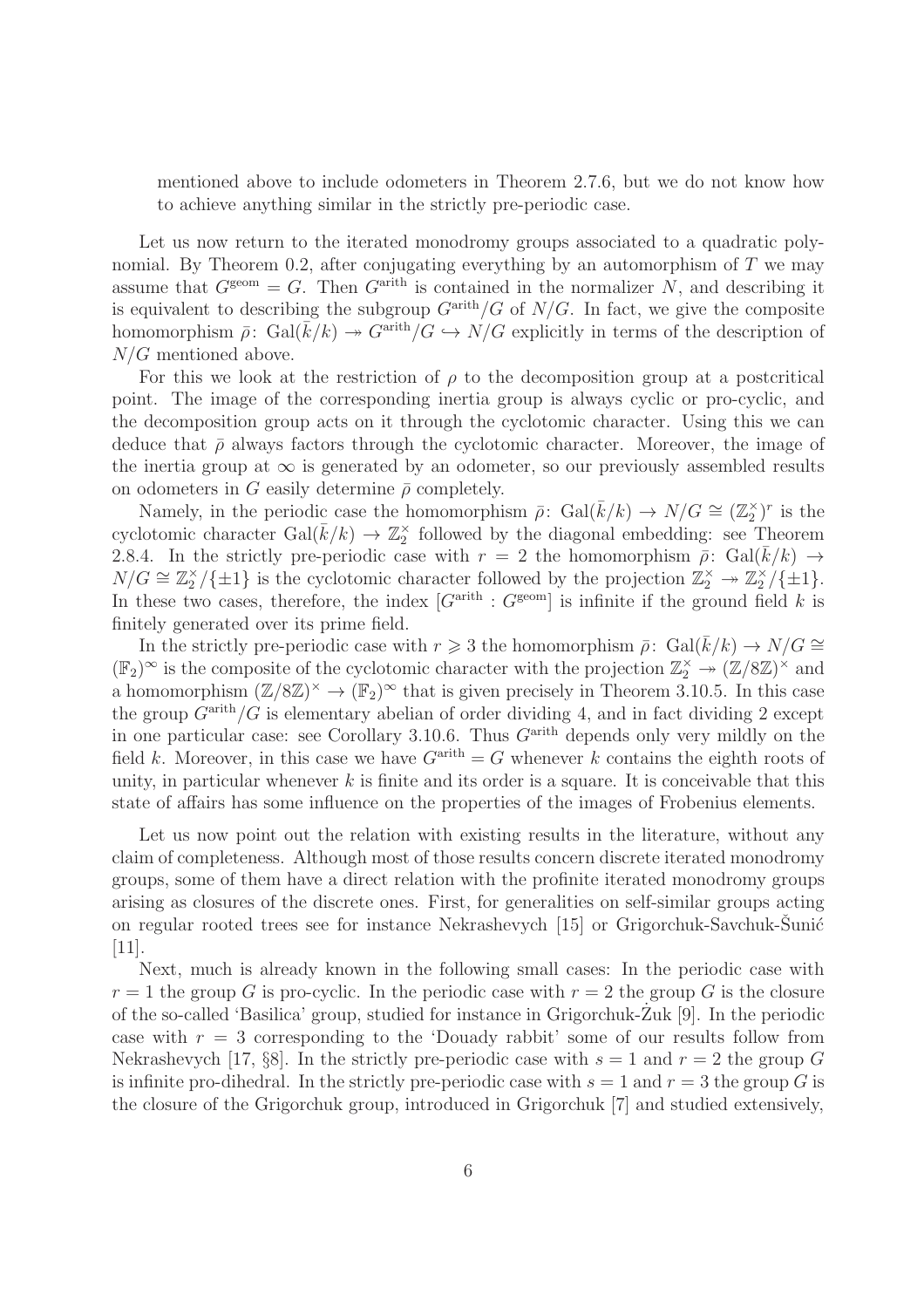among others in Grigorchuk [8, §§12-15], Bartholdi-Grigorchuk [1], Grigorchuk-Sidki [10], Nekrashevych [17].

An important result related to ours is contained in the paper [2] by Bartholdi and Nekrashevych. There the authors describe the discrete iterated monodromy group of an arbitrary quadratic polynomial over C in terms of generators satisfying explicit recursion relations similar to  $(0.3)$ . In fact, the difference is only that some of the terms  $(a_j, 1)$  may be replaced by  $(1, a_j)$ , and  $(a_j, a_k)$  may be replaced by  $(a_k, a_j)$ . This goes a large part of the way towards our result that the closure  $G^{\text{geom}}$  is conjugate to our group G in all cases.

Finally, some arithmetic aspects of iterated monodromy groups associated to quadratic polynomials are studied in Boston-Jones [3], [4], [14]. The author hopes that the results of the present article might shed more light in these directions.

Here are several open questions that one might pursue next. Within the scope of the present paper, can some of the many case distinctions be avoided using a different setup? It would also be interesting to obtain more results about conjugacy of generators and odometers in the strictly pre-periodic case, like an improvement of Proposition 3.4.4 and analogues of Theorem 2.7.4 (b) and Theorem 2.7.6. Again, such results might show the way towards a cleaner overall structure of the material.

Beyond that, a very natural problem is to generalize the results of this article to iterated monodromy groups of rational quadratic morphisms instead of quadratic polynomials. Since the classification of finite postcritical orbits of those involves tuples of four integers, as opposed to two integers for quadratic polynomials, one can expect the complexity to increase roughly by a factor of 2 on a logarithmic scale.  $\odot$ 

Finally there is the wide open field of applying the present results to the arithmetic properties of iterated quadratic polynomials, especially over a number field or a finite field. A starting point for this might be a study of Frobenius elements in  $G<sup>arith</sup>$ .

At last, the author would like to thank Volodia Nekrashevych for introducing him to important techniques in the area.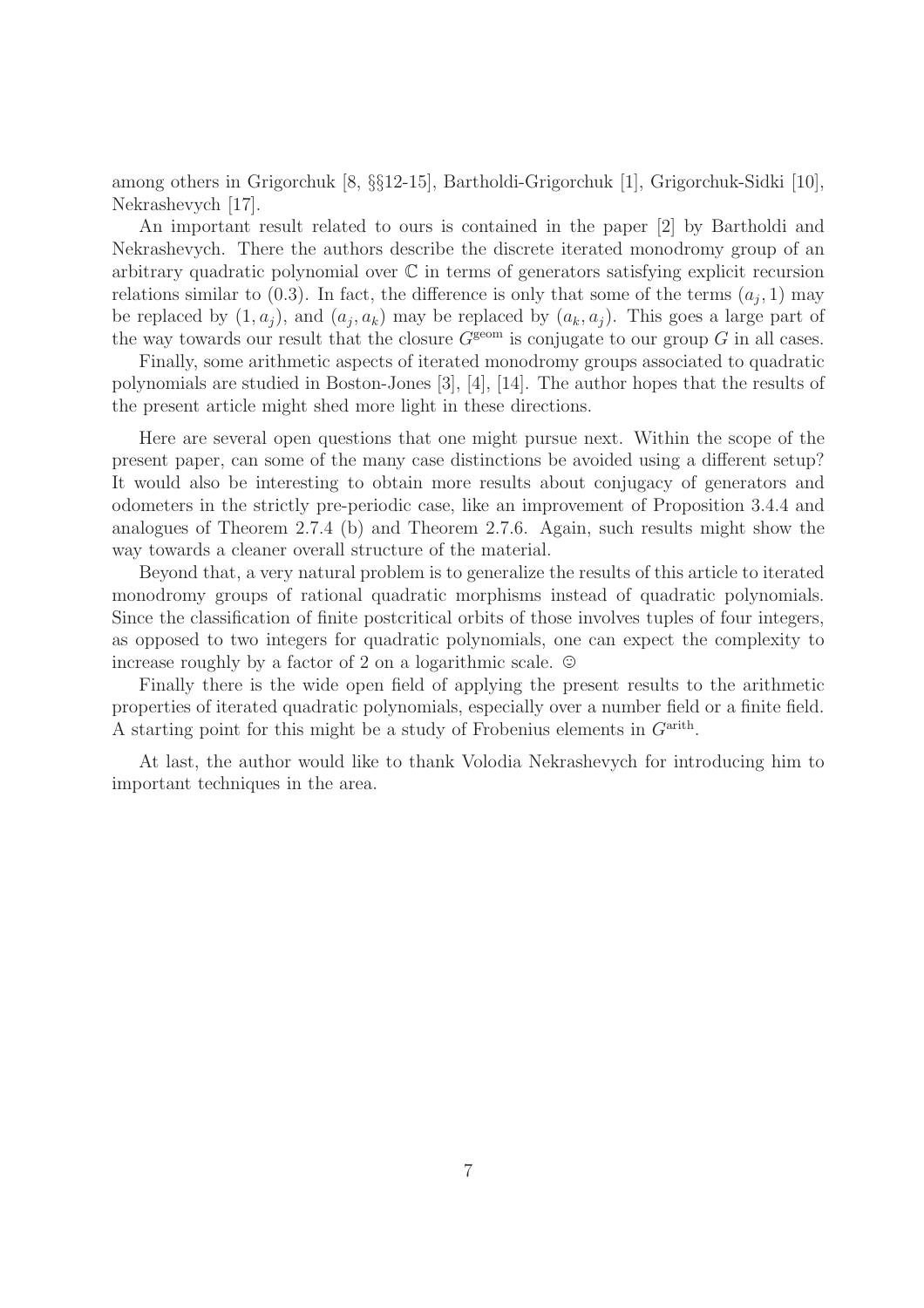## 1 Generalities

#### 1.1 Basics

Let T be the infinite tree whose vertices are the finite words over the alphabet  $\{0, 1\}$  and where each vertex t is connnected by an edge to the vertices  $0t$  and  $1t$ . The empty word is called the root of T, making T an infinite regular binary tree. For any integer  $n \geq 0$  we let  $T_n$  denote the finite rooted subtree whose vertices are all words of length  $\leq n$ . The words of length  $n$  are precisely the vertices at distance  $n$  from the root; we call the set of these the *level* n of T. Thus the level n consists of  $2^n$  points.

Unfortunately there do not seem to be established abbreviations for the automorphism groups of  $T_n$  and T. In this article we will write  $W_n := Aut(T_n)$  and  $W := Aut(T)$ , based on the vague justification that  $Aut(T_n)$  is an iterated wreath product.

Namely, for any elements  $w, w' \in W$  let  $(w, w')$  denote the element of W defined by  $0t \mapsto 0w(t)$  and  $1t \mapsto 1w'(t)$  for any word t. This defines an embedding of  $W \times W$  into W which we identify with its image. Let  $\sigma \in W$  denote the element of order 2 defined by  $0t \mapsto 1t \mapsto 0t$  for any word t, and let  $\langle \sigma \rangle$  be the subgroup of W generated by it. Then we can write W as the semidirect product

$$
(1.1.1) \t\t W = (W \times W) \rtimes \langle \sigma \rangle.
$$

For any integer  $n \geqslant 1$  the same definitions define a semidirect product decomposition

$$
(1.1.2) \t\t W_n = (W_{n-1} \times W_{n-1}) \rtimes \langle \sigma \rangle.
$$

Since  $W_0 = 1$ , this describes  $W_n$  as an iterated wreath product. Calculating with this decomposition requires only the basic relations

(1.1.3) 
$$
\begin{cases} (w, w') (v, v') = (wv, w'v') \\ \sigma (w, w') = (w', w) \sigma \\ \sigma^2 = 1 \end{cases}
$$

for all  $w, w', v, v' \in W$ .

Every automorphism of T fixes the root and thus stabilizes  $T_n$  for every  $n \geq 0$ . The restriction of automorphisms therefore induces a natural homomorphism  $W \to W_n$ ,  $w \mapsto w|_{T_n}$ . This homomorphism is surjective and induces an isomorphism  $W \cong \lim_{\leftarrow n} W_n$ . Since  $W_n$  is finite, this description realizes W as a profinite topological group.

All subgroups  $G \subset W$  that we study in this article are closed and hence again profinite. Throughout we let  $G_n$  denote the image of G in  $W_n$ . Since G is closed, we obtain a natural isomorphism  $G \cong \lim_{n \to \infty} G_n$ .

For any subset S of a group we write  $\langle S \rangle$  for the subgroup generated by S and abbreviate  $\langle w_1, \ldots, w_r \rangle := \langle \{w_1, \ldots, w_r\} \rangle$ . If the ambient group is a topological group, the closures of these subgroups are denoted  $\langle\langle S \rangle\rangle$  and  $\langle\langle w_1, \ldots, w_r \rangle\rangle$ .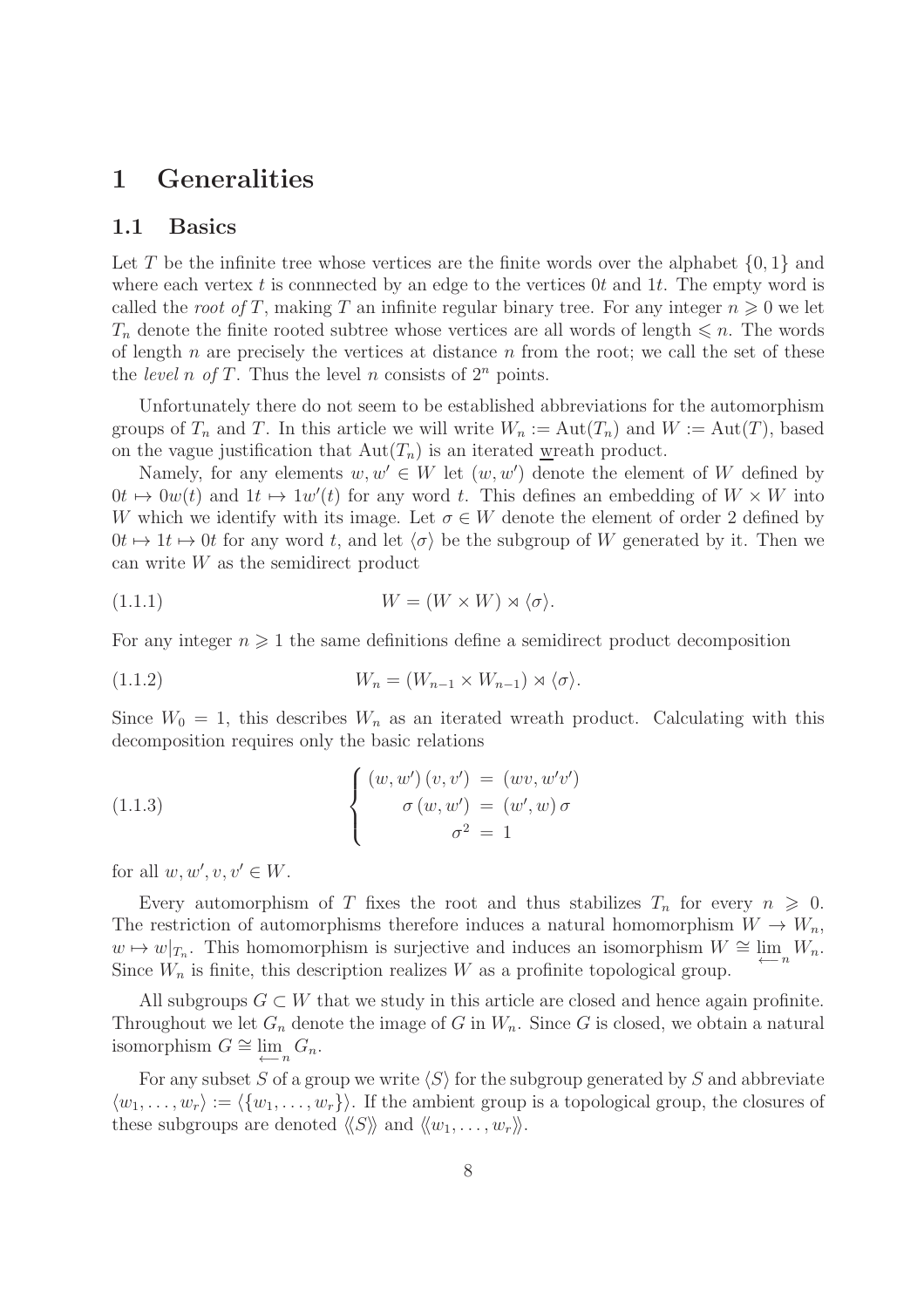#### 1.2 Size

For any integer  $n \geq 1$  the decomposition (1.1.2) implies that  $|W_n| = 2 \cdot |W_{n-1}|^2$ . Since  $|W_0| = 1$ , by induction on *n* this easily implies that

 $|W_n| = 2^{2^n - 1}$ for all  $n \geqslant 0$ .

In particular  $W_n$  is a finite 2-group, and so  $W = \lim_{n \to \infty} W_n$  is a pro-2-group.

The size of a closed subgroup  $G \subset W$  is measured by its Hausdorff dimension, which is defined as

(1.2.2) 
$$
\lim_{n \to \infty} \frac{\log_2 |G_n|}{\log_2 |W_n|} = \lim_{n \to \infty} \frac{\log_2 |G_n|}{2^n - 1}
$$

if this limit exists. Its calculation usually requires some kind of recursive description of G.

#### 1.3 Conjugacy

**Lemma 1.3.1** Let G be a profinite group given as the inverse limit of a filtered system of finite groups  $G_i$  such that the projection maps  $G \to G_i$  are surjective. Then two elements  $g, g' \in G$  are conjugate if and only if their images in  $G_i$  are conjugate for all i.

**Proof.** The 'only if' part is obvious. For the 'if' part assume that the images of  $g, g'$  in  $G_i$  are conjugate for all i. For each i let  $U_i$  denote the set of elements  $u \in G$  for which the images of  $ugu^{-1}$  and  $g'$  in  $G_i$  coincide. Since  $U_i$  is a union of cosets under the kernel of  $G \rightarrow G_i$ , which is an open subgroup of G, it is a closed subset of G. By assumption it is also non-empty. Moreover, for any transition morphism  $G_j \rightarrow G_i$  in the system we have  $U_j \subset U_i$ . By the compactness of G it thus follows that the intersection U of all  $U_i$  is non-empty. Any element  $u \in U$  then satisfies  $ugu^{-1} = g'$ , as desired.  $□$ 

The following result uses only the basic relations (1.1.3) and is a good warm up exercise for our later calculations (compare [6, Thm.3.1]).

## **Proposition 1.3.2** For any  $w \in W$  and any  $k \in \mathbb{Z}_2^{\times}$  the element  $w^k$  is conjugate to  $w$ .

**Proof.** By Lemma 1.3.1 it suffices to prove the corresponding statement in  $W_n$  for every  $n \geq 0$ , which we will achieve by induction on n. The statement is trivial in  $W_0$ , so assume that  $n > 0$  and that it is true in  $W_{n-1}$ . Consider an element  $w \in W_n$ .

If  $w = (u, v)$  for  $u, v \in W_{n-1}$ , by the induction hypothesis there exist  $x, y \in W_{n-1}$  such that  $xux^{-1} = u^k$  and  $yvy^{-1} = v^k$ . With  $z := (x, y) \in W_n$  we then have

$$
z w z^{-1} = (x, y) (u, v) (x, y)^{-1} = (x u x^{-1}, y v y^{-1}) = (u^k, v^k) = w^k,
$$

as desired. Otherwise we have  $w = (u, v) \sigma$  for  $u, v \in W_{n-1}$ . After replacing w by its conjugate

$$
(1, v)^{-1} (u, v) \sigma (1, v) = (1, v^{-1}) (u, v) (v, 1) \sigma = (uv, 1) \sigma
$$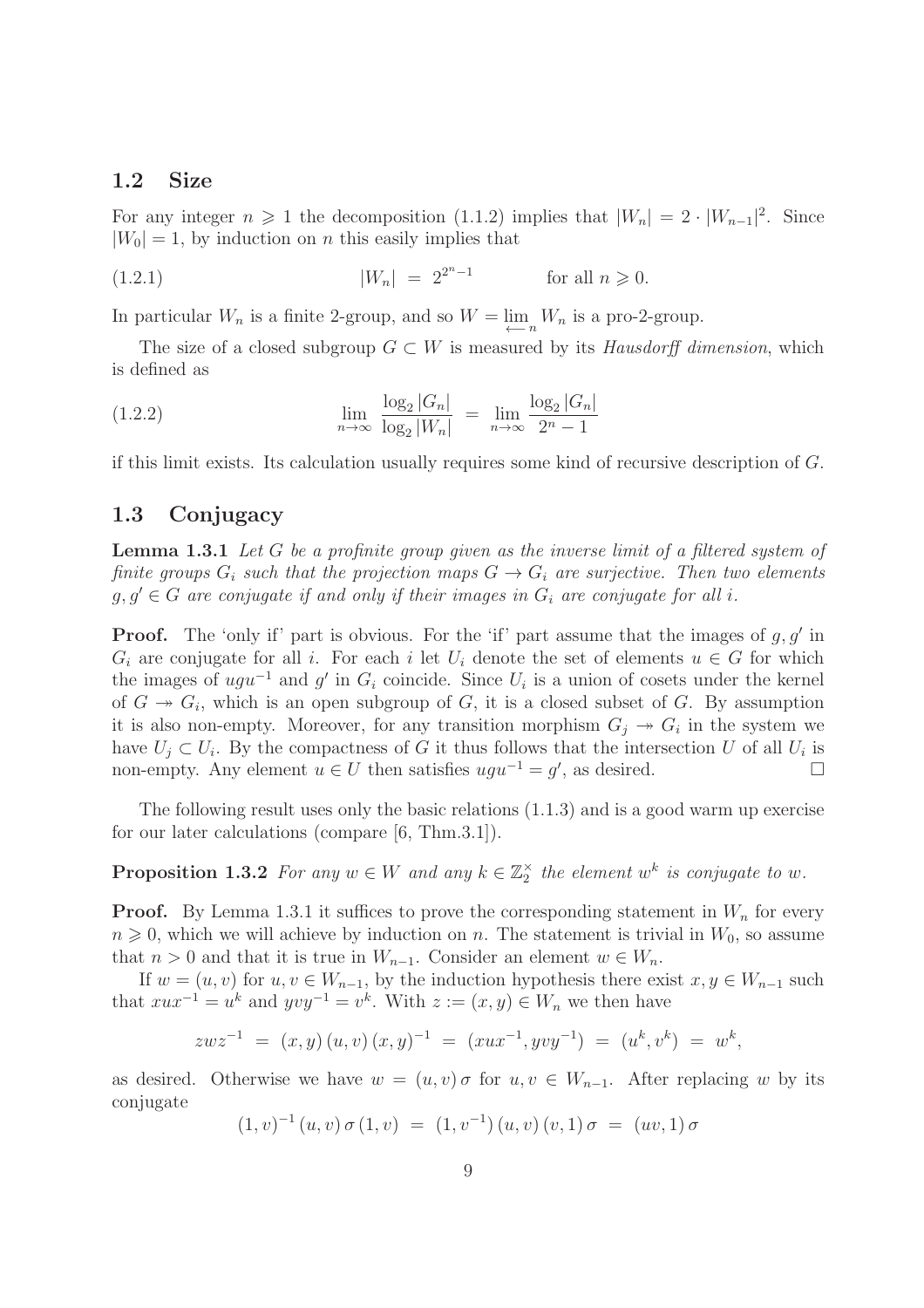we may without loss of generality assume that  $v = 1$  and  $w = (u, 1) \sigma$ . Then

$$
w^{2} = (u, 1) \sigma (u, 1) \sigma = (u, 1) (1, u) \sigma \sigma = (u, u).
$$

Writing  $k = 2\ell + 1$  with  $\ell \in \mathbb{Z}_2$ , we deduce that

$$
w^{k} = (w^{2})^{\ell} w = (u, u)^{\ell} (u, 1) \sigma = (u^{\ell+1}, u^{\ell}) \sigma.
$$

On the other hand, the ansatz  $z = (x, y)$  with  $x, y \in W_{n-1}$  yields

$$
zwz^{-1} = (x, y) (u, 1) \sigma (x, y)^{-1} = (x, y) (u, 1) (y^{-1}, x^{-1}) \sigma = (xuy^{-1}, yx^{-1}) \sigma.
$$

Together it follows that

$$
zwz^{-1} = w^k \iff \begin{cases} yx^{-1} = u^{\ell} \text{ and } \\ xuy^{-1} = u^{\ell+1} \end{cases} \iff \begin{cases} y = u^{\ell}x \text{ and } \\ xux^{-1} = u^{2\ell+1} = u^k \end{cases}
$$

But by the induction hypothesis there exists  $x \in W_{n-1}$  with  $xux^{-1} = u^k$ . Thus the equations possess a common solution, as desired. (Compare Remark 1.6.5.)  $\Box$ 

#### 1.4 Recursive construction of elements

Let  $a_i$  be distinct new symbols for all i in a set I. For each  $i \in I$  suppose that we are given finite words  $f_i$  and  $g_i$  over the alphabet  $\{a_j, a_j^{-1} \mid j \in I\} \sqcup W$  as well as a number  $\nu_i \in \{0, 1\}$ . Here the empty word is permitted and represents the identity element  $1 \in W$ , as usual. Then the recursion relations

$$
a_i = (f_i, g_i) \sigma^{\nu_i} \qquad \text{for all } i \in I
$$

define unique elements of W. Indeed, the restrictions  $a_i|_{T_0}$  are necessarily trivial, and if for some  $n > 0$  the restrictions  $a_i |_{T_{n-1}}$  are already known for all i, then the recursion relations uniquely describe the restrictions  $a_i|_{T_n}$  for all i. By induction we therefore obtain unique elements  $a_i|_{T_n}$  for all  $n \geq 0$ , which combine to give the desired elements  $a_i \in W$ .

Often  $f_i$  and  $g_i$  are words only over  $\{a_j, a_j^{-1} \mid j \in I\}$ , in which case the recursion relations do not involve any previously known elements of W. Nevertheless one can construct very interesting elements in this way, as in  $(1.6.1)$ ,  $(2.0.1)$ , and  $(3.0.1)$ . In general one can construct elements with special properties with respect to given elements of  $W$ , as in Remark 1.6.5, Proposition 2.6.4, and in (3.8.13).

One must be aware that different recursive descriptions can determine the same elements of W. In particular:

**Proposition 1.4.1** Assume that  $f_i$  and  $g_i$  are words over  $\{a_j, a_j^{-1} \mid j \in I\}$  only and that  $\nu_i = 0$  for all  $i \in I$ . Then  $a_i = 1$  for all  $i \in I$ .

**Proof.** Trivially  $a_i|_{T_0} = 1$  for all i, and if  $a_i|_{T_{n-1}} = 1$  for all i, the recursion relations imply that  $a_i|_{T_n} = 1$  for all i as well. Induction on n thus shows that  $a_i = 1$  on the whole tree  $T$ .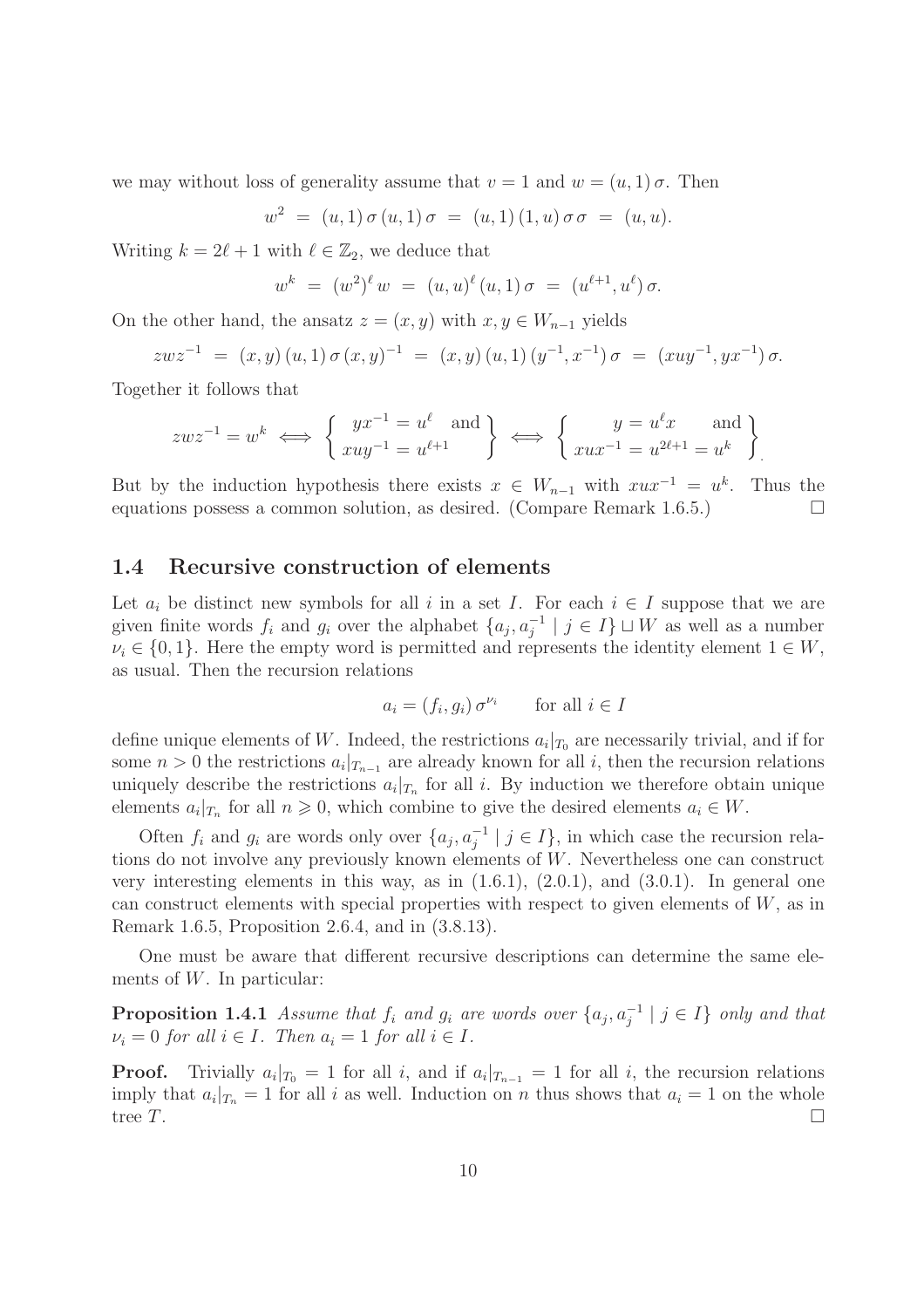#### 1.5 Signs

For any integer  $n \geq 0$ , any element  $w \in W$  fixes the root and thus permutes the level n of T. We let  $sgn_n(w)$  denote the sign of the induced permutation of the level n, which defines a homomorphism

$$
\operatorname{sgn}_n: W \longrightarrow \{\pm 1\}.
$$

For any  $m \geq n$  this homomorphism factors through a homomorphism  $W_m \to {\pm 1}$ , which we again denote by  $sgn_n$ . For  $n=0$  the homomorphism is trivial. For  $n \geq 1$  the definition of the embedding  $W \times W \hookrightarrow W$  implies that

(1.5.2) 
$$
sgn_n((w, w')) = sgn_{n-1}(w) \cdot sgn_{n-1}(w')
$$

for all  $w, w' \in W$ . Also, for  $n \geq 1$  the element  $\sigma$  of order 2 has no fixed points on level n and hence precisely  $2^{n-1}$  orbits of length 2. Therefore

(1.5.3) 
$$
\operatorname{sgn}_n(\sigma) = \begin{cases} -1 & \text{if } n = 1, \\ 1 & \text{if } n \neq 1. \end{cases}
$$

Together these formulas can be used to calculate the signs of any recursively described elements of W.

**Example 1.5.4** Consider the elements  $b_1, b_2, \ldots \in W$  defined by the recursion relations

$$
\begin{cases} b_1 = \sigma \\ b_i = (b_{i-1}, 1) \text{ for all } i > 1. \end{cases}
$$

Then the formula (1.5.2) implies that  $sgn_n(b_i) = sgn_{n-1}(b_{i-1})$  for all  $n \ge 1$  and  $i > 1$ . By  $(1.5.3)$  and induction it follows that for all  $n, i \geq 1$  we have

$$
sgn_n(b_i) = \begin{cases} -1 & \text{if } n = i, \\ 1 & \text{if } n \neq i. \end{cases}
$$

**Proposition 1.5.5** For any  $n \geq 0$  the homomorphism

$$
W_n \to \{\pm 1\}^n, \ w \mapsto (\operatorname{sgn}_m(w))_{m=1}^n
$$

induces an isomorphism from the maximal abelian factor group  $W_{n,ab}$  to  $\{\pm 1\}^n$ .

**Proof.** Example 1.5.4 implies that the homomorphism is surjective; hence it induces a surjective homomorphism  $W_{n,ab} \to {\pm 1}^n$ . It remains to show that this is an isomorphism. For  $n = 0$  that is obvious, so assume that  $n > 0$  and that it is an isomorphism for  $W_{n-1}$ . Then the decomposition  $W_n = (W_{n-1} \times W_{n-1}) \rtimes \langle \sigma \rangle$  implies that  $W_{n,ab}$  is also the maximal abelian factor group of  $(W_{n-1,ab} \times W_{n-1,ab}) \rtimes \langle \sigma \rangle$ . By the induction hypothesis this is isomorphic to the maximal abelian factor group of  $(\{\pm 1\}^{n-1} \times \{\pm 1\}^{n-1}) \rtimes \langle \sigma \rangle$ , where  $\sigma$  acts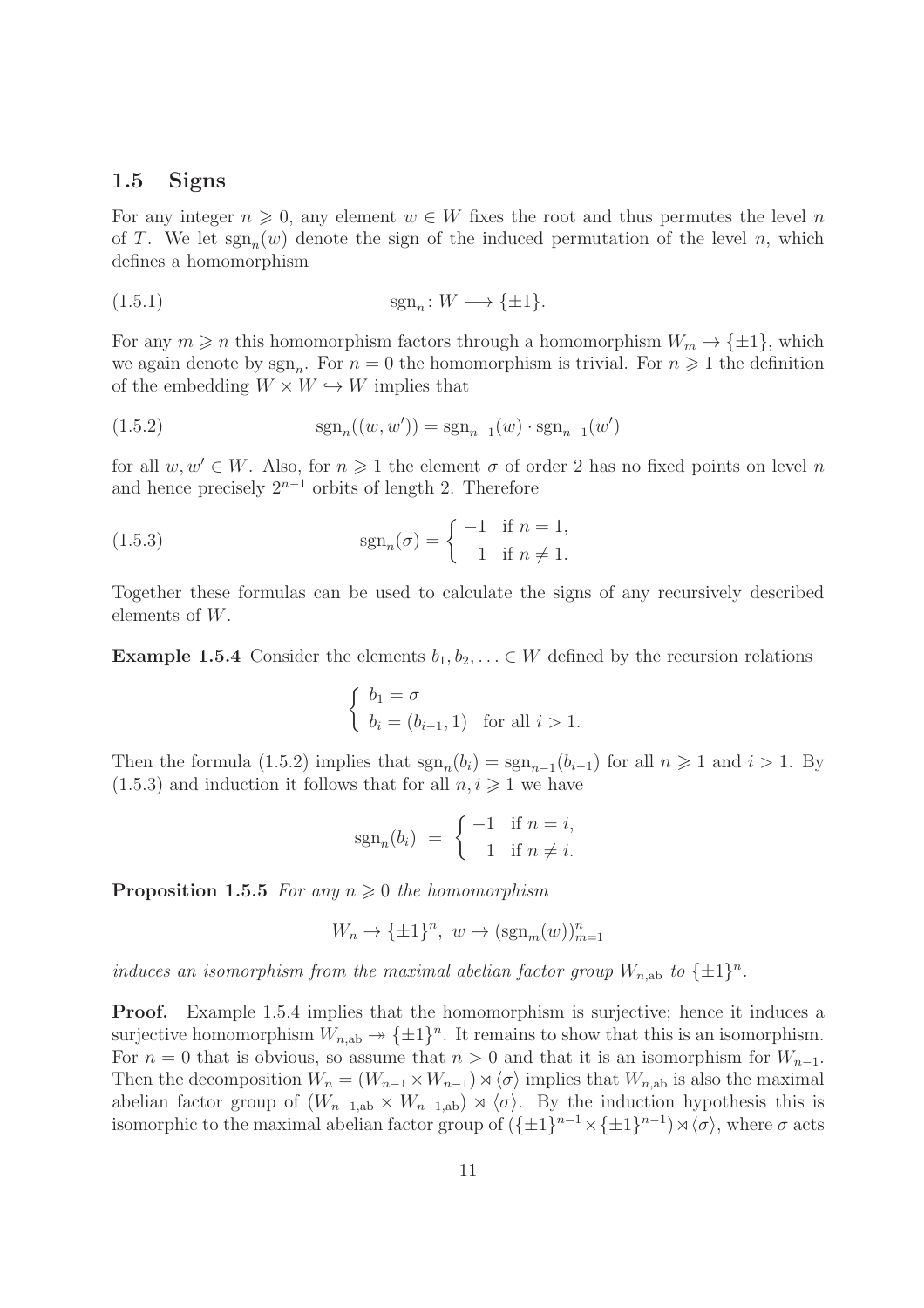by interchanging the two factors  $\{\pm 1\}^{n-1}$ . The commutators of  $\sigma$  with  $\{\pm 1\}^{n-1} \times \{\pm 1\}^{n-1}$ form the diagonally embedded subgroup  $\text{diag}(\{\pm 1\}^{n-1})$ , so that the maximal abelian factor group is isomorphic to  $\{\pm 1\}^{n-1} \times \langle \sigma \rangle$  and hence to  $\{\pm 1\}^n$ . For reasons of cardinality the surjective homomorphism  $W_{n,ab} \to {\pm 1}^n$  is therefore an isomorphism. By induction this now follows for all  $n \geqslant 0$ .

**Proposition 1.5.6** (a) For any subgroup  $G_n \subset W_n$  we have  $G_n = W_n$  if and only if the combined homomorphism  $G_n \to {\{\pm 1\}}^n$ ,  $g \mapsto (\text{sgn}_m(g))_{m=1}^n$  is surjective.

(b) For any closed subgroup  $G \subset W$  we have  $G = W$  if and only if the combined homomorphism  $G \to {\{\pm 1\}}^{\infty}$ ,  $g \mapsto (\text{sgn}_m(g))_{m=1}^{\infty}$  is surjective.

**Proof.** (This is essentially in Stoll [20, p. 241 Thm.].) Since  $W_n$  is a finite 2-group, it is nilpotent, and hence a subgroup  $G_n \subset W_n$  is equal to  $W_n$  if and only if it surjects to the maximal abelian factor group of  $W_n$ . Thus part (a) follows from Proposition 1.5.5. Part (b) follows from (a) by taking inverse limits.  $\square$ 

#### 1.6 Odometers

As another useful preparation for the main part of the article (and for fun) we look at the conjugacy class of a certain special element of W called the *odometer* [12, Ex.1] or *adding* machine [18, 2.5.1]. This is the element  $a \in W$  defined by the recursion relation

(1.6.1) 
$$
a = (a, 1) \sigma.
$$

More generally we will call any element of  $W$  that is conjugate to  $a$  an odometer. For a part of the following result compare [12, Prop.3.3]:

**Proposition 1.6.2** For any  $w \in W$  the following are equivalent:

- $(a)$  w is conjugate to a.
- (b) w is conjugate to  $(w, 1)$   $\sigma$ .
- (c) w acts transitively on level n for all  $n \geq 0$ .
- (d)  $sgn_n(w) = -1$  for all  $n \ge 1$ .

**Proof.** If w is conjugate to a, choose  $x \in W$  such that  $w = xax^{-1}$ . Then

$$
w = xax^{-1} = x(a, 1)\sigma x^{-1} = x(x^{-1}wx, 1)\sigma x^{-1} = x(x, x)^{-1}(w, 1)\sigma(x, x)x^{-1},
$$

hence w is conjugate to  $(w, 1)$   $\sigma$ . This proves the implication  $(a) \Rightarrow (b)$ .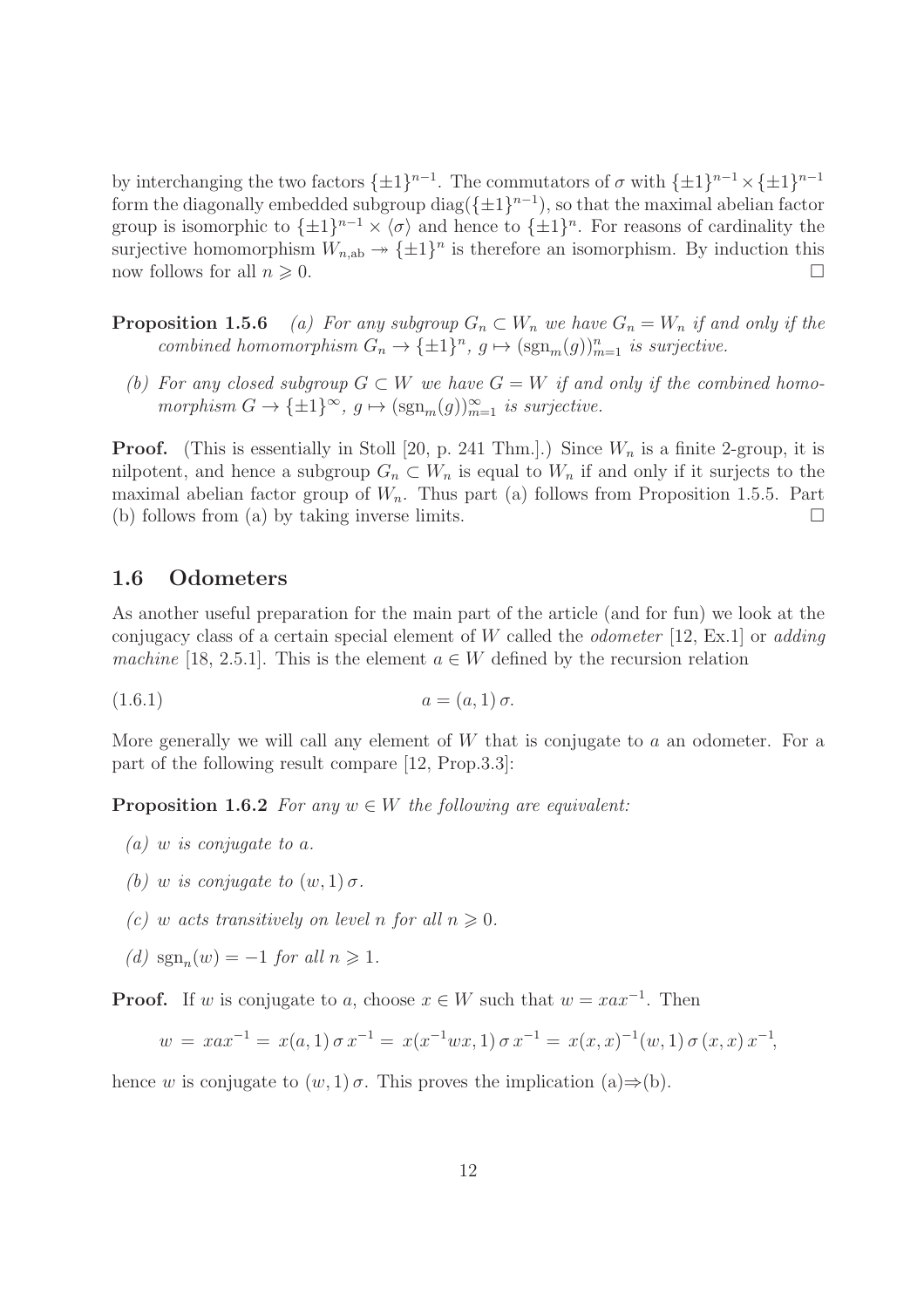Next assume that w is conjugate to  $(w, 1)$   $\sigma$ . It is trivial that w acts transitively on level 0, so assume that  $n \geq 1$  and that w acts transitively on level  $n-1$ . Using the basic relations (1.1.3) we find that  $w^2$  is conjugate to

$$
(w,1)\,\sigma\,(w,1)\,\sigma\ =\ (w,1)\,(1,w)\,\sigma\,\sigma\ =\ (w,w).
$$

Since w acts transitively on level  $n-1$ , that is, on the set of words of length  $n-1$ , the element  $(w, w) \in W$  acts transitively on the set of words of length n beginning with 0, and transitively on the set of words of length n beginning with 1. Its conjugate  $w^2$  then has the same property. But since w is conjugate to  $(w, 1)$ , it interchanges the two vertices on level 1 and thus the two subtrees emanating from them. Together it follows that  $w$ acts transitively on the set of all words of length n over  $\{0, 1\}$ , that is, on level n. The implication (b) $\Rightarrow$ (c) now follows by induction on *n*.

Next, if w acts transitively on a level  $n \geq 1$ , it acts by a cycle of length  $2^n$  which has sign  $-1$ . This directly yields the implication  $(c) \Rightarrow d$ .

The remaining implication (d) $\Rightarrow$ (a) results from Lemma 1.3.1 and the following lemma.

 $\Box$ 

**Lemma 1.6.3** For any  $w \in W$  satisfying (d), the restriction  $w|_{T_n}$  is conjugate to  $a|_{T_n}$ in  $W_n$  for every  $n \geq 1$ .

**Proof.** Since  $W_1$  is cyclic of order 2, the assumption  $sgn_1(w) = -1$  implies that  $w|_{T_1} =$  $\sigma|_{T_1} = a|_{T_1}$ , from which the lemma follows in the case  $n = 1$ . So assume that  $n > 1$  and that the lemma holds for  $n-1$  in place of n. Take any  $w \in W$  satisfying (d). From  $w|_{T_1}$ we already know that  $w = (u, v) \sigma$  for some  $u, v \in W$ . Then for all  $n \geq 1$  the formulas  $(1.5.2)$  and  $(1.5.3)$  imply that

$$
\operatorname{sgn}_n(uv) = \operatorname{sgn}_n(u) \cdot \operatorname{sgn}_n(v) \cdot \operatorname{sgn}_{n+1}(\sigma) = \operatorname{sgn}_{n+1}(w) = -1.
$$

By the induction hypothesis applied to uv in place of w it follows that  $uv|_{T_{n-1}}$  is conjugate to  $a|_{T_{n-1}}$  in  $W_{n-1}$ . Write  $uv|_{T_{n-1}} = xax^{-1}|_{T_{n-1}}$  for some  $x \in W$ , and set  $y := (x, vx) \in W$ . Then

$$
yay^{-1} = (x, vx) (a, 1) \sigma (x, vx)^{-1} = (x, vx) (a, 1) (x^{-1}v^{-1}, x^{-1}) \sigma = (xax^{-1}v^{-1}, v) \sigma
$$

and hence

$$
yay^{-1}|_{T_n} = (xax^{-1}v^{-1}|_{T_{n-1}}, v|_{T_{n-1}}) \sigma = (uvv^{-1}|_{T_{n-1}}, v|_{T_{n-1}}) \sigma = ((u, v) \sigma)|_{T_n} = w|_{T_n},
$$
  
proving the lemma for *n*. By induction the lemma follows for all  $n \ge 1$ .

**Proposition 1.6.4** For any odometer  $w \in W$  we have:

(a) The subgroup  $\langle w \rangle$  of W is isomorphic to  $\mathbb{Z}_2$ .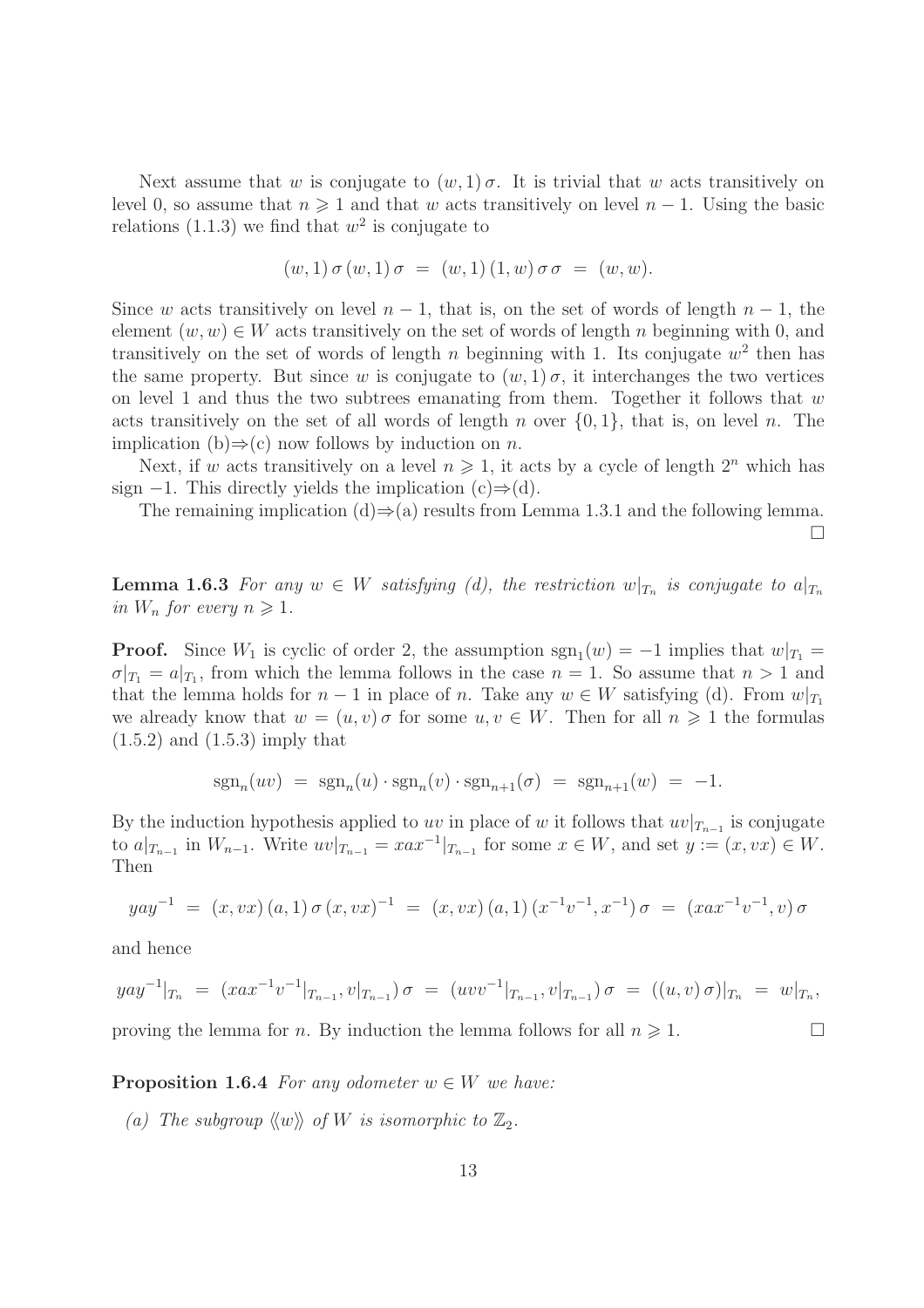- (b) It is its own centralizer.
- (c) Its normalizer is isomorphic to  $\mathbb{Z}_2 \rtimes \mathbb{Z}_2^{\times}$ .

**Proof.** The implication (a) $\Rightarrow$ (c) in Proposition 1.6.2 shows that w acts transitively on each level *n* through a cycle of length  $2^n$ . For  $n \to \infty$  this shows that *w* has infinite order, which implies (a). Assertion (b) results from the fact that in any symmetric group on  $m$ letters, any m-cycle generates its own centralizer. For (c) observe that  $Aut(\mathbb{Z}_2) = \mathbb{Z}_2^{\times}$ . Moreover, for any  $k \in \mathbb{Z}_2^{\times}$  the element  $w^k \in W$  still has the same properties (c) or (d) from Proposition 1.6.2, and is therefore conjugate to w. This shows that the normalizer of  $\langle w \rangle$ in W surjects to Aut $(\langle w \rangle) = \mathbb{Z}_2^{\times}$ . Since the centralizer is  $\langle w \rangle \approx \mathbb{Z}_2$ , this implies (c). □

**Remark 1.6.5** For any  $k \in \mathbb{Z}_2^{\times}$  we can construct an explicit element  $z \in W$  satisfying  $zaz^{-1} = a^k$ , as follows. We repeat the calculation from the second part of the proof of Proposition 1.3.2 in the special case  $w = u = a$ . Writing  $k = 2\ell + 1$  with  $\ell \in \mathbb{Z}_2$  and using the ansatz  $z = (x, y)$  we deduce that

$$
zaz^{-1} = a^k \iff \begin{cases} y = a^{\ell}x \text{ and } \\ xax^{-1} = a^{2\ell+1} = a^k \end{cases}
$$

Thus x must satisfy the same condition as  $z$ , which suggests that the ansatz might work with  $x = z$ . Thus consider the recursion relation

$$
z=(z,a^{\ell}z),
$$

which yields a well-defined element of  $W$  by the construction in Subsection 1.4. To show that it really does have the desired property set  $v := za^{-1}a^{-k}$ . Repeating the calculation with this choice of z yields the recursion relation  $v = (v, 1)$ . By Proposition 1.4.1 this implies that  $v = 1$  and hence that  $zaz^{-1} = a^k$ , as desired.

Moreover, if we write  $z_k$  for the element thus constructed to indicate its dependence on k, one can prove in the same fashion that  $z_k z_{k'} = z_{kk'}$  for all  $k, k' \in \mathbb{Z}_2^{\times}$ . The construction therefore yields an explicit isomorphism  $\mathbb{Z}_2 \rtimes \mathbb{Z}_2^{\times} \cong \text{Norm}_W(\langle\!\langle a \rangle\!\rangle).$ 

#### 1.7 Iterated monodromy groups

Let k be a field of characteristic different from 2. Let  $f(X) \in k[X]$  be a polynomial of degree two, which we view as a morphism from the projective line  $\mathbb{P}^1_k$  over k to itself. For any integer  $n \geq 1$  we let  $f^n$  denote the composite of n copies of f.

The morphism f has precisely two critical points, namely  $\infty$  and, say,  $\xi \in k$ . The first of these is mapped to itself under f. For the other we abbreviate  $\xi_n := f^n(\xi)$  for all  $n \geq 1$ , so that the (strictly) postcritical orbit of f is the set

(1.7.1) 
$$
S := \{\infty\} \cup \{\xi_n \mid n \geq 1\}.
$$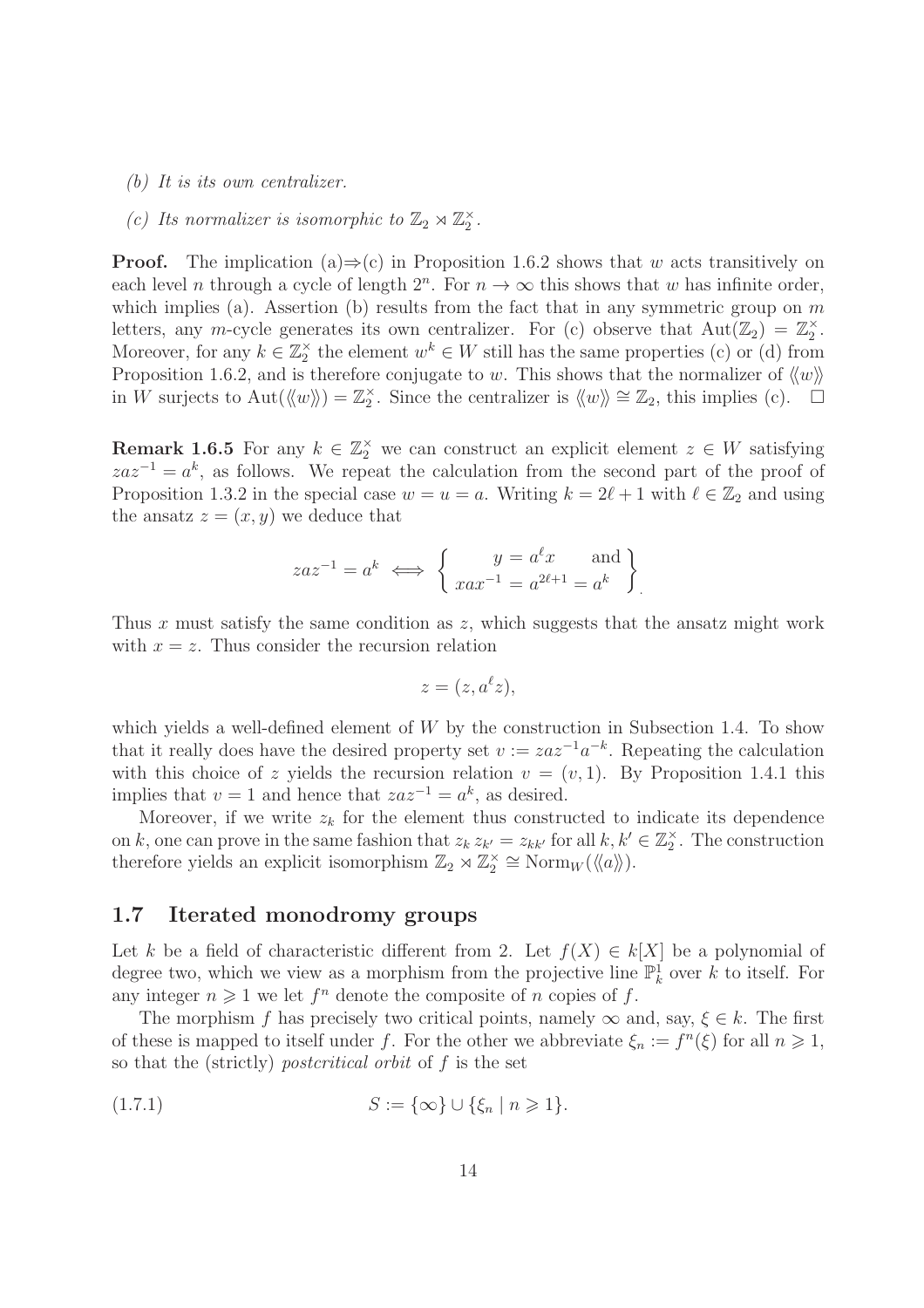This is precisely the set of points of  $\mathbb{P}_k^1$  over which some iterate  $f^n: \mathbb{P}_k^1 \to \mathbb{P}_k^1$  is ramified. We view it as the set of vertices of a directed graph with an edge from any point to its image under f. The 'entry points'  $\infty$  and  $\xi_1$  will be specially marked. We distinguish the following three cases:

**Cases 1.7.2** (a) Infinite case: Here all  $\xi_n$  are distinct:



(b) **Periodic case:** Here the critical point  $\xi$  is *periodic*, that is, equal to  $\xi_r$  for some  $r \geq 1$ . We let r be the smallest such integer, so that the postcritical orbit looks like this:



(c) Strictly pre-periodic case: Here the critical point  $\xi$  is not periodic, but it is pre*periodic*, that is, it satisfies an equation of the form  $\xi_{r+1} = \xi_{s+1}$  for some  $r > s \geqslant 0$ . We let s and r be the smallest such integers. Then s cannot be 0, because that would imply  $\xi_r = \xi$ . Thus  $r > s \geq 1$  and the postcritical orbit looks like this:



Fix an algebraically closed overfield L of k and a geometric point  $x_0 \in \mathbb{P}^1(L) \setminus S$ . For instance, any L-valued point that is not algebraic over k is in order. For any  $n \geq 0$  let  $f^{-n}(x_0)$  denote the set of  $2^n$  points  $x_n \in \mathbb{P}^1(L)$  with  $f^{n}(x_n) = x_0$ . Let  $T_{x_0}$  denote the infinite graph whose set of vertices is the external disjoint union  $\prod_{n\geqslant 0} f^{-n}(x_0)$ , where any vertex  $x_n \in f^{-n}(x_0)$  for  $n > 0$  is connected by an edge towards  $f(x_n) \in f^{-(n-1)}(x_0)$ . By construction this is a regular rooted binary tree with root  $x_0 \in f^{-0}(x_0)$  and level n set  $f^{-n}(x_0)$  for every n.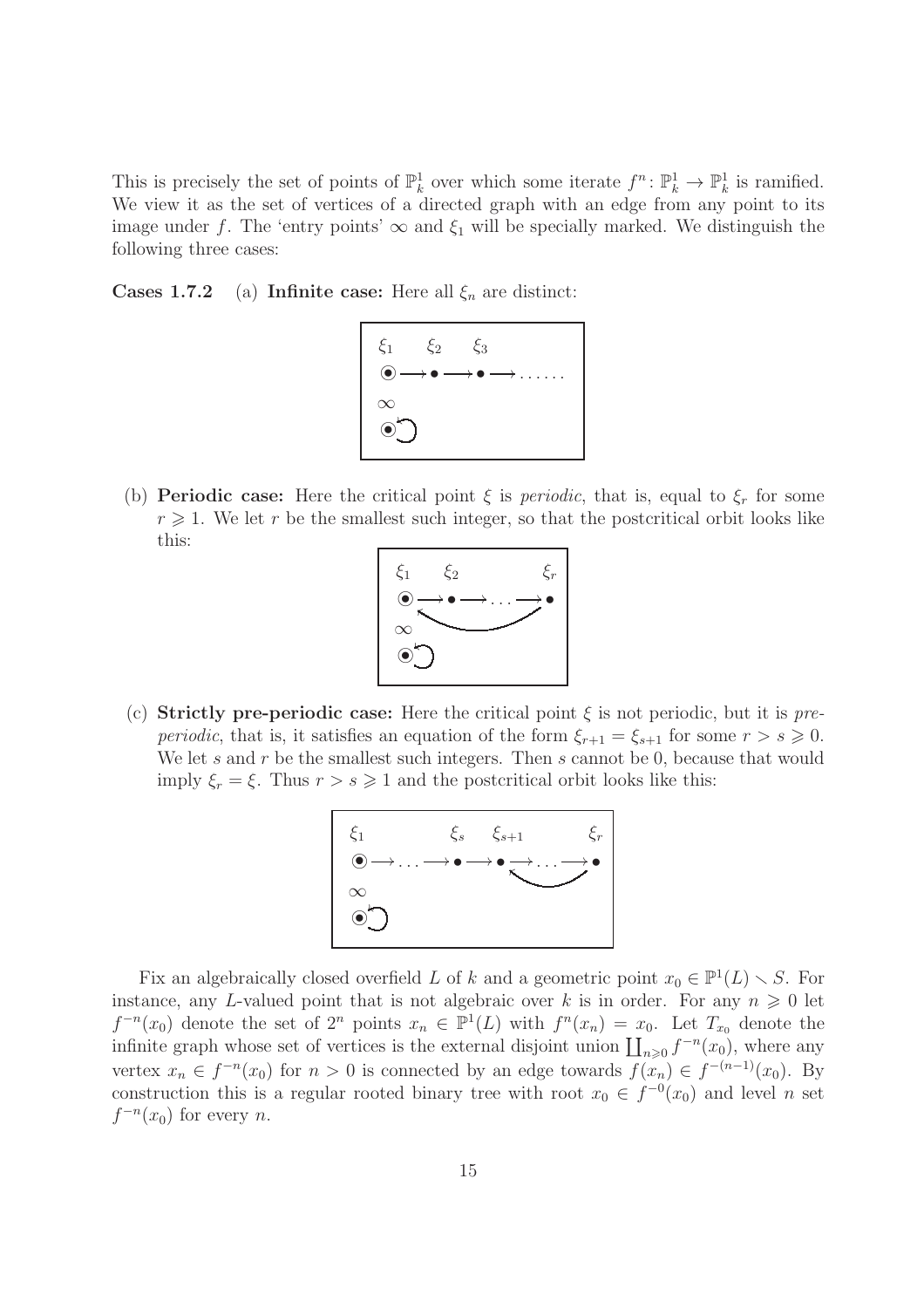For any  $n \geq 1$  the morphism  $f^n: \mathbb{P}_k^1 \to \mathbb{P}_k^1$  defines a connected unramified covering of  $\mathbb{P}_k^1 \setminus S_n$  for the finite set  $S_n := \{\infty, \xi_1, \ldots, \xi_n\}$ . Up to isomorphism this covering is determined by the associated monodromy action on  $f^{-n}(x_0)$  of the étale fundamental group  $\pi_1^{\text{\'et}}(\mathbb{P}_k^1 \setminus S_n, x_0)$ . Varying n, these actions combine to a natural continuous homomorphism

(1.7.3) 
$$
\rho: \ \pi_1^{\text{\'et}}(\mathbb{P}_k^1 \setminus S, x_0) := \varprojlim_n \ \pi_1^{\text{\'et}}(\mathbb{P}_k^1 \setminus S_n, x_0) \longrightarrow \text{Aut}(T_{x_0}),
$$

which encodes the Galois theoretic properties of the whole tower of ramified coverings  $f^n$ .

Let  $\overline{k}$  denote the separable closure of k in L. Then there is a natural short exact sequence

$$
(1.7.4) \t1 \longrightarrow \pi_1^{\text{\'et}}(\mathbb{P}_{\bar{k}}^1 \setminus S, x_0) \longrightarrow \pi_1^{\text{\'et}}(\mathbb{P}_{k}^1 \setminus S, x_0) \longrightarrow \text{Gal}(\bar{k}/k) \longrightarrow 1.
$$

We are interested in the images

(1.7.5) 
$$
G^{\text{geom}} := \rho\big(\pi_1^{\text{\'et}}(\mathbb{P}_{\bar{k}}^1 \setminus S, x_0)\big) \subset \text{Aut}(T_{x_0}),
$$

(1.7.6) 
$$
G^{\text{arith}} = \rho\big(\pi_1^{\text{\'et}}(\mathbb{P}_k^1 \setminus S, x_0)\big) \subset \text{Aut}(T_{x_0}),
$$

which are called the *geometric*, respectively *arithmetic, iterated monodromy group* associated to f. By construction  $G^{\text{geom}}$  is a closed normal subgroup of  $G^{\text{arith}}$ , and the short exact sequence (1.7.4) induces a surjective homomorphism

(1.7.7) 
$$
\mathrm{Gal}(\bar{k}/k) \twoheadrightarrow G^{\mathrm{arith}}/G^{\mathrm{geom}}.
$$

These groups are independent of the choice of L and  $x_0$  in the sense that they do not change when  $L$  is replaced by any algebraically closed overfield, and for a different choice of  $x_0$  there exists an isomorphism between the two resulting trees which is equivariant for the monodromy action. Thus if we identify  $T_{x_0}$  with any other regular rooted binary tree, the resulting monodromy groups will be unique up to conjugacy there. Throughout the following we will identify  $T_{x_0}$  with the standard tree T from Subsection 1.1.

The group  $G<sup>geom</sup>$  also does not change under extending k. Thus in principle it can be calculated over any field of definition of the quadratic polynomial  $f$ . In particular, if  $k$ has characteristic zero, then  $G^{\text{geom}}$  can be calculated over  $\mathbb C$ . It is then the closure of the image of the topological fundamental group  $\pi_1(\mathbb{P}^1(\mathbb{C}) \setminus S, x_0)$ . The latter can be described by explicit generators as a self-similar subgroup of  $Aut(T)$  as, say, in Nekrashevych [15], [16, Ch.5], [18], Bartholdi-Nekrashevych [2], Dau [5], Grigorchuk et al. [11]. Moreover, in [19] we showed how this in turn can be used to describe  $G<sup>geom</sup>$  in positive characteristic as well by lifting the given quadratic polynomial to characteristic zero.

In the present article, however, we are only interested in the profinite monodromy groups, and we will determine them using only the self-similarity of the monodromy representation and the combinatorics of the postcritical orbit, as follows.

Let  $x_1$  and  $x'_1$  denote the two points in  $f^{-1}(x_0)$ . Then  $f^{-(n+1)}(x_0) = f^{-n}(x_1) \sqcup f^{-n}(x'_1)$ for all  $n \geq 0$ , so after deleting the root  $x_0$  the tree  $T_{x_0}$  decomposes into the two regular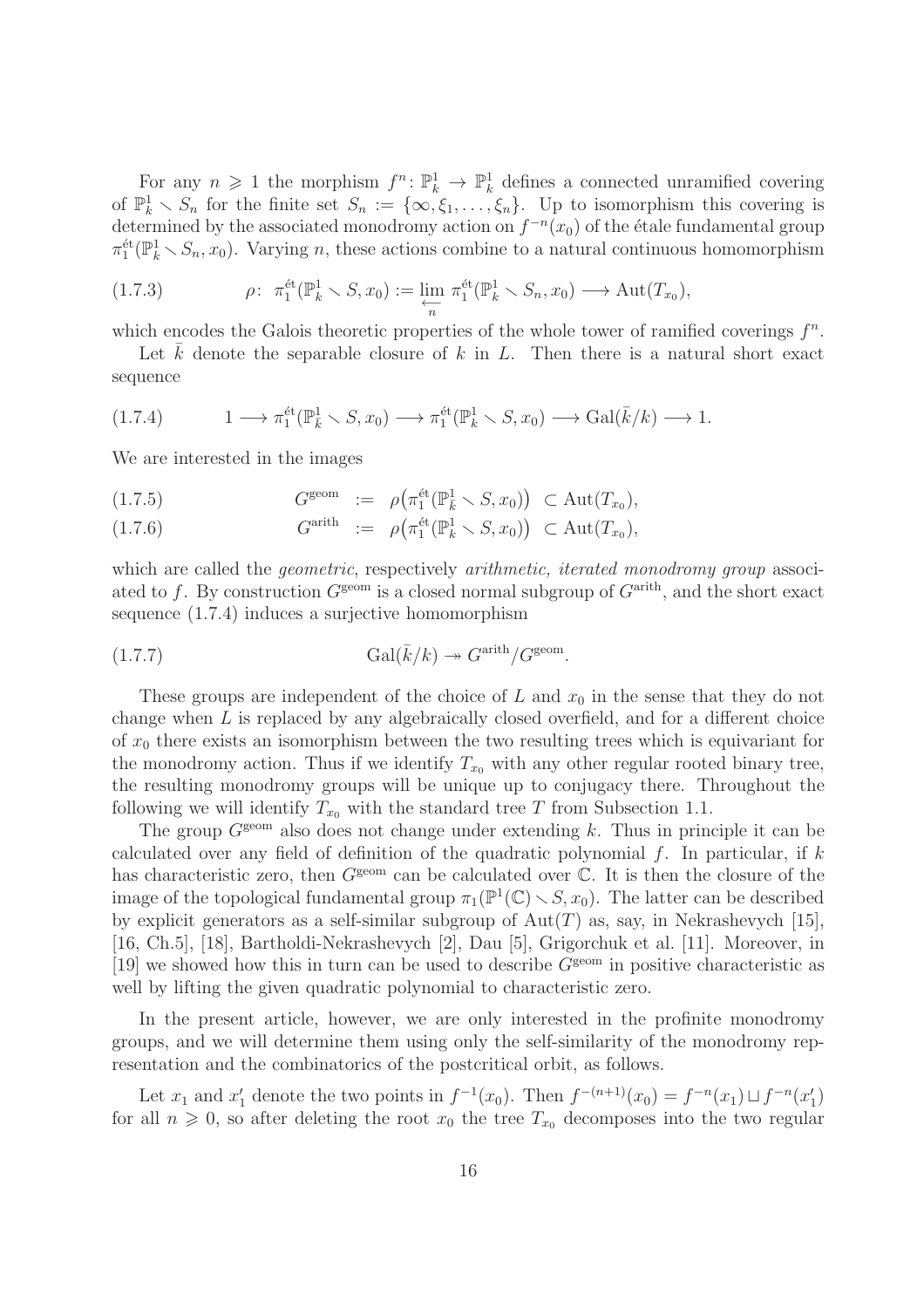rooted binary trees  $T_{x_1}$  and  $T_{x'_1}$  with roots  $x_1$  and  $x'_1$ , respectively. Abbreviate  $\tilde{S} := f^{-1}(S)$  $\subset \mathbb{P}_k^1$ . Then by functoriality  $f: \mathbb{P}_k^1 \to \mathbb{P}_k^1$  induces a homomorphism

(1.7.8) 
$$
f_*\colon \pi_1^{\text{\'et}}(\mathbb{P}_k^1\setminus \tilde{S},x_1) \longrightarrow \pi_1^{\text{\'et}}(\mathbb{P}_k^1\setminus S,x_0).
$$

Its image is the subgroup of index 2 of  $\pi_1^{\text{\'et}}(\mathbb{P}_k^1 \setminus S, x_0)$  which fixes  $x_1 \in f^{-1}(x_0)$ . It therefore fixes both  $x_1$  and  $x'_1$  and acts on each of the subtrees  $T_{x_1}$  and  $T_{x'_1}$ .

To describe the action on these subtrees note that the inclusion  $f(S) \subset S$  implies that  $S \subset \tilde{S}$  and hence  $\mathbb{P}_k^1 \setminus \tilde{S} \subset \mathbb{P}_k^1 \setminus S$ . Thus there is a natural surjective homomorphism

(1.7.9) 
$$
\mathrm{id}_*\colon \pi_1^{\mathrm{\acute{e}t}}(\mathbb{P}_k^1\smallsetminus \tilde{S},x_1)\longrightarrow \pi_1^{\mathrm{\acute{e}t}}(\mathbb{P}_k^1\smallsetminus S,x_1).
$$

The action of  $\pi_1^{\text{\'et}}(\mathbb{P}_k^1 \setminus \tilde{S}, x_1)$  on  $T_{x_1}$  through  $f_*$  is the same as that obtained by composing (1.7.9) with the natural action of  $\pi_1^{\text{\'et}}(\mathbb{P}_k^1 \setminus S, x_1)$  on  $T_{x_1}$ . On the other hand let  $\tau$  denote the non-trivial covering automorphism of  $f: \mathbb{P}_k^1 \to \mathbb{P}_k^1$ , so that  $x'_1 = \tau(x_1)$ . Then  $\tau$  induces a natural isomorphism

(1.7.10) 
$$
\tau_* \colon \pi_1^{\text{\'et}}(\mathbb{P}_k^1 \setminus \tilde{S}, x_1) \xrightarrow{\sim} \pi_1^{\text{\'et}}(\mathbb{P}_k^1 \setminus \tilde{S}, x_1').
$$

The action of  $\pi_1^{\text{\'et}}(\mathbb{P}_k^1 \setminus \tilde{S}, x_1)$  on  $T_{x'_1}$  through  $f_*$  is the same as that obtained by composing (1.7.10) with the surjection (1.7.9) for  $x'_1$  in place of  $x_1$  and the natural action of  $\pi_1^{\text{\'et}}(\mathbb{P}_k^1 \setminus S, x_1')$  on  $T_{x_1'}$ .

Now recall that except for the change of base point, the actions of  $\pi_1^{\text{\'et}}(\mathbb{P}_k^1 \setminus S, x)$  on  $T_x$ for  $x = x_0, x_1, x'_1$  all describe the same inverse system of ramified coverings  $f^n : \mathbb{P}_k^1 \to \mathbb{P}_k^1$ . Choose isomorphisms  $T_{x_1} \cong T_{x_0} \cong T_{x'_1}$  and corresponding identifications of the respective fundamental groups (which over  $\mathbb C$  usually involves choosing paths from  $x_0$  to  $x_1$  and  $x_1'$ ). Then the above statements say that the monodromy actions  $\rho \circ f_*$  and  $(\rho \circ id_*, \rho \circ id_* \circ \tau_*)$ of  $\pi_1^{\text{\'et}}(\mathbb{P}_k^1 \setminus \tilde{S}, x_0)$  on  $T_{x_0} \setminus \{x_0\} = T_{x_1} \sqcup T_{x_1}$  coincide. In particular, with the identifications  $T_{x_0} \cong T$  and  $\text{Aut}(T_{x_0}) \cong W$  we obtain a commutative diagram:

$$
\pi_1^{\text{\'et}}(\mathbb{P}_k^1 \setminus S, x_0) \xrightarrow{\rho} \text{Aut}(T_{x_0}) \xrightarrow{\sim} \widetilde{H}_{x_0}
$$
\n
$$
\pi_1^{\text{\'et}}(\mathbb{P}_k^1 \setminus \widetilde{S}, x_1) \longrightarrow \text{Aut}(T_{x_1}) \times \text{Aut}(T_{x_1'}) \xrightarrow{\sim} W \times W
$$
\n
$$
\pi_1^{\text{\'et}}(\mathbb{P}_k^1 \setminus \widetilde{S}, x_0) \longrightarrow \text{Aut}(T_{x_1}) \xrightarrow{\sim} W
$$
\n
$$
\pi_1^{\text{\'et}}(\mathbb{P}_k^1 \setminus S, x_0) \longrightarrow \text{Aut}(T_{x_0}) \xrightarrow{\sim} W
$$

This shows that the monodromy representation  $\rho$  is fractal or self-similar in that a copy of  $\rho$  occurs in a proper subquotient. The analysis of  $\rho$  and of its geometric and arithmetic monodromy groups therefore lends itself to recursive arguments.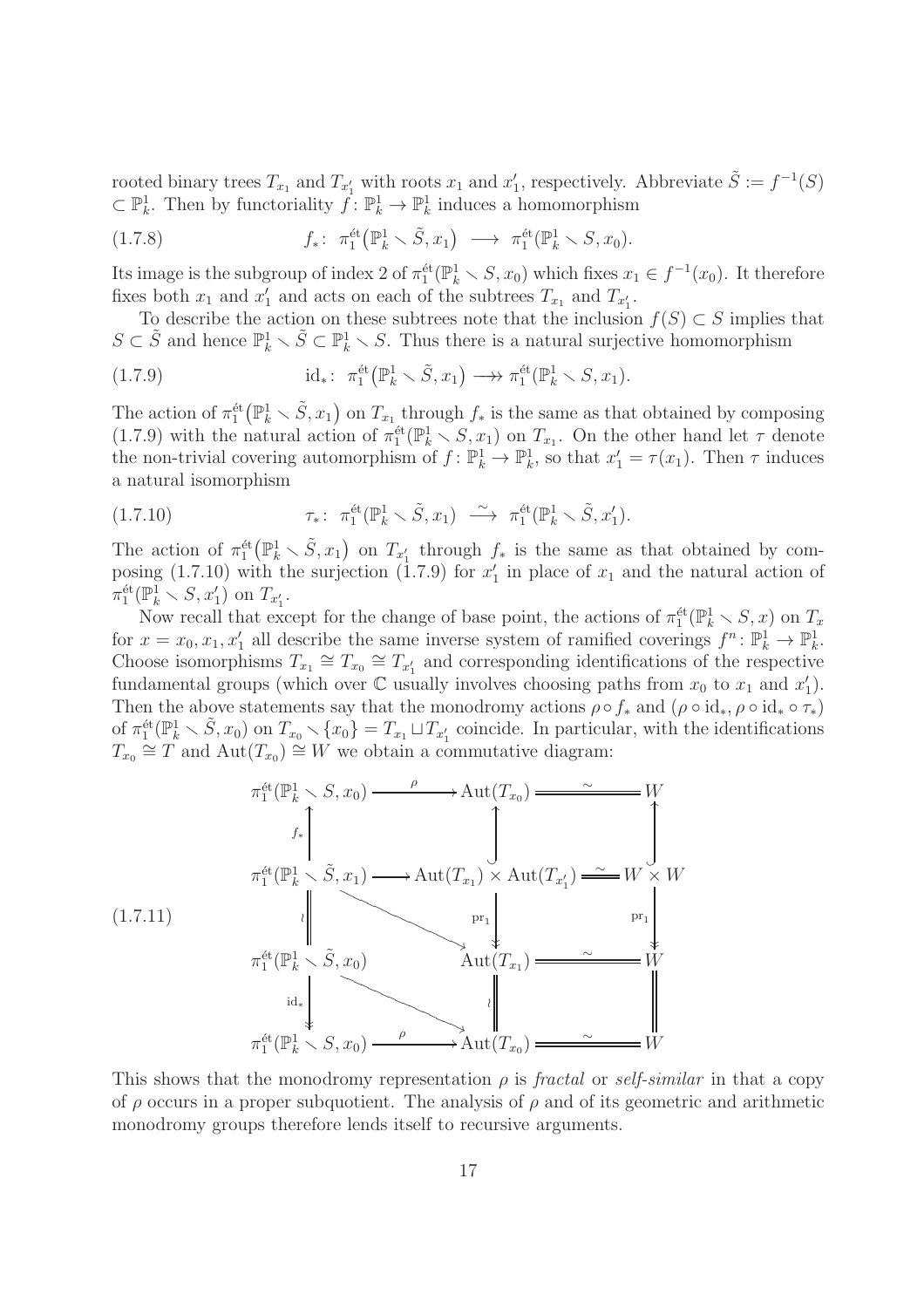By the construction of  $G<sup>arith</sup>$  the diagram  $(1.7.11)$  induces a commutative diagram:

$$
\pi_1^{\text{\'et}}(\mathbb{P}_k^1 \setminus S, x_0) \xrightarrow{\rho} G^{\text{arith}} \longrightarrow W
$$
\n
$$
f_* \uparrow \qquad \qquad \downarrow
$$
\n
$$
\pi_1^{\text{\'et}}(\mathbb{P}_k^1 \setminus \tilde{S}, x_1) \longrightarrow G^{\text{arith}} \cap (W \times W) \longrightarrow W \times W
$$
\n
$$
\text{ind}_* \downarrow \qquad \qquad \text{pr}_1 \downarrow \qquad \qquad \text{pr}_1 \downarrow \qquad \qquad \text{pr}_1 \downarrow \qquad \qquad \text{pr}_1 \downarrow \qquad \qquad \downarrow
$$
\n
$$
\pi_1^{\text{\'et}}(\mathbb{P}_k^1 \setminus S, x_0) \xrightarrow{\rho} \mathcal{G}^{\text{arith}} \subseteq \qquad \qquad \downarrow W
$$

Here the lower middle vertical arrow is surjective, because the others in the lower left square are surjective. Thus  $G<sup>arith</sup>$  is self-similar in that it is isomorphic to a proper subquotient of itself. With  $\bar{k}$  in place of k, the same remarks apply to  $G^{\text{geom}}$  and the commutative diagram:

$$
\pi_1^{\text{\'et}}(\mathbb{P}_{\bar{k}}^1 \setminus S, x_0) \xrightarrow{\rho} G^{\text{geom}} \xrightarrow{\phantom{\text{G}}^{\text{G}}^{\text{G}}} W
$$
\n
$$
f_* \uparrow \qquad \qquad \downarrow \qquad \qquad \downarrow
$$
\n
$$
\pi_1^{\text{\'et}}(\mathbb{P}_{\bar{k}}^1 \setminus \tilde{S}, x_1) \xrightarrow{\phantom{\text{G}}^{\text{G}}^{\text{G}}} G^{\text{G}} \cap (W \times W) \xrightarrow{\phantom{\text{G}}^{\text{G}}} W \times W
$$
\n
$$
\pi_1^{\text{\'et}}(\mathbb{P}_{\bar{k}}^1 \setminus S, x_0) \xrightarrow{\phantom{\text{G}}^{\text{G}}} \qquad \qquad \downarrow \qquad \qquad \text{pr}_1 \downarrow \qquad \qquad \text{pr}_1 \downarrow \qquad \qquad \downarrow \qquad \qquad \downarrow
$$
\n
$$
\pi_1^{\text{\'et}}(\mathbb{P}_{\bar{k}}^1 \setminus S, x_0) \xrightarrow{\phantom{\text{G}}^{\text{G}}} \qquad \qquad \downarrow \qquad \qquad \downarrow \qquad \qquad \downarrow
$$

Note that the groups  $G<sup>arith</sup>$  and  $G<sup>geom</sup>$  and several of the maps in these diagrams depend on the chosen identifications of trees and are therefore unique only up to conjugacy by W.

Now we can describe generators of  $G<sup>geom</sup>$ . Suppose first that S is finite. Let  $\Delta$  denote the maximal pro-2 factor group of the group  $\pi_1^{\text{\'et}}(\mathbb{P}_k^1 \setminus S, x_0)$ . Since the characteristic of k is different from 2, by Grothendieck's description of the tame fundamental group [13, exp. XIII, Cor. 2.12] there exist generators  $\delta_{\infty}, \delta_{\xi_1}, \ldots, \delta_{\xi_r}$  of the respective pro-2 inertia groups at suitable geometric points above  $\infty, \xi_1, \ldots, \xi_r$ , such that  $\Delta$  is the quotient of the free pro-2 group on these elements by the single relation  $\delta_{\infty} \cdot \delta_{\xi_1} \cdots \delta_{\xi_r} = 1$ .

For every  $1 \leqslant i \leqslant r$  set  $b_i := \rho(\delta_{\xi_i}) \in G^{\text{geom}}$ . Then  $b_{\infty} := \rho(\delta_{\infty}) = (b_1 \cdots b_r)^{-1}$ , so we can drop it from the list of generators and obtain

$$
G^{\text{geom}} = \langle\!\langle b_1, \ldots, b_r \rangle\!\rangle.
$$

If S is infinite, we can apply the same argument to  $\pi_1^{\text{\'et}}(\mathbb{P}_k^1 \setminus S_n, x_0)$  for every  $n \geq 1$ , which naturally acts on the finite tree  $T_n$  of level  $\leq n$ . If  $b_{i,n} \in W_n = \text{Aut}(T_n)$  denotes the image of a suitable generator of an inertia group above  $\xi_i$ , we deduce that  $G_n^{\text{geom}} = \langle b_{1,n}, \ldots, b_{n,n} \rangle$ .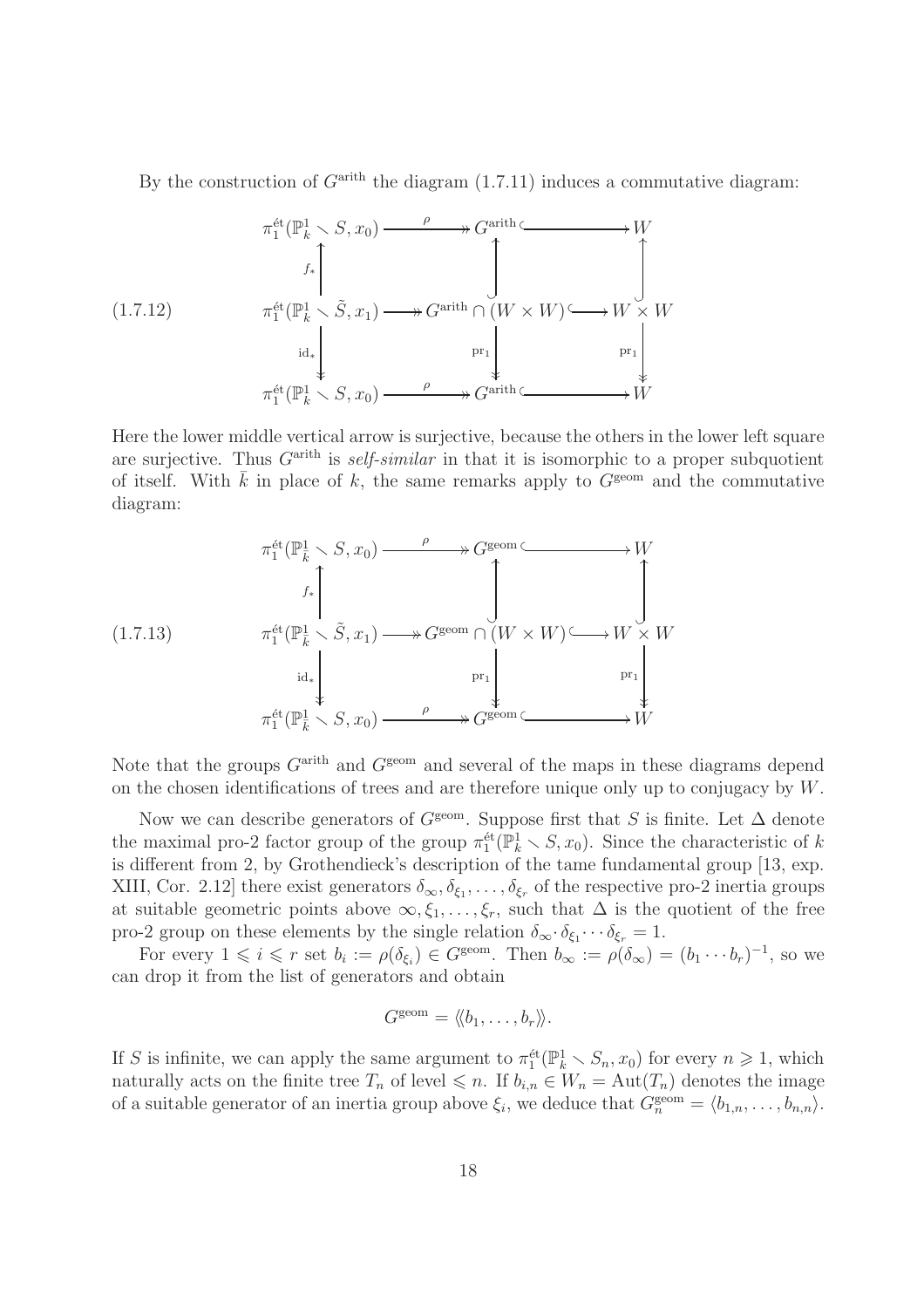Passing to the limit over n we obtain elements  $b_i \in W$  representing the inertia above  $x_i$ for all  $i \geqslant 1$ , such that

$$
G^{\text{geom}} = \langle\!\langle b_1, b_2, b_3, \ldots \rangle\!\rangle.
$$

In this case we have  $b_{\infty} := \rho(\delta_{\infty}) = (b_1 b_2 \cdots)^{-1}$ , where the infinite product converges in the profinite group because  $b_i \to 1$  for  $i \to \infty$ .

According to the cases in 1.7.2 the generators enjoy the following recursion relations up to conjugacy:

Proposition 1.7.14 The following elements are conjugate under W:

 $\sqrt{ }$  $\begin{matrix} \end{matrix}$  $\begin{array}{c} \end{array}$  $b_1$  is conjugate to  $\sigma$  in the cases (a) and (c).  $b_1$  is conjugate to  $(b_r, 1)$   $\sigma$  in the case (b).  $b_i$  is conjugate to  $(b_{i-1}, 1)$  if  $i > 1$ , except if  $i = s + 1$  in the case (c).  $b_{s+1}$  is conjugate to  $(b_s, b_r)$  in the case (c).  $b_{\infty}$  is conjugate to  $(b_{\infty}, 1)$   $\sigma$ .  $\mathcal{L}$  $\overline{\mathcal{L}}$  $\begin{array}{c} \end{array}$ 

**Proof.** First consider the point  $\xi_i$  for any  $i > 1$ . Then the morphism f is unramified over  $\xi_i$ , and  $f^{-1}(\xi_i)$  consists of  $\xi_{i-1}$  and precisely one other point, say,  $\eta$ . The unramifiedness means that the inertia group above  $\xi_i$  acts trivially on the covering  $f: \mathbb{P}_k^1 \to \mathbb{P}_k^1$ , and hence that  $b_i$  acts trivially on level 1 of the tree T. Thus  $b_i = (c, d)$  for certain elements  $c, d \in W$ . Also, under the functoriality of the fundamental group  $f_*$  sends a generator of an inertia group above  $\xi_{i-1}$  to a generator of an inertia group above  $\xi_i$ . This means that T with the action of  $\delta_{\xi_{i-1}}$  is isomorphic to one half subtree of T with the action of  $\delta_{\xi_i}$ , or equivalently, that c or d is conjugate to  $b_{i-1}$ . The other of the two entries c, d arises in the same way from the inertia at  $\eta$ . For this there are two possibilities.

If  $i = s + 1$  in the case 1.7.2 (c), the diagram there shows that  $\eta = \xi_r$ . In this case the same argument as above shows that the other entry among  $c, d$  is conjugate to  $b_r$ . Thus  $b_i = b_{s+1}$  is conjugate to  $(b_s, b_r)$  or to  $(b_r, b_s)$ . As these two elements of W are already conjugate to each other under  $\sigma \in W$ , it follows that anyway  $b_{s+1}$  is conjugate to  $(b_s, b_r)$ .

In all other cases with  $i > 1$  we have  $\eta \notin S$ . Then the whole tower of coverings is unramified above  $\eta$ , and so the other entry is 1. In that case we find that  $b_i$  is conjugate to  $(b_{i-1}, 1)$  or  $(1, b_{i-1})$ , and hence anyway to  $(b_{i-1}, 1)$ .

Next consider the point  $\xi_1$ . Here the morphism f is ramified over  $\xi_1$ , so that  $f^{-1}(\xi_1)$ consists of one point only, say, of  $\eta$ . The ramifiedness means that the inertia group above  $\xi_1$  acts non-trivially on the covering  $f: \mathbb{P}_k^1 \to \mathbb{P}_k^1$ , and hence that  $b_1$  acts non-trivially on level 1 of the tree T. Thus  $b_1 = (c, d) \sigma$  for certain elements  $c, d \in W$ . Also, since f has ramification degree 2 at  $\eta$ , under the functoriality of the fundamental group  $f_*$  sends a generator of an inertia group above  $\eta$  to the square of a generator of an inertia group above  $\xi_1$ . Since  $b_1^2 = (c, d) \sigma(c, d) \sigma = (cd, dc)$ , we deduce that the image of a generator of an inertia group above  $\eta$  is conjugate to *cd*. Again there are now two possibilities.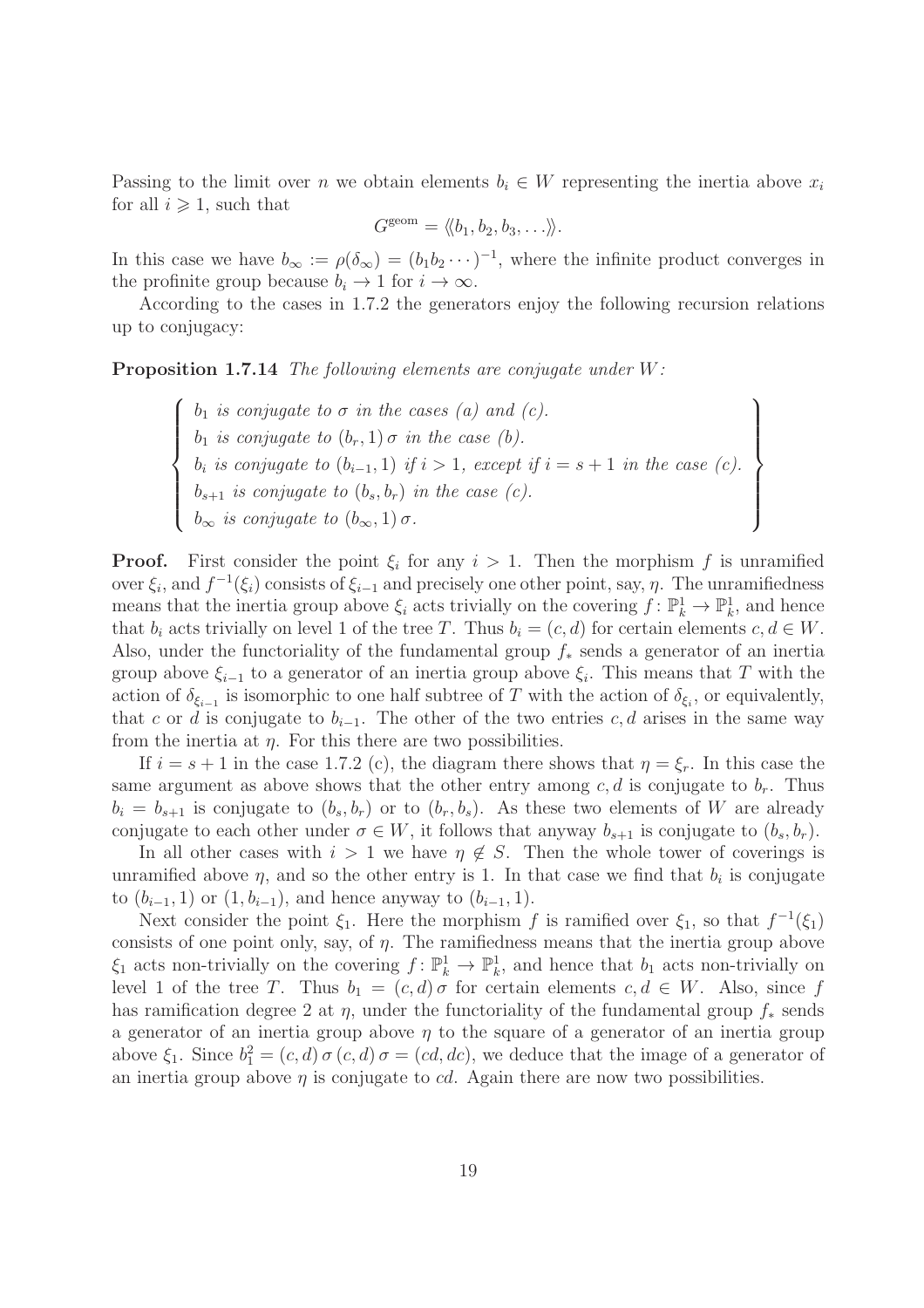In the case 1.7.2 (b) we have  $\eta = \xi_r$ . The same argument as above then shows that cd is conjugate to  $b_r$ . Writing  $cd = wb_r w^{-1}$  for some  $w \in W$ , we then find that

$$
b_1 = (c, d) \sigma = (wb_r w^{-1} d^{-1}, d) \sigma
$$
  
= (w, dw) (b<sub>r</sub>, 1) (w<sup>-1</sup> d<sup>-1</sup>, w<sup>-1</sup>)  $\sigma$   
= (w, dw) (b<sub>r</sub>, 1)  $\sigma$  (w, dw)<sup>-1</sup>.

Thus  $b_1$  is conjugate to  $(b_r, 1)$   $\sigma$  in this case.

In the cases 1.7.2 (a) and (c) we have  $\eta \notin S$ ; hence the same argument as above now shows that  $cd = 1$ . Thus

$$
b_1 = (c, d) \sigma = (c, c^{-1}) \sigma = (c, 1) \sigma (c, 1)^{-1},
$$

and so  $b_1$  is conjugate to  $\sigma$  in this case.

Finally consider the point  $\infty$ , which is ramified and mapped to itself under f. The ramifiedness means that  $b_{\infty} = (c, d) \sigma$  for some  $c, d \in W$ . Also, under the functoriality of the fundamental group  $f_*$  sends a generator of an inertia group above  $\infty$  to the square of a generator of an inertia group above  $\infty$ . Since  $b^2_{\infty} = (c, d) \sigma(c, d) \sigma = (cd, dc)$ , we find that cd is conjugate to  $b_{\infty}$ . The same calculation as above thus shows that  $b_{\infty}$  is conjugate to  $(b_{\infty}, 1)$   $\sigma$ . We have therefore proved the proposition in all cases.

The determination of  $G<sup>geom</sup>$  will be based solely on the recursion relations from Proposition 1.7.14. The results in the respective cases are Theorems 1.8.2, 2.8.2, and 3.10.2. For the description of  $G<sup>arith</sup>$  see Theorems 1.8.2, 2.8.4, 3.10.5, and Corollary 3.10.6.

Also note that by Proposition 1.6.2, the last line of Proposition 1.7.14 means that  $b_{\infty}$ is an odometer. This fact will be exploited in Sections 2.8 and 3.10.

#### 1.8 Infinite case

This is the case where f has an infinite postcritical orbit. Thus  $G^{\text{geom}} = \langle b_1, b_2, b_3, \ldots \rangle$ , where by Proposition 1.7.14 the generators satisfy:

 $(1.8.1)$  $b_1$  is conjugate to  $\sigma$  under W, and  $b_1$  is conjugate to σ under W, and<br>  $b_i$  is conjugate to  $(b_{i-1}, 1)$  under W for any  $i > 1$ .

**Theorem 1.8.2** In this case  $G^{\text{geom}} = G^{\text{arith}} = W$ .

**Proof.** The same calculation as in Example 1.5.4 shows that for all  $n, i \geq 1$  we have

$$
sgn_n(b_i) = \begin{cases} -1 & \text{if } n = i, \\ 1 & \text{if } n \neq i \end{cases}
$$

Thus Proposition 1.5.6 (b) implies that  $G^{\text{geom}} = W$ . Since  $G^{\text{geom}} \subset G^{\text{arith}} \subset W$ , both inclusions must be equalities.  $\Box$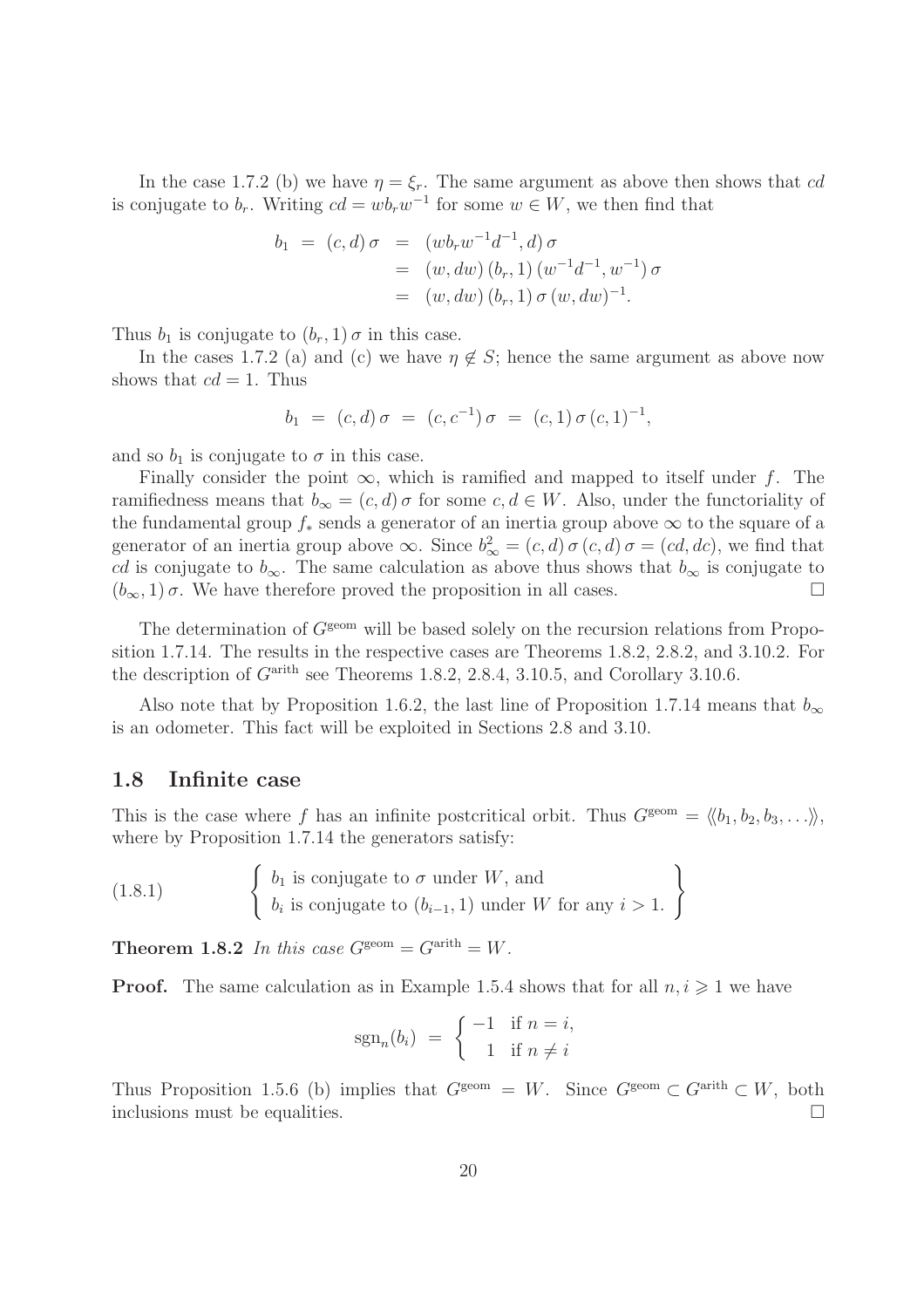## 2 Periodic case

Throughout this section we fix an integer  $r \geq 1$ . Using the construction from Subsection 1.4 we define elements  $a_1, \ldots, a_r \in W$  by the recursion relations

(2.0.1) 
$$
\begin{cases} a_1 = (a_r, 1) \sigma, \\ a_i = (a_{i-1}, 1) \text{ for } 2 \leq i \leq r. \end{cases}
$$

We will study the subgroup  $G := \langle\langle a_1, \ldots, a_r \rangle\rangle \subset W$  and its images  $G_n \subset W_n$  for all n. The recursion relations are only one choice encoding the qualitative recursive behavior of the generators described by the diagram

$$
(2.0.2) \qquad \qquad a_1 \qquad a_2 \qquad a_r
$$

where the vertices are now marked by the generators and the superfluous generator corresponding to the critical point  $\infty$  is dropped: see Subsection 1.7. In Subsection 2.4 we will show that many other choices yield the same group  $G$  up to conjugacy in  $W$ .

#### 2.1 Basic properties

**Proposition 2.1.1** For all  $n \geq 1$  and all  $1 \leq i \leq r$  we have

$$
sgn_n(a_i) = \begin{cases} -1 & \text{if } n \equiv i \bmod r, \\ 1 & \text{if } n \not\equiv i \bmod r. \end{cases}
$$

**Proof.** The definition of  $a_i$  implies that  $sgn_1(a_1) = -1$  and  $sgn_1(a_i) = 1$  for all  $2 \leq i \leq r$ ; hence the proposition holds for  $n = 1$ . For  $n > 1$  the formulas (1.5.2) and (1.5.3) imply that  $sgn_n(a_1) = sgn_{n-1}(a_r)$  and  $sgn_n(a_i) = sgn_{n-1}(a_{i-1})$  for all  $2 \leq i \leq r$ . Thus the proposition for  $n-1$  implies the proposition for n, and so we are done by induction.  $\Box$ 

**Proposition 2.1.2** For any  $n \geq 0$  we have  $G_n = W_n$  if and only if  $n \leq r$ .

**Proof.** Direct consequence of Propositions 1.5.6 (a) and 2.1.1.

**Proposition 2.1.3** The group G acts transitively on the level n of T for every  $n \geqslant 0$ .

**Proof.** Consider the element  $w := a_1 \cdots a_r \in G$ . Proposition 2.1.1 implies that  $sgn_n(w) =$  $-1$  for all  $n \geq 1$ ; hence w already acts transitively on every level by Proposition 1.6.2.  $\Box$ 

**Proposition 2.1.4** Each generator  $a_i$  has infinite order.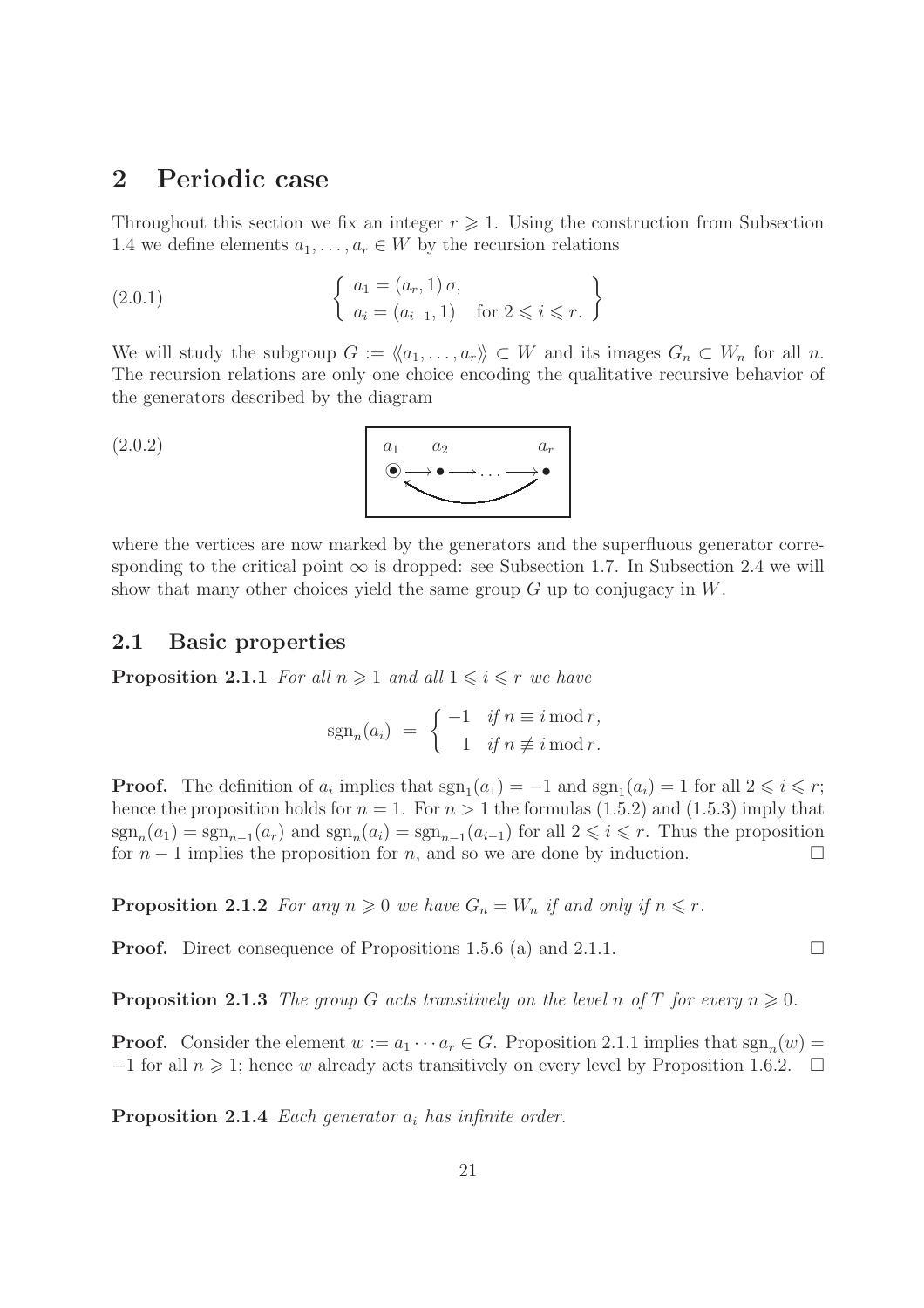**Proof.** If not, there exist  $1 \leq i \leq r$  and  $n \geq 0$  with  $a_i^{2^n} = 1$ . Among all such pairs  $(i, n)$  select one for which  $i + rn$  is minimal. If  $i > 1$ , the recursion relation implies that  $\left(a_i^{2^n}\right)$  $a_{i-1}^{2^n}$ , 1) =  $a_i^{2^n}$  = 1 and hence  $a_{i-1}^{2^n}$  = 1, contradicting the minimality of  $i + rn$ . Thus we must have  $i = 1$ . Since  $a_1 \neq 1$ , we then have  $n \geq 1$ . We can therefore calculate

$$
1 = a_1^{2^n} = (a_1^2)^{2^{n-1}} = ((a_r, 1) \sigma (a_r, 1) \sigma)^{2^{n-1}} = ((a_r, a_r))^{2^{n-1}} = (a_r^{2^{n-1}}, a_r^{2^{n-1}})
$$

and deduce that  $a_r^{2^{n-1}} = 1$ . Since  $r + r(n-1) = rn < 1 + rn$ , this again contradicts the minimality of  $i + rn$ . Thus we have a contradiction in all cases, as desired.

**Lemma 2.1.5** For any  $1 \leq i \leq r$  and  $n \geq 0$  we have  $a_i|_{T_n} = 1$  if and only if  $n < i$ .

**Proof.** Direct consequence of the recursion relations  $(2.0.1)$ .

More precise statements about the generators are given in Lemma 2.2.5 (a) below.

#### 2.2 Useful subgroups

First we consider the subgroup of index 2 which acts trivially on level 1:

$$
(2.2.1) \tG1 := G \cap (W \times W).
$$

Let  $pr_1$  and  $pr_2$ :  $W \times W \rightarrow W$  denote the two projections. We have the following selfsimilarity properties:

**Proposition 2.2.2** (a)  $G \subset (G \times G) \rtimes \langle \sigma \rangle$ .

(b) 
$$
G^1 \subset (G \times G)
$$
.

(c)  $pr_1(G^1) = pr_2(G^1) = G.$ 

**Proof.** By the recursion relations (2.0.1), the generators of G lie in  $(G \times G) \rtimes \langle \sigma \rangle$ , hence so does G, proving (a). Also, (a) directly implies (b). In particular  $G<sup>1</sup>$  contains the elements  $a_1^2 = (a_r, 1) \sigma (a_r, 1) \sigma = (a_r, a_r)$  as well as  $a_i = (a_{i-1}, 1)$  for all  $2 \leq i \leq r$ . Thus  $pr_1(G<sup>1</sup>)$  contains the elements  $a_r$  as well as  $a_{i-1}$  for all  $2 \leq i \leq r$ , that is, all the generators of G, proving that  $pr_1(G^1) = G$ . Finally, conjugation by the element  $a_1 = (a_r, 1) \sigma \in G$ interchanges the two factors of  $W \times W$  and normalizes  $G^1$ ; hence also  $pr_2(G^1) = G$ , and we are done.

Next, for every  $1 \leq i \leq r$  we consider the subgroup

(2.2.3) 
$$
H^{(i)} := \left\{ \begin{array}{l} \text{closure of the subgroup of } G \text{ generated} \\ \text{by all } G\text{-conjugates of } a_j \text{ for all } j \neq i. \end{array} \right\}
$$

By construction this is a normal subgroup of G, and G is the product  $H^{(i)} \cdot \langle\!\langle a_i \rangle\!\rangle$ .

.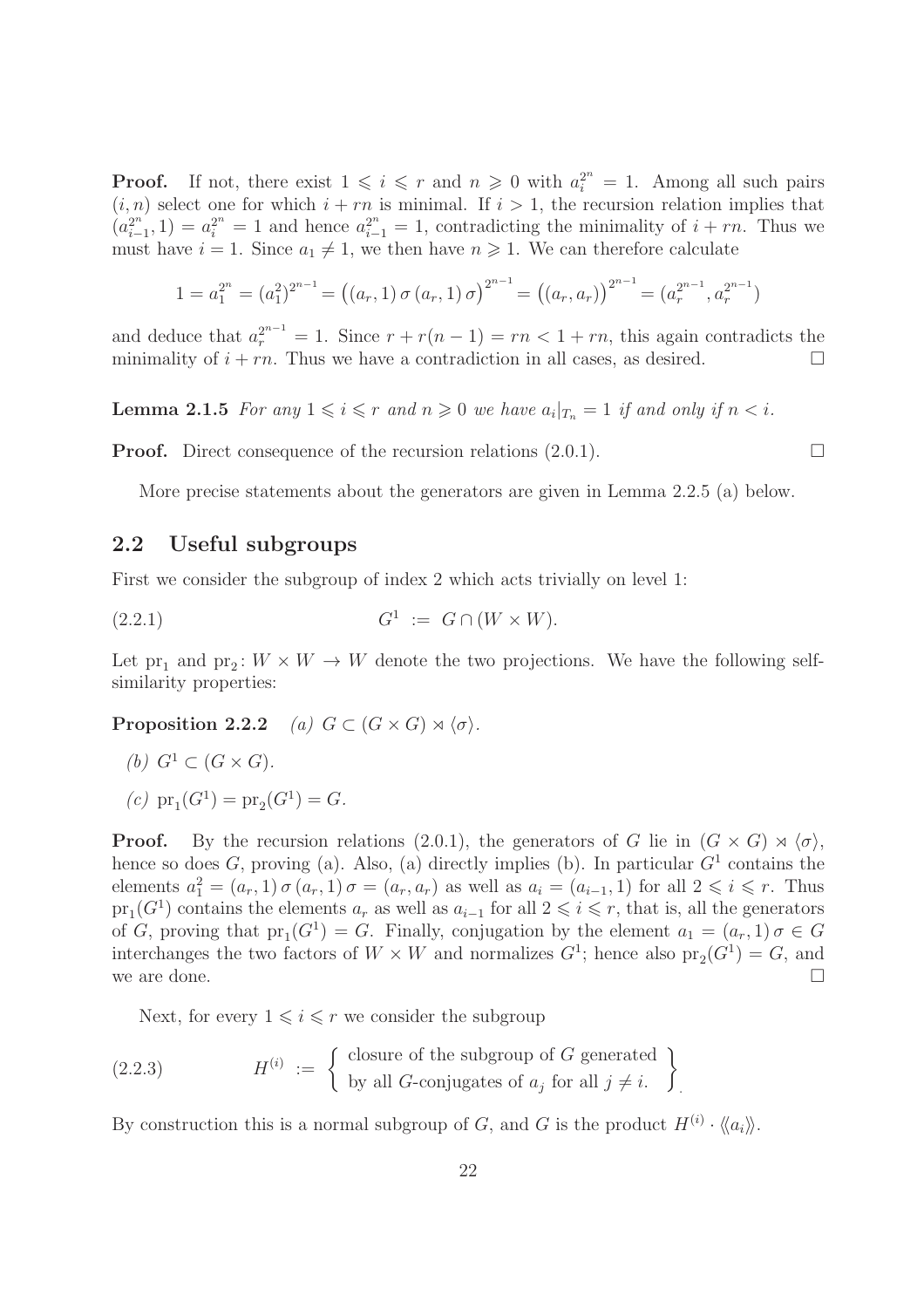Lemma 2.2.4 (a)  $H^{(1)} = H^{(r)} \times H^{(r)}$ .

(b) For any  $i > 1$  we have  $H^{(i)} \cap (W \times W) \subset (H^{(i-1)} \times H^{(i-1)}) \cdot \langle\langle (a_{i-1}, a_{i-1}^{-1}) \rangle\rangle$ .

**Proof.** By definition  $H^{(1)}$  is the closure of the subgroup generated by the conjugates  $z a_j z^{-1}$  for all  $2 \leq j \leq r$  and  $z \in G$ . In the case  $z = (x, y) \in G<sup>1</sup>$  these conjugates are

$$
za_j z^{-1} = (x, y) (a_{j-1}, 1) (x, y)^{-1} = (xa_{j-1}x^{-1}, 1).
$$

Here Proposition 2.2.2 (c) shows that x runs through all of  $G$ , so the closure of the subgroup generated by the  $G^1$ -conjugates only is  $H^{(r)} \times 1$ . Conjugating this by  $a_1 = (a_r, 1) \sigma$  yields the subgroup  $1 \times H^{(r)}$ . Thus all G-conjugates together yield the subgroup  $H^{(r)} \times H^{(r)}$ , proving (a).

Now consider the case  $i > 1$ . Then  $H^{(i-1)} \times H^{(i-1)}$  is a closed normal subgroup of  $(G \times G) \rtimes \langle \sigma \rangle$ , and the group  $(\langle \langle a_{i-1} \rangle \rangle \times \langle \langle a_{i-1} \rangle \rangle) \rtimes \langle \sigma \rangle$  surjects to the associated factor group. Also, the subgroup  $\langle\langle (a_{i-1}, a_{i-1}^{-1})\rangle\rangle$  is normal in  $(\langle\langle a_{i-1}\rangle\rangle \times \langle\langle a_{i-1}\rangle\rangle) \rtimes \langle\sigma\rangle$  and the factor group is abelian. Therefore  $K := (H^{(i-1)} \times H^{(i-1)}) \cdot \langle\langle (a_{i-1}, a_{i-1}^{-1}) \rangle\rangle$  is a closed normal subgroup of  $(G \times G) \rtimes \langle \sigma \rangle$  with an abelian factor group.

For all  $2 \leq j \leq r$  with  $j \neq i$  we have  $a_{j-1} \in H^{(i-1)}$  and hence  $a_j = (a_{j-1}, 1) \in K$ . Also, we have  $a_r \in H^{(i-1)}$  and hence  $a_1^2 = ((a_r, 1) \sigma)^2 = (a_r, a_r) \in K$ . Moreover, since the factor group  $((G \times G) \rtimes \langle \sigma \rangle)/K$  is abelian, the subgroup  $\tilde{K} := K \cdot \langle a_1 \rangle$  is again normal in  $(G \times G) \rtimes \langle \sigma \rangle$ . In particular Proposition 2.2.2 (a) implies that K is normalized by G. As we have just seen that  $a_j \in \tilde{K}$  for all  $1 \leqslant j \leqslant r$  with  $j \neq i$ , from the definition of  $H^{(i)}$  we deduce that  $H^{(i)} \subset \tilde{K}$ . Since  $a_1 \notin W \times W$ , but  $a_1^2 \in K$ , we can conclude that  $H^{(i)} \cap (W \times W) \subset \tilde{K} \cap (W \times W) = K$ , as desired.

**Lemma 2.2.5** For any  $n \ge 0$  and  $1 \le i \le r$  let  $H_n^{(i)}$  denote the image of  $H^{(i)}$  in  $W_n$ .

- (a) The element  $a_i|_{T_n}$  of  $G_n$  has order  $2^{\lfloor \frac{n+r-i}{r} \rfloor}$ .
- (b) We have a semidirect product  $G_n = H_n^{(i)} \rtimes \langle a_i |_{T_n} \rangle$ .

**Proof.** The assertions are trivially true for  $n = 0$ , so assume that  $n > 0$  and that they hold for  $n-1$  and all *i*.

Since  $a_1$  acts non-trivially on level 1, its restriction  $a_1|_{T_n}$  has order > 1. From the induction hypothesis we can deduce that  $(a_1|_{T_n})^2 = (a_r|_{T_{n-1}}, a_r|_{T_{n-1}})$  has order  $2^{\lfloor \frac{(n-1)+r-r}{r} \rfloor} =$  $2^{\lfloor \frac{n-1}{r} \rfloor}$ . Together this implies that  $a_1|_{T_n}$  has order  $2 \cdot 2^{\lfloor \frac{n-1}{r} \rfloor} = 2^{\lfloor \frac{n+r-1}{r} \rfloor}$ , proving (a) for  $i = 1$ . Also, Lemma 2.2.4 (a) implies that  $H_n^{(1)} = H_{n-1}^{(r)} \times H_{n-1}^{(r)}$  $_{n-1}^{(r)}$ , which in particular shows that  $a_1|_{T_n} \notin H_n^{(1)}$ . Since we have  $H_{n-1}^{(r)} \cap \langle a_r |_{T_{n-1}} \rangle = 1$  by the induction hypothesis, we can deduce that

$$
H_n^{(1)} \cap \langle a_1 |_{T_n} \rangle = H_n^{(1)} \cap \langle (a_1 |_{T_n})^2 \rangle = (H_{n-1}^{(r)} \times H_{n-1}^{(r)}) \cap \langle (a_r |_{T_{n-1}}, a_r |_{T_{n-1}}) \rangle = 1.
$$

Thus the product  $G_n = H_n^{(1)} \cdot \langle a_1 |_{T_n} \rangle$  is semidirect, proving (b) for  $i = 1$ .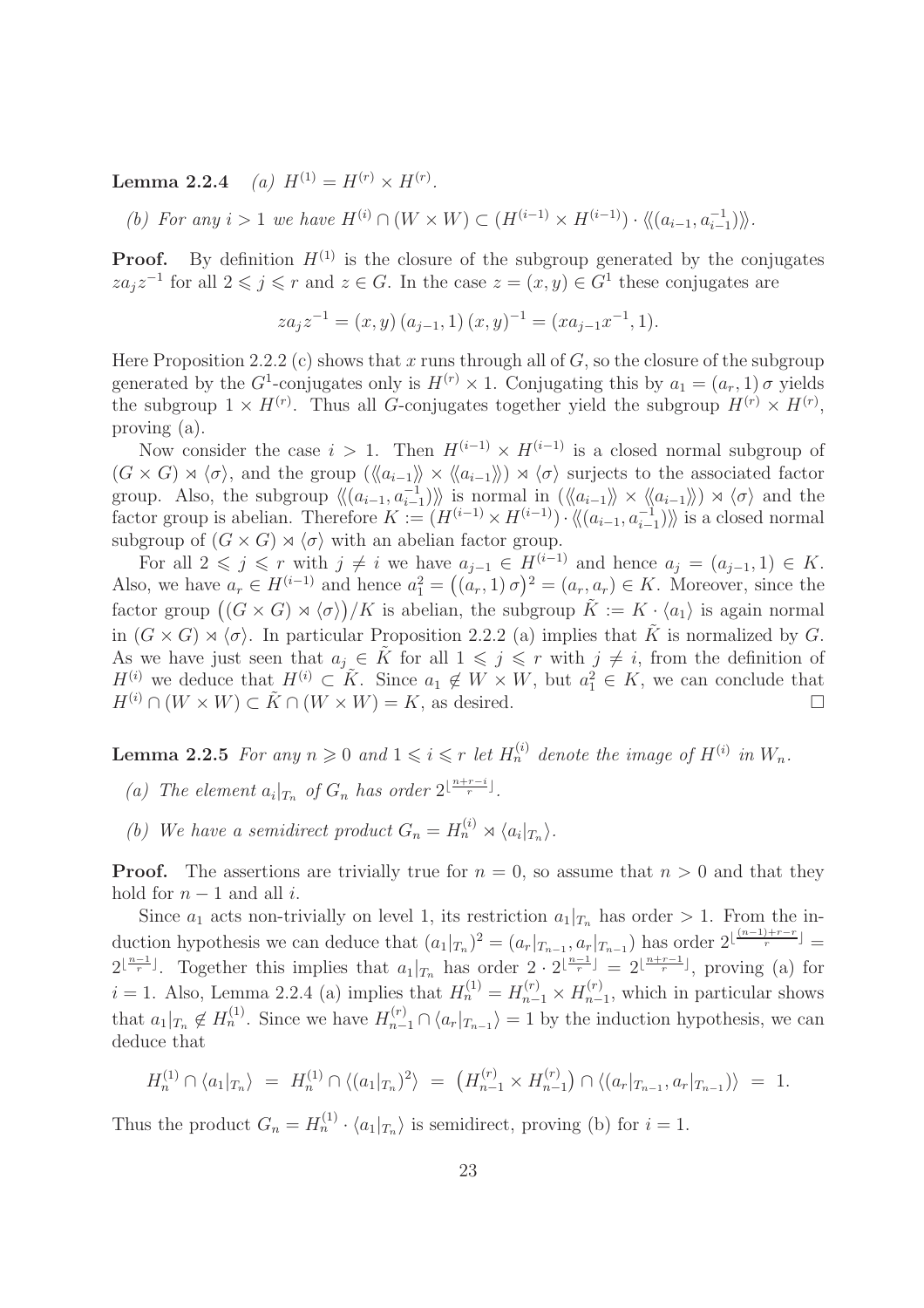Now consider  $i > 1$ . Then the induction hypothesis shows that  $a_i|_{T_n} = (a_{i-1}|_{T_{n-1}}, 1)$ has order  $2^{\lfloor \frac{(n-1)+r-(i-1)}{r} \rfloor} = 2^{\lfloor \frac{n+r-i}{r} \rfloor}$ , as desired in (a). Moreover, Lemma 2.2.4 (b) implies that  $H_n^{(i)} \cap (W_{n-1} \times 1) \subset H_{n-1}^{(i-1)} \times 1$ , and since  $H_{n-1}^{(i-1)} \cap \langle a_{i-1}|_{T_{n-1}} \rangle = 1$  by the induction hypothesis, it follows that  $H_n^{(i)} \cap \langle a_i |_{T_n} \rangle = 1$ . Thus the product  $G_n = H_n^{(i)} \cdot \langle a_i |_{T_n} \rangle$  is semidirect, as desired in (b).

This proves the assertions for the given  $n$  and all  $i$ , and so they follow in general by induction.  $\Box$ 

**Proposition 2.2.6** For any  $1 \leq i \leq r$  we have a semidirect product  $G = H^{(i)} \rtimes \langle\langle a_i \rangle\rangle$ , where  $\langle \langle a_i \rangle \rangle \cong \mathbb{Z}_2$ .

**Proof.** Take the limit over *n* in Lemma 2.2.5.

**Theorem 2.2.7** The closure of the commutator subgroup of G is  $H^{(1)} \cap \ldots \cap H^{(r)}$ , and the maximal profinite abelian factor group of G is

$$
G_{\rm ab} = G/(H^{(1)} \cap \ldots \cap H^{(r)}) \stackrel{\sim}{\longrightarrow} G/H^{(1)} \times \ldots \times G/H^{(r)} \cong \mathbb{Z}_2^r.
$$

**Proof.** The isomorphisms in the middle and on the right hand side are direct consequences of Proposition 2.2.6 and the fact that  $a_i \in H^{(i)}$  whenever  $j \neq i$ . On the other hand, since G is topologically generated by  $a_1, \ldots, a_r$ , its maximal abelian factor group is topologically generated by the images of  $a_1, \ldots, a_r$ . As their images form a basis of  $\mathbb{Z}_2^r$ , this is already the maximal profinite abelian factor group of  $G$ , as desired.

In the following we abbreviate

$$
(2.2.8)\qquad \qquad H:=H^{(r)}
$$

which by definition is the closure of the subgroup generated by all  $G$ -conjugates of  $a_j$  for all  $1 \leq j < r$ . We let  $H_n$  denote its image in  $W_n$ , and  $G_n^1$  the image of  $G^1$  in  $W_n$ .

Lemma 2.2.9 We have the semidirect product decompositions:

(a)  $G_n = H_n \rtimes \langle a_r |_{T_n} \rangle$  where  $a_r |_{T_n}$  has order  $2^{\lfloor \frac{n}{r} \rfloor}$ .

(b) 
$$
G_n = (H_{n-1} \times H_{n-1}) \rtimes \langle a_1 |_{T_n} \rangle
$$
 where  $a_1 |_{T_n}$  has order  $2^{\lfloor \frac{n+r-1}{r} \rfloor}$ .

(c) 
$$
G_n^1 = (H_{n-1} \times H_{n-1}) \rtimes \langle (a_r |_{T_{n-1}}, a_r |_{T_{n-1}}) \rangle
$$
 where  $a_r |_{T_{n-1}}$  has order  $2^{\lfloor \frac{n-1}{r} \rfloor}$ .

**Proof.** Part (a) is the special case  $i = r$  of Lemma 2.2.5, and (b) is the special case  $i = 1$ of Lemma 2.2.5 combined with Lemma 2.2.4 (a). Part (c) follows from (b) and the fact that  $a_1|_{T_n} \notin G_n^1$  and has square  $(a_r|_{T_{n-1}}, a_r|_{T_{n-1}}) \in G_n^1$ . — Первый процесс в серверності в процесс в серверності в серверності в серверності в серверності в серверно<br>Первої в серверності в серверності в серверності в серверності в серверності в серверності в серверності в се

In the limit over n this implies the following more specific self-similarity properties of  $G$ :

Proposition 2.2.10 We have the semidirect product decompositions:

(a) 
$$
G = H \rtimes \langle\langle a_r \rangle\rangle
$$
.  
\n(b)  $G = (H \times H) \rtimes \langle\langle a_1 \rangle\rangle$ .  
\n(c)  $G^1 = (H \times H) \rtimes \langle\langle (a_r, a_r) \rangle\rangle$ .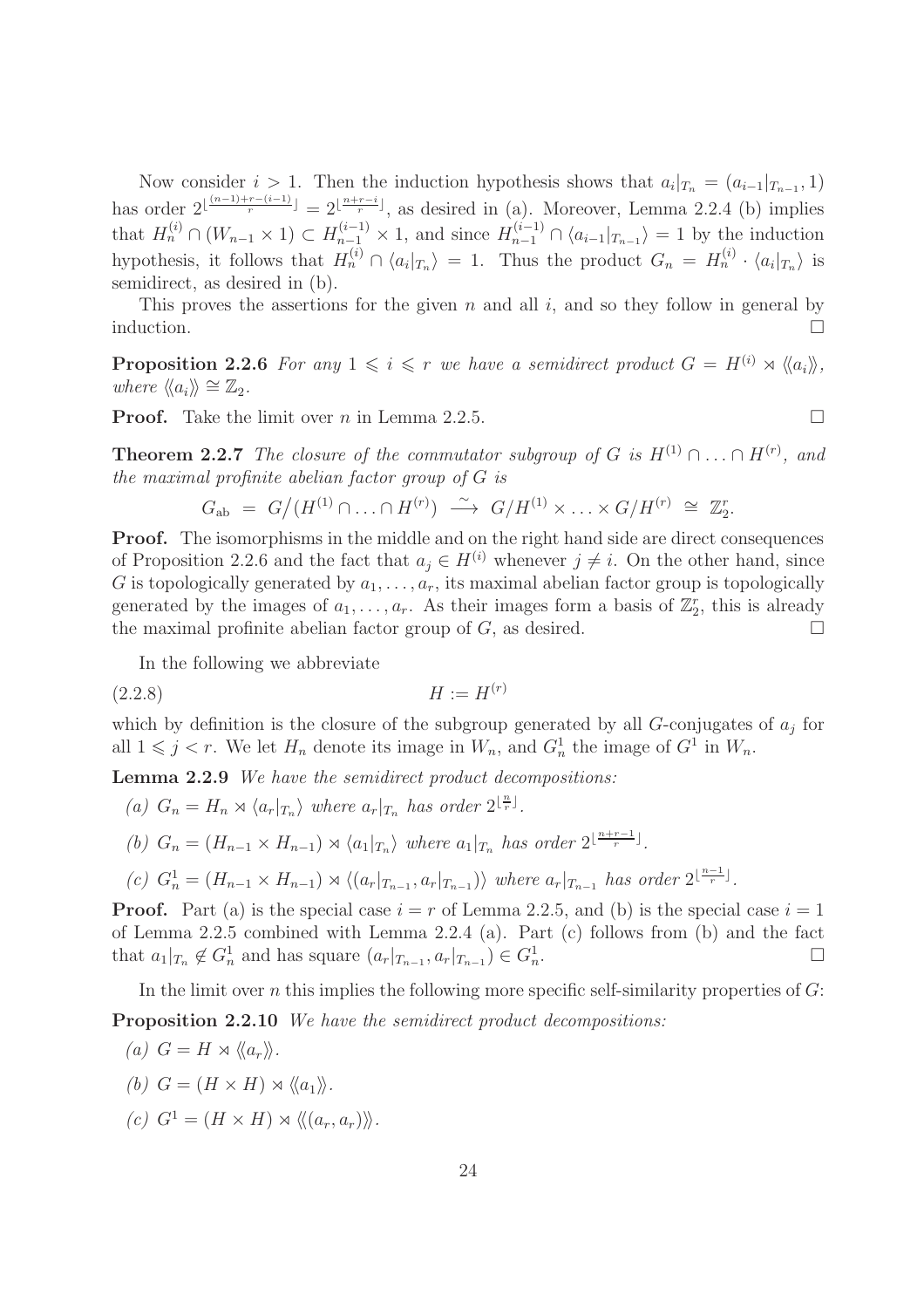#### 2.3 Size

**Proposition 2.3.1** For all  $n \geq 0$  we have

$$
\log_2|G_n| = 2^n - 1 - \sum_{m=0}^{n-1} 2^{n-1-m} \cdot \left\lfloor \frac{m}{r} \right\rfloor.
$$

**Proof.** For  $n > 0$  Lemma 2.2.9 (a) and (b) imply that

$$
\log_2|G_{n-1}| = \log_2|H_{n-1}| + \left\lfloor \frac{n-1}{r} \right\rfloor \text{ and } \log_2|G_n| = 2 \cdot \log_2|H_{n-1}| + \left\lfloor \frac{n+r-1}{r} \right\rfloor.
$$

Together this yields the recursion formula

$$
\log_2|G_n| = 2 \cdot \left(\log_2|G_{n-1}| - \left\lfloor \frac{n-1}{r} \right\rfloor\right) + \left\lfloor \frac{n+r-1}{r} \right\rfloor = 2 \cdot \log_2|G_{n-1}| + 1 - \left\lfloor \frac{n-1}{r} \right\rfloor.
$$

Since  $log_2 |G_0| = 1$ , a direct induction on *n* yields the desired formula.

**Theorem 2.3.2** The Hausdorff dimension of G exists and is  $1 - \frac{1}{2r}$ .  $\frac{1}{2^{r}-1}$ .

Proof. Proposition 2.3.1 implies that

$$
\frac{\log_2|G_n|}{2^n-1} = 1 - \frac{2^n}{2^n-1} \cdot \sum_{m=0}^{n-1} 2^{-1-m} \cdot \lfloor \frac{m}{r} \rfloor.
$$

By (1.2.2) the Hausdorff dimension is its limit for  $n \to \infty$ , which comes out as

$$
1 - \sum_{m=0}^{\infty} 2^{-1-m} \cdot \left\lfloor \frac{m}{r} \right\rfloor = 1 - \sum_{i=0}^{r-1} \sum_{j=0}^{\infty} 2^{-1-(i+rj)} \cdot \left\lfloor \frac{i+rj}{r} \right\rfloor
$$
  
= 
$$
1 - \sum_{i=0}^{r-1} 2^{-1-i} \cdot \sum_{j=0}^{\infty} j \cdot 2^{-rj}
$$
  
= 
$$
1 - (1 - 2^{-r}) \cdot \frac{2^{-r}}{(1 - 2^{-r})^2} = 1 - \frac{1}{2^r - 1},
$$

as desired.  $\Box$ 

### 2.4 Conjugacy of generators

The recursion relations (2.0.1) are only one choice among many describing the same qualitative recursive behavior of the generators, and besides their simplicity there is nothing inherently better in them to set them apart from similar choices (for instance, compare [2,  $\S3$ ). In this subsection we show in a precise sense that up to conjugacy in W the group G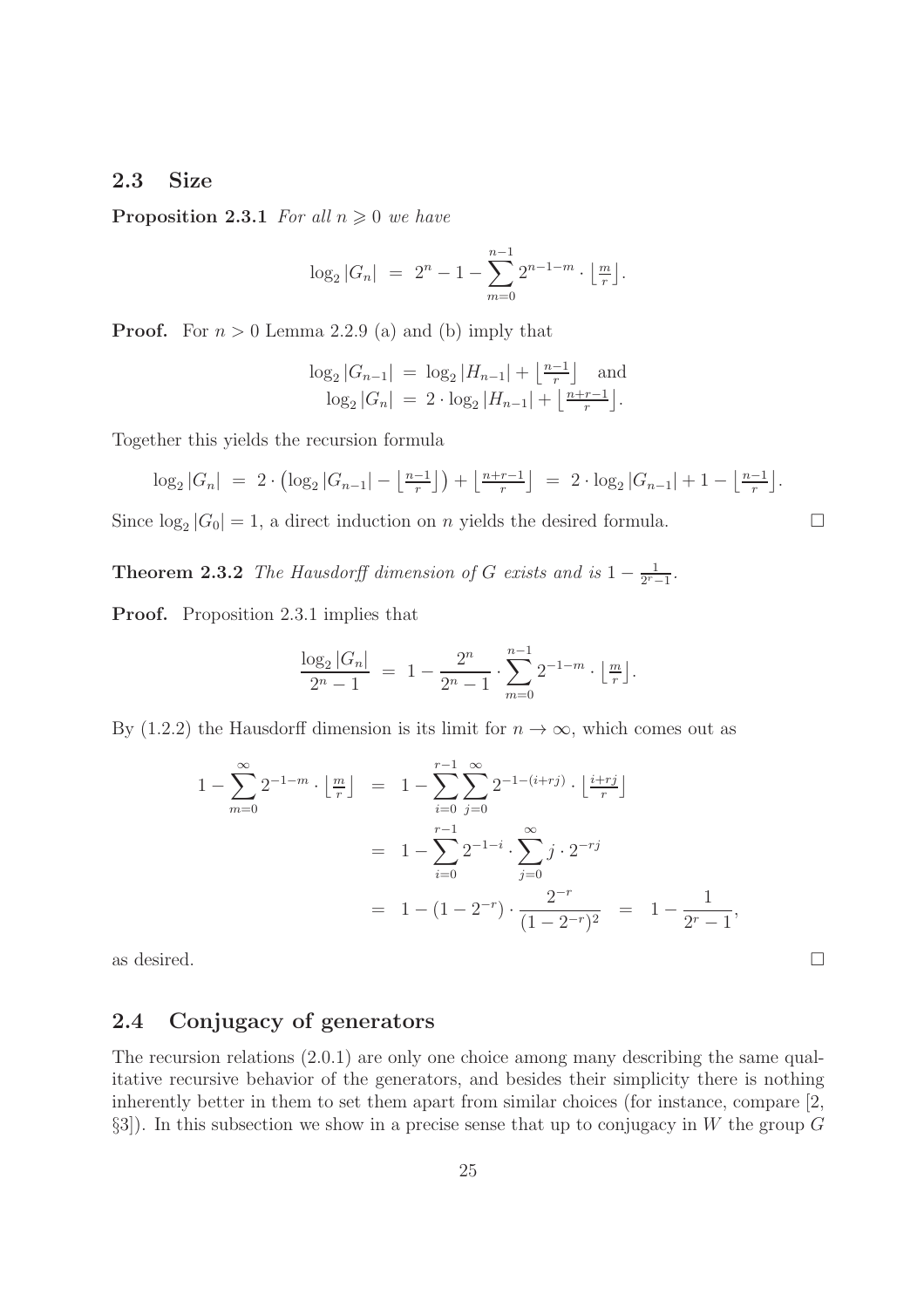is actually the same for all recursion relations that are conjugate to the given ones. We can thus say that G really depends only on the combinatorics of the diagram (2.0.2), perhaps in the same way as a symplectic group of matrices of a given size  $n$  depends up to conjugacy only on  $n$  but not on the alternating form, even though the choice of an alternating form cannot be avoided.

**Proposition 2.4.1** For any elements  $b_1, \ldots, b_r \in W$  the following are equivalent:

- (a)  $b_i$  is conjugate to  $a_i$  under W for each i.
- (b)  $\begin{cases} b_1 \text{ is conjugate to } (b_r, 1) \sigma \text{ under } W, \text{ and} \end{cases}$  $b_i$  is conjugate to  $(b_{i-1}, 1)$  under W for all  $2 \leq i \leq r$ .  $\mathcal{L}$

**Proof.** Assume (a) and choose  $x_i \in W$  such that  $b_i = x_i a_i x_i^{-1}$  for all  $1 \leq i \leq r$ . Then

$$
b_1 = x_1 a_1 x_1^{-1} = x_1(a_r, 1) \sigma x_1^{-1} = x_1(x_r^{-1}b_r x_r, 1) \sigma x_1^{-1} = x_1(x_r, x_r)^{-1}(b_r, 1) \sigma (x_r, x_r) x_1^{-1},
$$

hence  $b_1$  is conjugate to  $(b_r, 1)$   $\sigma$ . Likewise, for all  $2 \leq i \leq r$  we have

$$
b_i = x_i a_i x_i^{-1} = x_i (a_{i-1}, 1) x_i^{-1} = x_i (x_{i-1}^{-1} b_{i-1} x_{i-1}, 1) x_i^{-1} = x_i (x_{i-1}, 1)^{-1} (b_{i-1}, 1) (x_{i-1}, 1) x_i^{-1},
$$

hence  $b_i$  is conjugate to  $(b_{i-1}, 1)$   $\sigma$ . This proves the implication  $(a) \Rightarrow (b)$ .

Conversely assume (b). To deduce (a), by Lemma 1.3.1 it suffices to show that  $b_i|_{T_n}$  is conjugate to  $a_i|_{T_n}$  in  $W_n$  for all i and n. This is trivial for  $n = 0$ , so assume that  $n > 0$ and that it holds for  $n-1$  and all i. Choose  $x_i \in W$  with  $b_i|_{T_{n-1}} = x_i a_i x_i^{-1}|_{T_{n-1}}$  for all i. Then by assumption  $b_1|_{T_n}$  is conjugate to

$$
\begin{array}{rcl}\n\left( (b_r, 1) \, \sigma \right) \big|_{T_n} & = & \left( b_r |_{T_{n-1}}, 1 \right) \sigma = \left( x_r a_r x_r^{-1} |_{T_{n-1}}, 1 \right) \sigma = \left( \left( x_r a_r x_r^{-1}, 1 \right) \sigma \right) \big|_{T_n} \\
& = & \left( \left( x_r, x_r \right) \left( a_r, 1 \right) \sigma \left( x_r, x_r \right)^{-1} \right) \big|_{T_n} = \left( \left( x_r, x_r \right) a_1 \left( x_r, x_r \right)^{-1} \right) \big|_{T_n}\n\end{array}
$$

and hence to  $a_1|_{T_n}$ . Similarly, for all  $2 \leqslant i \leqslant r$  by assumption  $b_i|_{T_n}$  is conjugate to

$$
(b_{i-1}, 1)|_{T_n} = (b_{i-1}|_{T_{n-1}}, 1) = (x_{i-1}a_{i-1}x_{i-1}^{-1}|_{T_{n-1}}, 1) = (x_{i-1}a_{i-1}x_{i-1}^{-1}, 1)|_{T_n}
$$
  
= 
$$
((x_{i-1}, 1) (a_{i-1}, 1) (x_{i-1}, 1)^{-1})|_{T_n} = ((x_{i-1}, 1) a_i (x_{i-1}, 1)^{-1})|_{T_n}
$$

and hence to  $a_i|_{T_n}$ . Thus the desired assertion holds for n and all i; and so it follows for all  $n \geq 0$  by induction. This proves the implication (b) $\Rightarrow$ (a).

**Proposition 2.4.2** Consider any elements  $b_1, \ldots, b_r \in G$  such that  $b_i$  is conjugate to  $a_i$ under W for every i. Then  $G = \langle b_1, \ldots, b_r \rangle$ .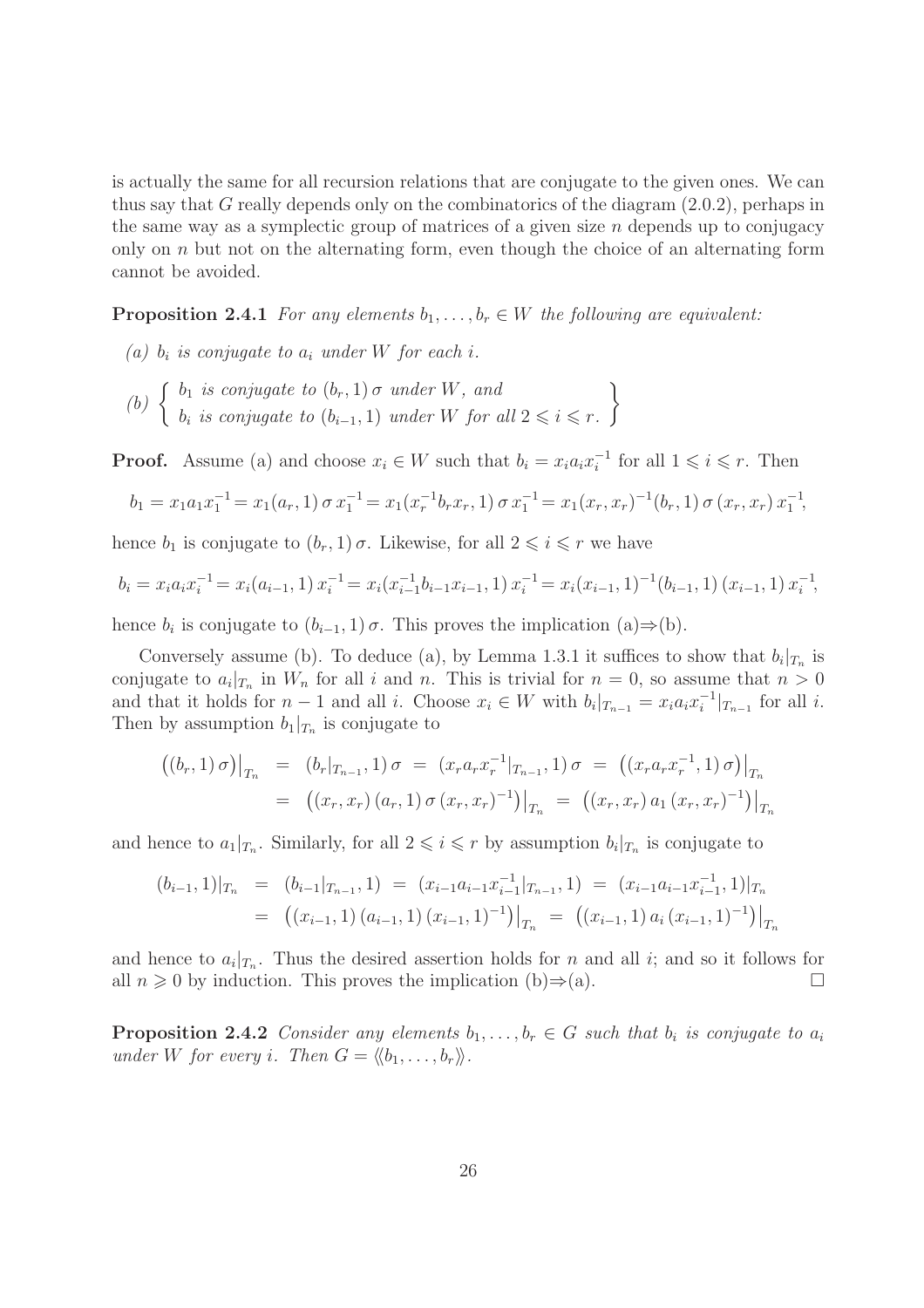**Proof.** Let  $\Phi(G)$  denote the Frattini subgroup of G, that is, the intersection of all maximal proper closed subgroups of G. Since G is a pro-2 group, the quotient  $G/\Phi(G)$  is abelian of exponent 2. The description of the maximal abelian quotient of  $G$  from Theorem 2.2.7 therefore implies that  $G/\Phi(G)$  is an elementary abelian 2-group for which the images of  $a_1, \ldots, a_r$  form a basis. Moreover, since  $sgn_i(a_j) = (-1)^{\delta_{i,j}}$  (Kronecker delta) for all  $1 \leq i, j \leq r$ , we find that  $(\text{sgn}_i)_{i=1}^r$  induces an isomorphism  $G/\Phi(G) \overset{\sim}{\to} {\{\pm 1\}}^r$ .

Since each  $b_j$  is conjugate to  $a_j$  under W, we have  $sgn_i(b_j) = sgn_i(a_j) = (-1)^{\delta_{i,j}}$  for all  $1 \leq i, j \leq r$ . Thus the images of  $b_1, \ldots, b_r$  generate  $\{\pm 1\}^r$  and hence  $G/\Phi(G)$ . By the fundamental property of the Frattini subgroup this implies that  $\langle b_1, \ldots, b_r \rangle = G$ , as desired.  $\Box$ 

**Theorem 2.4.3** Consider any elements  $b_1, \ldots, b_r \in W$  such that  $b_i$  is conjugate to  $a_i$  under W for each i. Then there exist  $w \in W$  and  $x_1, \ldots, x_r \in G$  such that  $b_i = (wx_i)a_i(wx_i)^{-1}$ for each i, and we then have  $\langle b_1, \ldots, b_r \rangle = wGw^{-1}$ .

**Proof.** The second assertion is a direct consequence of the first and Proposition 2.4.2. The first follows by taking the limit over n from the following assertion for all  $n \geqslant 0$ : For any elements  $b_1, \ldots, b_r \in W_n$  such that  $b_i$  is conjugate to  $a_i |_{T_n}$  under  $W_n$  for each i, there exist  $w \in W_n$  and  $x_1, \ldots, x_r \in G_n$  such that  $b_i = (wx_i)(a_i|x_n)(wx_i)^{-1}$  for each i. This assertion is trivial for  $n = 0$ , so assume that  $n > 0$  and that the assertion is universally true for  $n-1$ . Take elements  $b_1, \ldots, b_r \in W_n$  such that  $b_i$  is conjugate to  $a_i|_{T_n}$  under  $W_n$ for each i.

Since  $a_1 = (a_r, 1) \sigma$  and  $a_i = (a_{i-1}, 1)$  for all  $i > 1$ , the  $b_i$  have the form  $b_1 = (*, *) \sigma$ and  $b_i = (*, 1)$  or  $(1, *)$  for  $i > 1$ , where  $*$  stands for some elements of  $W_{n-1}$ . Set

$$
b'_i := \begin{cases} b_i & \text{if } i = 1 \text{ or } b_i = (*, 1), \\ b_1^{-1}b_ib_1 & \text{if } i > 1 \text{ and } b_i = (1, *),\end{cases}
$$

which in either case is conjugate to  $a_i|_{T_n}$  under  $W_n$ . Suppose that the desired assertion is true for  $b'_1, \ldots, b'_r$ , so that there exist  $w \in W_n$  and  $x'_1, \ldots, x'_r \in G_n$  such that  $b'_i =$  $(wx'_i)(a_i|_{T_n})(wx'_i)^{-1}$  for each *i*. Set

$$
x_i := \begin{cases} x'_i & \text{if } i = 1 \text{ or } b_i = (*, 1), \\ x'_1(a_1|_{T_n}) x'_1{}^{-1} x'_i & \text{if } i > 1 \text{ and } b_i = (1, *), \end{cases}
$$

which always lies in  $G_n$ . Then if  $i = 1$  or  $b_i = (*, 1)$ , we have  $b_i = b'_i = (wx_i)(a_i|_{T_n})(wx_i)^{-1}$ ; otherwise we have

$$
b_i = b_1 b_i' b_1^{-1}
$$
  
=  $(wx'_1)(a_1|\tau_n)(wx'_1)^{-1} \cdot (wx'_i)(a_i|\tau_n)(wx'_i)^{-1} \cdot (wx'_1)(a_1|\tau_n)(wx'_1)^{-1}$   
=  $wx'_1(a_1|\tau_n)x_1'^{-1}x'_i \cdot (a_i|\tau_n) \cdot x_i'^{-1}x'_1(a_1|\tau_n)x_1'^{-1}w^{-1}$   
=  $(wx_i)(a_i|\tau_n)(wx_i)^{-1}$ .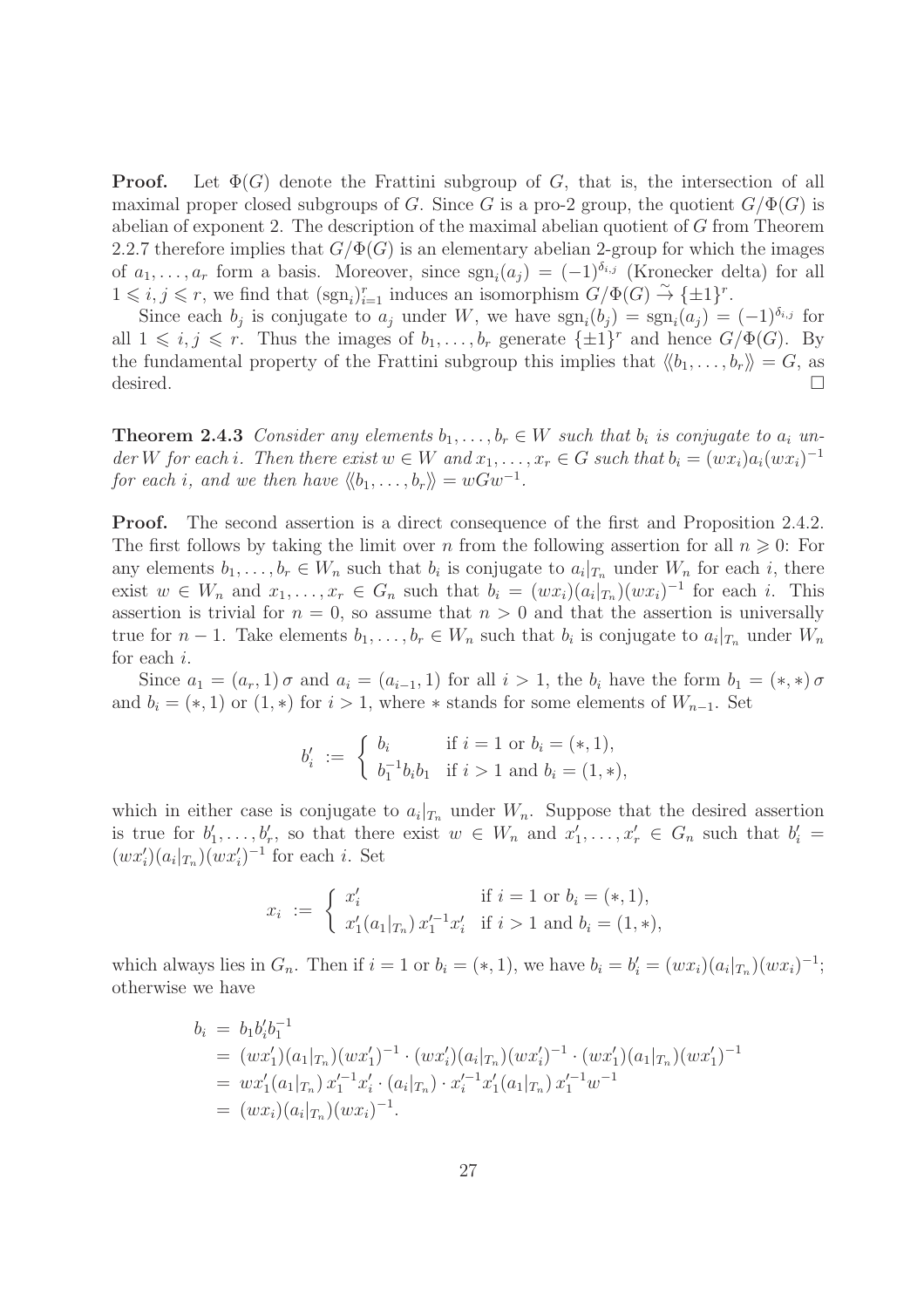Thus the desired assertion holds for  $b_1, \ldots, b_r$  with  $x_1, \ldots, x_r$  in place of  $x'_1, \ldots, x'_r$ . On replacing  $b_1, \ldots, b_r$  by  $b'_1, \ldots, b'_r$  we have thus reduced ourselves to the case that  $b_i = (*, 1)$ for all  $i > 1$ .

For each  $i > 0$  write  $b_i = (c_{i-1}, 1)$  with  $c_{i-1} \in W_{n-1}$ . The fact that  $b_i$  is conjugate to  $a_i|_{T_n} = (a_{i-1}|_{T_{n-1}}, 1)$  under  $W_n$  implies that  $c_{i-1}$  is conjugate to  $a_{i-1}|_{T_{n-1}}$  under  $W_{n-1}$ . Also, choose an element  $f \in W_n$  such that  $b_1 = f(a_1|_{T_n})f^{-1}$ . If f acts non-trivially on level 1, we can replace it by  $f(a_1|_{T_n})$  without changing the conjugate  $b_1 = f(a_1|_{T_n})f^{-1}$ . Afterwards f has the form  $f = (d, e)$  for some elements  $d, e \in W_{n-1}$ . We then have

$$
b_1 = f(a_1|_{T_n})f^{-1} = (d,e)(a_r|_{T_{n-1}},1) \sigma(d,e)^{-1} = (d(a_r|_{T_{n-1}})e^{-1},ed^{-1}) \sigma.
$$

Set  $c_r := d(a_r |_{T_{n-1}}) d^{-1} \in W_{n-1}$ . Then for every  $1 \leqslant i \leqslant r$  the element  $c_i$  is conjugate to  $a_i|_{T_{n-1}}$  under  $W_{n-1}$ . By the induction hypothesis there therefore exist  $u \in W_{n-1}$  and  $x_i \in G_{n-1}$  such that  $c_i = (ux_i)(a_i|_{T_{n-1}})(ux_i)^{-1}$  for each i. Put  $w := (ux_r, ed^{-1}ux_r) \in W_n$ . Then

$$
w^{-1}b_1w = (x_r^{-1}u^{-1}, x_r^{-1}u^{-1}de^{-1}) (d(a_r|_{T_{n-1}})e^{-1}, ed^{-1}) \sigma (ux_r, ed^{-1}ux_r)
$$
  
\n
$$
= (x_r^{-1}u^{-1}d(a_r|_{T_{n-1}})e^{-1}ed^{-1}ux_r, x_r^{-1}u^{-1}de^{-1}ed^{-1}ux_r) \sigma
$$
  
\n
$$
= (x_r^{-1}u^{-1}d(a_r|_{T_{n-1}})d^{-1}ux_r, 1) \sigma
$$
  
\n
$$
= (x_r^{-1}u^{-1}c_rux_r, 1) \sigma
$$
  
\n
$$
= (x_r^{-1}u^{-1}(ux_r)(a_r|_{T_{n-1}})(ux_r)^{-1}ux_r, 1) \sigma
$$
  
\n
$$
= (a_r|_{T_{n-1}}, 1) \sigma
$$
  
\n
$$
= a_1|_{T_n}.
$$

Also, for each  $i > 1$  we have

$$
w^{-1}b_iw = (x_r^{-1}u^{-1}, x_r^{-1}u^{-1}de^{-1}) (c_{i-1}, 1) (ux_r, ed^{-1}ux_r)
$$
  
=  $(x_r^{-1}u^{-1}c_{i-1}ux_r, 1)$   
=  $(x_r^{-1}u^{-1}(ux_{i-1})(a_{i-1}|_{T_{n-1}})(ux_{i-1})^{-1}ux_r, 1)$   
=  $((x_r^{-1}x_{i-1})(a_{i-1}|_{T_{n-1}})(x_r^{-1}x_{i-1})^{-1}, 1).$ 

Since  $x_r^{-1}x_{i-1} \in G_{n-1}$ , by Proposition 2.2.2 (c) we can find  $y_{i-1} \in W_{n-1}$  such that  $z_i :=$  $(x_r^{-1}x_{i-1}, y_{i-1})$  lies in  $G_n$ . Then

$$
w^{-1}b_i w = (x_r^{-1}x_{i-1}, y_{i-1}) (a_{i-1}|_{T_{n-1}}, 1) (x_r^{-1}x_{i-1}, y_{i-1})^{-1}
$$
  
=  $z_i(a_i|_{T_n}) z_i^{-1}$ .

With  $z_1 := 1$  we have thus shown that  $w^{-1}b_iw = z_i(a_i|x_n)z_i^{-1}$  or equivalently that  $b_i =$  $(wz_i)(a_i|_{T_n})(wz_i)^{-1}$  for all  $1 \leq i \leq r$ , where  $w \in W_n$  and  $z_i \in G_n$ . This proves the desired assertion for  $n$ , and so we are done by induction.

**Proposition 2.4.4** For any single  $1 \leq i \leq r$  and any  $b_i \in G$  that is conjugate to  $a_i$ under W, there exists  $k \in \mathbb{Z}_2^{\times}$  such that  $b_i$  is conjugate to  $a_i^k$  under G.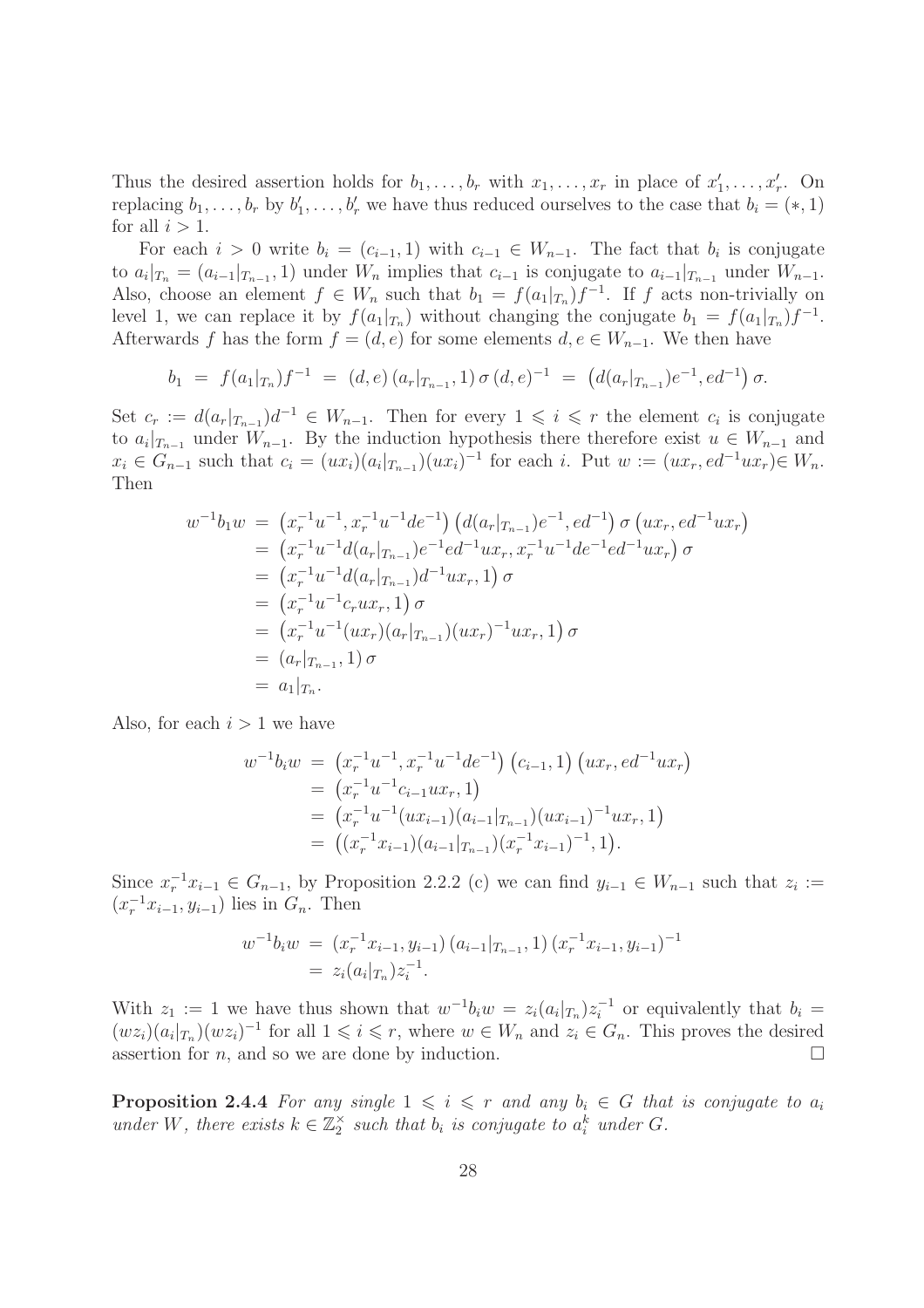**Proof.** By Lemma 1.3.1 it suffices to show that for any  $n \geq 0$ , any  $1 \leq i \leq r$ , and any  $b_i \in G_n$  that is conjugate to  $a_i|_{T_n}$  under  $W_n$ , there exists  $k \in \mathbb{Z}_2^{\times}$  such that  $b_i$  is conjugate to  $a_i^k|_{T_n}$  under  $G_n$ . This is trivial for  $n = 0$ , so assume that  $n > 0$  and that the statement is universally true for  $n-1$  in place of n. Consider an element  $b_i \in G_n$  that is conjugate to  $a_i|_{T_n}$  under  $W_n$ , and choose an element  $w \in W_n$  such that  $b_i = w(a_i|_{T_n}) w^{-1}$ .

Suppose first that  $i \geqslant 2$ . If w acts non-trivially on level 1, we replace  $b_i$  by its  $G_n$ conjugate  $(a_1|_{T_n}) b_i (a_1|_{T_n})^{-1}$  and w by  $(a_1|_{T_n}) w$ , which does not change the desired assertion. Afterwards w has the form  $w = (u, v)$  for some elements  $u, v \in W_{n-1}$ . Then the recursion relation yields

$$
b_i = w(a_i |_{T_n}) w^{-1} = (u, v) (a_{i-1} |_{T_{n-1}}, 1) (u, v)^{-1} = (u(a_{i-1} |_{T_{n-1}}) u^{-1}, 1).
$$

By assumption  $b_i$  lies in  $G_n$ , so Proposition 2.2.2 shows that  $b_{i-1} := u(a_{i-1}|_{T_{n-1}})u^{-1}$  lies in  $G_{n-1}$ . Thus  $b_{i-1}$  is an element of  $G_{n-1}$  that is conjugate to  $a_{i-1}|_{T_{n-1}}$  under  $W_{n-1}$ ; hence by the induction hypothesis there exist  $k \in \mathbb{Z}_2^{\times}$  and  $x \in G_{n-1}$  such that  $b_{i-1} = x(a_{i-1}^k |_{T_{n-1}}) x^{-1}$ . By Proposition 2.2.2 (c) we can choose an element  $y \in G_{n-1}$  for which  $z := (x, y)$  lies in  $G_n$ . Then

$$
b_i = (b_{i-1}, 1) = \left( x(a_{i-1}^k |_{T_{n-1}}) x^{-1}, 1 \right) = (x, y) \left( a_{i-1}^k |_{T_{n-1}}, 1 \right) (x, y)^{-1} = z \left( a_i^k |_{T_n} \right) z^{-1},
$$

which proves that  $b_i$  is conjugate to  $a_i^k|_{T_n}$  under  $G_n$ , as desired.

Now suppose that  $i = 1$ . If w acts non-trivially on level 1, we can replace it by  $w(a_1|_{T_n})$ without changing the conjugate  $b_1 = w(a_1|_{T_n}) w^{-1}$ . Afterwards w has the form  $w = (u, v)$ for some elements  $u, v \in W_{n-1}$ . Then the recursion relation yields

$$
b_1^2 = w(a_1^2|_{T_n}) w^{-1} = (u, v) (a_r|_{T_{n-1}}, a_r|_{T_{n-1}}) (u, v)^{-1} = (u(a_r|_{T_{n-1}})u^{-1}, v(a_r|_{T_{n-1}})v^{-1}).
$$

By assumption  $b_1$  and hence  $b_1^2$  lie in  $G_n$ , so Proposition 2.2.2 shows that  $b_r := u(a_r | T_{n-1}) u^{-1}$ lies in  $G_{n-1}$ . Thus  $b_r$  is an element of  $G_{n-1}$  that is conjugate to  $a_r|_{T_{n-1}}$  under  $W_{n-1}$ ; hence by the induction hypothesis there exist  $k \in \mathbb{Z}_2^{\times}$  and  $x \in G_{n-1}$  such that  $b_r = x(a_r^k |_{T_{n-1}}) x^{-1}$ . By Proposition 2.2.2 (c) we can choose an element  $y \in G_{n-1}$  for which  $z := (x, y)$  lies in  $G_n$ . Then  $b_1^2 = z(a_r |_{T_{n-1}}, \cdot) k z^{-1}$ , where  $\cdot$  represents an element of  $W_{n-1}$  that we do not care about for the moment. Set  $c_1 := z^{-1} b_1^{k-1} z$ , so that  $c_1^2 = (a_r |_{T_{n-1}}, *)$ . Since  $b_1$  and z lie in  $G_n$ , so does  $c_1$ . Moreover, Proposition 1.3.2 implies that  $b_1$  is conjugate to  $b_1^{k^{-1}}$  and hence to  $c_1$  under  $W_n$ . Thus  $c_1$  is again conjugate to  $a_1|_{T_n}$  under  $W_n$ . Since  $b_1 = z c_1^k z^{-1}$ with  $z \in G_n$ , the desired assertion for  $b_1$  now reduces to that for  $c_1$ . We can therefore replace  $b_1$  by  $c_1$ , after which we are reduced to the special case that  $b_1^2 = (a_r |_{T_{n-1}}, *)$ .

Now we begin again by choosing a (new) element  $w \in W_n$  such that  $b_1 = w(a_1|_{T_n}) w^{-1}$ . If w acts non-trivially on level 1, we replace it by  $w(a_1|_{T_n})$  without changing the conjugate  $b_1 = w(a_1|_{T_n}) w^{-1}$ . Afterwards w has the form  $w = (u, v)$  for some elements  $u, v \in W_{n-1}$ . Then the same calculation as before shows that  $(a_r|_{T_{n-1}}, *) = b_1^2 = (u(a_r|_{T_{n-1}})u^{-1}, *)$ ; hence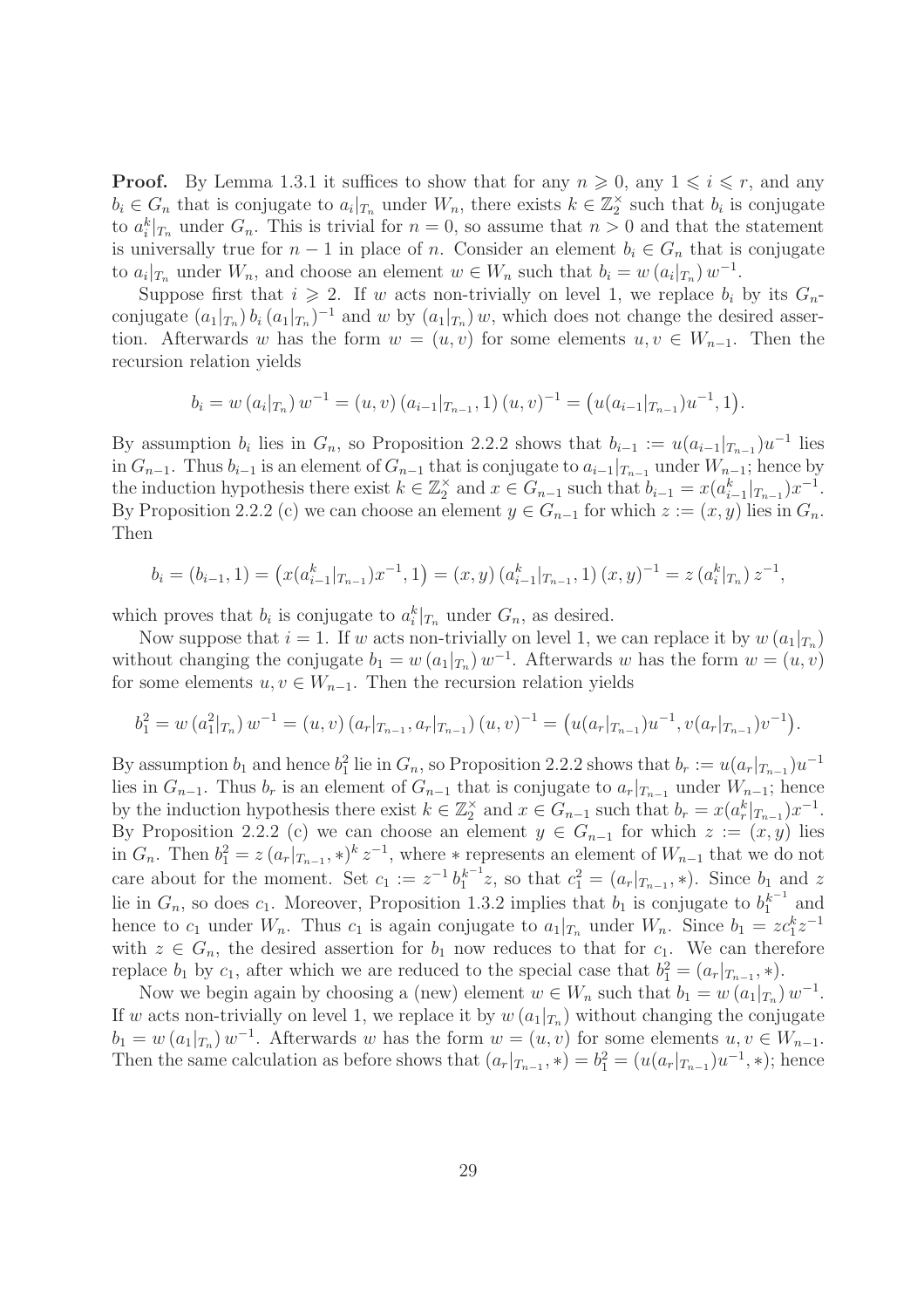u commutes with  $a_r|_{T_{n-1}}$ . Therefore

$$
b_1 = w (a_1 |_{T_n}) w^{-1} = (u, v) (a_r |_{T_{n-1}}, 1) \sigma (u, v)^{-1}
$$
  
=  $(u(a_r |_{T_{n-1}}) v^{-1}, v u^{-1}) \sigma$   
=  $((a_r |_{T_{n-1}}) u v^{-1}, v u^{-1}) \sigma$   
=  $(a_r |_{T_{n-1}}, 1) \sigma (v u^{-1}, u v^{-1}) = (a_1 |_{T_n}) (v u^{-1}, u v^{-1}).$ 

Since  $b_1$  lies in  $G_n$  by assumption, this shows that  $(vu^{-1}, uv^{-1})$  lies in  $G_n^1$ . By Lemma 2.2.9 (c) this means that  $vu^{-1} = h (a_r |_{T_{n-1}})^m$  for some  $h \in H_{n-1}$  and  $m \in \mathbb{Z}$  such that  $(a_r|_{T_{n-1}})^{-m} = (a_r|_{T_{n-1}})^m$ . Therefore

$$
b_1 = (a_1|_{T_n}) (vu^{-1}, uv^{-1})
$$
  
\n
$$
= (a_1|_{T_n}) (h (a_r|_{T_{n-1}})^m, (a_r|_{T_{n-1}})^{-m}h^{-1})
$$
  
\n
$$
= (a_r|_{T_{n-1}}, 1) \sigma (h, 1) ((a_r|_{T_{n-1}})^m, (a_r|_{T_{n-1}})^m) (1, h^{-1})
$$
  
\n
$$
= (a_r|_{T_{n-1}}, 1) (1, h) \sigma (a_r|_{T_{n-1}}, a_r|_{T_{n-1}})^m (1, h)^{-1}
$$
  
\n
$$
= (1, h) (a_r|_{T_{n-1}}, 1) \sigma (a_1|_{T_n})^{2m} (1, h)^{-1}
$$
  
\n
$$
= (1, h) (a_1|_{T_n})^{1+2m} (1, h)^{-1}.
$$

Since  $(1, h) \in G_n$  by Lemma 2.2.9 (b), this shows that  $b_1$  is conjugate to  $a_1^{1+2m}|_{T_n}$  under  $G_n$ , therefly finishing the proof.

#### 2.5 Small cases

In the case  $r = 1$  the element  $a_1$  is the odometer from Subsection 1.6, and  $G = \langle \langle a_1 \rangle \rangle \cong \mathbb{Z}_2$ . In all other cases the group G has positive Hausdorff dimension and is very non-abelian. The next smallest case  $r = 2$  is the closure of the so-called 'Basilica group'; see Grigorchuk-Zuk [9]. For the case  $r = 3$  corresponding to the 'Douady rabbit' some of the results of the preceding subsection were obtained by Nekrashevych [17, §8].

The case  $r = 2$  stands out among the others by the following rigidity property, which is stronger than the semirigidity from Theorem 2.4.3. The analogous statement does not hold for any  $r > 2$ .

**Theorem 2.5.1** Assume that  $r = 2$ . Consider any element  $b_1 \in W$  which is conjugate to  $a_1$  under W, and any element  $b_2 \in W$  which is conjugate to  $a_2$  under W. Then there exists an element  $w \in W$  such that  $b_1 = wa_1w^{-1}$  and  $b_2 = wa_2w^{-1}$ .

**Proof.** We will prove a similar statement in  $W_n$  by induction on n. Let  $Conj_{W_n}(a_i|_{T_n})$ denote the conjugacy class of  $a_i|_{T_n}$  in  $W_n$ .

**Lemma 2.5.2** For every  $n \geq 1$  we have

 $\left|\text{Conj}_{W_n}(a_1|_{T_n}) \times \text{Conj}_{W_n}(a_2|_{T_n})\right| = 2^{2^n - 2}.$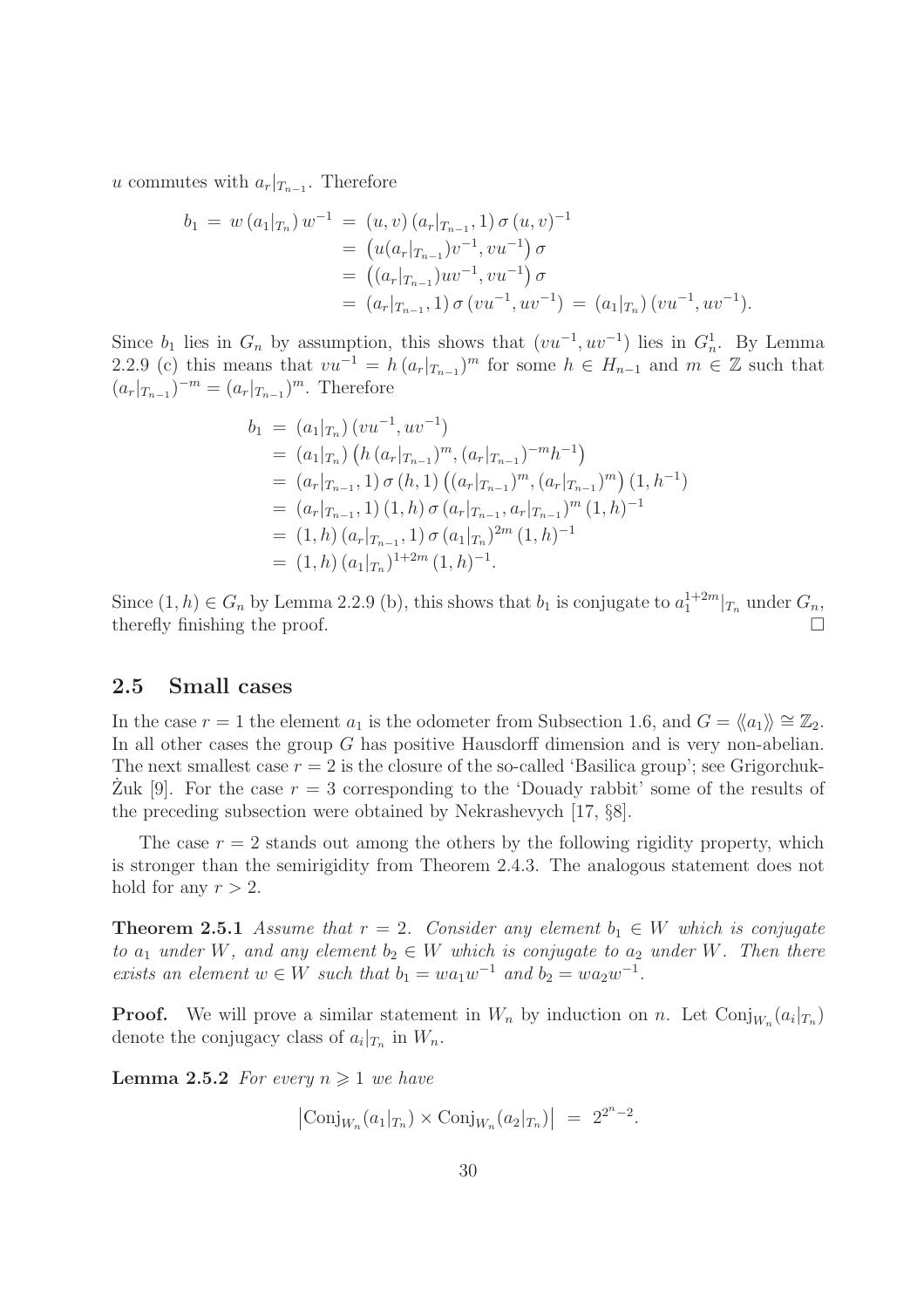**Proof.** Abbreviate  $\gamma_{i,n} := \log_2 \left| \text{Conj}_{W_n}(a_i |_{T_n}) \right|$ . Since  $\log_2 |W_n| = 2^n - 1$  by (1.2.1), we have  $\log_2 \left[ \text{Cent}_{W_n}(a_i|_{T_n}) \right] = 2^n - 1 - \gamma_{i,n}$ . For  $n = 1$  observe that  $W_1$  is abelian; hence  $\gamma_{i,1} = 0$  for both  $i = 1,2$ . For  $n > 1$  note first that  $a_2|_{T_n} = (a_1|_{T_{n-1}}, 1)$  with  $a_1|_{T_{n-1}}$ non-trivial; hence

(2.5.3) 
$$
\text{Cent}_{W_n}(a_2|_{T_n}) = \text{Cent}_{W_{n-1}}(a_1|_{T_{n-1}}) \times W_{n-1}.
$$

Therefore

$$
2^{n} - 1 - \gamma_{2,n} = \log_2 \left| \text{Cent}_{W_n}(a_2 |_{T_n}) \right|
$$
  
=  $\log_2 \left| \text{Cent}_{W_{n-1}}(a_1 |_{T_{n-1}}) \right| + 2^{n-1} - 1$   
=  $2^{n-1} - 1 - \gamma_{1,n-1} + 2^{n-1} - 1$ ,

and so  $\gamma_{2,n} = \gamma_{1,n-1} + 1$ .

Next the element  $a_1|_{T_n}$  is contained in its own centralizer and acts non-trivially on level 1; hence

$$
\left|\operatorname{Cent}_{W_n}(a_1|_{T_n})\right| = 2 \cdot \left|\operatorname{Cent}_{W_{n-1} \times W_{n-1}}(a_1|_{T_n})\right|.
$$

Also, an element  $w = (u, v) \in W_{n-1} \times W_{n-1}$  commutes with  $a_1|_{T_n}$  if and only if

$$
(a_1|_{T_n}) w = (a_2|_{T_{n-1}}, 1) \sigma(u, v) = ((a_2|_{T_{n-1}})v, u) \sigma
$$
  
||  

$$
w(a_1|_{T_n}) = (u, v) (a_2|_{T_{n-1}}, 1) \sigma = (u(a_2|_{T_{n-1}}), v) \sigma,
$$

that is, if and only if  $u = v$  and u commutes with  $a_2|_{T_{n-1}}$ . Thus

(2.5.4) 
$$
\text{Cent}_{W_{n-1}\times W_{n-1}}(a_1|_{T_n}) = \text{diag}(\text{Cent}_{W_{n-1}}(a_2|_{T_{n-1}})).
$$

Therefore

$$
2^{n} - 1 - \gamma_{1,n} = \log_2 \left| \text{Cent}_{W_n}(a_1 |_{T_n}) \right|
$$
  
= 1 + \log\_2 \left| \text{Cent}\_{W\_{n-1}}(a\_2 |\_{T\_{n-1}}) \right|  
= 1 + 2^{n-1} - 1 - \gamma\_{2,n-1},

and so  $\gamma_{1,n} = \gamma_{2,n-1} + 2^{n-1} - 1$ .

Finally, set  $\gamma_n := \gamma_{1,n} + \gamma_{2,n}$ . Then  $\gamma_1 = 0$ , and the above formulas imply that  $\gamma_n =$  $\gamma_{n-1} + 2^{n-1}$  for all  $n > 1$ . By induction on n it follows that  $\gamma_n = 2^n - 2$  for all  $n \geq 1$ , as desired.  $\Box$ 

#### **Lemma 2.5.5** For every  $n \geq 1$  the centralizer of  $G_n$  in  $W_n$  has order 2.

**Proof.** Since  $W_1$  is abelian of order 2, the assertion holds for  $n = 1$ . For  $n > 1$  observe that since  $a_1|_{T_n}$  and  $a_2|_{T_n}$  generate  $G_n$ , the equations (2.5.3) and (2.5.4) from the preceding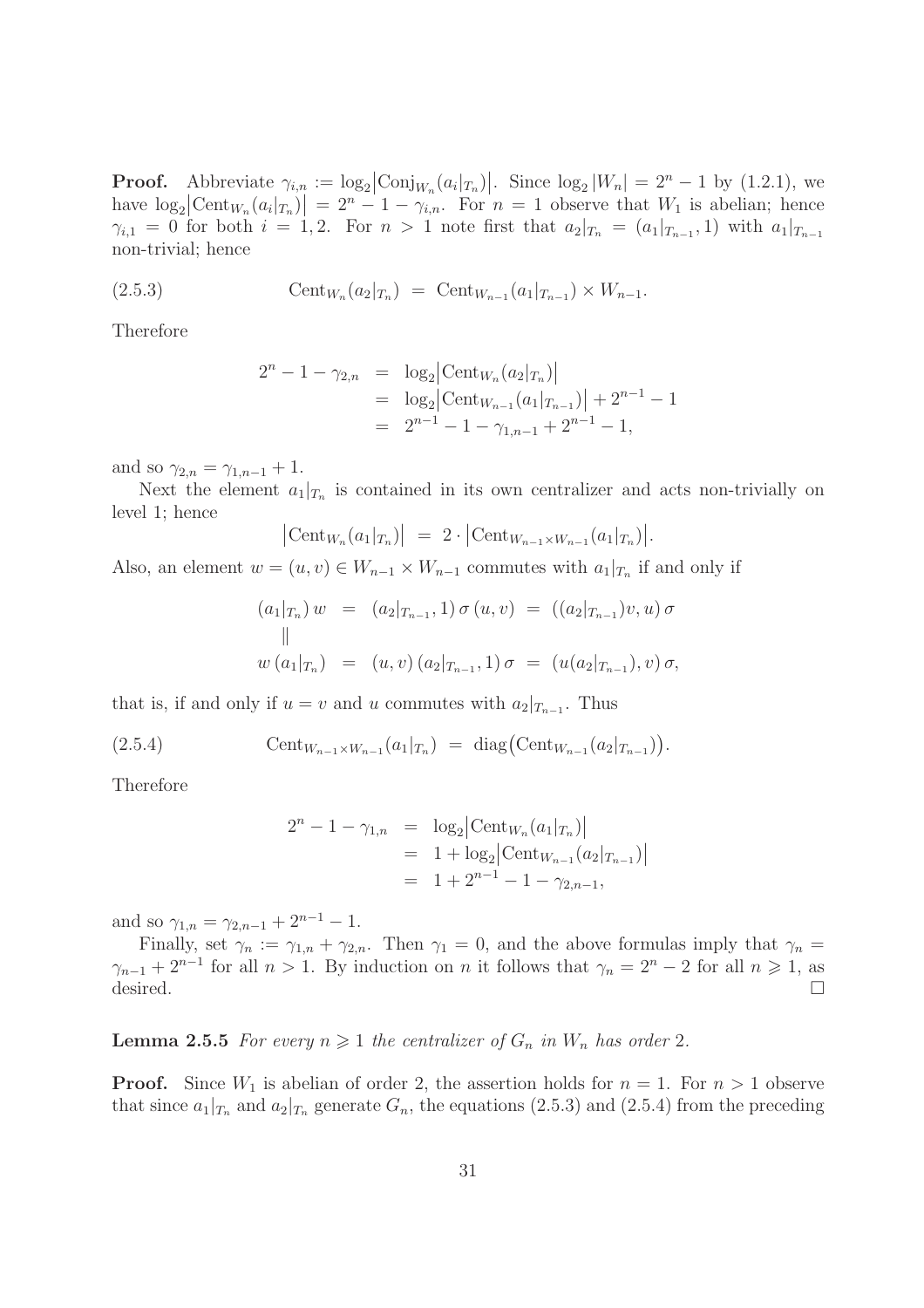proof imply that

Cent<sub>W<sub>n</sub></sub>(G) = Cent<sub>W<sub>n</sub></sub>(a<sub>1</sub>|<sub>T<sub>n</sub></sub>) 
$$
\cap
$$
 Cent<sub>W<sub>n</sub></sub>(a<sub>2</sub>|<sub>T<sub>n</sub></sub>)  
\n= (Cent<sub>W<sub>n-1</sub></sub>(a<sub>1</sub>|<sub>T<sub>n-1</sub></sub>) × W<sub>n-1</sub>)  $\cap$  diag(Cent<sub>W<sub>n-1</sub></sub>(a<sub>2</sub>|<sub>T<sub>n-1</sub></sub>))  
\n= diag(Cent<sub>W<sub>n-1</sub></sub>(a<sub>1</sub>|<sub>T<sub>n-1</sub></sub>)  $\cap$  Cent<sub>W<sub>n-1</sub></sub>(a<sub>2</sub>|<sub>T<sub>n-1</sub></sub>)  
\n= diag(Cent<sub>W<sub>n-1</sub></sub>(G<sub>n-1</sub>)).

Thus the order of the centralizer is independent of n and hence is always equal to 2.  $\square$ 

Now we let  $W_n$  act on  $\text{Conj}_{W_n}(a_1|_{T_n}) \times \text{Conj}_{W_n}(a_2|_{T_n})$  by joint conjugation. Lemma 2.5.5 means that the stabilizer of the pair  $(a_1|_{T_n}, a_2|_{T_n})$  has order 2; hence its orbit has length  $|W_n|/2 = 2^{2^n-2}$ . From Lemma 2.5.2 it thus follows that this orbit fills out all of  $\text{Conj}_{W_n}(a_1|_{T_n}) \times \text{Conj}_{W_n}(a_2|_{T_n})$ ; in other words the action of  $W_n$  is transitive.

Finally, taking the inverse limit over n implies that the action of W on  $\text{Conj}_{W}(a_1)$  × Conj<sub>W</sub> ( $a_2$ ) is transitive, which is precisely Theorem 2.5.1, and we are done.

#### 2.6 Normalizer

In this subsection we determine the normalizer

$$
(2.6.1) \t\t N := \text{Norm}_W(G).
$$

Recall from Theorem 2.2.7 that  $K := H^{(1)} \cap \ldots \cap H^{(r)}$  is the closure of the commutator subgroup of G and that we have a natural isomorphism  $G_{ab} = G/K \cong \mathbb{Z}_2^r$ . Let  $\pi: G \twoheadrightarrow G_{ab}$ denote the natural projection, so that the elements  $\pi(a_i)$  for  $1 \leq i \leq r$  form a basis of  $G_{ab}$ as a module over  $\mathbb{Z}_2$ .

**Lemma 2.6.2** For any  $w \in N$  and any  $1 \leqslant i \leqslant r$  there exists  $k_i \in \mathbb{Z}_2^{\times}$  such that  $\pi(w a_i w^{-1}) = \pi(a_i^{k_i}).$ 

**Proof.** Since  $wa_iw^{-1}$  lies in G, by Proposition 2.4.4 there exists  $k_i \in \mathbb{Z}_2^{\times}$  such that  $wa_iw^{-1}$ is conjugate to  $a_i^{k_i}$  under G. Thus  $\pi(w a_i w^{-1}) = \pi(a_i^{k_i})$ , as desired.

**Lemma 2.6.3** For any tuple  $(k_i) \in (\mathbb{Z}_2^{\times})^r$  there exists  $w \in N$  such that  $\pi(wa_iw^{-1}) =$  $\pi(a_i^{k_i})$  for each  $1 \leqslant i \leqslant r$ .

**Proof.** By Proposition 1.3.2 the element  $a_i^{k_i}$  is conjugate to  $a_i$  under W for each i. Thus by Theorem 2.4.3 there exist  $w \in W$  and  $x_1, \ldots, x_r \in G$  such that  $a_i^{k_i} = (wx_i)a_i(wx_i)^{-1}$ for each i and  $\langle\langle a_1^{k_1}, \ldots, a_r^{k_r} \rangle\rangle = wGw^{-1}$ . But  $\langle\langle a_1^{k_1}, \ldots, a_r^{k_r} \rangle\rangle = \langle\langle a_1, \ldots, a_r \rangle\rangle = G$ ; hence w lies in N. Also  $\pi(wa_iw^{-1}) = \pi((wx_i)a_i(wx_i)^{-1}) = \pi(a_i^{k_i})$  for each i, as desired.  $\square$ 

We can actually construct explicit elements with the property in Lemma 2.6.3, as follows.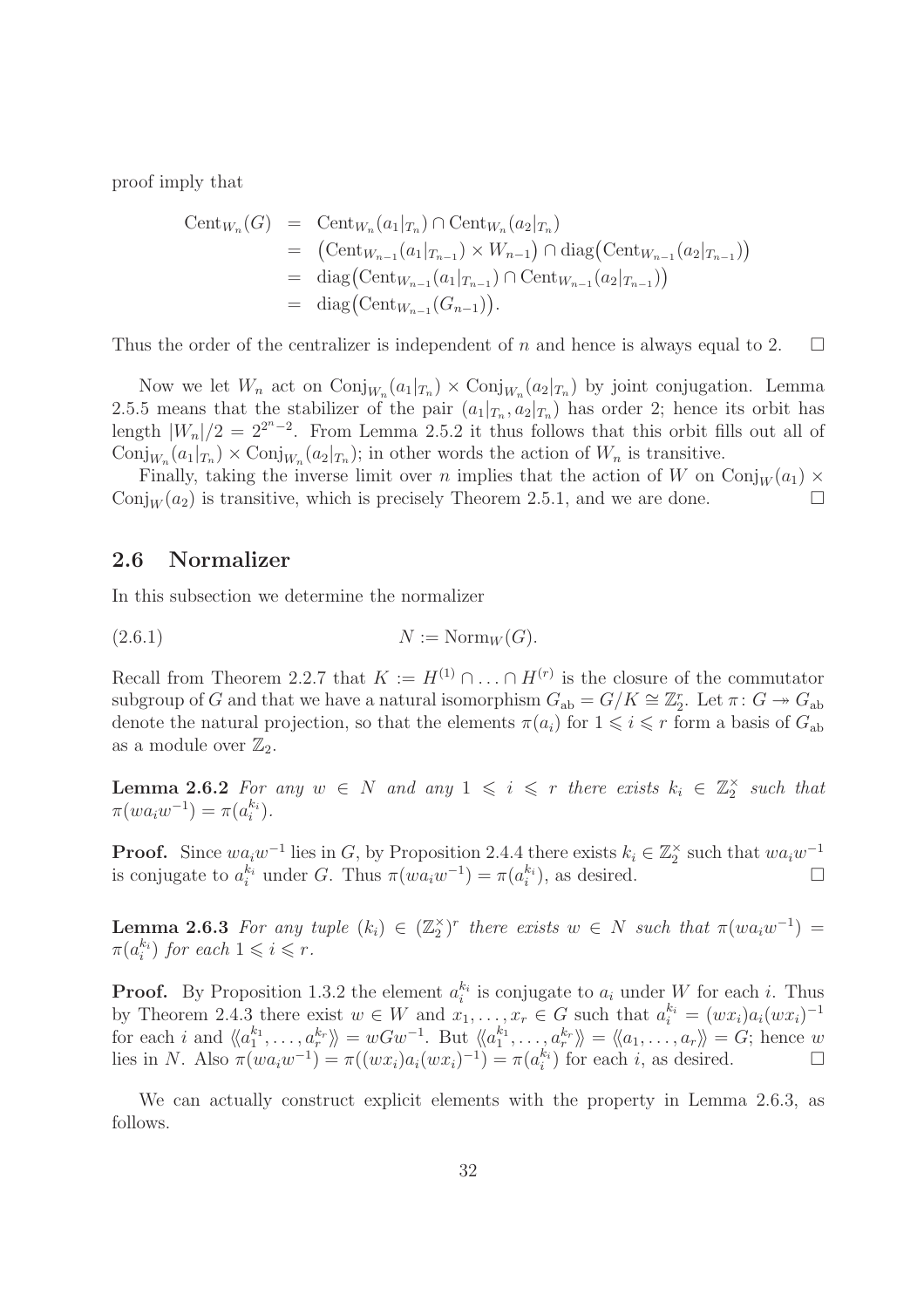**Proposition 2.6.4** For any tuple  $(k_i) \in (\mathbb{Z}_2^{\times})^r$  write  $k_i = 1 + 2\ell_i$  with  $\ell_i \in \mathbb{Z}_2$ . Define elements  $w_i \in W$  by the recursion relations  $w_i = (w_{i-1}, a_r^{\ell_{1-i}} w_{i-1})$  for all integers i modulo r. Then for all i and j modulo r we have  $w_i a_j w_i^{-1} = a_j^{k_{j-i}}$  $j_j^{k_{j-i}}$ . In particular the element  $w := w_r$ has the property in Lemma 2.6.3.

**Proof.** For all i and j set  $y_{i,j} := w_i a_j w_i^{-1} a_j^{-k_{j-i}}$  $j^{-(k_j-i)}$ . Then for  $j>1$  we have

$$
y_{i,j} = (w_{i-1}, a_r^{\ell_{1-i}} w_{i-1}) (a_{j-1}, 1) (w_{i-1}, a_r^{\ell_{1-i}} w_{i-1})^{-1} (a_{j-1}, 1)^{-k_{j-i}}
$$
  
=  $(w_{i-1} a_{j-1} w_{i-1}^{-1} a_{j-1}^{-k_{j-i}}, 1)$   
=  $(y_{i-1,j-1}, 1),$ 

and for  $j = 1$  we have

$$
y_{i,1} = w_i a_1 w_i^{-1} a_1^{-1} (a_1^2)^{-\ell_{1-i}}
$$
  
\n
$$
= (w_{i-1}, a_r^{\ell_{1-i}} w_{i-1}) (a_r, 1) \sigma (w_{i-1}, a_r^{\ell_{1-i}} w_{i-1})^{-1} \sigma^{-1} (a_r, 1)^{-1} (a_r, a_r)^{-\ell_{1-i}}
$$
  
\n
$$
= (w_{i-1}, a_r^{\ell_{1-i}} w_{i-1}) (a_r, 1) (w_{i-1}^{-1} a_r^{-\ell_{1-i}}, w_{i-1}^{-1}) (a_r^{-1}, 1) (a_r^{-\ell_{1-i}}, a_r^{-\ell_{1-i}})
$$
  
\n
$$
= (w_{i-1} a_r w_{i-1}^{-1} a_r^{-1-2\ell_{1-i}}, 1)
$$
  
\n
$$
= (y_{i-1,r}, 1).
$$

These recursion relations for the  $y_{i,j}$  satisfy the conditions of Proposition 1.4.1; hence  $y_{i,j} = 1$  for all i, j.

Now let M denote the kernel of the natural homomorphism  $N \to \text{Aut}(G_{ab})$ .

Lemma 2.6.5  $M \subset (M \times M) \cdot G$ .

**Proof.** Take any element  $w \in M$ . If w acts non-trivially on level 1 of T, we can replace it by  $wa_1$ , after which we have  $w = (u, v)$  for certain  $u, v \in W$ . Then  $(u, v)$  normalizes  $G<sup>1</sup> = G \cap (W \times W)$ ; hence u normalizes  $pr<sub>1</sub>(G<sup>1</sup>) = G$  by Proposition 2.2.2 (c), in other words we have  $u \in N$ . We claim that  $u \in M$ .

For this consider first any  $1 \leq i \leq r$ . Then, since  $w \in M$ , the commutator

$$
[a_i^{-1}, w] = (a_{i-1}, 1)^{-1}(u, v) (a_{i-1}, 1) (u, v)^{-1} = (a_{i-1}^{-1} u a_{i-1} u^{-1}, 1) = ([a_{i-1}^{-1}, u], 1)
$$

lies in K. By Theorem 2.2.7 it therefore lies in  $H^{(j)}$  for all  $1 \leq j \leq r$ . In particular it lies in  $H^{(1)} = H^{(r)} \times H^{(r)}$  by Lemma 2.2.4 (a); hence  $[a_{i-1}^{-1}, u]$  lies in  $H^{(r)}$ . Also, for any  $1 < j \leq r$ the element  $([a_{i-1}^{-1}, u], 1)$  lies in  $H^{(j)} \cap (W \times W) \subset (H^{(j-1)} \times H^{(j-1)}) \cdot \langle\langle (a_{j-1}, a_{j-1}^{-1}) \rangle\rangle$  by Lemma 2.2.4 (b), where the product is semidirect by Proposition 2.2.6. This implies that  $[a_{i-1}^{-1}, u]$  lies in  $H^{(j-1)}$ . Together this shows that  $[a_{i-1}^{-1}, u]$  lies in  $H^{(1)} \cap ... \cap H^{(r)} = K$ .

Next, since  $w \in M$ , the commutator

$$
[a_1^{-1}, w] = \sigma (a_r, 1)^{-1} (u, v) (a_r, 1) \sigma (u, v)^{-1}
$$
  
= (1, a<sub>r</sub><sup>-1</sup>) (v, u) (1, a<sub>r</sub>) (u<sup>-1</sup>, v<sup>-1</sup>)  
= (vu<sup>-1</sup>, a<sub>r</sub><sup>-1</sup>ua<sub>r</sub>v<sup>-1</sup>)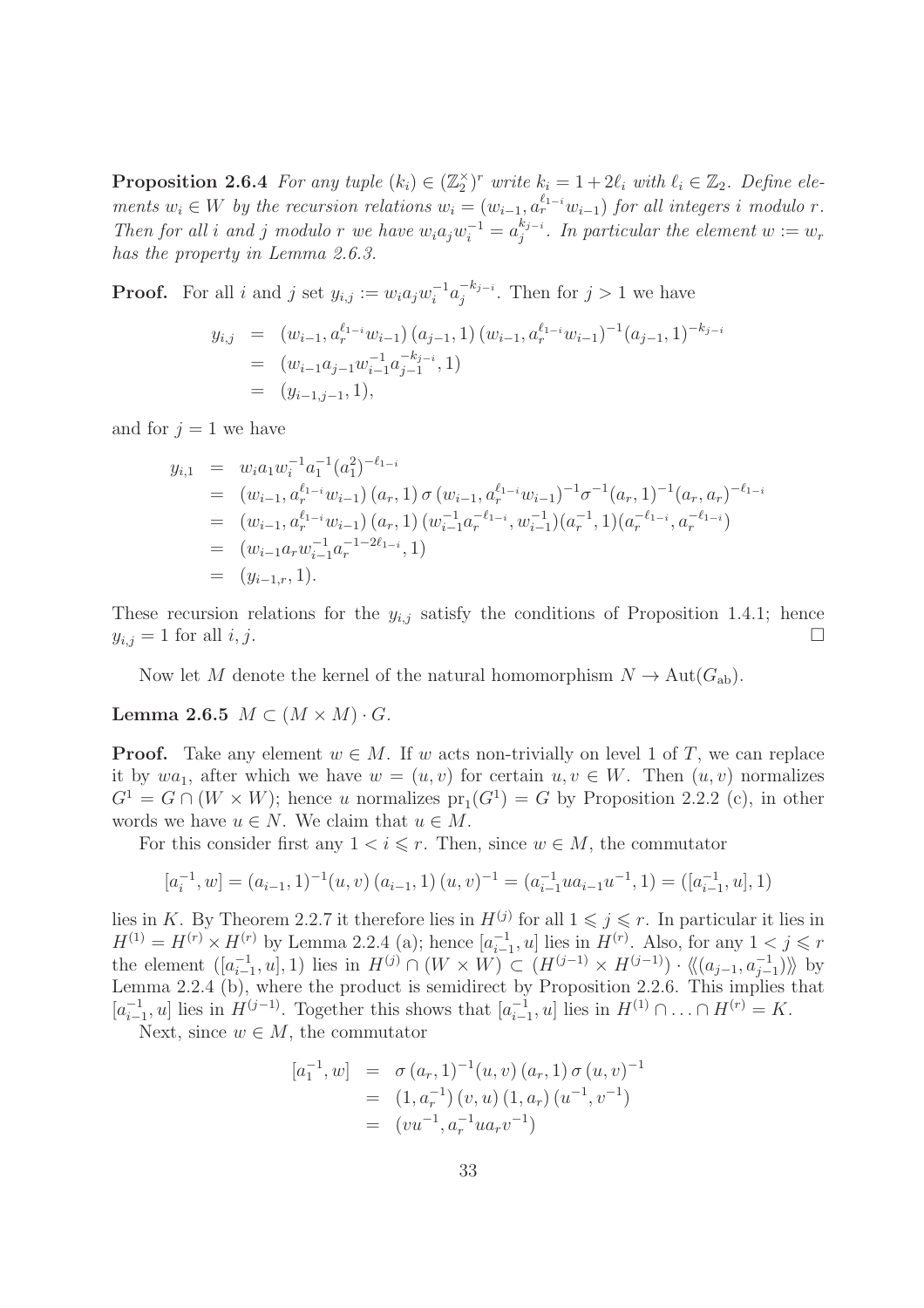also lies in K, and hence in  $H^{(j)}$  for all  $1 \leqslant j \leqslant r$ . In particular it lies in  $H^{(1)} = H^{(r)} \times H^{(r)}$ by Lemma 2.2.4 (a); hence

(2.6.6) 
$$
a_r^{-1}ua_rv^{-1} \text{ and } vu^{-1} \text{ lie in } H^{(r)},
$$

and so their product  $a_r^{-1}ua_ru^{-1}=[a_r^{-1},u]$  lies in  $H^{(r)}$ . Also, for any  $1 < j \leq r$  the element  $(vu^{-1}, a_r^{-1}ua_rv^{-1})$  lies in  $H^{(j)} \cap (W \times W) \subset (H^{(j-1)} \times H^{(j-1)}) \cdot \langle\langle (a_{j-1}, a_{j-1}^{-1})\rangle\rangle$  by Lemma 2.2.4 (b). Thus there exists  $m \in \mathbb{Z}_2$  such that

$$
\begin{cases} a_r^{-1}ua_rv^{-1} \in H^{(j-1)} \cdot a_{j-1}^{-m} \text{ and } \\ vu^{-1} \in H^{(j-1)} \cdot a_{j-1}^m = a_{j-1}^m \cdot H^{(j-1)} \end{cases}
$$

Therefore their product  $a_r^{-1}ua_ru^{-1} = [a_r^{-1},u]$  lies in  $H^{(j-1)}$ . Together this shows that  $[a_r^{-1}, u]$  lies in  $H^{(1)} \cap ... \cap H^{(r)} = K$ .

We have thus shown that the commutator  $[a_i^{-1}, u]$  lies in K for every  $1 \leq i \leq r$ . This means that  $u \in M$ , as claimed.

Finally, the same arguments applied to the element

$$
a_1^{-1}wa_1 = \sigma(a_r, 1)^{-1}(u, v) (a_r, 1) \sigma = (1, a_r^{-1}) (v, u) (1, a_r) = (v, a_r^{-1}ua_r)
$$

in place of w show that  $v \in M$ . Thus  $w = (u, v) \in M \times M$ , and we are done.

#### Lemma 2.6.7  $M = G$ .

**Proof.** It suffices to prove that for any  $n \geq 0$  and any element  $w \in M$  the restriction  $w|_{T_n}$  lies in  $G_n$ . This is trivial for  $n = 0$ , so assume that  $n > 0$  and that the assertion holds universally for  $n-1$ . We will then prove it for n and any  $w \in M$ .

By Lemma 2.6.5 we can write  $w = (u, v)g$  with  $u, v \in M$  and  $g \in G$ . By the induction hypothesis applied to v there exists an element  $y \in G$  such that  $v|_{T_{n-1}} = y|_{T_{n-1}}$ . By Proposition 2.2.2 (c) we can choose an element  $x \in G$  such that  $z := (x, y) \in G$ . Then  $w = (ux^{-1}, vy^{-1}) zg$  with  $(vy^{-1})|_{T_{n-1}} = 1$  and  $zg \in G$ . To prove the desired assertion we may replace w by  $w(2g)^{-1}$ . Afterwards we have  $w = (u, v)$  with new elements  $u, v \in M$ such that  $v|_{T_{n-1}} = 1$ .

Now recall from (2.6.6) that  $vu^{-1}$  lies in  $H^{(r)}$ . Since  $v|_{T_{n-1}} = 1$ , this implies that  $u^{-1}|_{T_{n-1}}$  and hence  $u|_{T_{n-1}}$  lies in  $H_{n-1}^{(r)}$  $\sum_{n=1}^{(r)}$ . Thus  $w|_{T_n} = (u|_{T_{n-1}}, v|_{T_{n-1}}) = (u|_{T_{n-1}}, 1)$  lies in  $H_{n-1}^{(r)} \times 1$  and hence, by Lemma 2.2.9 (b), in  $G_n$ . This proves the desired assertion for n. By induction it therefore follows for all  $n \geqslant 0$ .

**Theorem 2.6.8** The natural homomorphism  $N \to \text{Aut}(G_{ab})$  induces an isomorphism

$$
N/G \stackrel{\sim}{\longrightarrow} (\mathbb{Z}_2^{\times})^r \subset \text{Aut}(\mathbb{Z}_2^r) \cong \text{Aut}(G_{\text{ab}}).
$$

**Proof.** Lemma 2.6.7 shows that the homomorphism factors through an injection  $N/G \hookrightarrow$ Aut $(G_{ab})$ , and Lemmas 2.6.2 and 2.6.3 describe its image.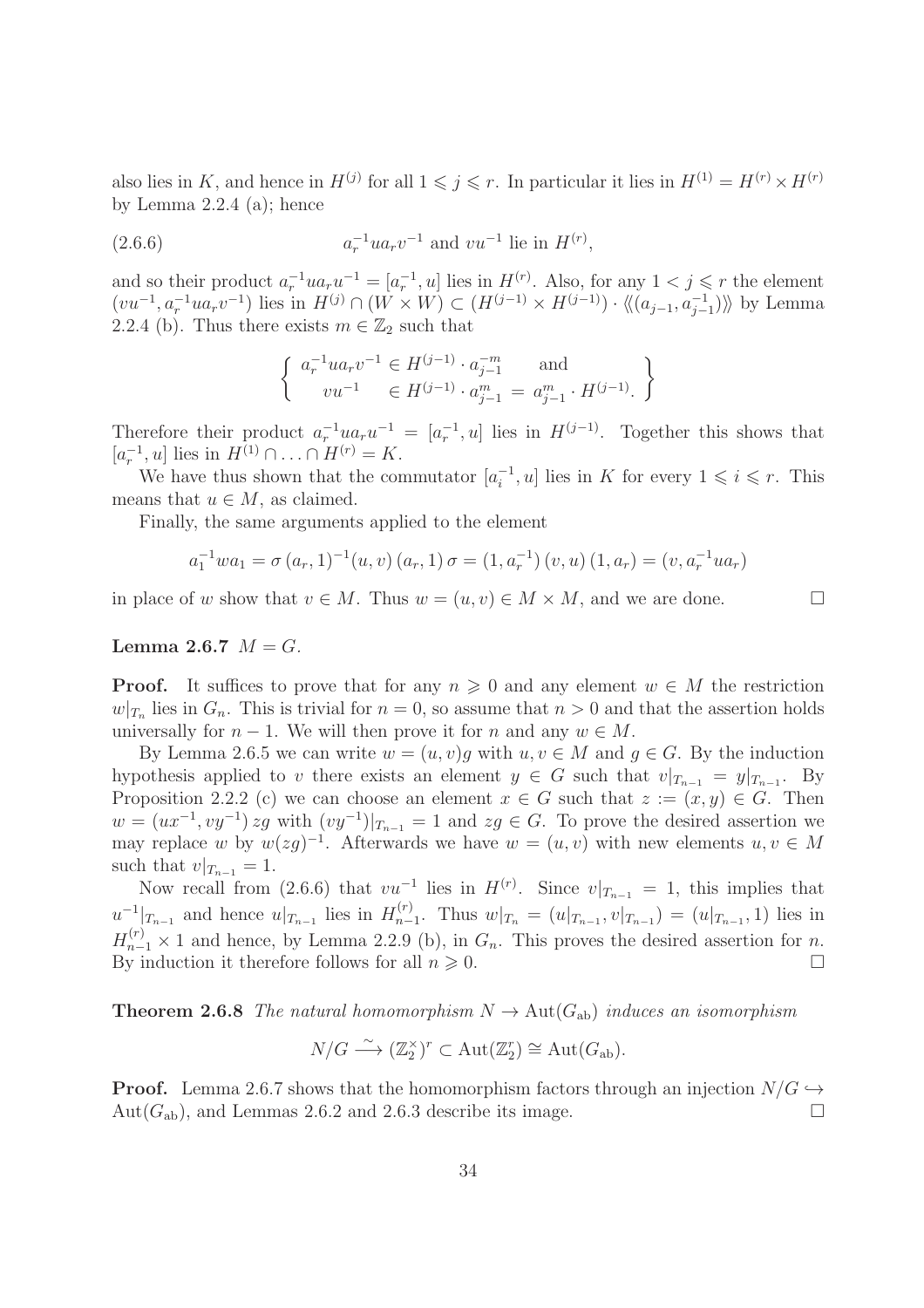#### 2.7 Odometers

In this subsection we study the set of odometers in  $G$ , in particular concerning conjugacy. First we show that odometers are abundant in G. By the proportion of a measurable subset  $X \subset G$  we mean the ratio  $\mu(X)/\mu(G)$  for any Haar measure  $\mu$  on G.

**Proposition 2.7.1** (a) For any W-conjugates  $b_i$  of  $a_i$  and any permutation  $\rho$  of  $\{1, \ldots, r\}$ the product  $b_{\rho 1} \cdots b_{\rho r}$  is an odometer.

(b) The set of odometers in G is open and closed in G and has proportion  $2^{-r}$ .

**Proof.** Consider the continuous homomorphism  $\psi := (\text{sgn}_i)_{i=1}^r : G \to {\{\pm 1\}}^r$ . Proposition 2.1.1 implies that  $\psi$  is surjective and that  $\psi^{-1}((-1,\ldots,-1))$  is the set of elements  $x \in G$ satisfying  $sgn_i(x) = -1$  for all  $i \geq 1$ . Thus by Proposition 1.6.2 it is the set of odometers in G, and (b) follows. Proposition 2.1.1 also implies that this subset contains the element  $b_{\rho 1} \cdots b_{\rho r}$  in (a), which is therefore an odometer.

In particular the (somewhat arbitrarily chosen) element

$$
(2.7.2) \t\t\t a_0 := a_1 \cdots a_r
$$

is an odometer in G. From (2.0.1) we deduce the recursion relation

$$
(2.7.3) \t a_1^{-1} a_0 a_1 = a_2 \cdots a_r a_1 = (a_1, 1) \cdots (a_{r-1}, 1) (a_r, 1) \sigma = (a_0, 1) \sigma.
$$

**Theorem 2.7.4** (a) All odometers in G are conjugate under  $N$ .

(b) Any two odometers in G with the same image in  $G_{ab}$  are conjugate under G.

**Proof.** Let  $[[G, G]]$  denote the closure of the commutator subgroup of G. Then Proposition 2.2.6 and Theorem 2.2.7 show that G is the disjoint union of the cosets  $[[G, G]] \cdot a_1^{k_1} \cdots a_r^{k_r}$ for all  $(k_1, \ldots, k_r) \in \mathbb{Z}_2^r$ . Moreover, by the same argument as in the proof of Proposition 2.7.1 the set of odometers in G is the union of those cosets with  $(k_1, \ldots, k_r) \in (\mathbb{Z}_2^{\times})^r$ . As N permutes these cosets transitively by Theorem 2.6.8, assertion (a) reduces to assertion (b), and assertion (b) reduces to the special case  $(k_1, \ldots, k_r) = (1, \ldots, 1)$ . In view of  $(2.7.2)$  we must therefore prove that any element of the coset  $[[G, G]] \cdot a_0$  is conjugate to  $a_0$  under G. As a preparation we show:

**Lemma 2.7.5** Any element  $c \in [[G, G]] \cdot a_0$  is conjugate under G to an element of the form  $(d, 1)$   $\sigma$  for some  $d \in [[G, G]] \cdot a_0$ .

**Proof.** From  $(2.7.3)$  we deduce that

$$
[[G, G]] \cdot a_0 = [[G, G]] \cdot a_1^{-1} a_0 a_1 = [[G, G]] \cdot (a_0, 1) \sigma.
$$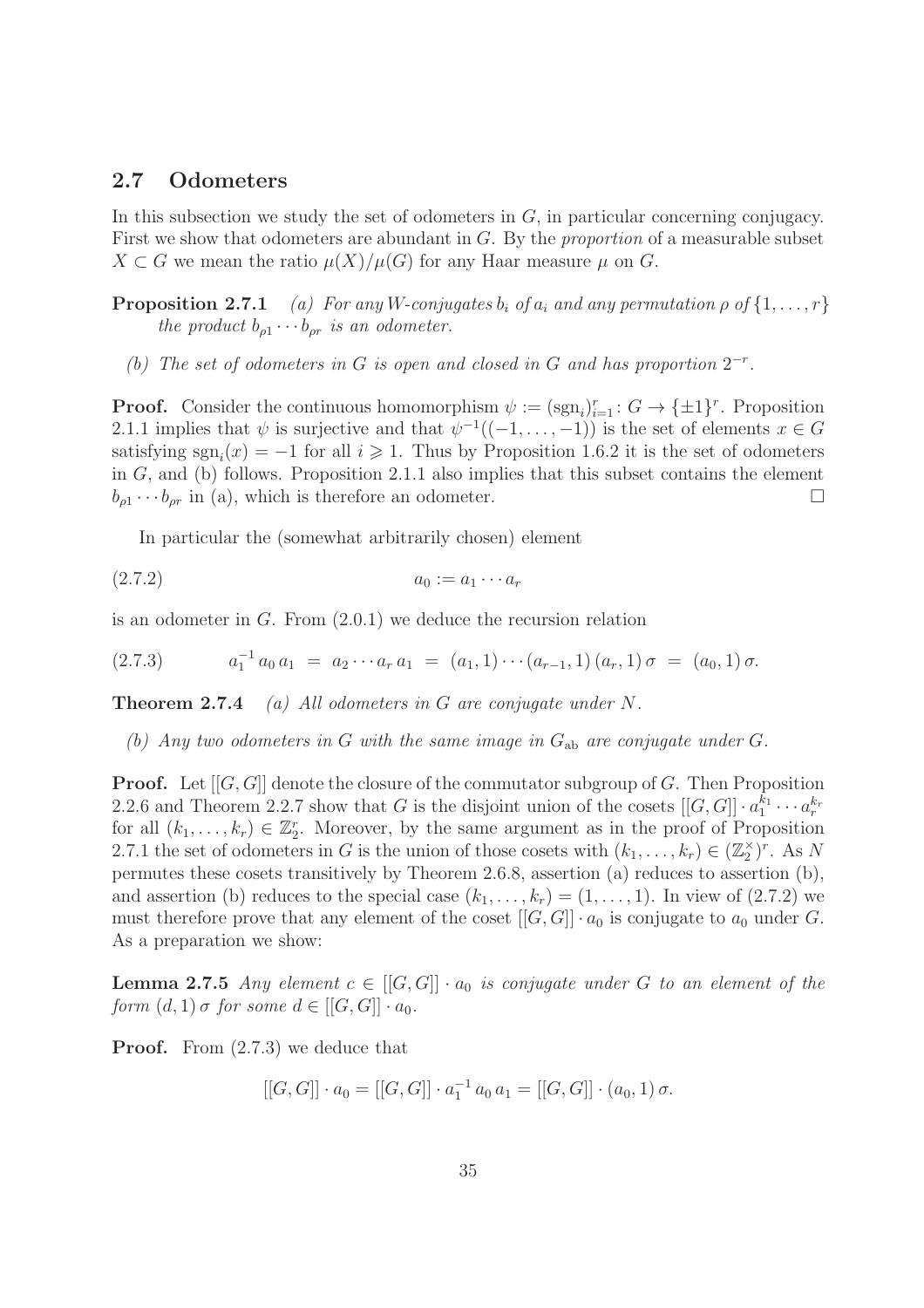Also, by Theorem 2.2.7 and Lemma 2.2.4 (a) we have  $[[G, G]] \subset H^{(1)} = H \times H$  with  $H = H^{(r)}$ . Taken together we therefore find that  $c = (ha_0, h') \sigma$  for some  $h, h' \in H$ . Then  $(h', 1)$  lies in  $G$ , so that we can replace c by its conjugate

$$
(h', 1) c (h', 1)^{-1} = (h' h a_0, 1) \sigma.
$$

Thus we may without loss of generality assume that  $c \in (W \times 1) \cdot (a_0, 1) \sigma$ . On the other hand Lemma 2.2.4 (b) implies that  $H^{(i)} \cap (W \times 1) \subset H^{(i-1)} \times 1$  for all  $1 < i \leq r$ . Thus from Theorem 2.2.7 we deduce that

$$
[[G, G]] \cap (W \times 1) = H^{(1)} \cap \ldots \cap H^{(r)} \cap (W \times 1) \subset (H^{(1)} \cap \ldots \cap H^{(r)}) \times 1 = [[G, G]] \times 1,
$$

and so  $c \in ([[G, G]] \times 1) \cdot (a_0, 1) \sigma$ , as desired.

To prove Theorem 2.7.4, by Lemma 1.3.1 it suffices to show that for any  $n \geq 0$  and any element  $c \in [[G, G]] \cdot a_0$ , the restriction  $c|_{T_n}$  is conjugate to  $a_0|_{T_n}$  under  $G_n$ . This is trivial for  $n = 0$ , so assume that  $n > 0$  and that the statement is universally true for  $n - 1$  in place of n.

Consider any element  $c \in [[G, G]] \cdot a_0$ . Since we may replace c by an arbitrary conjugate under G, by Lemma 2.7.5 we may assume that  $c = (d, 1) \sigma$  for some  $d \in [[G, G]] \cdot a_0$ . By the induction hypothesis there then exists an element  $x \in G$  with  $(xa_0x^{-1})|_{T_{n-1}} = d|_{T_{n-1}}$ . Next observe that by the definitions (2.2.8) and (2.7.2) of H and  $a_0$  we have  $Ha_r = Ha_0$ . Thus Proposition 2.2.10 (a) implies that  $G = H \cdot \langle\langle a_r \rangle\rangle = H \cdot \langle\langle a_0 \rangle\rangle$ . Therefore  $x \in Ha_0^{\ell}$  for some  $\ell \in \mathbb{Z}_2$ , and after replacing x by  $xa_0^{-\ell}$ , which does not change the conjugate  $xa_0x^{-1}$ , we may without loss of generality assume that  $x \in H$ . Then  $z := (x, x) a_1^{-1}$  is an element of G, which by the recursion relation  $(2.7.3)$  satisfies

$$
z a_0 z^{-1} = (x, x) a_1^{-1} a_0 a_1 (x, x)^{-1} = (x, x) (a_0, 1) \sigma (x, x)^{-1} = (x a_0 x^{-1}, 1) \sigma.
$$

Thus

$$
(z\,a_0\,z^{-1})|_{T_n} = ((xa_0x^{-1})|_{T_{n-1}}, 1)\,\sigma = (d|_{T_{n-1}}, 1)\,\sigma = c|_{T_n},
$$

proving the desired assertion for *n*. By induction it follows for all  $n \geq 0$ .

Now we can extend Theorem 2.4.3 as follows:

**Theorem 2.7.6** Consider any elements  $b_1, \ldots, b_r \in W$  such that  $b_i$  is conjugate to  $a_i$ under W for each i, and set  $b_0 = b_1 \cdots b_r$ . Then:

(a) There exist  $w \in W$  and  $x_0, \ldots, x_r \in G$  such that  $b_i = (wx_i)a_i(wx_i)^{-1}$  for each i.

- (b) For any w as in (a) we have  $\langle b_0, \ldots, b_r \rangle = \langle b_1, \ldots, b_r \rangle = wGw^{-1}$ .
- (c) The coset wG for w as in  $(a)$  is uniquely determined.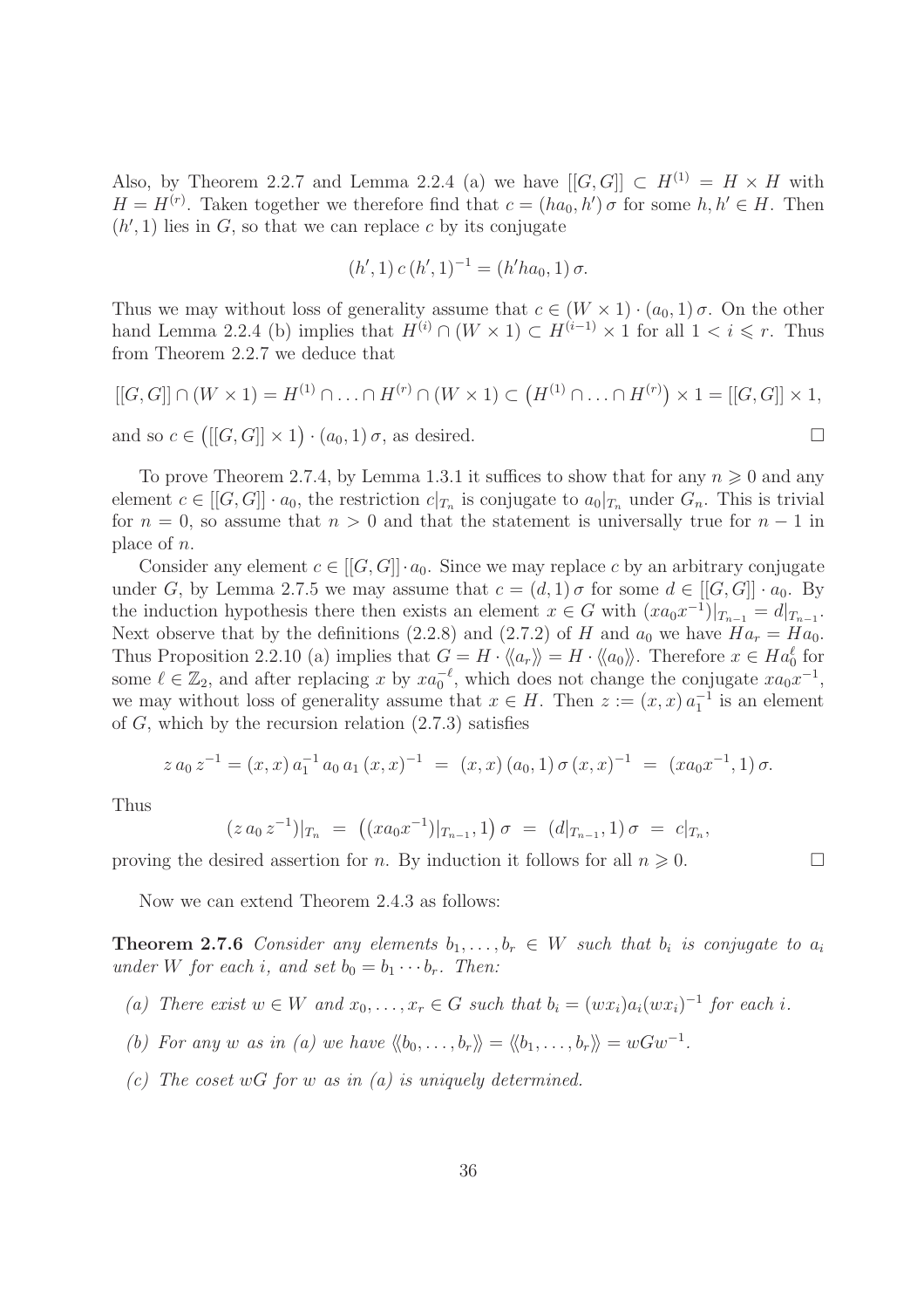**Proof.** By Theorem 2.4.3 we find  $w \in W$  and  $x_1, \ldots, x_r \in G$  such that  $b_i = (wx_i)a_i(wx_i)^{-1}$ for all  $1 \leq i \leq r$ . Then  $c := w^{-1}b_0w = (x_1a_1x_1^{-1})\cdots(x_ra_rx_r^{-1})$  is an element of G with the same image in  $G_{ab}$  as  $a_0 = a_1 \cdots a_r$  and is therefore an odometer. So by Theorem 2.7.4 there exists  $x_0 \in G$  with  $c = x_0 a_0 x_0^{-1}$  and hence  $b_0 = (wx_0)a_0(wx_0)^{-1}$ . This proves (a). Again (b) follows from Proposition 2.4.2.

For (c) consider two elements  $w, w' \in W$  with the properties in (a). Then there exist  $x_0, x'_0 \in G$  with  $b_0 = (wx_0)a_0(wx_0)^{-1} = (w'x'_0)a_0(w'x'_0)^{-1}$ . The element  $(wx_0)^{-1}(w'x'_0) \in G$ W then commutes with  $a_0$ , and so by Proposition 1.6.4 (b) it lies in  $\langle a_0 \rangle$  and hence in G. Therefore  $w'G = w'x'_0G = wx_0G = wG$ , proving (c). (Note that in (a) we can always replace  $w, x_0, \ldots, x_r$  by  $wy, y^{-1}x_0, \ldots, y^{-1}x_r$  for an arbitrary element  $y \in G$ , so that (c) is optimal.)

We can also describe how the normalizer of any odometer in  $G$  sits inside  $N$ :

**Proposition 2.7.7** Consider any odometer  $c \in G$  and any  $\ell \in \mathbb{Z}_2^{\times}$ .

- (a) There exists an element  $w \in N$  with  $wcw^{-1} = c^{\ell}$ .
- (b) Every element  $w \in W$  with  $wcw^{-1} = c^{\ell}$  lies in N.
- (c) For any such w, the image of the coset wG under the isomorphism  $N/G \stackrel{\sim}{\longrightarrow} (\mathbb{Z}_2^{\times})^r$ of Theorem 2.6.8 is  $(\ell, \ldots, \ell)$ .

**Proof.** Since  $c^{\ell}$  is another odometer in G, part (a) follows from Theorem 2.7.4 (a). Next consider two elements  $w, w' \in W$  with  $wcw^{-1} = w'cw'^{-1} = c^{\ell}$ . Then  $w^{-1}w' \in W$  commutes with c. By Proposition 1.6.4 (b) it therefore lies in  $\langle c \rangle$  and hence in G. Thus  $wG = w'G$ . Since  $w \in N$  for some choice of w, it follows that  $w \in N$  for every choice, proving (b).

Recall from the proof of Theorem 2.7.4 that the image of c under the isomorphism  $G_{ab} \cong \mathbb{Z}_2^r$  of Theorem 2.2.7 is an element of the form  $(k_1, \ldots, k_r) \in (\mathbb{Z}_2^{\times})^r$ . The image of  $wcw^{-1} = c^{\ell}$  is then equal to  $(\ell k_1, \ldots, \ell k_r)$ ; hence the image of w under the isomorphism of Theorem 2.6.8 is  $(\ell, \ldots, \ell)$ .

### 2.8 Iterated monodromy groups

Now let  $G^{\text{geom}} \subset G^{\text{arith}} \subset W$  be the geometric and arithmetic fundamental groups associated to a quadratic polynomial over  $k$ , as described in Subsection 1.7, and assume that we are in the periodic case 1.7.2 (b). Then  $G^{\text{geom}} = \langle b_1, \ldots, b_r \rangle$ , where by Proposition 1.7.14 the generators satisfy the recursion relations

(2.8.1) 
$$
\begin{cases} b_1 \text{ is conjugate to } (b_r, 1) \sigma \text{ under } W, \text{ and} \\ b_i \text{ is conjugate to } (b_{i-1}, 1) \text{ under } W \text{ for all } 2 \leqslant i \leqslant r. \end{cases}
$$

By combining Proposition 2.4.1 and Theorem 2.4.3 we deduce: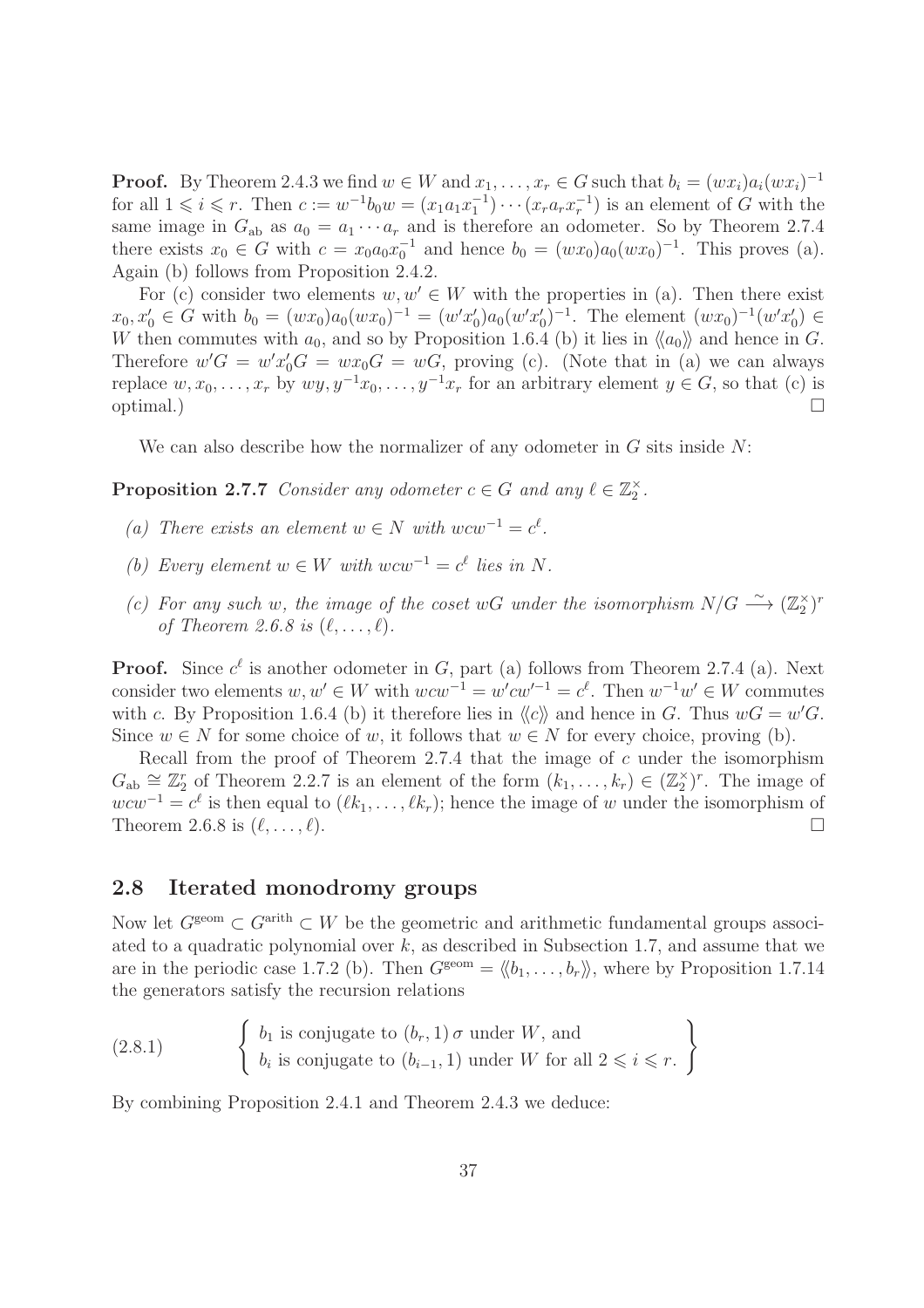**Theorem 2.8.2** There exists  $w \in W$  such that  $G^{\text{geom}} = wGw^{-1}$  and  $b_i$  is conjugate to  $wa_iw^{-1}$  under  $G^{\text{geom}}$  for every  $1 \leq i \leq r$ .

For the following we change the identification of trees used in Subsection 1.7 by the automorphism w, after which we have  $G^{\text{geom}} = G$ , and  $b_i$  is conjugate to  $a_i$  under G for every  $1 \leq i \leq r$ . Then  $G^{\text{arith}}$  is contained in the normalizer N, and to describe it it suffices to describe the factor group  $G^{\text{arith}}/G \subset N/G$ . More precisely we will determine the composite homomorphism

(2.8.3) 
$$
\bar{\rho} \colon \operatorname{Gal}(\bar{k}/k) \to G^{\operatorname{arith}}/G \subset N/G \cong (\mathbb{Z}_2^{\times})^r
$$

obtained from (1.7.7) and Theorem 2.6.8.

- **Theorem 2.8.4** (a) The homomorphism  $\bar{\rho}$  is the cyclotomic character  $Gal(\bar{k}/k) \rightarrow \mathbb{Z}_2^{\times}$ followed by the diagonal embedding  $\mathbb{Z}_2^{\times} \hookrightarrow (\mathbb{Z}_2^{\times})^r$ .
	- (b) If k is finitely generated over its prime field, then  $G<sup>arith</sup>/G$  is a subgroup of finite index of diag( $\mathbb{Z}_2^{\times}$ )  $\subset (\mathbb{Z}_2^{\times})^r$ .

**Proof.** For any  $1 \leq i \leq r$  let  $I_{\xi_i} \subset D_{\xi_i} \subset \pi_1^{\text{\'et}}(\mathbb{P}_k^1 \setminus S, x_0)$  denote the inertia group, respectively the decomposition group at a point above  $\xi_i$ . Since  $\xi_i$  is a k-rational point, we have a commutative diagram with exact rows



Since the target of the homomorphism  $\rho$  is a pro-2 group, the restriction  $\rho|_{I_{\xi_i}}$  factors through the maximal pro-2 quotient of  $I_{\xi_i}$ . As the characteristic of k is different from 2, this quotient is the pro-2 tame inertia group above  $\xi_i$  and hence isomorphic  $\mathbb{Z}_2$ . Moreover,  $D_{\xi_i}/I_{\xi_i} \cong \text{Gal}(\bar{k}/k)$  acts on it through the cyclotomic character. Thus  $\text{Gal}(\bar{k}/k)$  acts on the subgroup  $\langle\langle \pi(b_i) \rangle\rangle \subset G_{ab}$  through the cyclotomic character. But since  $b_i$  is conjugate to  $a_i$  under G, we have  $\pi(b_i) = \pi(a_i)$ , and by Theorem 2.2.7 these elements for all i form a basis of  $G_{ab}$  as a module over  $\mathbb{Z}_2$ . Thus  $Gal(k/k)$  acts on  $G_{ab}$  diagonally through the cyclotomic character, proving (a).

(An alternative argument uses only the image of the inertia group at  $\infty$ , a generator of which is  $b_{\infty} = (b_1 \cdots b_r)^{-1}$  by Subsection 1.7 and therefore an odometer. The homomorphism  $D_{\infty} \to N/G$  can then be determined directly using Proposition 2.7.7. Compare Subsection 3.10.)

For (b) let  $\mathbb F$  denote the prime field of k and consider the cyclotomic character Gal( $\mathbb F/\mathbb F$ )  $\to \mathbb{Z}_2^{\times}$ . In the case  $\mathbb{F} = \mathbb{Q}$  this is surjective. Otherwise  $\mathbb{F} = \mathbb{F}_p$  for an odd prime p, and the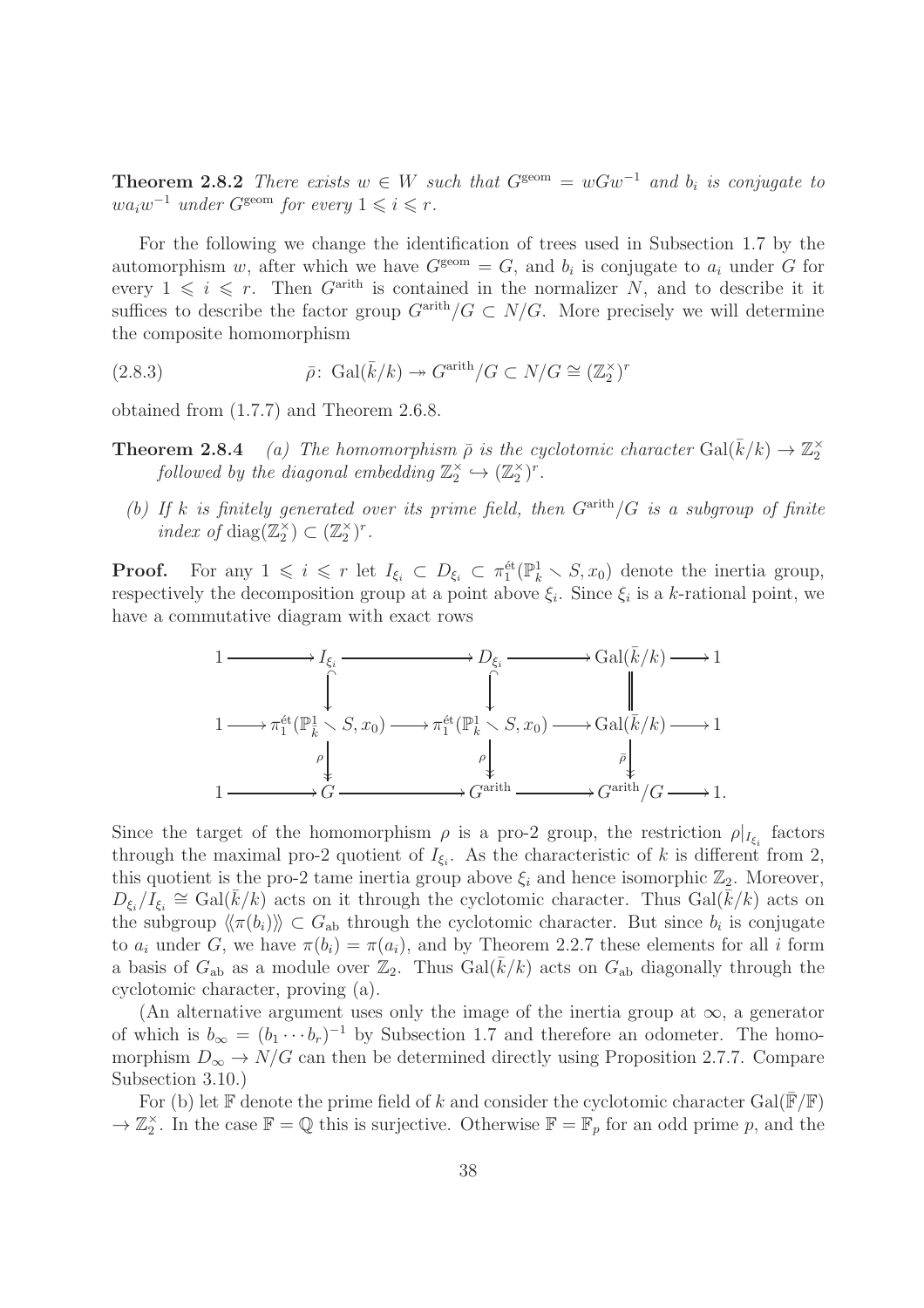cyclotomic character sends Frob<sub>p</sub> to  $p \in \mathbb{Z}_2^{\times}$ . Since  $p \neq \pm 1$ , it topologically generates an open subgroup of  $\mathbb{Z}_2^{\times}$ . Thus in both cases the cyclotomic character has an open image. As k is a finitely generated extension of  $\mathbb{F}$ , the natural homomorphism  $Gal(\bar{k}/k) \rightarrow Gal(\bar{\mathbb{F}}/\mathbb{F})$ also has an open image. Thus (b) follows from (a).  $\Box$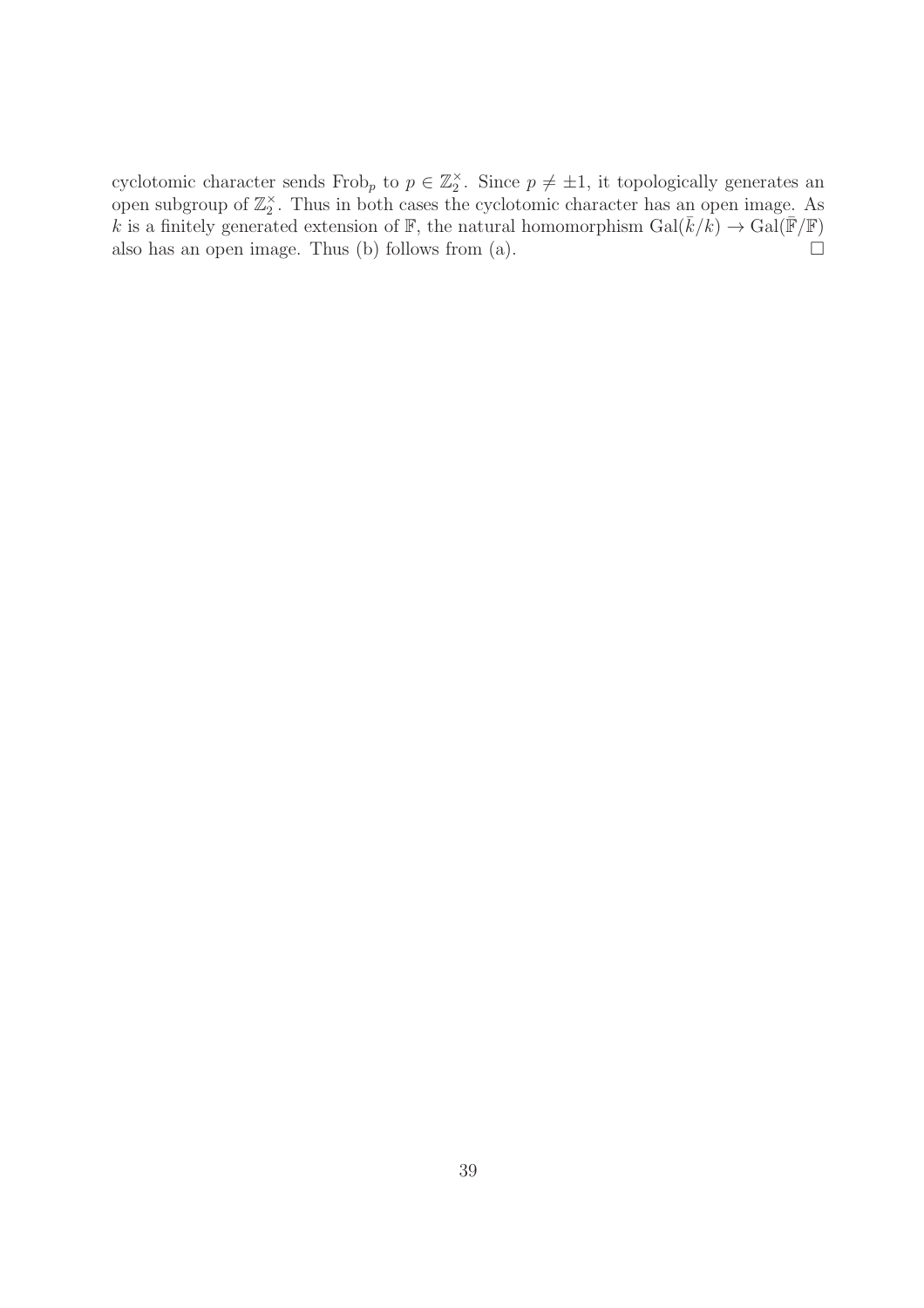# 3 Strictly pre-periodic case

Throughout this section we fix integers  $r > s \geq 1$ . Using the construction from Subsection 1.4 we define elements  $a_1, \ldots, a_r \in W$  by the recursion relations

(3.0.1) 
$$
\begin{cases} a_1 = \sigma, \\ a_{s+1} = (a_s, a_r), \\ a_i = (a_{i-1}, 1) \text{ for } i \neq 1, s+1. \end{cases}
$$

We will study the subgroup  $G := \langle a_1, \ldots, a_r \rangle \subset W$  and its images  $G_n \subset W_n$  for all n. The recursion relations are only one choice encoding the qualitative recursive behavior of the generators described by the diagram

$$
(3.0.2)
$$

$$
(3.0.2) \qquad a_1 \qquad a_s \qquad a_{s+1} \qquad a_r
$$
\n
$$
\bullet \longrightarrow \bullet \longrightarrow \bullet \longrightarrow \bullet \longrightarrow \bullet
$$

where the vertices are now marked by the generators and the superfluous generator corresponding to the critical point  $\infty$  is dropped: see Subsection 1.7. In Subsection 3.4 we will show that many other choices yield the same group G up to conjugacy in W.

# 3.1 Basic properties

**Proposition 3.1.1** For all  $n \geq 1$  and all  $1 \leq i \leq r$  we have

$$
sgn_n(a_i) = \begin{cases} -1 & \text{if } n = i \leq s, \\ -1 & \text{if } n \geq i > s \text{ and } n \equiv i \mod (r - s), \\ 1 & \text{otherwise.} \end{cases}
$$

**Proof.** The definition of  $a_i$  implies that  $sgn_1(a_1) = -1$  and  $sgn_1(a_i) = 1$  for all  $2 \leq i \leq r$ ; hence the formula holds for  $n = 1$ . Assume that  $n > 1$  and that the formula holds for  $n-1$ in place of n. Then the formulas  $(1.5.2)$  and  $(1.5.3)$  imply the recursion relations

$$
\begin{cases}\n\operatorname{sgn}_n(a_1) = \operatorname{sgn}_n(\sigma) = 1 \\
\operatorname{sgn}_n(a_{s+1}) = \operatorname{sgn}_{n-1}(a_s) \cdot \operatorname{sgn}_{n-1}(a_r) \\
\operatorname{sgn}_n(a_1) = \operatorname{sgn}_{n-1}(a_{i-1}) \quad \text{for } i \neq 1, s+1.\n\end{cases}
$$

Using these one directly verifies by case distinction that the formula is correct for  $n$ . Thus the proposition follows by induction on n.

**Proposition 3.1.2** For any  $n \geq 0$  we have  $G_n = W_n$  if and only if  $n \leq r$ .

**Proof.** Direct consequence of Propositions 1.5.6 (a) and 3.1.1.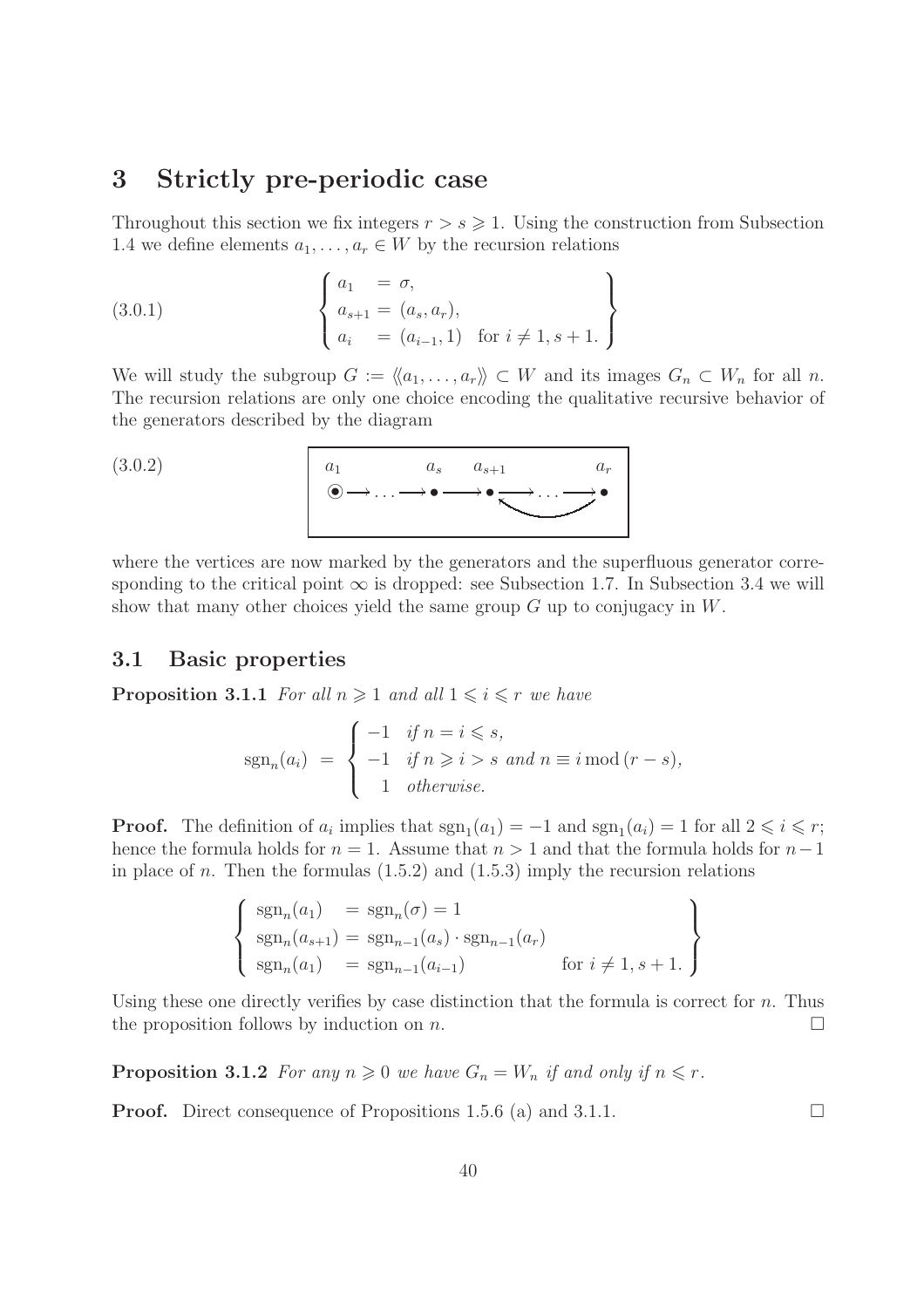**Proposition 3.1.3** The group G acts transitively on the level n of T for every  $n \geq 0$ .

**Proof.** Consider the element  $w := a_1 \cdots a_r \in G$ . Proposition 3.1.1 implies that  $sgn_n(w) =$  $-1$  for all  $n \geq 1$ ; hence w already acts transitively on every level by Proposition 1.6.2.  $\Box$ 

**Proposition 3.1.4** Each generator  $a_i$  has order 2.

**Proof.** By Proposition 3.1.1 we have  $\text{sgn}_i(a_i) = -1$  and hence  $a_i \neq 1$  for every  $1 \leq i \leq r$ . On the other hand the elements  $b_i := a_i^2$  satisfy the recursion relations

$$
\begin{cases}\nb_1 = \sigma^2 = 1, \\
b_{s+1} = (b_s, b_r), \\
b_i = (b_{i-1}, 1) \text{ for } i \neq 1, s+1.\n\end{cases}
$$

By Proposition 1.4.1 we therefore have  $b_i = 1$  for all i. Thus each  $a_i$  has precise order 2.  $\Box$ 

**Lemma 3.1.5** For any  $1 \leq i \leq r$  and  $n \geq 0$  we have  $a_i|_{T_n} = 1$  if and only if  $n < i$ .

**Proof.** Direct consequence of the recursion relations  $(3.0.1)$  and Proposition 3.1.1.

**Theorem 3.1.6** Let  $G_{ab}$  denote the maximal profinite abelian factor group of  $G$ . Then the homomorphism  $(\text{sgn}_i)_{i=1}^r |_{G}$  induces an isomorphism  $G_{ab} \overset{\sim}{\to} {\{\pm 1\}}^r$ .

**Proof.** As the elements  $a_1, \ldots, a_r$  topologically generate G, their images topologically generate the abelian group  $G_{ab}$ , and since the generators have order 2, we find that  $G_{ab}$  is a finite elementary abelian 2-group generated by  $r$  elements. On the other hand the continuous homomorphism  $(\text{sgn}_i)_{i=1}^r : G \to {\{\pm 1\}}^r$  has an abelian group as target and therefore factors through  $G_{ab}$ . Since  $sgn_i(a_j) = (-1)^{\delta_{i,j}}$  (Kronecker delta) for all  $1 \leq i, j \leq r$  by Proposition 3.1.1, the generators  $a_1, \ldots, a_r$  map to a basis of  $\{\pm 1\}^r$ . Together we deduce that  $G_{ab} \to {\pm 1}^r$  is an isomorphism.

**Remark 3.1.7** Any two distinct indices  $1 \leq i, j \leq r$  yield distinct elements  $a_i$  and  $a_i$  of order two; hence the subgroup generated by them is dihedral (including infinite pro-dihedral) of order at least 4. Specifically, we have  $\langle\langle a_i, a_j \rangle\rangle = \langle\langle a_i a_j \rangle\rangle \rtimes \langle a_i \rangle$  with  $a_i(a_ia_j)a_i^{-1} = (a_ia_j)^{-1} = a_ja_i$ . The order of this dihedral group is determined by the order of its cyclic part:

**Lemma 3.1.8** For any distinct  $1 \leq i, j \leq r$  we have

$$
(a_i a_j)^2 = \begin{cases} ((a_{i-1} a_{j-1})^2, 1) & \text{if } i, j \neq 1, \\ (a_{j-1}, a_{j-1}) & \text{if } i = 1 \text{ and } j \neq s+1, \\ (a_r a_s, a_s a_r) & \text{if } i = 1 \text{ and } j = s+1. \end{cases}
$$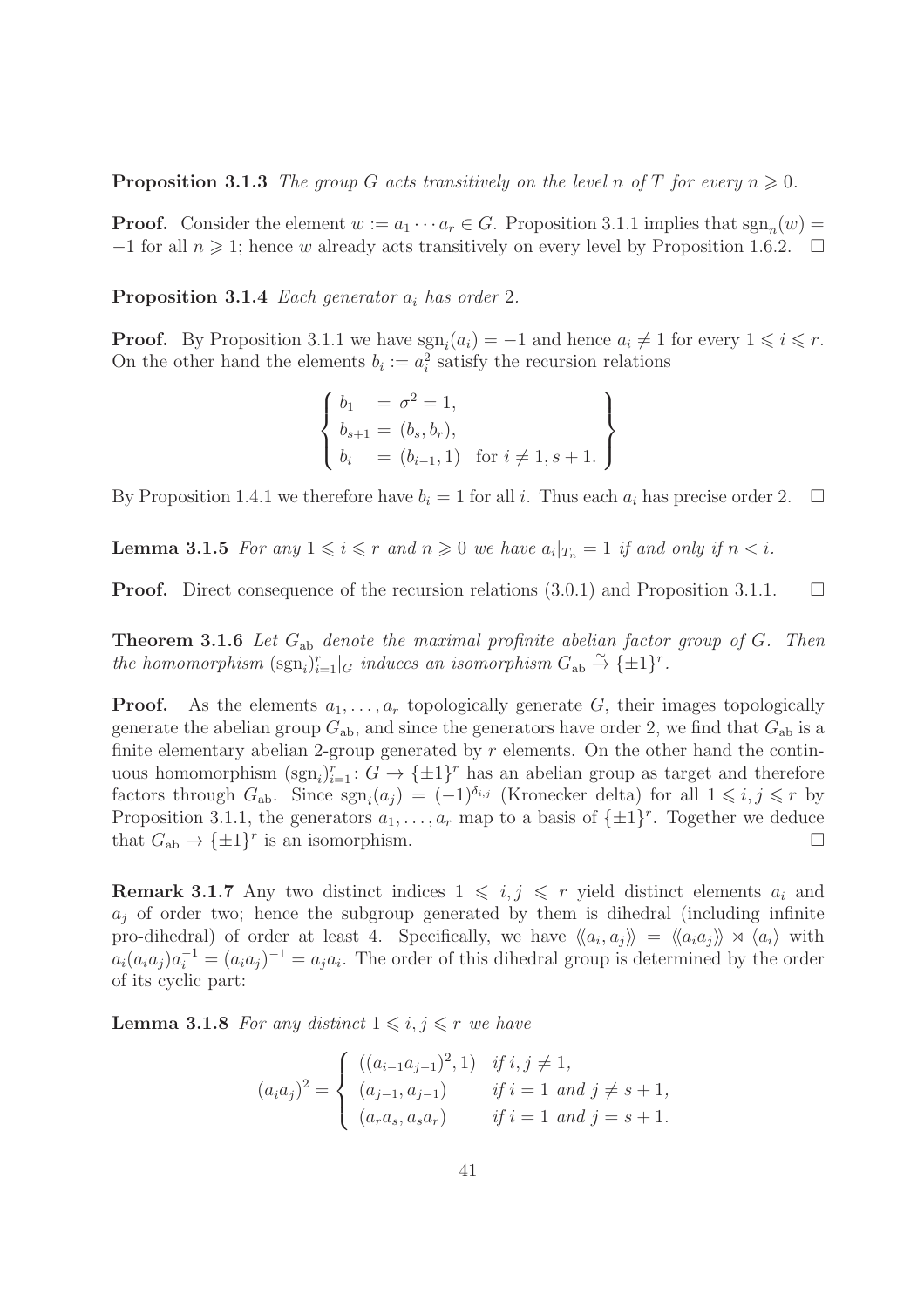**Proof.** If both  $i, j$  are  $\neq 1, s+1$ , we have  $(a_i a_j)^2 = ((a_{i-1}, 1) (a_{j-1}, 1))^2 = ((a_{i-1} a_{j-1})^2, 1)$ . If  $i \neq 1, s + 1$  but  $j = s + 1$ , we have  $(a_i a_j)^2 = ((a_{i-1}, 1) (a_{j-1}, a_r))^2 = ((a_{i-1} a_{j-1})^2, a_r^2)$ , which is again equal to  $((a_{i-1}a_{j-1})^2, 1)$  because  $a_r^2 = 1$ . A similar calculation applies when  $i = s + 1$  and  $j \neq 1, s + 1$ . This proves the first formula.

For  $j \neq 1, s + 1$  we calculate  $(a_1 a_j)^2 = \sigma(a_{j-1}, 1) \sigma(a_{j-1}, 1) = (a_{j-1}, a_{j-1})$ , proving the second formula. Finally  $(a_1a_{s+1})^2 = \sigma(a_s, a_r) \sigma(a_s, a_r) = (a_ra_s, a_sa_r)$ , proving the last.  $\Box$ 

**Proposition 3.1.9** For any  $1 \leq i \leq j \leq r$  we have

$$
\text{ord}(a_i a_j) = \text{ord}(a_j a_i) = \begin{cases} 4 & \text{if } j \neq i+s, \\ 8 & \text{if } j = i+s \text{ and } r \neq 2s, \\ \infty & \text{if } j = i+s \text{ and } r = 2s. \end{cases}
$$

In particular we have

$$
\operatorname{ord}(a_s a_r) = \operatorname{ord}(a_r a_s) = \begin{cases} 4 & \text{if } r \neq 2s, \\ \infty & \text{if } r = 2s. \end{cases}
$$

**Proof.** The first formula in Lemma 3.1.8 shows that  $\text{ord}(a_i a_j) = \text{ord}(a_{i-1}a_{j-1})$  if  $i, j > 1$ . By induction on  $i$  this implies that

(3.1.10) ord(aia<sup>j</sup> ) = ord(a1a<sup>j</sup>−i+1) for all 1 6 i < j 6 r.

For  $j \neq s + 1$  the second formula in Lemma 3.1.8 shows that  $\text{ord}(a_1a_j) = 2 \cdot \text{ord}(a_{j-1}) = 4$ . This together with (3.1.10) implies the desired formula in the case  $j \neq i + s$ .

The third formula in Lemma 3.1.8 shows that  $\text{ord}(a_1a_{s+1}) = 2 \cdot \text{ord}(a_sa_r)$ . If  $r \neq 2s$ , by the case already proved this implies that  $\text{ord}(a_1a_{s+1}) = 2 \cdot 4 = 8$ . With  $(3.1.10)$  we thus obtain the desired formula in the case  $j = i + s$  and  $r \neq 2s$ . On the other hand, if  $r = 2s$ , using  $(3.1.10)$  we find that  $\text{ord}(a_1a_{s+1}) = 2 \cdot \text{ord}(a_sa_r) = 2 \cdot \text{ord}(a_1a_{r-s+1}) = 2 \cdot \text{ord}(a_1a_{s+1}).$ Thus  $\text{ord}(a_1a_{s+1}) = \infty$  in this case, and with (3.1.10) we deduce the desired formula in the last case.

# 3.2 Useful subgroups

First we consider the subgroup of index 2 which acts trivially on level 1:

$$
(3.2.1) \tG1 := G \cap (W \times W).
$$

Let  $pr_1$  and  $pr_2$ :  $W \times W \to W$  denote the two projections. We have the following selfsimilarity properties: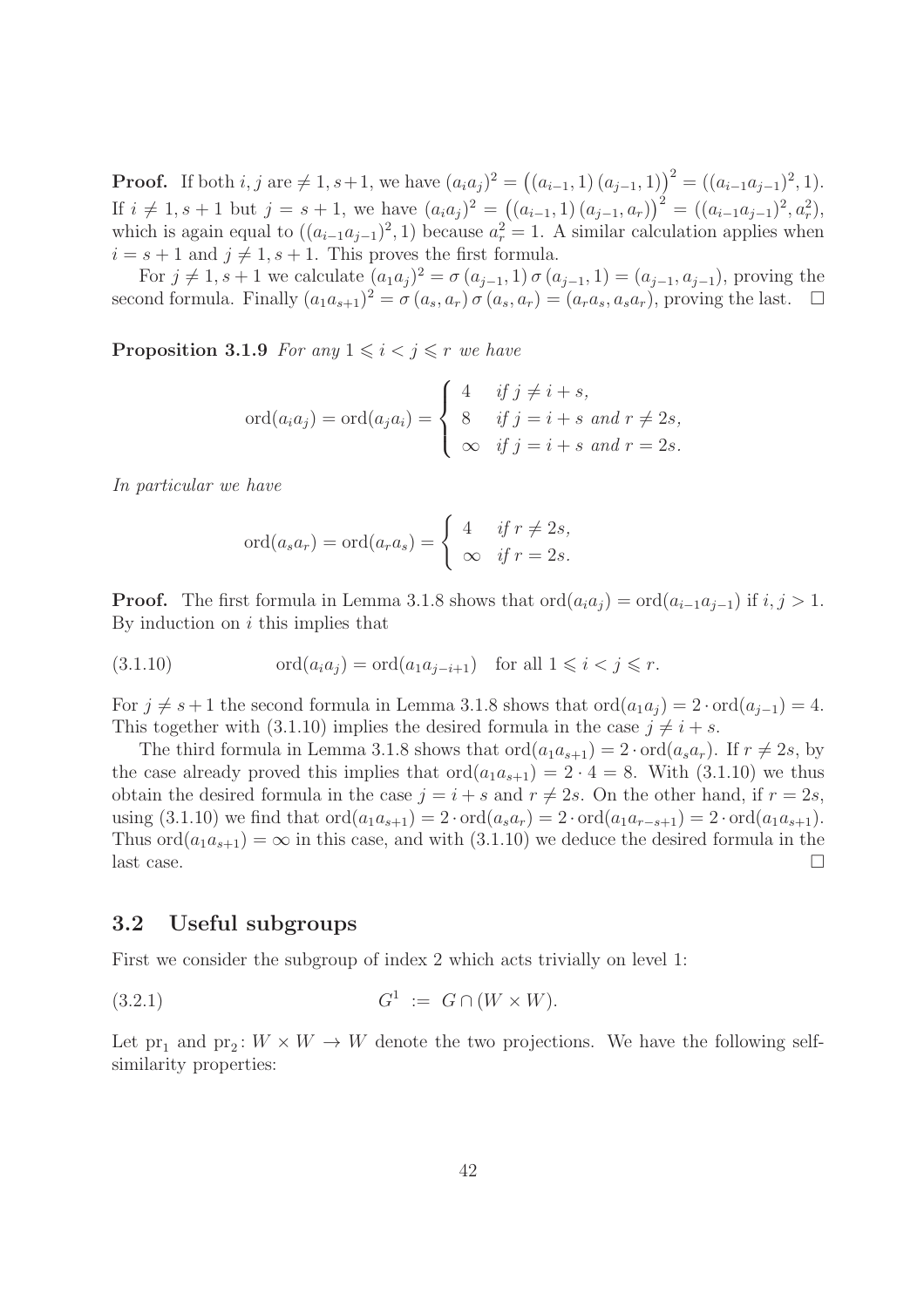Proposition 3.2.2 (a)  $G \subset (G \times G) \rtimes \langle \sigma \rangle$ .

(b) 
$$
G^1 \subset (G \times G)
$$
.

(c) 
$$
pr_1(G^1) = pr_2(G^1) = G.
$$

**Proof.** Essentially the same as that of Proposition 2.2.2.

Next we consider the following normal subgroup of  $G$ :

(3.2.3) 
$$
H := \left\{ \begin{array}{l} \text{closure of the subgroup of } G \text{ generated} \\ \text{by all } G \text{-conjugates of } a_i \text{ for all } i \neq s, r. \end{array} \right\}.
$$

Proposition 3.2.4 We have:

(a) 
$$
G = H \cdot \langle \langle a_s, a_r \rangle \rangle
$$
.

(b) 
$$
G = (H \times H) \cdot \langle \langle \sigma, (a_s, a_r) \rangle \rangle
$$
.

$$
(c) G1 = (H \times H) \cdot \langle\langle (a_s, a_r), (a_r, a_s) \rangle\rangle.
$$

**Proof.** Assertion (a) is a direct consequence of the definition of H.

For (b) let H' denote the closure of the subgroup of G generated by all G-conjugates of  $a_i$ for all  $i \neq 1, s+1$ . Then by the same token we have  $G = H' \cdot \langle\langle a_1, a_{s+1} \rangle\rangle = H' \cdot \langle\langle \sigma, (a_s, a_r) \rangle\rangle$ . On the other hand, the generators of H' are precisely the G-conjugates of  $a_i = (a_{i-1}, 1)$  for all  $2 \leq i \leq r$  with  $i \neq s + 1$ , or in other words the G-conjugates of  $(a_j, 1)$  for all  $1 \leq j \leq r$ with  $j \neq s, r$ . Proposition 3.2.2 implies that the conjugates of these elements under  $G<sup>1</sup>$ alone form the set of all  $(x, 1)$  where x runs through all G-conjugates of  $a_j$  for all  $j \neq s, r$ . These elements topologically generate the subgroup  $H \times 1 \subset G$ . Its conjugate by  $\sigma$  is  $1 \times H$ ; hence together we find that  $H' = H \times H$ . This proves (b).

Finally, since  $\sigma(a_s, a_r)\sigma^{-1} = (a_r, a_s)$ , the intersection of  $\langle \langle \sigma, (a_s, a_r) \rangle \rangle$  with  $W \times W$  is  $\langle \langle (a_s, a_r), (a_r, a_s) \rangle \rangle$ ; hence (b) implies (c).

Next we consider the following closed normal subgroup of G:

$$
(3.2.5) \t\t K := H \cdot \langle a_s a_r \rangle.
$$

As the index of  $\langle a_s a_r \rangle$  in  $\langle a_s a_r \rangle$  is 2, Proposition 3.2.4 (a) implies that the index of K in G is at most 2. On the other hand, Proposition 3.1.1 shows that the signs sgn, and sgn, are trivial on all generators of H, and the product  $sgn_s sgn_r$  is also trivial on  $a_s a_r$ . Thus K is contained in the subgroup  $\text{Ker}(\text{sgn}_s \text{ sgn}_r |_G)$  of index 2 of G. Together this shows that

(3.2.6) 
$$
K = \text{Ker}(\text{sgn}_s \text{ sgn}_r|_G) \text{ and has index } 2 \text{ in } G.
$$

**Lemma 3.2.7** The set  $\{xy^{-1} | (x, y) \in G^1\}$  is equal to K.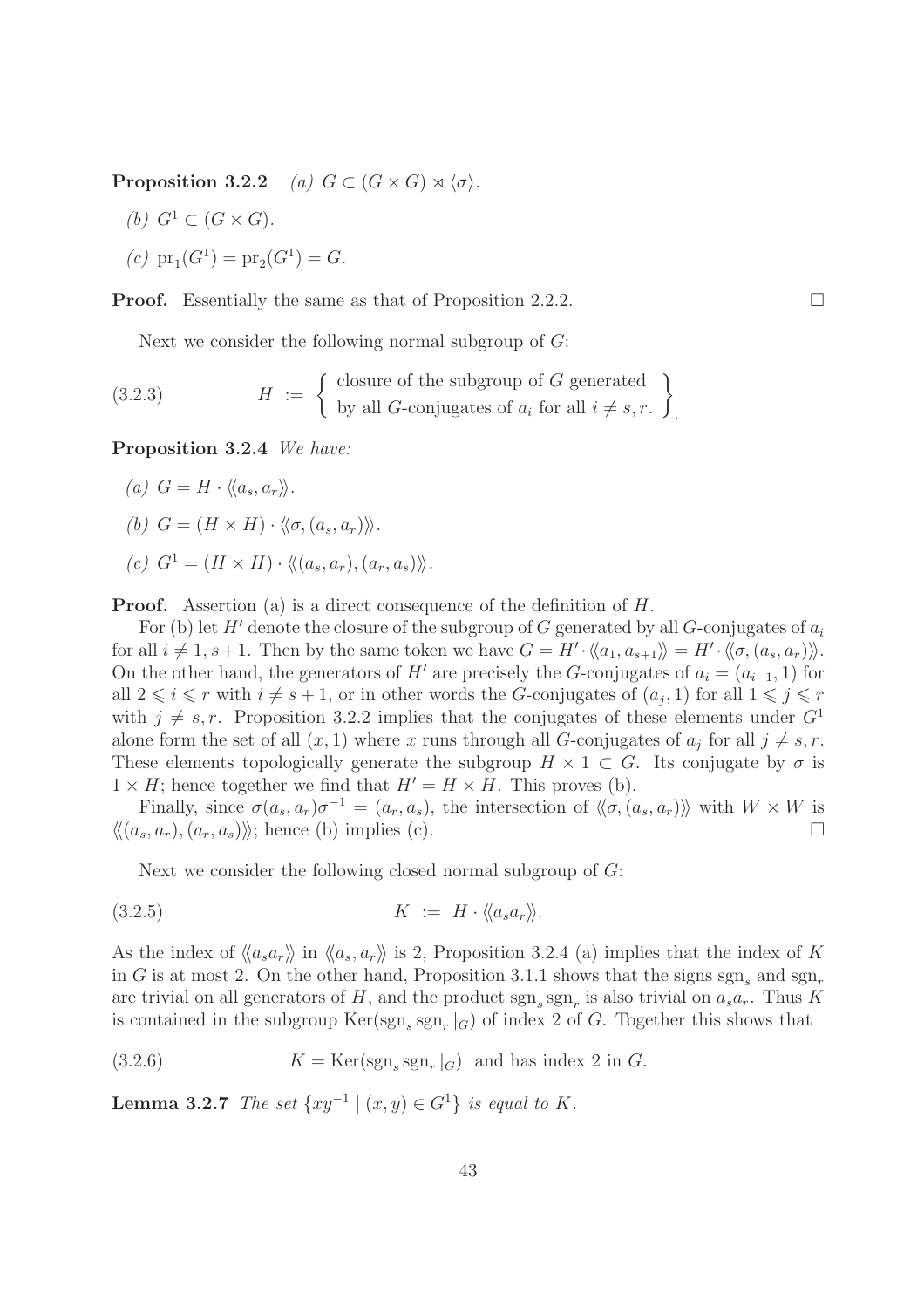**Proof.** Using Remark 3.1.7 we can write Proposition 3.2.4 (c) in the form

$$
G^1 = (H \times H) \cdot \langle \langle (a_s a_r, a_r a_s) \rangle \rangle \cdot \langle (a_s, a_r) \rangle.
$$

Thus an arbitrary element of  $G<sup>1</sup>$  has the form

$$
(x, y) = (h, h') (a_s a_r, a_r a_s)^{\lambda} (a_s, a_r)^{\mu} = (h (a_s a_r)^{\lambda} a_s^{\mu}, h' (a_r a_s)^{\lambda} a_r^{\mu})
$$

for arbitrary  $h, h' \in H$  and  $\lambda \in \mathbb{Z}_2$  and  $\mu \in \{0, 1\}$ . Then

$$
xy^{-1} = h(a_s a_r)^{\lambda} a_s^{\mu} a_r^{-\mu} (a_r a_s)^{-\lambda} h'^{-1} = h(a_s a_r)^{\lambda} (a_s a_r)^{\mu} (a_s a_r)^{\lambda} h'^{-1} = h(a_s a_r)^{2\lambda + \mu} h'^{-1}.
$$

Here  $2\lambda + \mu$  runs through all of  $\mathbb{Z}_2$ , and since H is normal in G and h, h' are arbitrary elements of H, the set of elements obtained is precisely  $H \cdot \langle \langle a_s a_r \rangle \rangle = K$ , as desired.  $\square$ 

**Lemma 3.2.8** For any  $u \in W$  we have  $(u, u^{-1}) \in G$  if and only if  $u \in K$ .

**Proof.** If the element lies in  $G$ , it must already lie in  $G<sup>1</sup>$ . But by Proposition 3.2.4 (c) we have

$$
G^{1} = (H \times H) \cdot \langle\langle (a_s, a_r), (a_r, a_s) \rangle\rangle = (H \times H) \cdot \langle\langle (a_s a_r, a_r a_s) \rangle\rangle \cdot \langle (a_s, a_r) \rangle.
$$

Thus  $(u, u^{-1})$  lies in  $G^1$  if and only if there exist  $\lambda \in \mathbb{Z}_2$  and  $\mu \in \{0, 1\}$  such that

$$
(u, u^{-1}) \in (H \times H) \cdot (a_s a_r, a_r a_s)^{\lambda} \cdot (a_s, a_r)^{\mu}
$$
  
\n
$$
\iff \begin{cases} u \in H(a_s a_r)^{\lambda} a_s^{\mu} \text{ and } \\ u^{-1} \in H(a_r a_s)^{\lambda} a_r^{\mu} \end{cases}
$$
  
\n
$$
\iff u \in H(a_s a_r)^{\lambda} a_s^{\mu} \cap a_r^{-\mu} (a_r a_s)^{-\lambda} H.
$$

Since sgn<sub>s</sub> is trivial on H and  $a_r$ , but not on  $a_s$ , the last condition requires that  $\lambda + \mu \equiv -\lambda$ modulo 2, in other words that  $\mu = 0$ . Since already  $(a_s a_r)^{\lambda} = (a_r a_s)^{-\lambda}$ , the condition is therefore equivalent to  $u \in H(a_s a_r)^\lambda$  for some  $\lambda \in \mathbb{Z}_2$ , and thus to  $u \in K$ , as desired.  $\Box$ 

Next we consider the following closed normal subgroup of G:

(3.2.9) 
$$
L := \left\{ \begin{array}{l} \text{closure of the subgroup of } G \text{ generated} \\ \text{by all } G \text{-conjugates of } a_1 = \sigma. \end{array} \right\}.
$$

**Lemma 3.2.10** Let  $[[K, K]]$  denote the closure of the commutator subgroup of K. Let anti:  $W \to W \times W$  denote the 'antidiagonal' map  $w \mapsto (w, w^{-1})$  (which is not a homomorphism!). Then

$$
L = \left( \left( [[K, K]] \times [[K, K]] \right) \cdot \text{anti}(K) \right) \rtimes \langle \sigma \rangle.
$$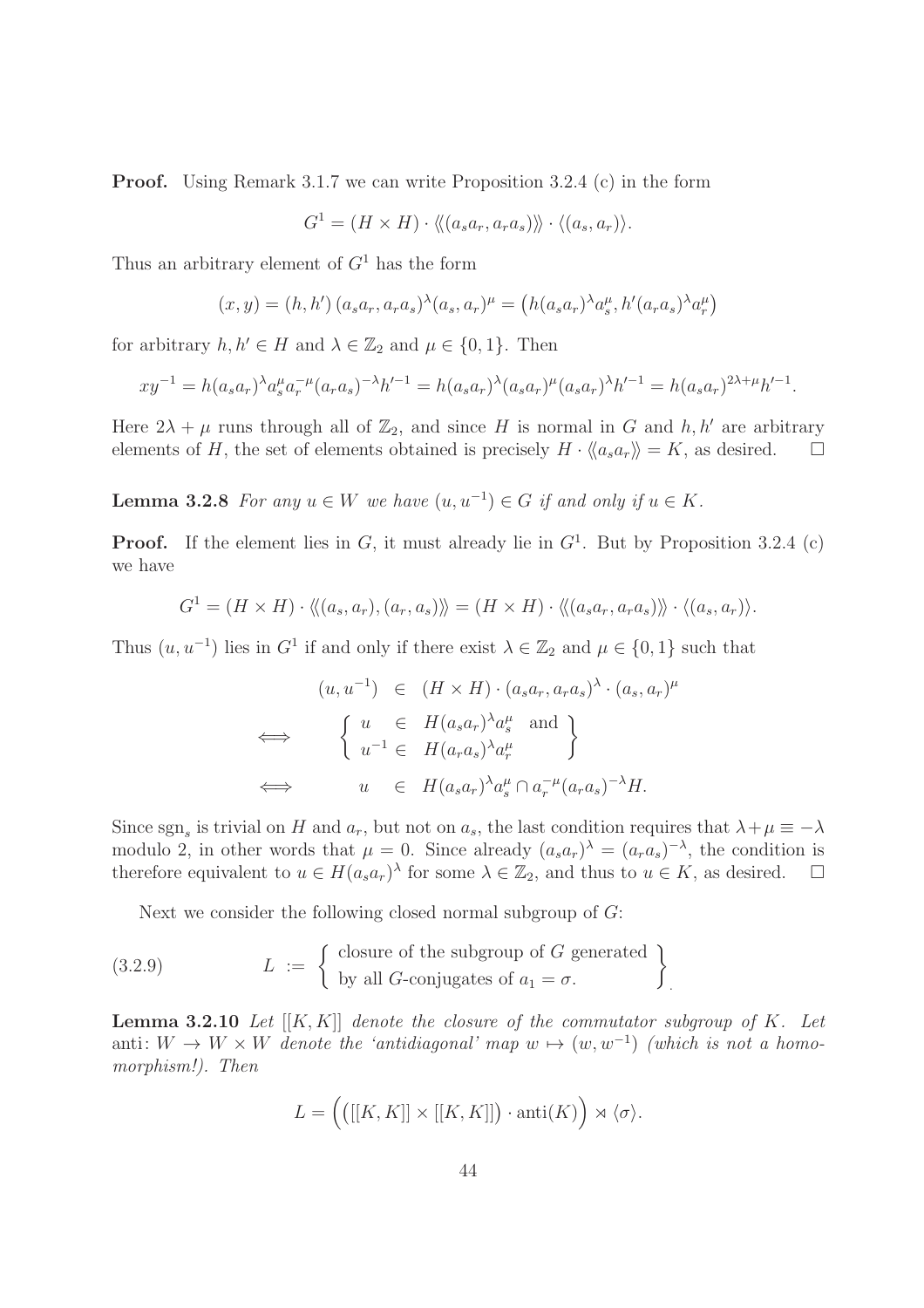**Proof.** The definition of  $L$  means equivalently that  $L$  is the closure of the subgroup generated by  $\sigma$  and the commutators  $[g, \sigma]$  for all  $g \in G$ . Since  $G = G^1 \rtimes \langle \sigma \rangle$ , these commutators are the same as those for all  $g \in G^1$ . For  $(x, y) \in G^1$  we have

$$
(x,y)\,\sigma\,(x,y)^{-1}\sigma^{-1} = (xy^{-1},yx^{-1}) = \text{anti}(xy^{-1}),
$$

hence by Lemma 3.2.7 the set of these commutators is precisely anti $(K)$ . For any  $u, v \in K$ we calculate

$$
anti(u) anti(v) anti(u^{-1}v^{-1}) = (u, u^{-1}) (v, v^{-1}) (u^{-1}v^{-1}, vu) = (uvu^{-1}v^{-1}, 1).
$$

Thus the closure of the subgroup generated by anti(K) contains  $[[K, K]] \times 1$ . Using this and its conjugate under  $\sigma$  we deduce that  $[[K, K]] \times [[K, K]] \subset L$ . Now the composite map

$$
anti: K \hookrightarrow K \times K \twoheadrightarrow K/[[K, K]] \times K/[[K, K]]
$$

is a homomorphism, because the target group is abelian. Thus  $([[K, K]] \times [[K, K]]) \cdot \text{anti}(K)$ is already a subgroup, and since  $K$  is closed and hence compact, it is also already closed. Thus this product is the closure of the subgroup generated by  $anti(K)$ . Recombining this with  $\sigma$  we deduce the desired formula in the lemma.

**Lemma 3.2.11** (a) For any  $i, j \neq s, r$  we have  $(a_i a_j)^2 \in [[K, K]].$ 

(b) For any  $i, j \neq 1, s + 1$  we have  $(a_i a_j)^2 \in L$ .

**Proof.** In (a) the assumption  $i, j \neq s, r$  implies that  $a_i$  and  $a_j$  lie in H and hence in K. They also have order 2, so that  $(a_i a_j)^2 = [a_i, a_j] \in [[K, K]],$  as desired.

In (b) the assumption  $i, j \neq 1, s+1$  shows that  $i-1, j-1 \neq s, r$  and hence  $(a_{i-1}a_{j-1})^2 \in$  $[[K, K]]$  by (a). Thus  $(a_i a_j)^2 = ((a_{i-1} a_{j-1})^2, 1) \in [[K, K]] \times 1 \subset L$  by Lemma 3.2.10, proving (b).  $\Box$ 

**Proposition 3.2.12** If  $s \ge 2$  and  $r \ge 4$ , then  $(a_s a_r)^2 \in H$ .

**Proof.** If  $s \ge 2$  and  $r > s + 1$ , Lemma 3.2.11 (b) directly shows that  $(a_s a_r)^2 \in L$ . But as s > 1, the definitions of L and H imply that  $L \subset H$ , whence the proposition in this case.

If  $r = s+1$ , we first note that  $(a_s a_r)^2 = ((a_{s-1} a_s)^2, 1)$  by Lemma 3.1.8. The assumption  $r \geq 4$  now implies that  $s \geq 3$  and therefore  $s - 1, s \neq 1, s + 1$ . Thus  $(a_{s-1}a_s)^2 \in L$  by Lemma 3.2.11 (b). The fact that  $s \geq 3$  also implies that all G-conjugates of  $a_2 = (a_1, 1)$ are among the generators of H. Using Proposition 3.2.2 we find that the  $G^1$ -conjugates of  $(a_1, 1)$  are precisely the elements  $(x, 1)$  for all G-conjugates x of  $a_1 = \sigma$ . Thus by definition of L implies that  $L \times 1 \subset H$ . Together this shows that  $(a_s a_r)^2 = ((a_{s-1} a_s)^2, 1) \in L \times 1 \subset H$ , as desired.  $\Box$ 

We will also need some results on finite levels. As before, for any subgroup  $X \subset W$  we let  $X_n$  denote its image in  $W_n$ .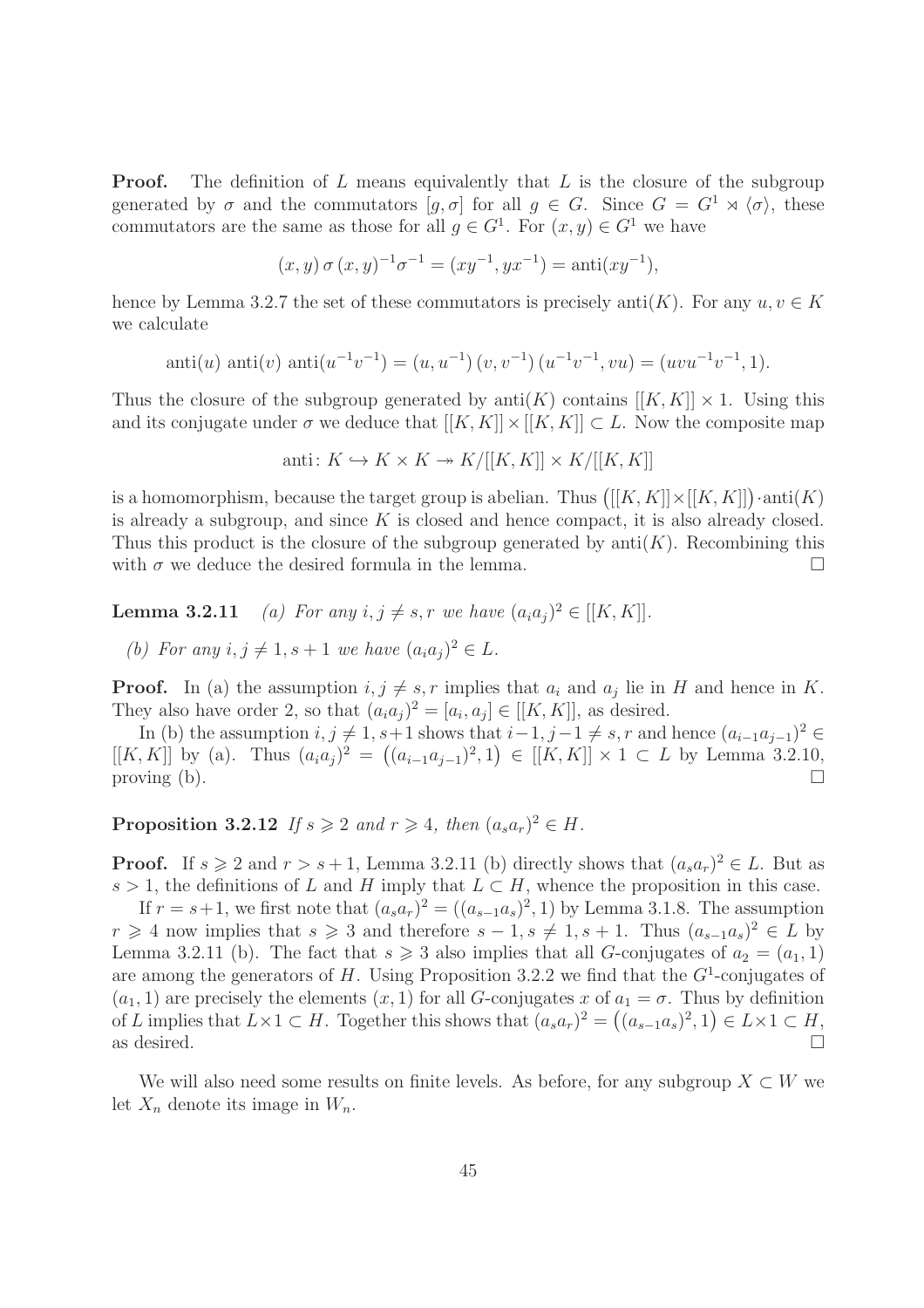**Lemma 3.2.13** For any  $n \geq r$  we have

- (a)  $H_n \subset \text{Ker}(\text{sgn}_s|_{G_r}) \cap \text{Ker}(\text{sgn}_r|_{G_r}).$
- (b)  $H_n \cap \langle a_s |_{T_n}, a_r |_{T_n} \rangle \subset \langle (a_s a_r)^2 |_{T_n} \rangle.$
- (c)  $[\langle a_s |_{T_n}, a_r |_{T_n} \rangle : \langle (a_s a_r)^2 |_{T_n} \rangle] = 4.$

**Proof.** For  $n \ge r$  both  $\text{sgn}_s$  and  $\text{sgn}_r$  factor through  $W_n$  and are trivial on all generators of H; hence they are trivial on  $H_n$ . This proves (a). On the other hand  $sgn_s(a_s|_{T_n}) =$  $sgn_r(a_r|x_n) = -1$  and  $sgn_s(a_r|x_n) = sgn_r(a_s|x_n) = 1$ . Since  $\langle a_s |_{T_n}, a_r |_{T_n} \rangle$  is a dihedral group, this and the assertion (a) implies (b) and (c).

**Proposition 3.2.14** If  $s = 2$  and  $r = 3$ , then  $(a_s a_r)^2|_{T_r} \in H_r$ , whereas  $(a_s a_r)^2|_{T_n} \notin H_n$ for all  $n \geqslant r + 1 = 4$ .

**Proof.** Since  $s = 2$  and  $r = 3$ , Lemma 3.1.8 implies that  $(a_s a_r)^2 = (a_2 a_3)^2 = ((a_1 a_2)^2, 1) =$  $((a_1, a_1), 1) = ((\sigma, \sigma), 1)$ . By the definitions of H and L the assumptions  $s = 2$  and  $r = 3$ also imply that  $H = L$ . Thus Lemma 3.2.10 shows that

$$
H_n \cap (W_{n-1} \times W_{n-1}) = ([K_{n-1}, K_{n-1}] \times [K_{n-1}, K_{n-1}]) \cdot \text{anti}(K_{n-1})
$$

where  $[K_{n-1}, K_{n-1}]$  denotes the commutator subgroup of  $K_{n-1}$ . This in turn implies that

$$
H_n \cap (W_{n-1} \times 1) = [K_{n-1}, K_{n-1}] \times 1.
$$

Therefore  $(a_s a_r)^2|_{T_n} \in H_n$  if and only if  $(\sigma, \sigma) \in [K_{n-1}, K_{n-1}].$ 

Suppose first that  $n = 3$ . Then  $n - 1 = 2$ , and  $a_3|_{T_2} = 1$ . Thus  $K_{n-1} = K_2$  contains the elements  $a_1|_{T_2} = \sigma$  and  $(a_2a_3)|_{T_2} = (a_1, 1)|_{T_2} = (\sigma, 1)$ ; in particular we have  $K_2 = W_2$ . It follows that  $(\sigma, \sigma) = [\sigma, (\sigma, 1)] \in [K_2, K_2]$ , and so  $(a_s a_r)^2|_{T_3} \in H_3$ , as desired.

Suppose next that  $n = 4$ . Then  $[W_3 : K_3] = 2$  and a straightforward finite calculation, left to the gracious reader, shows that  $[K_3, K_3]$  is the subgroup of order 8 generated by

$$
((\sigma, \sigma), 1)
$$
 and  $(1, (\sigma, \sigma))$  and  $((\sigma, 1)\sigma, (\sigma, 1)\sigma)$ .

It follows that  $(\sigma, \sigma) \notin [K_3, K_3]$ , and so  $(a_s a_r)^2|_{T_4} \notin H_4$ .

Finally, since  $K_4$  is the image of  $K_n$  in  $W_4$  for any  $n \geq 4$ , this also implies that  $(a_s a_r)^2|_{T_n} \notin H_n$  for any  $n \geq 4$ , as desired.

#### Lemma 3.2.15 If  $s \geqslant 2$ , then:

(a)  $H_r = \text{Ker}(\text{sgn}_s|_{W_r}) \cap \text{Ker}(\text{sgn}_r|_{W_r})$  and has index 4 in  $W_r$ .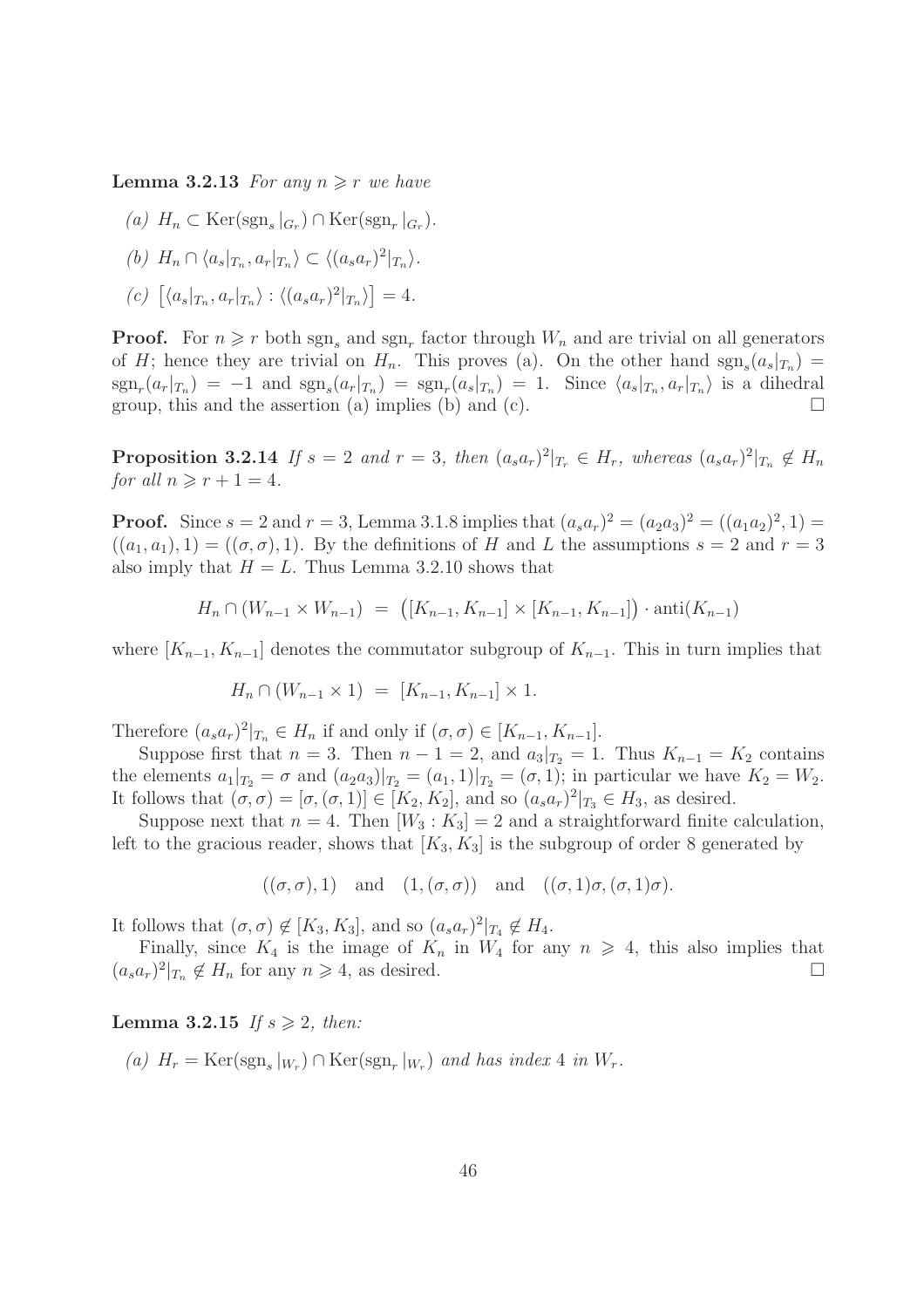(b)  $H_r \times H_r$  is a normal subgroup of  $W_{r+1} = (W_r \times W_r) \rtimes \langle \sigma \rangle$ , and there is an isomorphism

$$
W_{r+1}/(H_r \times H_r) \xrightarrow{\sim} (W_r/H_r \times W_r/H_r) \rtimes \langle \sigma \rangle \xrightarrow{\sim} \text{Mat}_{2 \times 2}(\{\pm 1\}) \rtimes \langle \sigma \rangle,
$$

$$
(uH_r, vH_r) \cdot \sigma^{\lambda} \longmapsto (\text{sgn}_r(u) \text{sgn}_r(v)) \cdot \sigma^{\lambda},
$$

where  $\sigma$  acts on a 2  $\times$  2-matrix by interchanging the columns.

(c) The image of  $G_{r+1}/(H_r \times H_r)$  under this isomorphism is the subgroup

$$
\left\langle \begin{pmatrix} -1 & 1 \\ 1 & -1 \end{pmatrix}, \begin{pmatrix} 1 & -1 \\ -1 & 1 \end{pmatrix} \right\rangle \rtimes \left\langle \sigma \right\rangle.
$$

(d) The normalizer of this last subgroup in  $\text{Mat}_{2\times 2}(\{\pm 1\}) \rtimes \langle \sigma \rangle$  is

$$
\left\langle \begin{pmatrix} -1 & 1 \\ 1 & -1 \end{pmatrix}, \begin{pmatrix} 1 & -1 \\ -1 & 1 \end{pmatrix}, \begin{pmatrix} -1 & 1 \\ -1 & 1 \end{pmatrix} \right\rangle \rtimes \langle \sigma \rangle.
$$

In particular, the index of  $G_{r+1}$  in its normalizer in  $W_{r+1}$  is 2.

**Proof.** By Propositions 3.2.12 and 3.2.14 we have  $(a_s a_r)^2|_{T_r} \in H_r$  whenever  $s \geq 2$ . Thus the inclusion in Lemma 3.2.13 (b) is an equality. On the other hand, by Propositions 3.1.2 and 3.2.4 (a) we have  $G_r = W_r = H_r \cdot \langle a_s |_{T_r}, a_r |_{T_r} \rangle$ . Combining this with the remaining information in Lemma 3.2.13 implies (a).

From (a) we readily obtain the isomorphism in (b). Next Proposition 3.2.4 implies that  $G_{r+1} = G_{r+1}^1 \rtimes \langle \sigma \rangle$  with  $G_{r+1}^1 = (H_r \times H_r) \cdot \langle (a_s |_{T_r}, a_r |_{T_r}), (a_r |_{T_r}, a_s |_{T_r}) \rangle$ , which directly implies (c). The last part (d) is an easy direct calculation that is left to the reader.  $\square$ 

**Proposition 3.2.16** If  $s = 1$ , then  $(a_s a_r)^2|_{T_n} \notin H_n$  for all  $n \geq r$ .

**Proof.** If  $r = 2$ , then  $H = 1$  by definition and the assertion holds trivially. So assume that  $s \geqslant 3$ . Then by definition H is the closure of the subgroup generated by all G-conjugates of  $a_i = (a_{i-1}, 1)$  for all  $i \neq 1, s + 1, r$  and of  $a_{s+1} = (a_s, a_r)$ . In other words it is the closure of the subgroup generated by all G-conjugates of  $(a_j, 1)$  for all  $j \neq s, r - 1, r$  and of  $(a_s, a_r) = (a_1, a_r)$ . Thus if H' denotes the closure of the subgroup generated by all G-conjugates of  $a_i$  for all  $i \neq r-1$ , from Proposition 3.2.2 we deduce that  $H \subset H' \times H'$ . This in turn implies that  $H_n \subset H'_{n-1} \times H'_{n-1}$ .

Now  $(a_s a_r)^2 = (a_1 a_r)^2 = (a_{r-1}, a_{r-1})$  by Lemma 3.1.8, because  $r > 2 = s + 1$ . Thus  $(a_s a_r)^2|_{T_n} = (a_{r-1}|_{T_{n-1}}, a_{r-1}|_{T_{n-1}})$ , and so to prove the proposition it suffices to show that  $a_{r-1}|_{T_{n-1}} \notin H'_{n-1}.$ 

For this recall from Proposition 3.1.1 that  $sgn_{r-1}(a_{r-1}) = -1$ , while  $sgn_{r-1}(a_i) = 1$  for all  $i \neq r-1$ . Thus sgn<sub>r−1</sub> is trivial on all the generators of H' and hence on H'. Moreover, the assumption  $n \geq r$  implies that  $n-1 \geq r-1$ ; hence  $sgn_{r-1}$  factors through  $W_{n-1}$ . Thus the resulting function  $W_{n-1} \to {\pm 1}$  is identically 1 on  $H'_{n-1}$  but not on  $a_{r-1}|_{T_{n-1}}$ ; hence  $a_{r-1}|_{T_{n-1}} \notin H'_{n-1}$ , as desired.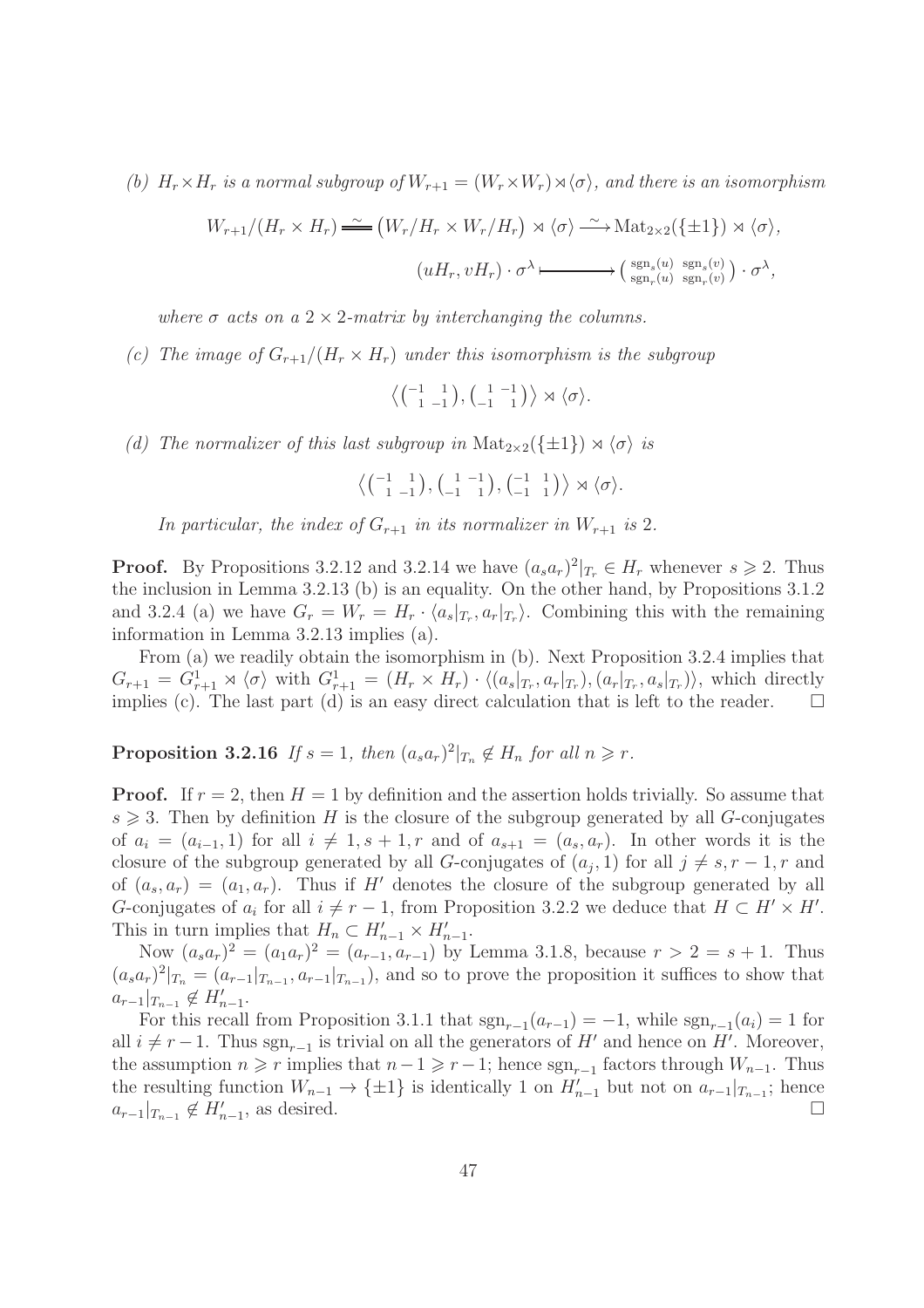**Proposition 3.2.17** For any  $n \geq 0$  we have

$$
H_n \cap \langle a_s |_{T_n}, a_r |_{T_n} \rangle = \begin{cases} 1 & \text{if } n < r, \\ 1 & \text{if } s = 1, \\ 1 & \text{if } s = 2 \text{ and } r = 3 \text{ and } n \ge 4, \\ \langle (a_s a_r)^2 |_{T_n} \rangle & \text{if } s = 2 \text{ and } r = 3 \text{ and } n = 3, \\ \langle (a_s a_r)^2 |_{T_n} \rangle & \text{if } s \ge 2 \text{ and } r \ge 4 \text{ and } n \ge r. \end{cases}
$$

**Proof.** If  $n < s$  then  $a_s|_{T_n} = a_r|_{T_n} = 1$  and the assertion holds trivially. If  $s \leq n < r$ then  $a_r|_{T_n} = 1$ , and so the question concerns  $H_n \cap \langle a_s |_{T_n} \rangle$ . But then sgn<sub>s</sub> factors through  $W_n$  and is trivial on all generators of H; hence  $sgn_s$  is trivial on  $H_n$ . On the other hand  $sgn_s(a_s|_{T_n}) = -1$ , and  $a_s|_{T_n}$  is an element of order 2; hence the intersection is trivial, as desired.

For the rest of the proof assume that  $n \geq r$ . Then by Lemma 3.2.13 (b) we have  $H_n \cap \langle a_s |_{T_n}, a_r |_{T_n} \rangle \subset \langle (a_s a_r)^2 |_{T_n} \rangle.$ 

If  $s \geqslant 2$  and  $r \geqslant 4$ , then Proposition 3.2.12 implies that this inclusion is an equality, as desired. If  $s = 2$  and  $r = 3$  and  $n = r = 3$ , the same follows from Proposition 3.2.14.

If  $s = 2$  and  $r = 3$  and  $n \geq r+1 = 4$ , then  $(a_s a_r)^2|_{T_n} \notin H_n$  by Proposition 3.2.14. Since  $(a_s a_r)^4 = 1$  by Proposition 3.1.9 in this case, it follows that the intersection is trivial, as desired.

Finally, if  $s = 1$ , then  $(a_s a_r)^2|_{T_n} \notin H_n$  by Proposition 3.2.16. If in addition  $r \geq 3$ , then  $(a_s a_r)^4 = 1$  by Proposition 3.1.9; hence the intersection is trivial, as desired. If  $r = 2$ , then already  $H = 1$  by construction and hence  $H_n = 1$  and the intersection is again trivial. This finishes the proof in all cases.

### 3.3 Size

**Lemma 3.3.1** For any  $n \ge r \ge 3$  we have

$$
[G_n : H_n] = \begin{cases} 8 & \text{if } s = 1, \\ 8 & \text{if } s = 2 \text{ and } r = 3 \text{ and } n \ge 4, \\ 4 & \text{if } s = 2 \text{ and } r = 3 \text{ and } n = 3, \\ 4 & \text{if } s \ge 2 \text{ and } r \ge 4. \end{cases}
$$

**Proof.** In all cases, Proposition 3.2.4 (a) implies that  $G_n = H_n \cdot \langle a_s |_{T_n}, a_r |_{T_n} \rangle$  and hence

$$
[G_n : H_n] = [ \langle a_s |_{T_n}, a_r |_{T_n} \rangle : H_n \cap \langle a_s |_{T_n}, a_r |_{T_n} \rangle ].
$$

If  $s = 1$ , the assumption  $r \ge 3$  and Lemma 3.1.8 show that  $(a_s a_r)^2 |_{T_n} = (a_{r-1}|_{T_{n-1}}, a_{r-1}|_{T_{n-1}})$ , where  $a_{r-1}|_{T_{n-1}}$  has order 2 by Lemma 3.1.5. Thus  $\langle a_s|_{T_n}, a_r|_{T_n} \rangle$  has order 8 in this case, and the desired assertion follows from the case  $s = 1$  of Proposition 3.2.17.

If  $s = 2$  and  $r = 3$ , then Lemma 3.1.8 implies that  $(a_s a_r)^2|_{T_n} = ((a_1 a_2)^2|_{T_{n-1}}, 1)$  and that  $(a_1a_2)^2|_{T_{n-1}} = (a_1|_{T_{n-2}}, a_1|_{T_{n-2}})$ . Since  $n \ge 3$ , the element  $a_1|_{T_{n-2}} = \sigma|_{T_{n-2}}$  has order 2;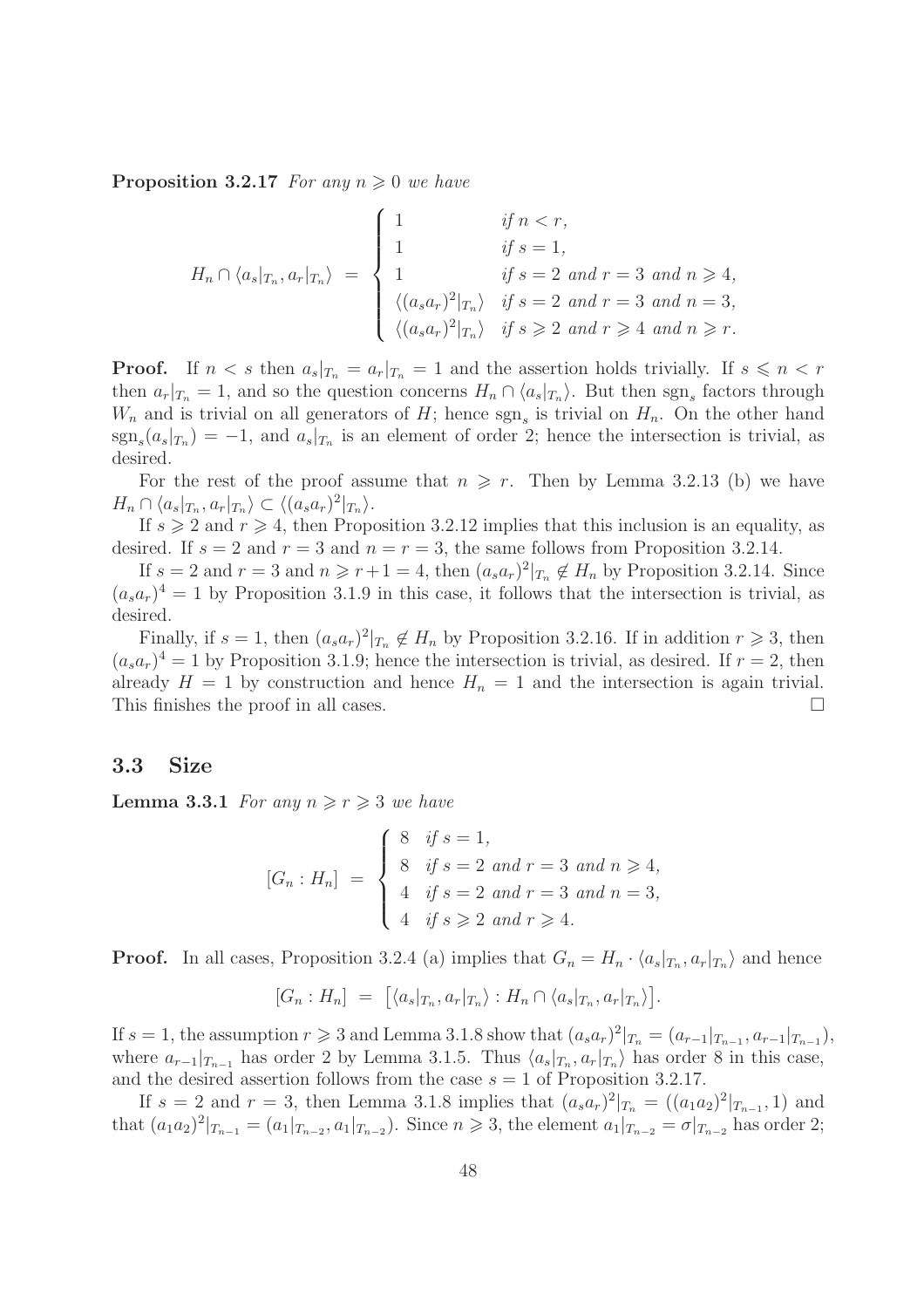hence so does  $(a_s a_r)^2|_{T_n}$ . Thus  $\langle a_s|_{T_n}, a_r|_{T_n}$  has order 8 in this case. Again the desired assertions follows from the corresponding cases of Proposition 3.2.17.

Finally, from Lemma 3.2.13 (c) we already know that  $\left[\langle a_s|_{T_n}, a_r|_{T_n} \rangle : \langle (a_s a_r)^2|_{T_n} \rangle \right] = 4$ in all cases. Thus the last case is a direct consequence of the corresponding case in Proposition 3.2.17.

**Lemma 3.3.2** For any  $n \geq r$  we have

$$
[G_{n+1}: H_n \times H_n] = 2 \cdot [G_n : H_n].
$$

**Proof.** By Proposition 3.2.4 (c) we have  $G_{n+1}^1 = (H_n \times H_n) \cdot \langle (a_s |_{T_n}, a_r |_{T_n}), (a_r |_{T_n}, a_s |_{T_n}) \rangle$ . Here  $\langle (a_s|_{T_n}, a_r|_{T_n}), (a_r|_{T_n}, a_s|_{T_n})\rangle$  is a dihedral group which maps isomorphically to the dihedral group  $\langle a_s|_{T_n}, a_r|_{T_n} \rangle$  under both projections. From Lemma 3.2.13 (b) we already know that  $H_n \cap \langle a_s|_{T_n}, a_r|_{T_n} \rangle$  is contained in  $\langle (a_s a_r)^2|_{T_n} \rangle$ . Since moreover  $((a_s|_{T_n}, a_r|_{T_n}) (a_r|_{T_n}, a_s|_{T_n}))^2 =$  $((a_s a_r)^2|_{T_n}, (a_r a_s)^2|_{T_n})$ , where the second entry is the inverse of the first, we deduce that  $(H_n \times H_n) \cap \langle (a_s|_{T_n}, a_r|_{T_n}), (a_r|_{T_n}, a_s|_{T_n}) \rangle$  maps isomorphically to  $H_n \cap \langle a_s|_{T_n}, a_r|_{T_n} \rangle$  under both projections. Thus

$$
[G_{n+1}^1 : H_n \times H_n] = [ \langle (a_s |_{T_n}, a_r |_{T_n}), (a_r |_{T_n}, a_s |_{T_n}) \rangle : (H_n \times H_n) \cap \langle (a_s |_{T_n}, a_r |_{T_n}), (a_r |_{T_n}, a_s |_{T_n}) \rangle ]
$$
  

$$
= [ \langle a_s |_{T_n}, a_r |_{T_n} \rangle : H_n \cap \langle \langle a_s |_{T_n}, a_r |_{T_n} \rangle ]
$$
  

$$
= [G_n : H_n].
$$

Finally, since  $n + 1 > 0$  we have  $[G_{n+1} : G_{n+1}^1] = 2$ , and the proposition follows.

**Proposition 3.3.3** For all  $n \geq 0$  we have

$$
\log_2|G_n| = \begin{cases} 2^n - 1 & \text{if } n \le r, \\ n+1 & \text{if } s = 1 \text{ and } r = 2 \text{ and } n \ge 2, \\ 2^n - 3 \cdot 2^{n-r} + 2 & \text{if } s = 1 \text{ and } r \ge 3 \text{ and } n \ge r, \\ 2^n - 5 \cdot 2^{n-4} + 2 & \text{if } s = 2 \text{ and } r = 3 \text{ and } n \ge 4, \\ 2^n - 2^{n-r+1} + 1 & \text{if } s \ge 2 \text{ and } r \ge 4 \text{ and } n \ge r. \end{cases}
$$

**Proof.** The first case  $n \geq r$  results from Proposition 3.1.2 and the formula (1.2.1).

In the case  $s = 1$  and  $r = 2$  we have  $G_n = \langle a_s |_{T_n}, a_r |_{T_n} \rangle$  and will calculate directly. Here  $a_1a_2 = \sigma(a_1, a_2)$  is non-trivial on level 1 and hence on  $T_n$  for every  $n \geq 1$ . This and the fact that  $(a_1a_2)^2 = (a_2a_1, a_1a_2)$  implies that  $\text{ord}(a_1a_2|_{T_n}) = 2 \cdot \text{ord}(a_1a_2|_{T_{n-1}})$  for all  $n \ge 1$ . By induction on *n* we deduce that  $\text{ord}(a_1a_2|_{T_n}) = 2^n$  for all  $n \geq 0$ . For all  $n \geq r = 2$  it follows that  $G_n \cong D_{2^n}$  and hence  $|G_n| = 2^{n+1}$ , as desired.

In the other cases, for all  $n \geq r$  Lemma 3.3.2 implies that

$$
|G_{n+1}| = 2 \cdot [G_n : H_n] \cdot |H_n|^2 = |G_n|^2 \cdot 2 \cdot [G_n : H_n]^{-1}.
$$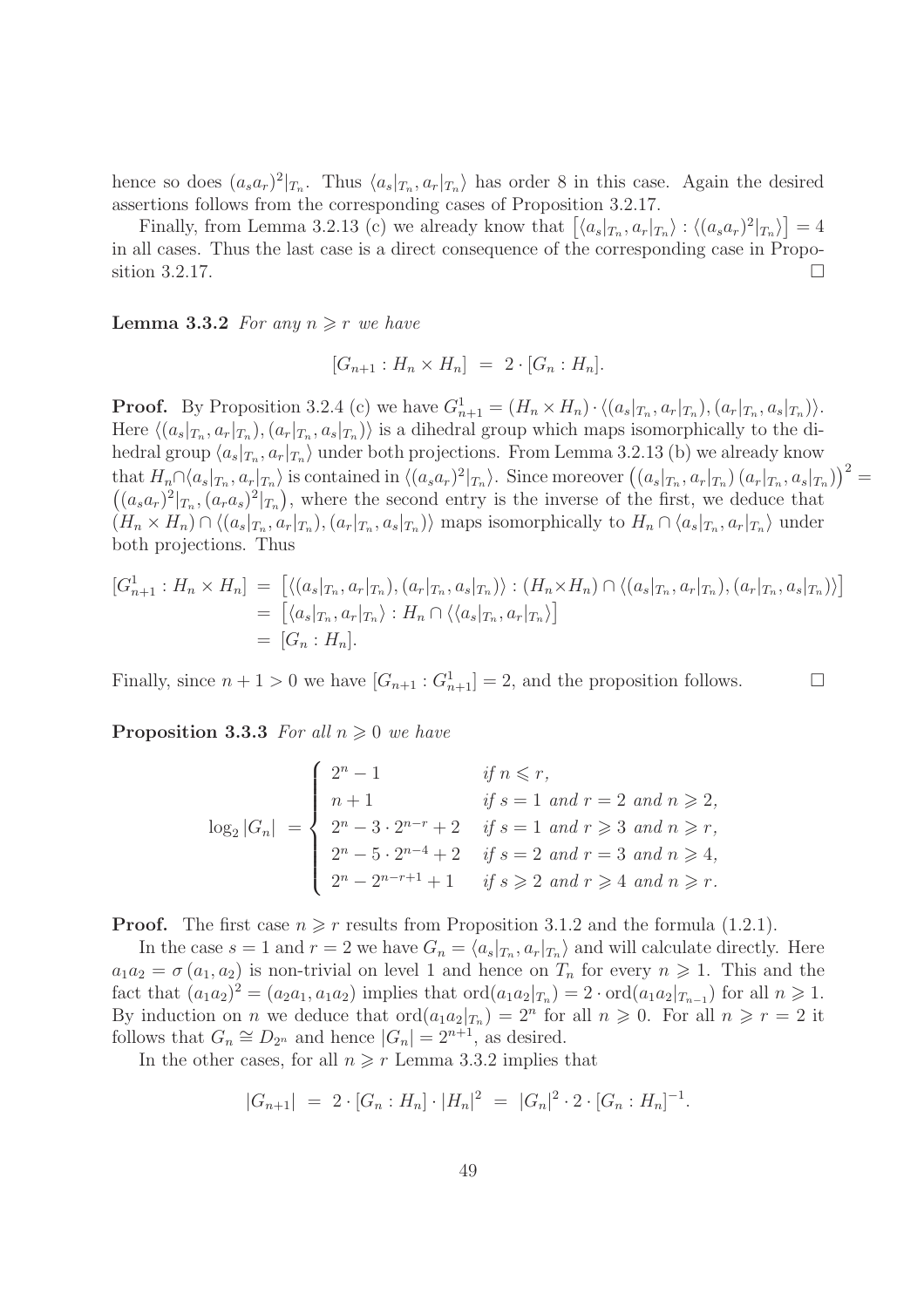From this and Lemma 3.3.1 we deduce that

$$
\log_2|G_{n+1}| = 2 \cdot \log_2|G_n| - \begin{cases} 2 & \text{if } s = 1, \\ 2 & \text{if } s = 2 \text{ and } r = 3 \text{ and } n \ge 4, \\ 1 & \text{if } s = 2 \text{ and } r = 3 \text{ and } n = 3, \\ 1 & \text{if } s \ge 2 \text{ and } r \ge 4. \end{cases}
$$

We use this recursion relation to deduce the remaining formulas by induction on  $n$ .

In the case  $s = 1$  and  $r \geq 3$  observe first that  $2^{n} - 3 \cdot 2^{n-r} + 2 = 2^{n} - 1$  for  $n = r$ ; hence  $\log_2|G_n| = 2^n - 3 \cdot 2^{n-r} + 2$  for  $n = r$ . If the same formula holds for some  $n \ge r$ , the above recursion relation implies that  $\log_2 |G_{n+1}| = 2 \cdot (2^n - 3 \cdot 2^{n-r} + 2) - 2 = 2^{n+1} - 3 \cdot 2^{n+1-r} + 2;$ hence the same formula holds for  $n + 1$  in place of n. The formula therefore holds for all  $n \geq r$ , as desired.

In the case  $s = 2$  and  $r = 3$  we already know that  $\log_2|G_3| = 2^3 - 1 = 7$ . Thus the recursion relation implies that  $\log_2|G_4| = 2 \cdot 7 - 1 = 13$ . This coincides with the value of  $2^{n}$  – 5 ·  $2^{n-4}$  + 2 for  $n = 4$ . If  $\log_2|G_n| = 2^n - 5 \cdot 2^{n-4} + 2$  for some  $n \ge r$ , the above recursion relation implies that  $\log_2 |G_{n+1}| = 2 \cdot (2^n - 5 \cdot 2^{n-4} + 2) - 2 = 2^{n+1} - 5 \cdot 2^{n+1-4} + 2;$ hence the same formula holds for  $n + 1$  in place of n. The formula therefore holds for all  $n \geqslant 4$ , as desired.

Finally, in the case  $s \geqslant 2$  and  $r \geqslant 4$  we already have  $\log_2 |G_n| = 2^n - 1 = 2^n - 2^{n-r+1} + 1$ in the case  $n = r$ . If  $\log_2 |G_n| = 2^n - 2^{n-r+1} + 1$  for some  $n \ge r$ , the above recursion relation implies that  $\log_2 |G_{n+1}| = 2 \cdot (2^n - 2^{n-r+1} + 1) - 1 = 2^{n+1} - 2^{n+1-r+1} + 1$ ; hence the same formula holds for  $n + 1$  in place of n. The formula therefore holds for all  $n \ge r$ , as desired. This finishes the proof in all cases.  $\Box$ 

Theorem 3.3.4 The Hausdorff dimension of G exists and is

|  | $\begin{pmatrix} 0 \\ 0 \end{pmatrix}$ | if $s = 1$ and $r = 2$ ,                         |
|--|----------------------------------------|--------------------------------------------------|
|  |                                        | $1 - 3 \cdot 2^{-r}$ if $s = 1$ and $r \ge 3$ ,  |
|  |                                        | 1 - 5 · 2 <sup>-4</sup> if $s = 2$ and $r = 3$ , |
|  | $1-2^{1-r}$                            | if $s \geqslant 2$ and $r \geqslant 4$ .         |

**Proof.** By (1.2.2) the Hausdorff dimension of G is the limit of  $\frac{\log_2|G_n|}{2^n-1}$  $\frac{g_2|\mathsf{G}_n|}{2^n-1}$  for  $n \to \infty$ . Thus the given formulas follow directly from Proposition 3.3.3.

# 3.4 Conjugacy of generators

The same remarks as in Subsection 2.4 apply here to the recursion relations (3.0.1). Essentially the same proof as for Proposition 2.4.1 yields:

**Proposition 3.4.1** For any elements  $b_1, \ldots, b_r \in W$  the following are equivalent:

(a)  $b_i$  is conjugate to  $a_i$  under W for each i.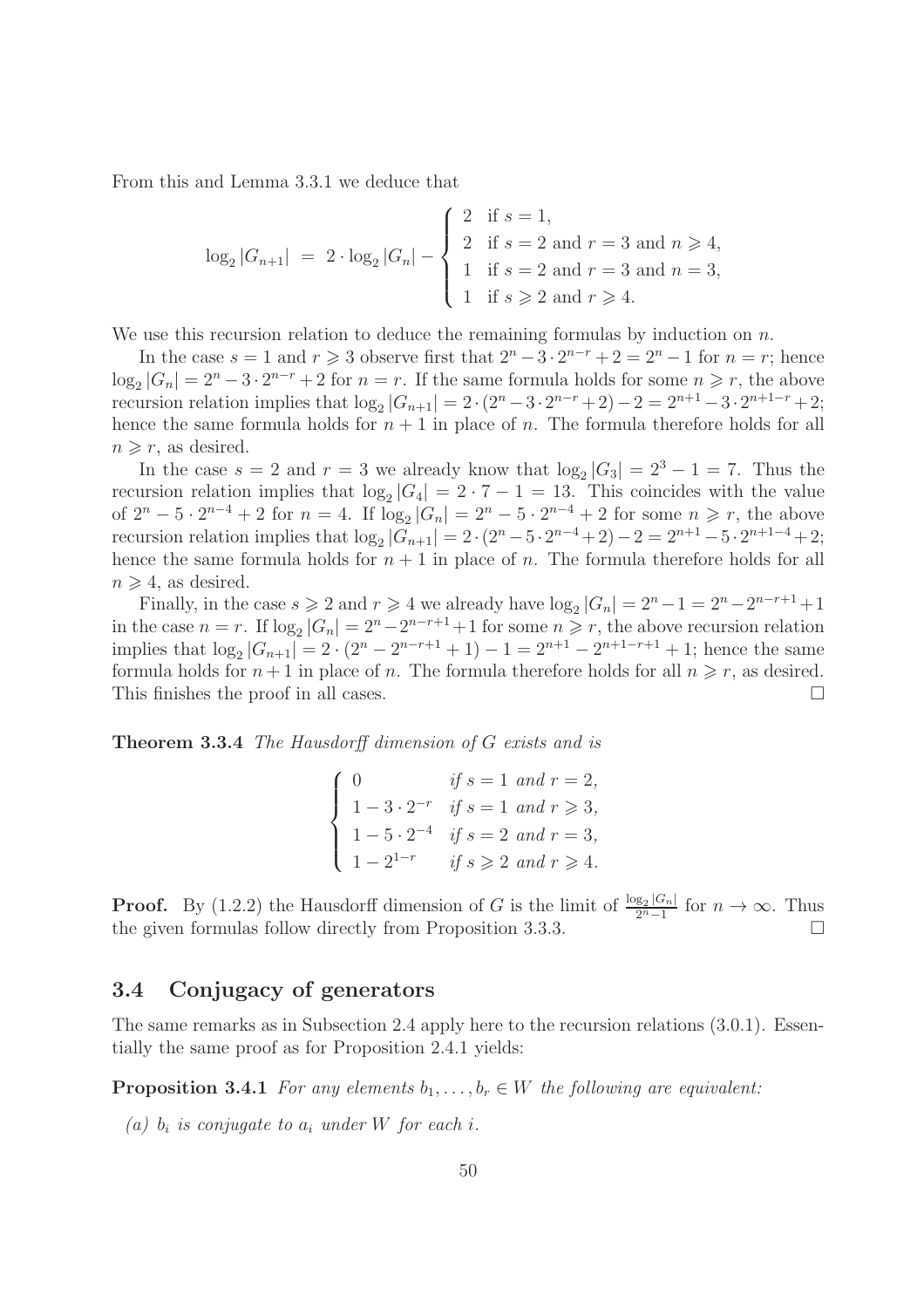(b)  $\sqrt{ }$  $\int$  $\overline{\mathcal{L}}$  $b_1$  is conjugate to  $\sigma$  under  $W$ ,  $b_{s+1}$  is conjugate to  $(b_s, b_r)$  under  $W$ , and  $b_i$  is conjugate to  $(b_{i-1}, 1)$  under W for all  $i \neq 1, s + 1$ .  $\mathcal{L}$  $\overline{\mathcal{L}}$  $\int$ 

Likewise the same proof as for Proposition 2.4.2 yields:

**Proposition 3.4.2** Consider any elements  $b_1, \ldots, b_r \in G$  such that  $b_i$  is conjugate to  $a_i$ under W for every i. Then  $G = \langle b_1, \ldots, b_r \rangle$ .

**Theorem 3.4.3** Consider any elements  $b_1, \ldots, b_r \in W$  such that  $b_i$  is conjugate to  $a_i$  under W for each i. Then there exist  $w \in W$  and  $x_1, \ldots, x_r \in G$  such that  $b_i = (wx_i)a_i(wx_i)^{-1}$ for each i, and we then have  $\langle b_1, \ldots, b_r \rangle = wGw^{-1}$ .

Proof. The second assertion is a direct consequence of the first and Proposition 3.4.2. The first follows by taking the limit over n from the following assertion for all  $n \geqslant 0$ : For any elements  $b_1, \ldots, b_r \in W_n$  such that  $b_i$  is conjugate to  $a_i |_{T_n}$  under  $W_n$  for each i, there exist  $w \in W_n$  and  $x_1, \ldots, x_r \in G_n$  such that  $b_i = (wx_i)(a_i|x_n)(wx_i)^{-1}$  for each i. This is trivial for  $n = 0$ , so assume that  $n > 0$  and that the assertion is universally true for  $n - 1$ . Take elements  $b_1, \ldots, b_r \in W_n$  such that  $b_i$  is conjugate to  $a_i |_{T_n}$  under  $W_n$  for each i.

Since  $b_1$  is conjugate to  $a_1|_{T_n} = \sigma|_{T_n}$ , after conjugating everything by a single element of  $W_n$  we may assume that  $b_1 = \sigma|_{T_n}$ .

For each  $i \neq 1, s + 1$  the element  $b_i$  is conjugate to  $a_i|_{T_n} = (a_{i-1}|_{T_{n-1}}, 1)$  under  $W_n$ . Thus it is conjugate to  $(a_{i-1}|_{T_{n-1}}, 1)$  or  $(1, a_{i-1}|_{T_{n-1}})$  under the subgroup  $W_{n-1} \times W_{n-1}$ . In the second case we can replace  $b_i$  by its conjugate  $b_1b_ib_1^{-1}$ , which, as in the proof of Theorem 2.4.3, does not change the assertion to be proved. Thus without loss of generality we may assume that  $b_i$  is conjugate to  $(a_{i-1}|_{T_{n-1}}, 1)$  under  $W_{n-1} \times W_{n-1}$ . This means that  $b_i = (c_{i-1}, 1)$  for some  $c_{i-1} \in W_{n-1}$  which is conjugate to  $a_{i-1}|_{T_{n-1}}$  under  $W_{n-1}$ .

Likewise the element  $b_{s+1}$  is conjugate to  $a_{s+1}|_{T_n} = (a_s|_{T_{n-1}}, a_r|_{T_{n-1}})$  under  $W_n$ . By the same argument as above, after possibly replacing  $b_{s+1}$  by its conjugate  $b_1b_{s+1}b_1^{-1}$  we may without loss of generality assume that  $b_{s+1}$  is conjugate to  $(a_s|_{T_{n-1}}, a_r|_{T_{n-1}})$  under  $W_{n-1} \times W_{n-1}$ . This means that  $b_{s+1} = (c_s, c_r)$ , where  $c_s \in W_{n-1}$  is conjugate to  $a_s|_{T_{n-1}}$ under  $W_{n-1}$ , and  $c_r \in W_{n-1}$  is conjugate to  $a_r|_{T_{n-1}}$  under  $W_{n-1}$ .

Thus for every  $1 \leq i \leq r$  we have found an element  $c_i \in W_{n-1}$  which is conjugate to  $a_i|_{T_{n-1}}$  under  $W_{n-1}$ . By the induction hypothesis there therefore exist  $u \in W_{n-1}$  and  $x_1, \ldots, x_r \in G_{n-1}$  such that  $c_i = (ux_i)(a_i|_{T_{n-1}})(ux_i)^{-1}$  for every i.

Now observe that the definition (3.2.5) of K implies that  $G = K \cdot \langle a_r \rangle$ . Using this and Lemma 3.2.7, we can write the element  $x_s^{-1}x_r \in G_n$  in the form  $x_s^{-1}x_r = xy^{-1}(a_r^{\nu}|_{T_{n-1}})$ for some  $(x, y) \in G_n^1$  and  $\nu \in \{0, 1\}$ . Set  $v := ux_s x \in W_{n-1}$ , so that  $ux_s = vx^{-1}$  and  $ux_r = ux_sxy^{-1}(a_r^{\nu}|_{T_{n-1}}) = vy^{-1}(a_r^{\nu}|_{T_{n-1}})$ . Then

$$
b_{s+1} = ( (ux_s)(a_s|_{T_{n-1}})(ux_s)^{-1} , (ux_r)(a_r|_{T_{n-1}})(ux_r)^{-1} )
$$
  
= 
$$
((vx^{-1})(a_s|_{T_{n-1}})(vx^{-1})^{-1}, (vy^{-1})(a_r|_{T_{n-1}})(vy^{-1})^{-1}).
$$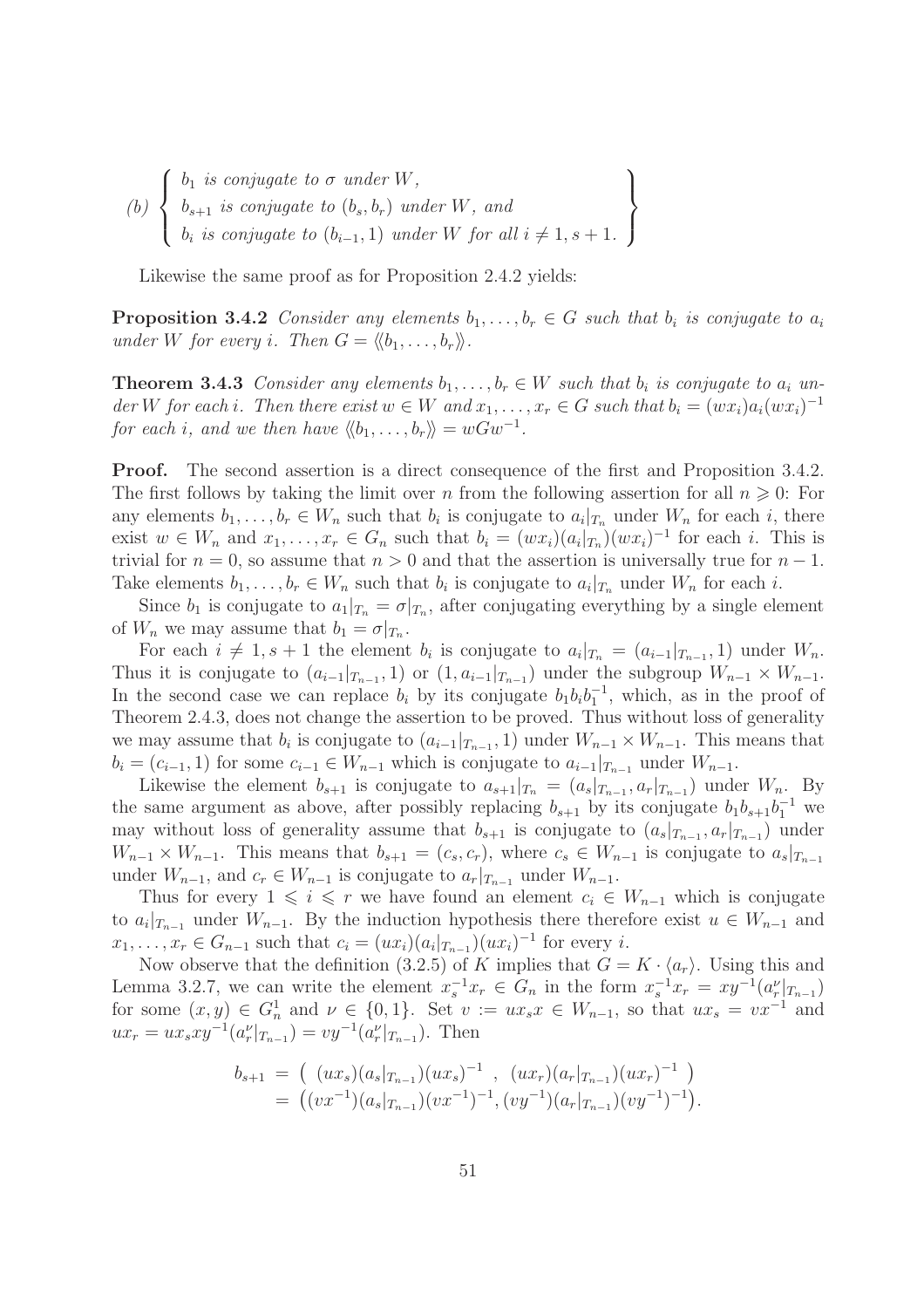Thus with  $w := (v, v) \in W_n$  and  $z_{s+1} := (x^{-1}, y^{-1}) \in G_n^1 \subset G_n$  we find that

$$
b_{s+1} = (wz_{s+1})(a_s|_{T_{n-1}}, a_r|_{T_{n-1}})(wz_{s+1})^{-1} = (wz_{s+1})(a_{s+1}|T_n)(wz_{s+1})^{-1}.
$$

Also, the element  $w = (v, v)$  commutes with  $\sigma|_{T_n}$ ; hence with  $z_1 := 1 \in G_n$  we have

$$
b_1 = \sigma|_{T_n} = (wz_1) (a_1|T_n) (wz_1)^{-1}.
$$

Furthermore, for any  $i \neq 1, s + 1$  we have  $ux_{i-1} = vx^{-1}x_{s}^{-1}x_{i-1}$  with  $x^{-1}x_{s}^{-1}x_{i-1} \in G_{n-1}$ . By Proposition 3.2.2 we can therefore find an element  $y_{i-1} \in G_{n-1}$  such that  $z_i :=$  $(x^{-1}x_{s}^{-1}x_{i-1}, y_{i-1})$  lies in  $G_n$ . Then

$$
b_i = \left( \left( ux_{i-1} \right) \left( a_{i-1} |_{T_{n-1}} \right) \left( ux_{i-1} \right)^{-1}, \left( 1 \right) \right)
$$
  
\n
$$
= \left( \left( vx^{-1} x_s^{-1} x_{i-1} \right) \left( a_{i-1} |_{T_{n-1}} \right) \left( vx^{-1} x_s^{-1} x_{i-1} \right)^{-1}, \left( vy_{i-1} \right) \left( vy_{i-1} \right)^{-1} \right)
$$
  
\n
$$
= \left( wz_i \right) \left( a_{i-1} |_{T_{n-1}}, 1 \right) \left( wz_i \right)^{-1}
$$
  
\n
$$
= \left( wz_i \right) \left( a_i |_{T_n} \right) \left( wz_i \right)^{-1}.
$$

Altogether we have thus found an element  $w \in W_n$  and elements  $z_i \in G_n$  such that  $b_i = (wz_i)(a_i|_{T_n})(wz_i)^{-1}$  for all  $1 \leq i \leq r$ . This proves the desired assertion for n, and so we are done by induction.

**Proposition 3.4.4** Consider any  $1 \leq i \leq r$ . Assume that  $i \leq s$  or  $s = 1$ . Then any element  $b_i \in G$  that is conjugate to  $a_i$  under W is conjugate to  $a_i$  under G.

The author does not know whether the proposition holds without the extra assumptions on i and s.

**Proof.** First we consider the case  $i = 1$ . An arbitrary W-conjugate of  $a_1 = \sigma$  has the form  $b_1 = (u, v) \sigma(u, v)^{-1} = (uv^{-1}, vu^{-1}) \sigma$  for  $u, v \in W$ . Thus it lies in G if and only if  $(uv^{-1}, vu^{-1})$  lies in G. By Lemmas 3.2.8 and Lemma 3.2.7 this is equivalent to  $uv^{-1} = xy^{-1}$ for some  $(x, y) \in G^1$ . But then  $b_1$  is equal to  $(xy^{-1}, yx^{-1}) = (x, y) \sigma(x, y)^{-1}$  and hence conjugate to  $\sigma$  under G, as desired.

Next we consider the case  $2 \leq i \leq s$ . By induction on i we may assume that the proposition holds for  $i-1$  in place of i. Take any element  $w \in W$  such that  $b_i := wa_iw^{-1}$ lies in G. If w acts non-trivially on level 1, we replace  $b_i$  by its G-conjugate  $a_1b_ia_1^{-1}$  and w by  $a_1w$ , which does not change the desired assertion. Afterwards we have  $w = (u, v)$  for some elements  $u, v \in W$ . Then the recursion relation yields

$$
b_i = w a_i w^{-1} = (u, v) (a_{i-1}, 1) (u, v)^{-1} = (u a_{i-1} u^{-1}, 1).
$$

Since  $b_i$  lies in G, Proposition 3.2.2 (b) implies that  $b_{i-1} := ua_{i-1}u^{-1}$  lies in G. By the induction hypothesis we therefore have  $b_{i-1} = xa_{i-1}x^{-1}$  for some element  $x \in G$ . By Proposition 3.2.2 (c) we can choose an element  $y \in G$  for which  $z := (x, y)$  lies in G. Then

$$
b_i = (b_{i-1}, 1) = (xa_{i-1}x^{-1}, 1) = (x, y) (a_{i-1}, 1) (x, y)^{-1} = za_i z^{-1},
$$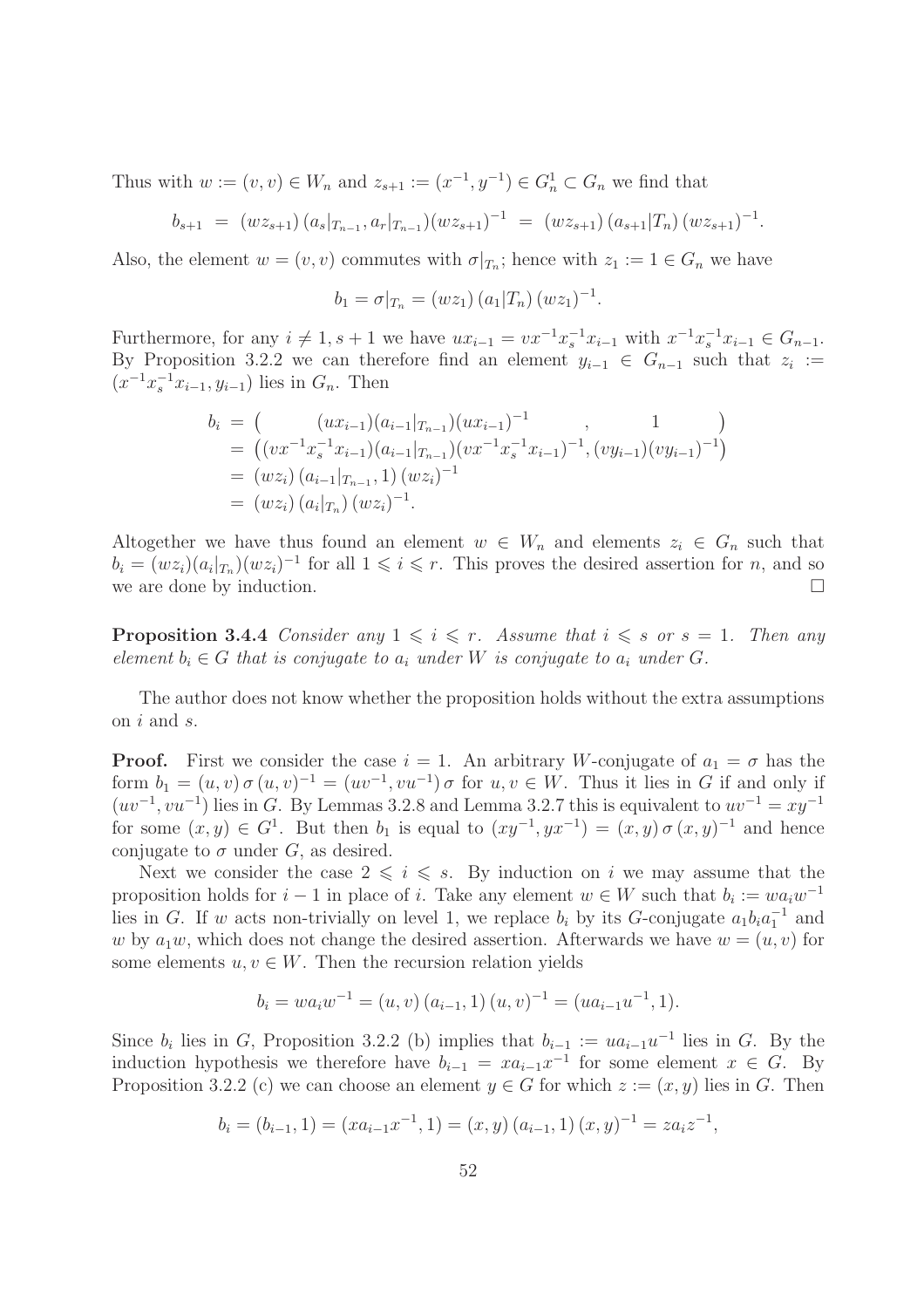which proves that  $b_i$  is conjugate to  $a_i$  under  $G$ , as desired.

The remaining cases require an infinite recursion, which we realize as an induction over finite levels of the tree T. By Lemma 1.3.1 it suffices to show that for any  $n \geq 0$  and any  $s+1 \leqslant i \leqslant r$ , any element  $b_i \in G_n$  that is conjugate to  $a_i|_{T_n}$  under  $W_n$  is conjugate to  $a_i|_{T_n}$  under  $G_n$ . This is trivial for  $n = 0$ , so assume that  $n > 0$  and that the statement is universally true for  $n-1$  in place of n. Consider an element  $b_i \in G_n$  that is conjugate to  $a_i|_{T_n}$  under  $W_n$ , and choose an element  $w \in W_n$  such that  $b_i = w(a_i|_{T_n}) w^{-1}$ .

If  $i > s + 1$ , the same argument as in the induction step above reduces the statement for i and n to that for  $i-1$  and  $n-1$ , as in the proof of Proposition 2.4.4. So it remains to deal with the case  $i = s + 1$ . This is where the extra assumption on s is used.

First, if w acts non-trivially on level 1, we replace w by  $(a_1|_{T_n})$  w and  $b_{s+1}$  by its  $G_n$ conjugate  $(a_1|_{T_n})$   $b_{s+1}$   $(a_1|_{T_n})^{-1}$ , which does not change the desired assertion. Afterwards we have  $w = (u, v)$  for some elements  $u, v \in W_{n-1}$ . Next the recursion relation yields

$$
b_{s+1} = w(a_{s+1}|_{T_n}) w^{-1} = (u, v) (a_s|_{T_{n-1}}, a_r|_{T_{n-1}}) (u, v)^{-1} = (u(a_s|_{T_{n-1}})u^{-1}, v(a_r|_{T_{n-1}})v^{-1}).
$$

Since  $b_{s+1}$  lies in  $G_n$ , Proposition 3.2.2 (b) shows that  $v(a_r|_{T_{n-1}})v^{-1}$  lies in  $G_{n-1}$ . By the induction hypothesis we therefore have  $v(a_r|_{T_{n-1}})v^{-1} = y(a_r|_{T_{n-1}})y^{-1}$  for some  $y \in G_{n-1}$ . By Proposition 3.2.2 (c) we can choose an element  $x \in G_{n-1}$  for which  $z := (x, y)$  lies in  $G_n$ . After replacing  $b_{s+1}$  by its  $G_n$ -conjugate  $z^{-1}b_{s+1}z$  and w by  $z^{-1}w$ , and hence u by  $x^{-1}u$ , which does not change the desired assertion, we may therefore assume that

$$
b_{s+1} = (u(a_s|_{T_{n-1}})u^{-1}, a_r|_{T_{n-1}}).
$$

Next, since  $b_{s+1}$  lies in  $G_n$ , Proposition 3.2.2 (b) shows that  $u(a_s|_{T_{n-1}})u^{-1}$  lies in  $G_{n-1}$ . By the induction hypothesis we can therefore find a new element  $x \in G_{n-1}$  such that  $u(a_s|_{T_{n-1}})u^{-1} = x(a_s|_{T_{n-1}})x^{-1}$ . By Proposition 3.2.4 we can write this in the form  $x =$  $h((a_s a_r)^{\lambda} a_s^{\mu})|_{T_{n-1}}$  for some  $h \in H_{n-1}$  and  $\lambda \in \mathbb{Z}$  and  $\mu \in \{0,1\}$ . Then

$$
b_{s+1} = (h((a_s a_r)^{\lambda} a_s^{\mu} a_s a_s^{-\mu} (a_s a_r)^{-\lambda})|_{T_{n-1}} h^{-1}, a_r|_{T_{n-1}})
$$
  
=  $(h((a_s a_r)^{2\lambda} a_s)|_{T_{n-1}} h^{-1}, a_r|_{T_{n-1}})$   
 $\in (H_{n-1} \times 1) \cdot (((a_s a_r)^{2\lambda})|_{T_{n-1}}, 1) \cdot (a_s, a_r)|_{T_n}.$ 

The fact that  $b_{s+1}$  lies in  $G_n$  thus implies that  $\left( ((a_s a_r)^{2\lambda})|_{T_{n-1}}, 1 \right)$  lies in  $G_n$ , and hence in  $G_n^1$ . Now, and only now, we use the assumption  $s = 1$ . By it and Proposition 3.2.17, we then have  $H_{n-1} \cap \langle a_s |_{T_{n-1}}, a_r |_{T_{n-1}} \rangle = 1$ . By Proposition 3.2.4 (c) this implies that

$$
G_n^1 = (H_{n-1} \times H_{n-1}) \rtimes \langle (a_s |_{T_{n-1}}, a_r |_{T_{n-1}}), (a_r |_{T_{n-1}}, a_s |_{T_{n-1}}) \rangle.
$$

The fact that  $((a_s a_r)^{2\lambda})|_{T_{n-1}}, 1$  lies in  $G_n$  is therefore equivalent to  $((a_s a_r)^{2\lambda})|_{T_{n-1}} = 1$ . By the above calculation this means that

$$
b_{s+1} = (h(a_s|_{T_{n-1}})h^{-1}, a_r|_{T_{n-1}}) = (h, 1) (a_s|_{T_{n-1}}, a_r|_{T_{n-1}}) (h, 1)^{-1} = (h, 1) (a_{s+1}|_{T_n}) (h, 1)^{-1}.
$$

Since  $(h, 1) \in H_{n-1} \times 1$  lies in  $G_n$  by Proposition 3.2.4 (b), this proves that  $b_{s+1}$  is conjugate to  $a_{s+1}|_{T_n}$  under  $G_n$ , as desired. Thus finishes the induction step and thus proves the required statement for all  $n \geq 0$ .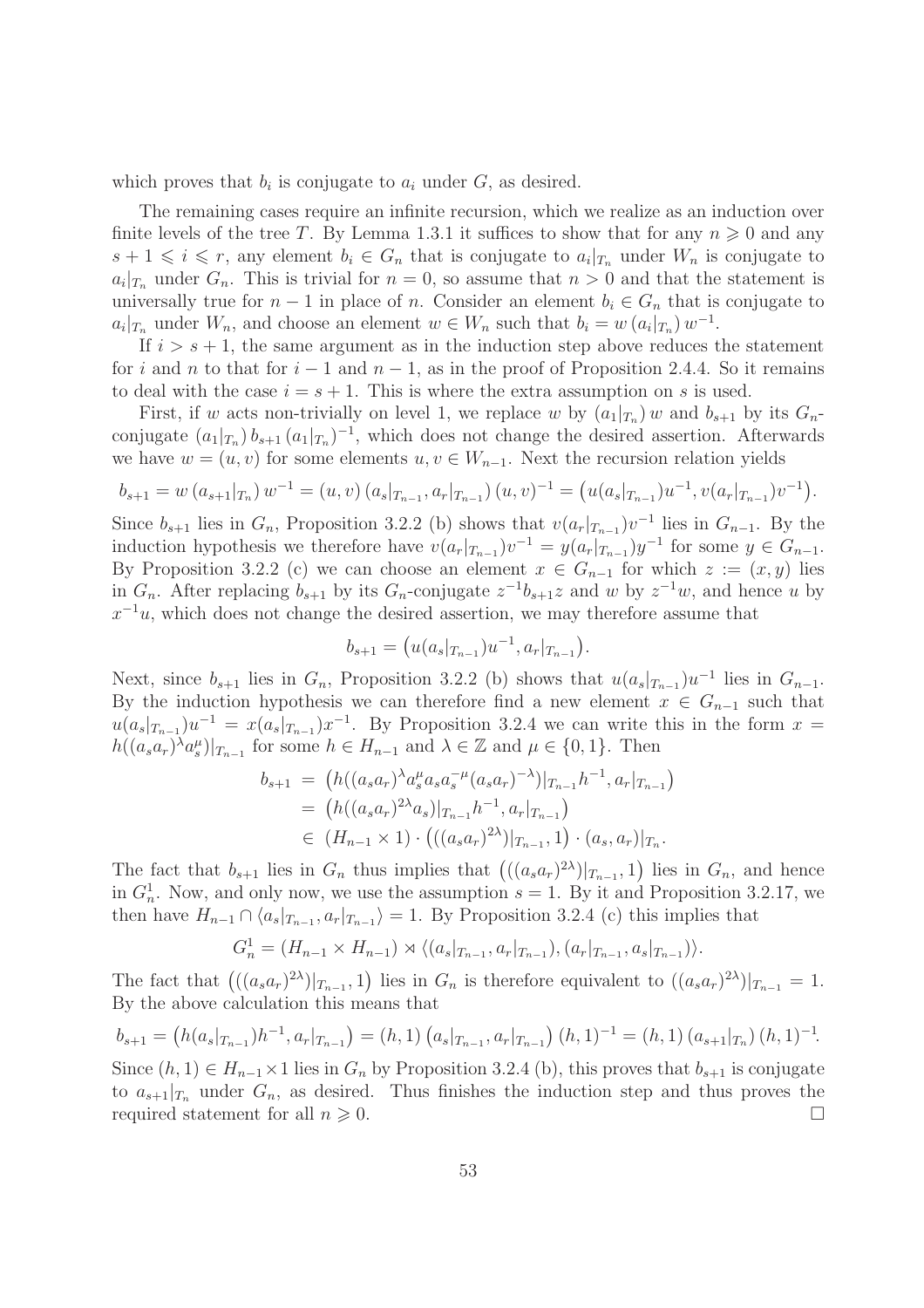### 3.5 Small cases

In the smallest possible case

 $(s=1 \text{ and } r=2)$ 

we have  $G = \langle \langle a_1, a_2 \rangle \rangle$ , where both generators have order two. Thus  $G = \langle \langle a_1 a_2 \rangle \rangle \rtimes \langle a_1 \rangle$  is infinite dihedral by Proposition 3.1.9. Moreover  $a_1a_2$  is an odometer by Proposition 3.9.1 below. Thus by Proposition 1.6.4 the normalizer of  $\langle\langle a_1 a_2 \rangle\rangle$  in W is isomorphic to  $\mathbb{Z}_2 \rtimes \mathbb{Z}_2^{\times}$ . Since  $G$  is contained in it, we deduce that this is also the normalizer of  $G$ . This provides all the information that we will need in this case.

The case  $s = 1$  and  $r = 2$  is also the only one among the strictly pre-periodic cases where the strong rigidity in the sense of Theorem 2.5.1 holds. In fact, the rigidity is easy to verify directly in this case using the structure of G as a dihedral group.

The next smallest case  $s = 1$  and  $r = 3$  is the closure of the Grigorchuk group, first introduced by Grigorchuk [7]. Grigorchuk [8, §§12-15] and Grigorchuk-Sidki [10] obtain results for the Grigorchuk group similar to the ones we obtain for its closure, for instance a description of the normalizer. Also, the results of Nekrashevych [17] imply some of the results of the preceding subsection in this case.

# 3.6 Normalizer, subcase (a)

Next we will determine the normalizer

(3.6.1)  $N := \text{Norm}_W(G)$ .

Throughout this subsection we assume:

 $(3.6.2)$  s > 2 and  $r \ge 4$ .

Lemma 3.6.3 In this case we have:

(a)  $H \cap \langle\langle a_s, a_r \rangle\rangle = \langle\langle (a_s a_r)^2 \rangle\rangle$ 

- (b)  $G/H$  is of order 4 and generated by the images of  $a_s$  and  $a_r$ .
- (c)  $H = \text{Ker}(\text{sgn}_r|_G) \cap \text{Ker}(\text{sgn}_s|_G).$

Proof. Part (a) follows from Proposition 3.2.12 and Lemma 3.2.13, and it implies (b). For (c) observe that the proof of Lemma 3.2.13, without restriction to  $T_n$ , shows that H is contained in the subgroup  $\text{Ker}(\text{sgn}_r|_G) \cap \text{Ker}(\text{sgn}_s|_G)$  of index 4 of G. Since H already has index 4 in the present case, it is therefore equal to that subgroup.  $\Box$ 

**Lemma 3.6.4** The group N normalizes H and acts trivially on  $G/H$ .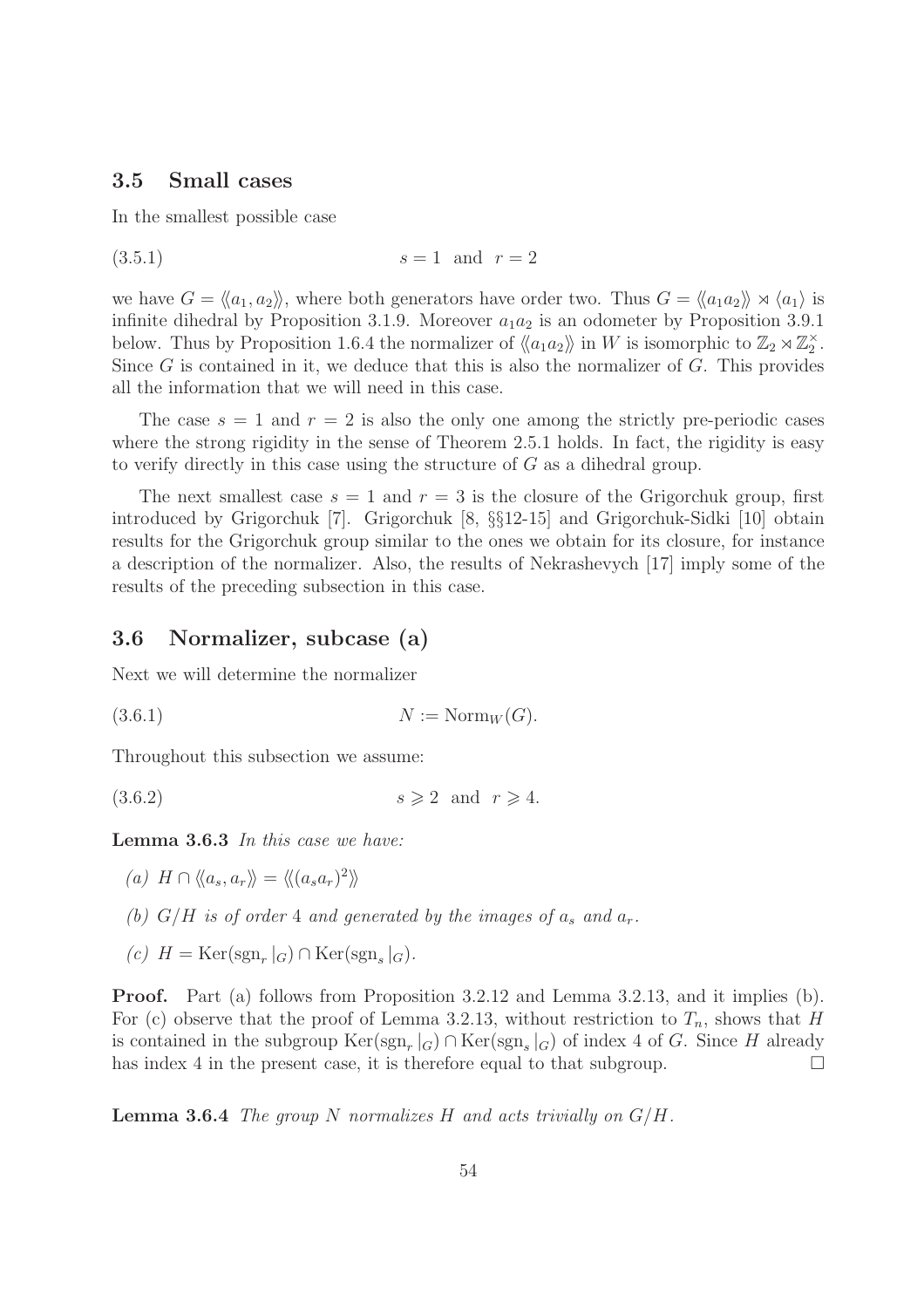**Proof.** Direct consequence of Lemma 3.6.3 (c) and the fact that  $sgn_s$  and  $sgn_s$  are defined on all of  $W$ .

As before, let diag:  $W \to W \times W$ ,  $w \mapsto (w, w)$  denote the diagonal embedding.

**Lemma 3.6.5** We have  $N = G \cdot diag(N)$ .

**Proof.** Consider any element  $w \in W$  and write it in the form  $\sigma^{\lambda}(u, v)$  with  $\lambda \in \{0, 1\}$ and  $u, v \in W$ . Since  $\sigma \in G$ , we have  $w \in N$  if and only if  $(u, v) \in N$ . If that is so, then  $(u, v)$  normalizes  $G^1 = G \cap (W \times W)$ ; so by Proposition 3.2.2 both u and v normalize  $pr_1(G^1) = pr_2(G^1) = G$ . Thus a necessary condition is that  $u, v \in N$ .

Conversely assume that  $u, v \in N$ . Then  $(u, v)$  already normalizes  $H \times H$  by Lemma 3.6.4. It also acts trivially on  $(G \times G)/(H \times H)$ , and so the conjugate  $(u, v)$   $(a_s, a_r)$   $(u, v)^{-1}$ lies in  $(H \times H) \cdot (a_s, a_r)$ . From Proposition 3.2.4 (b) it thus follows that  $(u, v)$  normalizes G if and only if the conjugate  $(u, v) \sigma (u, v)^{-1}$  lies in G. Since  $\sigma \in G$ , this is so if and only if the commutator  $(u, v) \sigma(u, v)^{-1} \sigma^{-1} = (uv^{-1}, vu^{-1})$  lies in G. By Lemma 3.2.8 this is equivalent to  $uv^{-1} \in K$ , and hence by Lemma 3.2.7 to the existence of  $(x, y) \in G<sup>1</sup>$  such that  $uv^{-1} = xy^{-1}$ . But that last equality is equivalent to

$$
w = \sigma^{\lambda}(u, v) = \sigma^{\lambda}(xy^{-1}v, v) = \sigma^{\lambda}(x, y) (y^{-1}v, y^{-1}v),
$$

or equivalently to  $w \in z \text{ diag}(N)$  for  $z := \sigma^{\lambda}(x, y) \in G$ .

Now we recursively define elements

(3.6.6) 
$$
\begin{cases} w_1 := (a_s, a_s), \\ w_{i+1} := (w_i, w_i) \text{ for all } i \geq 1. \end{cases}
$$

Since  $a_s \in G \subset N$ , by induction Lemma 3.6.5 implies that  $w_i \in N$  for all  $i \geq 1$ . Also, since  $a_s$  has order two, by induction the same follows for all  $w_i$ . Moreover, by induction we find that the restriction  $w_i|_{T_n}$  is trivial for all  $i \geq n$ ; hence the sequence  $w_1, w_2, \ldots$  converges to 1 within N. Thus the following map is well-defined:

(3.6.7) 
$$
\varphi: \prod_{i=1}^{\infty} \mathbb{F}_2 \longrightarrow N, \quad (k_1, k_2, \ldots) \mapsto w_1^{k_1} w_2^{k_2} \cdots
$$

By construction it is continuous, but not a homomorphism. Note that it satisfies the basic formula

(3.6.8) 
$$
\varphi(k_1, k_2, \ldots) = w_1^{k_1} \cdot \text{diag}(\varphi(k_2, k_3, \ldots)).
$$

**Lemma 3.6.9** The map  $\varphi$  induces a homomorphism  $\bar{\varphi}$ :  $\prod_{i=1}^{\infty} \mathbb{F}_2 \to N/G$ .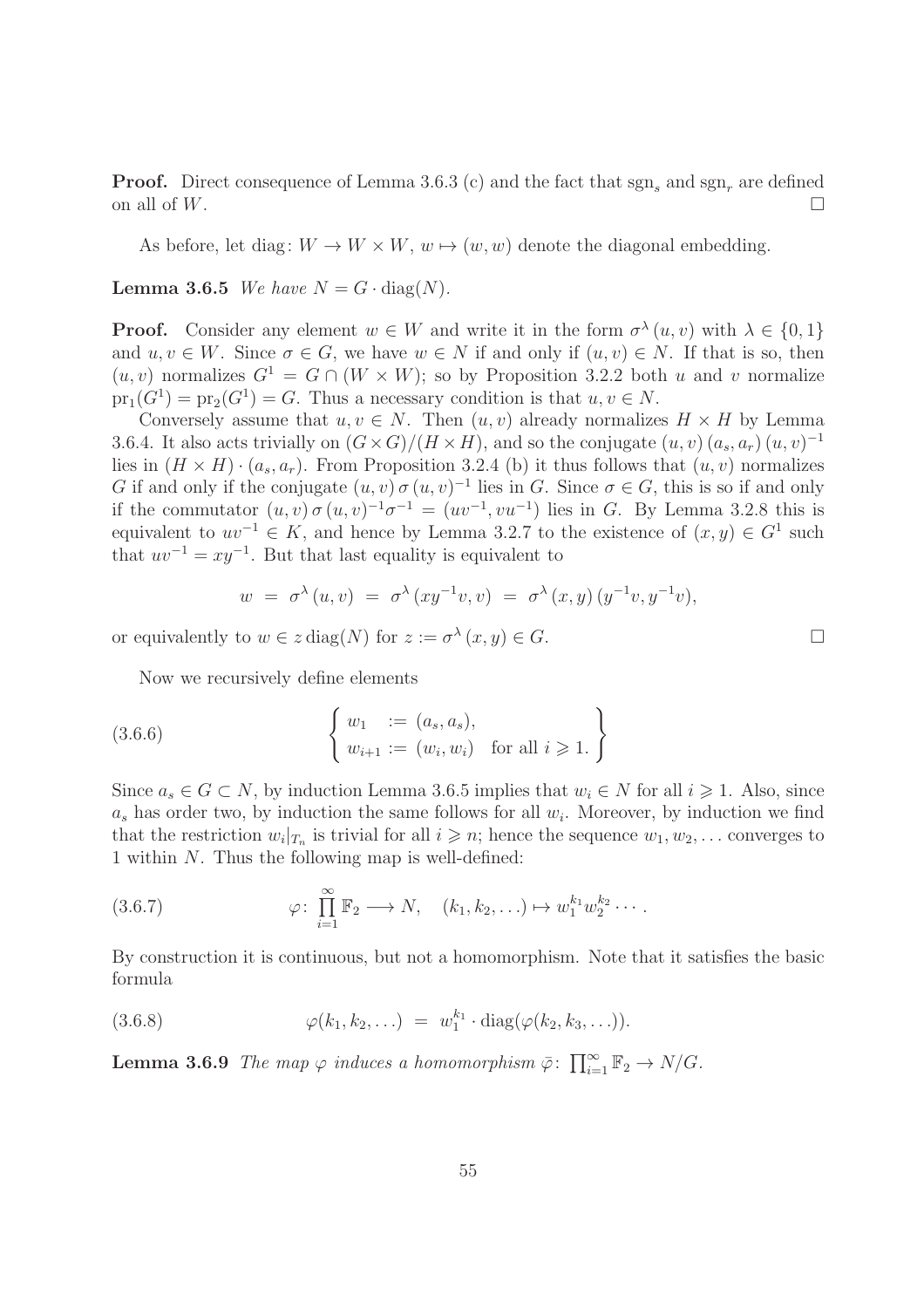**Proof.** It suffices to show that for all  $1 \leq i < j$  the images of  $w_i$  and  $w_j$  in  $N/G$  commute with each other, or in other words that the commutator  $[w_i, w_j]$  lies in G. We will prove this by induction on  $i$ .

If  $i = 1$ , we have  $[w_1, w_j] = \text{diag}([a_s, w_{j-1}])$ . By Lemma 3.6.4 the element  $w_{j-1}$  normalizes H and acts trivially on  $G/H$ ; hence  $[a_s, w_{j-1}]$  lies in H. Therefore  $[w_1, w_j]$  lies in  $H \times H \subset G$ , as desired.

For  $i > 1$  we have  $[w_i, w_j] = \text{diag}([w_{i-1}, w_{j-1}])$ , and by the induction hypothesis we already know that  $[w_{i-1}, w_{i-1}] \in G$ . On the other hand, as a commutator in W, the element  $[w_{i-1}, w_{j-1}]$  lies in the kernel of both  $sgn_s$  and  $sgn_r$ . By Lemma 3.6.3 (c) it therefore lies in H, and so  $[w_i, w_j]$  lies in  $H \times H \subset G$ , as desired.

**Lemma 3.6.10** The homomorphism  $\bar{\varphi}$  is injective.

**Proof.** Let  $(k_1, k_2, \ldots)$  be an element of the kernel of  $\bar{\varphi}$ . Then  $w := \varphi(k_1, k_2, \ldots)$  lies in G. We first prove that  $k_1 = 0$ .

Suppose to the contrary that  $k_1 = 1$ . Then the definition of  $\varphi$  implies that  $w =$  $w_1 \cdot \text{diag}(u)$  for some element  $u \in \text{diag}(N)$ . Thus  $w = (a_s u, a_s u)$  actually lies in  $G^1$ . By Proposition 3.2.4 (c) and Lemma 3.6.3 there therefore exist  $\lambda, \mu \in \{0, 1\}$  such that

$$
(a_s u, a_s u) \in (H \times H) \cdot (a_s, a_r)^\lambda \cdot (a_r, a_s)^\mu
$$
  

$$
\iff a_s u \in H a_s^\lambda a_r^\mu \cap H a_r^\lambda a_s^\mu.
$$

By the structure of  $G/H$  the last condition requires that  $\lambda = \mu$  and is therefore equivalent to

$$
a_s u \ \in \ Ha_s^{\lambda} a_r^{\lambda}.
$$

Now the fact that  $u = (v, v)$  for some  $v \in W$  implies that  $sgn_s(u) = sgn_r(u) = 1$ . Since sgn<sub>s</sub> is also trivial on H and on  $a_r$ , but not on  $a_s$ , the condition implies that  $\lambda = 1$ . On the other hand, since  $sgn_r$  is also trivial on H and on  $a_s$ , but not on  $a_r$ , the condition implies that  $\lambda = 0$ . We have thus reached a contradiction and thereby proved that  $k_1 = 0$ .

Since  $k_1 = 0$ , the formula (3.6.8) shows that  $w = \text{diag}(w')$  for  $w' := \varphi(k_2, k_3, \ldots)$ . Thus  $w = (w', w')$  actually lies in  $G<sup>1</sup>$ , and so w' lies in G by Proposition 3.2.2 (c). This means that  $(k_2, k_3, \ldots)$  also lies in the kernel of  $\overline{\varphi}$ .

For every element  $(k_1, k_2, \ldots)$  of the kernel of  $\overline{\varphi}$  we have thus proved that  $k_1 = 0$  and that  $(k_2, k_3, \ldots)$  again lies in the kernel of  $\overline{\varphi}$ . By an induction on i we can deduce from this that for every  $i \geq 1$  and every element  $(k_1, k_2, \ldots)$  of the kernel of  $\overline{\varphi}$  we have  $k_i = 0$ . This means that the kernel of  $\bar{\varphi}$  is trivial, and so the homomorphism  $\bar{\varphi}$  is injective, as desired.  $\Box$ 

#### **Lemma 3.6.11** The homomorphism  $\bar{\varphi}$  is surjective.

**Proof.** We first claim that  $G \cdot diag(G) = G \cdot \langle w_1 \rangle$ . To see this, recall that  $G = H \cdot \langle a_s, a_r \rangle$ with  $H \triangleleft G$  of index 4. This implies that

$$
(H \times H) \cdot \text{diag}(G) = (H \times H) \cdot \langle\langle (a_s, a_s), (a_r, a_r) \rangle\rangle
$$
  
= 
$$
(H \times H) \cdot \langle\langle (a_s a_r, a_s a_r) \rangle\rangle \cdot \langle w_1 \rangle.
$$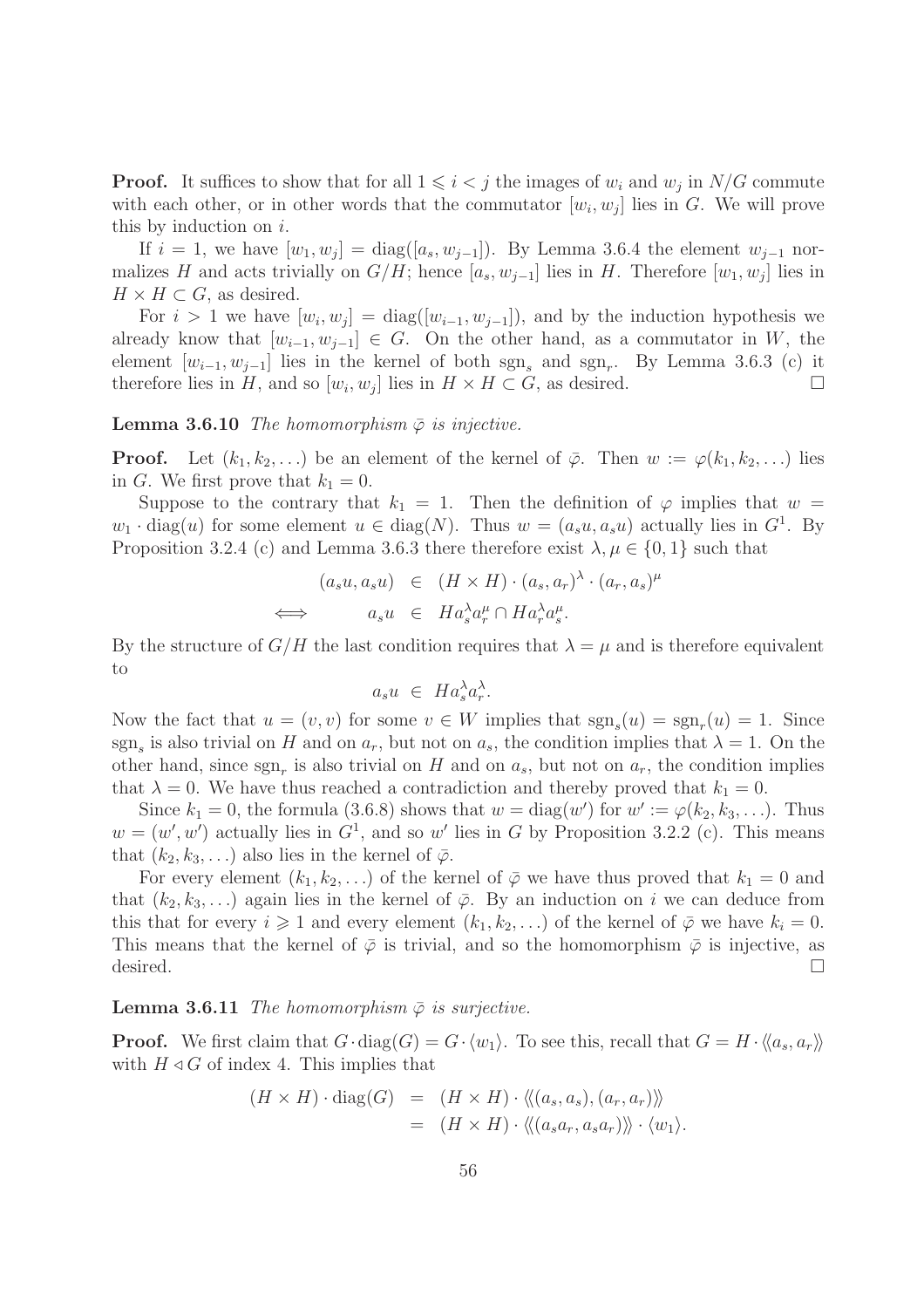Since  $(a_s a_r)^2 \in H$  in the present case, we have  $a_s a_r \in Ha_r a_s$  and hence

 $(H \times H) \cdot \text{diag}(G) = (H \times H) \cdot \langle (a_s a_r, a_r a_s) \rangle \rangle \cdot \langle w_1 \rangle.$ 

As  $(a_s a_r, a_r a_s) = (a_s, a_r) (a_r, a_s) \in G$ , it follows that

$$
G \cdot diag(G) = G \cdot \langle \langle (a_s a_r, a_r a_s) \rangle \rangle \cdot \langle w_1 \rangle = G \cdot \langle w_1 \rangle,
$$

as claimed.

For the surjectivity we must prove that  $N = G \cdot \varphi(\prod_{i=1}^{\infty} \mathbb{F}_2)$ . For this it suffices to show that  $N_n = G_n \cdot \varphi(\prod_{i=1}^{\infty} \mathbb{F}_2)|_{T_n}$  for all  $n \geq 0$ . This is trivial for  $n = 0$ , so assume that  $n > 0$  and that the equality holds for  $n - 1$ . Using, in turn, Lemma 3.6.5, the induction hypothesis, the above claim, and the formula (3.6.8) we deduce that

$$
N_n = G_n \cdot \text{diag}(N_{n-1})
$$
  
\n
$$
= G_n \cdot \text{diag}(G_{n-1} \cdot \varphi(\prod_{i=1}^{\infty} \mathbb{F}_2)|_{T_{n-1}})
$$
  
\n
$$
= G_n \cdot \langle w_1 |_{T_n} \rangle \cdot \text{diag}(\varphi(\prod_{i=1}^{\infty} \mathbb{F}_2)|_{T_{n-1}})
$$
  
\n
$$
= G_n \cdot \langle w_1 |_{T_n} \rangle \cdot \varphi(\{0\} \times \prod_{i=2}^{\infty} \mathbb{F}_2)|_{T_n}
$$
  
\n
$$
= G_n \cdot \varphi(\prod_{i=1}^{\infty} \mathbb{F}_2)|_{T_n},
$$

so the equality holds for *n*. Thus it follows for all  $n \geq 0$  by induction, and we are done.  $\Box$ 

Combining Lemmas 3.6.9 through 3.6.11 now implies:

**Theorem 3.6.12** In the case (3.6.2) the map  $\varphi$  induces an isomorphism

$$
\bar{\varphi}\colon \prod_{i=1}^{\infty} \mathbb{F}_2 \stackrel{\sim}{\longrightarrow} N/G.
$$

# 3.7 Normalizer, subcase (b)

Throughout this subsection we assume:

(3.7.1)  $s = 1$  and  $r \ge 3$ .

Lemma 3.7.2 In this case we have:

- (a)  $\langle a_s, a_r \rangle$  is a finite dihedral group of order 8 with center  $\langle (a_s a_r)^2 \rangle$ .
- (b)  $G = H \rtimes \langle a_s, a_r \rangle$ .
- (c)  $G = (H \times H) \rtimes \langle \sigma, (a_s, a_r) \rangle$ .
- (d)  $H^+ := H \rtimes \langle (a_s a_r)^2 \rangle = \text{Ker}(\text{sgn}_s|_G) \cap \text{Ker}(\text{sgn}_r|_G).$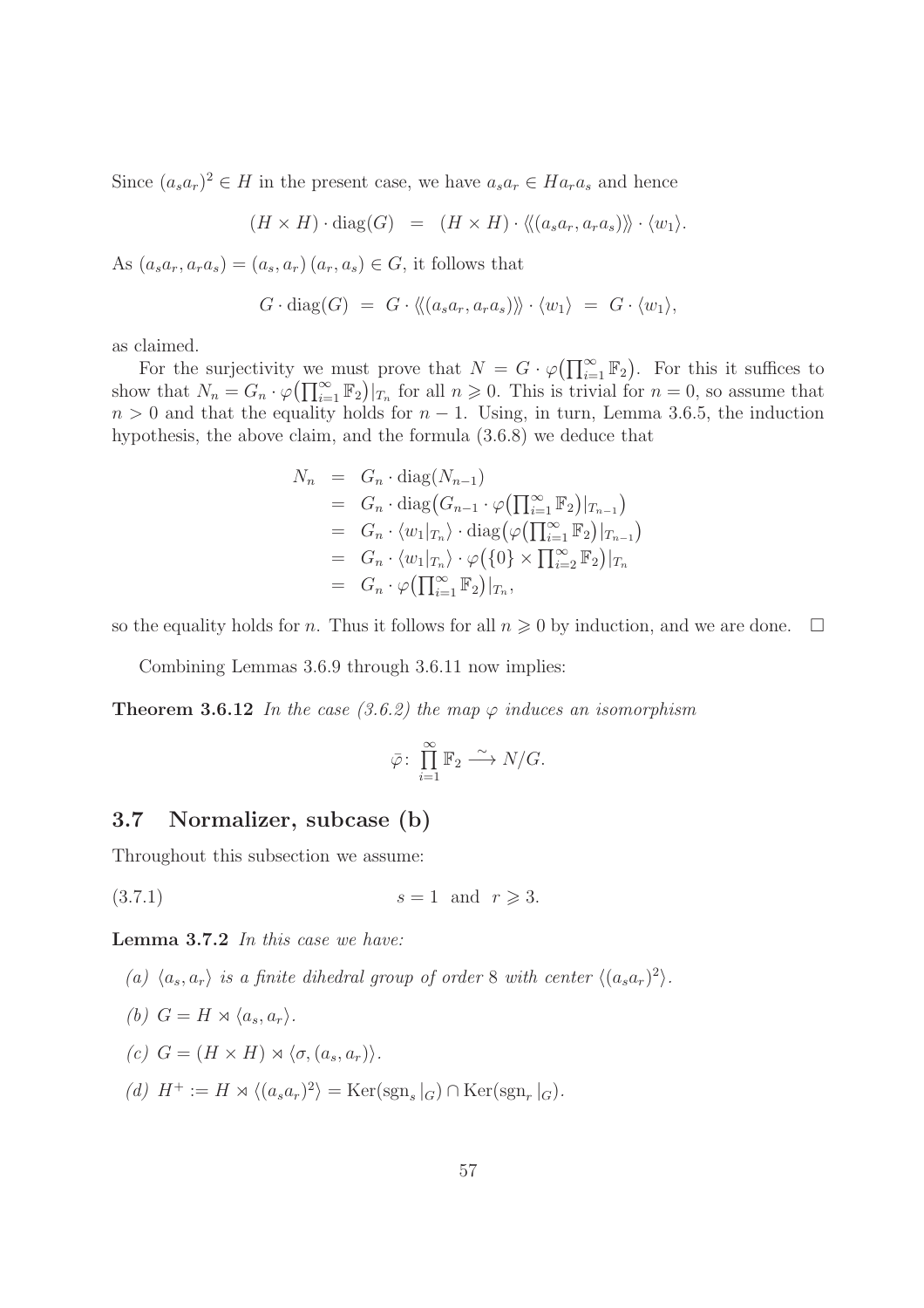Proof. Part (a) follows from Proposition 3.1.9, part (b) from Proposition 3.2.17, and part (c) from Proposition 3.2.4 (b). Part (d) follows by the same arguments as in the proof of Lemma 3.6.3.  $\Box$ 

**Lemma 3.7.3** The group N normalizes H and induces only inner automorphisms on  $G/H$ .

**Proof.** Recall from  $(3.2.3)$  that H is the closure of the subgroup of G generated by all G-conjugates of  $a_i$  for all  $i \neq s, r$ . By Proposition 3.4.4 these G-conjugates are precisely the W-conjugates of  $a_i$  which lie in G. The set of these is therefore preserved under conjugation by  $N$ ; hence  $H$  is normalized by  $N$ , as desired.

Next, the same argument as in the proof of Lemmas 3.6.3 (c) and 3.6.4 shows that N normalizes  $H^+$  and acts trivially on  $G/H^+$ . This means that the action of N on the dihedral group  $G/H \cong D_4$  is trivial modulo the center of  $D_4$ . But every automorphism of  $D_4$  which is trivial modulo its center is inner.

Let M denote the subgroup of all elements of N which induce the identity on  $G/H$ .

**Lemma 3.7.4** We have diag $(M) \subset N$ .

**Proof.** Consider any element  $u \in M$ . Then  $diag(u) = (u, u)$  normalizes  $H \times H$  by Lemma 3.7.3, and it evidently centralizes  $\sigma$ . Moreover, since u acts trivially on  $G/H$ , the conjugate  $(u, u)$   $(a_s, a_r)$   $(u, u)^{-1} = (ua_s u^{-1}, ua_r u^{-1})$  lies in  $Ha_s \times Ha_r = (H \times H) \cdot (a_s, a_r)$  and hence in G. By Lemma 3.7.2 (c) the element  $(u, u)$  therefore conjugates G into itself and thus lies in N, as desired.  $\square$ 

**Lemma 3.7.5** We have  $N \cap (1 \times W) = 1 \times H^+$ .

**Proof.** We take any element  $v \in W$  and ask under which conditions  $(1, v)$  normalizes G. First the conjugate  $(1, v) \sigma (1, v)^{-1} = \sigma (v, v^{-1})$  must lie in G. This is equivalent to  $(v, v^{-1}) \in G$ , and hence by Lemma 3.2.8 to  $v \in K$ . By the definition (3.2.5) of K this means that  $v \in H \cdot (a_s a_r)^\lambda$  for some  $\lambda \in \mathbb{Z}_2$ . Granting this, we in particular have  $v \in G$ ; hence  $(1, v)$  normalizes  $H \times H$ . We also have

$$
va_r v^{-1} \in H \cdot (a_s a_r)^{\lambda} a_r (a_s a_r)^{-\lambda} = H \cdot a_r (a_s a_r)^{-2\lambda}
$$

and hence

$$
(1, v) (a_s, a_r) (1, v)^{-1} = (a_s, v a_r v^{-1}) \in (1 \times H) \cdot (a_s, a_r) \cdot (1, (a_s a_r)^{-2\lambda}).
$$

By Lemma 3.7.2 (c) the last condition is that this conjugate lies in  $G$ , which therefore means that  $(1, (a_s a_r)^{-2\lambda})$  lies in G. By Lemma 3.7.2 this is equivalent to  $(a_s a_r)^{-2\lambda} = 1$ and hence to  $2\lambda \equiv 0 \mod 4$ . Thus  $\lambda$  must be even, and so  $(1, v)$  normalizes G if and only if  $v \in H \cdot \langle (a_s a_r)^2 \rangle = H^+$ , as desired.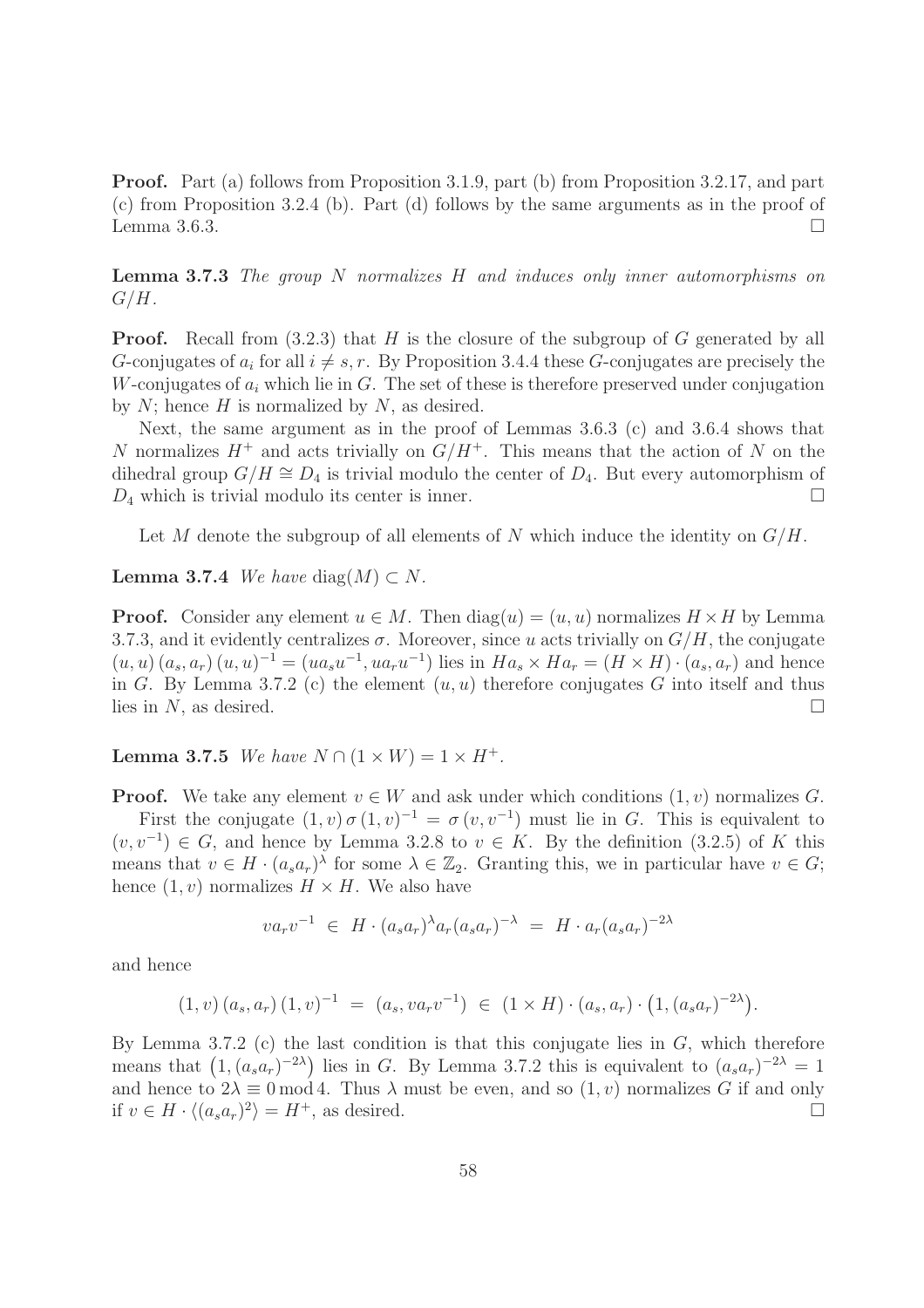**Lemma 3.7.6** We have  $N = G \cdot \langle (1, (a_s a_r)^2) \rangle \cdot diag(M)$ .

**Proof.** By Lemma 3.7.4 we have diag(M)  $\subset N$ , and by Lemma 3.7.5 we in particular have  $\langle (1, (a_s a_r)^2) \rangle \subset N$ . Together this implies the inclusion "⊃".

To prove the inclusion "⊂" consider an arbitrary element  $w \in N$ . Write it in the form  $w = \sigma^{\lambda}(u, v)$  for some  $\lambda \in \{0, 1\}$  and  $u, v \in W$ . Then  $(u, v)$  normalizes G and hence  $G<sup>1</sup> = G \cap (W \times W)$ , and so Proposition 3.2.2 shows that u normalizes  $pr_1(G<sup>1</sup>) = G$ . Thus  $u$  lies in  $N$ .

By Lemma 3.7.3 the element u therefore induces an inner automorphism on the dihedral group  $G/H$ . Choose  $\mu, \nu \in \{0,1\}$  such that  $a_s^{\mu} a_r^{\nu}$  induces the same inner automorphism on  $G/H$ . Then  $(a_s, a_r)^\mu (a_r, a_s)^\nu$  lies in G, and so we can write  $w = \sigma^{\lambda} (a_s, a_r)^\mu (a_r, a_s)^\nu w'$ for another element  $w' = (u', v') \in N$ , where now u' induces the trivial automorphism on  $G/H$ . By the definition of M this means that  $u' \in M$ .

By Lemma 3.7.4 we therefore have  $(u', u') \in N$ , and so  $w' = w''(u', u')$  for some element  $w'' \in N \cap (1 \times W)$ . By Lemma 3.7.5 this means that  $w'' \in 1 \times H^+ = 1 \times (H \cdot \langle (a_s a_r)^2 \rangle)$ . Altogether we therefore have

$$
w \in G \cdot (1 \times (H \cdot \langle (a_s a_r)^2 \rangle)) \cdot \text{diag}(M)
$$
  
=  $G \cdot (1 \times H) \cdot \langle (1, (a_s a_r)^2) \rangle \cdot \text{diag}(M)$   
=  $G \cdot \langle (1, (a_s a_r)^2) \rangle \cdot \text{diag}(M),$ 

as desired.  $\Box$ 

Lemma 3.7.7 We have diag( $H^+$ )  $\subset H^+$ .

**Proof.** Since  $(a_s a_r)^2 = (a_r a_s)^2$ , we have

$$
\begin{array}{rcl}\n\operatorname{diag}(H^+) &=& \operatorname{diag}\left(H \cdot \langle (a_s a_r)^2 \rangle \right) \\
&=& \operatorname{diag}(H) \cdot \langle ((a_s a_r)^2, (a_r a_s)^2) \rangle \\
&=& \operatorname{diag}(H) \cdot \langle ((a_s, a_r) (a_r, a_s))^2 \rangle \subset G.\n\end{array}
$$

On the other hand, both sgn, and sgn, are trivial on all elements of the form  $(u, u)$ . Thus Lemma 3.7.2 (d) implies that diag( $H^+$ ) ⊂  $H^+$ , as desired.

**Lemma 3.7.8** We have  $\langle (1, (a_s a_r)^2) \rangle \subset M$ .

**Proof.** From Lemma 3.7.6 we already know that  $(1, (a_s a_r)^2)$  normalizes G. By Lemma 3.7.3 it therefore normalizes  $H$ , and it remains to show that conjugation by it induces the identity on  $G/H$ . For this it suffices to show that the commutators  $[(1,(a_sa_r)^2),a_s]$  and  $[(1, (a<sub>s</sub>a<sub>r</sub>)<sup>2</sup>), a<sub>r</sub>]$  lie in H. Since  $r \ge 3 > 2 = s + 1$  and therefore  $a<sub>r</sub> = (a<sub>r-1</sub>, 1)$ , the second commutator is trivial. Since  $a_s = a_1 = \sigma$ , the first commutator is

$$
((a_1a_r)^{-2}, (a_1a_r)^2) = ((a_ra_1)^2, (a_1a_r)^2) = ((a_r, a_1) (a_1, a_r))^{2} = (\sigma a_2 \sigma^{-1} a_2)^{2}.
$$

As  $a_2$  and  $\sigma a_2 \sigma^{-1}$  lie in H by the definition of H, it follows that this commutator lies in  $H$ , as desired.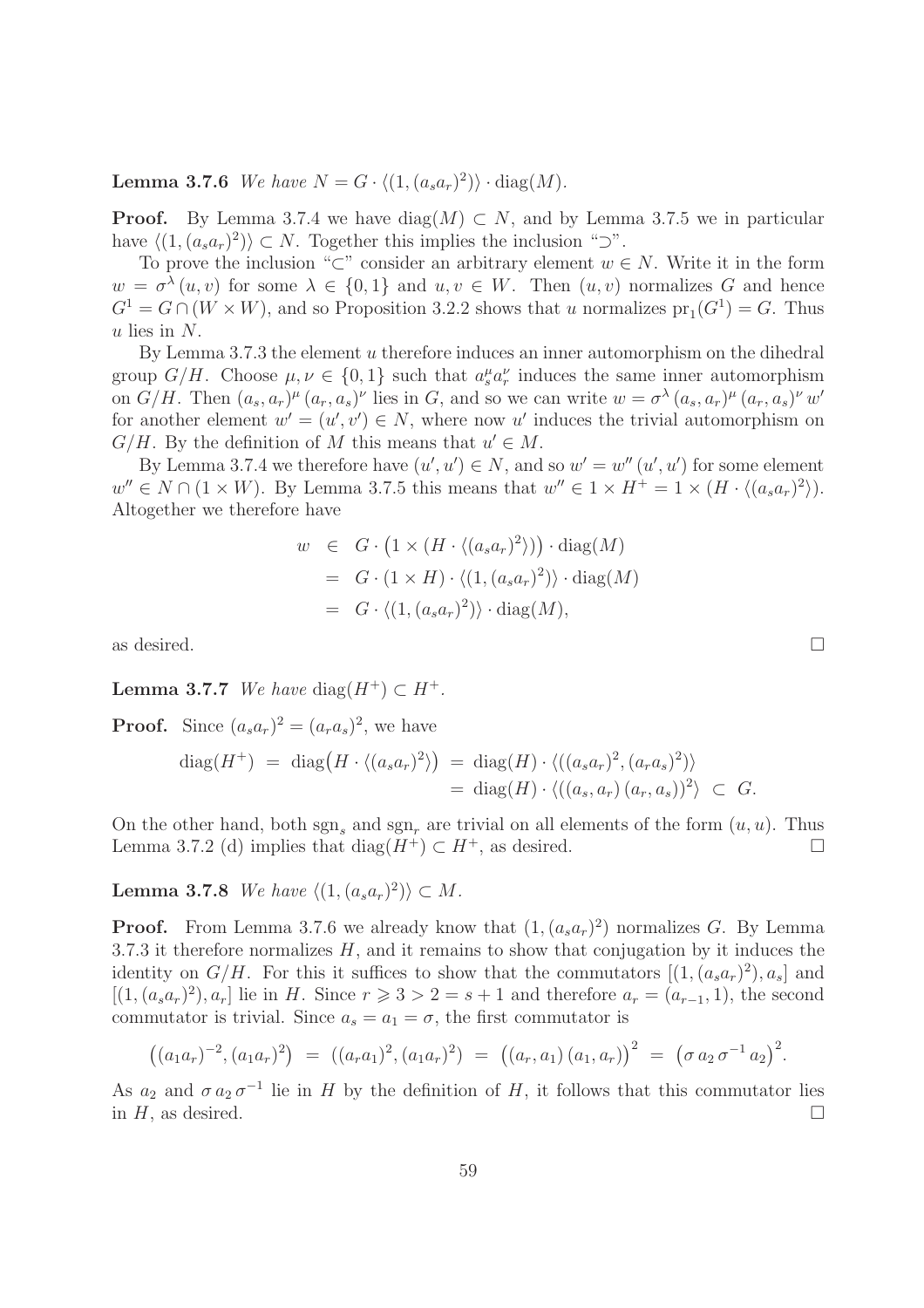**Lemma 3.7.9** We have diag $(M) \subset M$ .

**Proof.** Consider any element  $u \in M$ . From Lemma 3.7.4 we already know that  $(u, u)$ normalizes  $G$ . By Lemma 3.7.3 it therefore normalizes  $H$ , and it remains to show that conjugation by it induces the identity on  $G/H$ . For this we must show that the commutators  $[(u, u), a_s]$  and  $[(u, u), a_r]$  lie in H.

Since  $s = 1$ , we have  $a_s = a_1 = \sigma$ , and the first commutator is trivial. Since  $r > s + 1$ , the second commutator is equal to  $[(u, u), (a_{r-1}, 1)] = ([u, a_{r-1}], 1)$ . From Lemma 3.7.3 we know that  $(u, u)$  induces an inner automorphism on  $G/H$ . Thus the commutator already lies in  $H \cdot \langle (a_s a_r)^2 \rangle$ . As  $(a_s a_r)^2 = (\sigma (a_{r-1}, 1))^2 = (a_{r-1}, a_{r-1})$ , which is of order 2, we therefore have

$$
(3.7.10) \qquad ([u, a_{r-1}], 1) \in H \cdot (a_{r-1}, a_{r-1})^{\lambda} \qquad \text{for some } \lambda \in \{0, 1\}.
$$

Now recall that H is the closure of the subgroup generated by all  $G$ -conjugates of  $a_i$  for all  $i \neq s, r$ , in other words for all  $2 \leq i \leq r - 1$ . Here  $a_i = (a_{i-1}, 1)$  for  $i > 2$  and  $a_2 = (a_1, a_r)$ . Thus all generators have the form  $(x, y) \in W \times W$  with  $sgn_{r-1}(x) = sgn_{r-1}(y) = 1$ , and so all elements of H have the same property. Since the element  $([u, a_{r-1}], 1)$  does so, too, the relation (3.7.10) implies that  $(a_{r-1}, a_{r-1})^{\lambda}$  does as well, and hence that  $\lambda = 0$ . Thus the commutator lies in  $H$ , as desired.

Now we recursively define elements

(3.7.11) 
$$
\begin{cases} w_1 := (1, (a_s a_r)^2), \\ w_{i+1} := (w_i, w_i) \end{cases} \text{ for all } i \geq 1. \}
$$

Since  $w_1 \in M$  by Lemma 3.7.8, by induction Lemma 3.7.9 implies that  $w_i \in M$  for all  $i \geq 1$ . Also, since  $(a_s a_r)^2$  has order two, so does  $w_1$ , and by induction the same follows for all  $w_i$ . Moreover, by induction we find that the restriction  $w_i|_{T_n}$  is trivial for all  $i \geq n$ ; hence the sequence  $w_1, w_2, \ldots$  converges to 1 within N. Thus the following map is well-defined:

(3.7.12) 
$$
\varphi: \prod_{i=1}^{\infty} \mathbb{F}_2 \longrightarrow M, \quad (k_1, k_2, \ldots) \mapsto w_1^{k_1} w_2^{k_2} \cdots
$$

By construction it is continuous, but not a homomorphism. Note that it satisfies the basic formula

(3.7.13) 
$$
\varphi(k_1, k_2, \ldots) = w_1^{k_1} \cdot \text{diag}(\varphi(k_2, k_3, \ldots)).
$$

**Lemma 3.7.14** The map  $\varphi$  induces a homomorphism  $\bar{\varphi}$ :  $\prod_{i=1}^{\infty} \mathbb{F}_2 \to N/G$ .

**Proof.** It suffices to show that for all  $1 \leq i < j$  the images of  $w_i$  and  $w_j$  in  $N/G$  commute with each other; in other words that the commutator  $[w_i, w_j]$  lies in G. We will prove this by induction on i. If  $i = 1$ , we have

$$
[w_1, w_j] = [(1, (a_s a_r)^2), (w_{j-1}, w_{j-1})] = (1, [(a_s a_r)^2, w_{j-1}]).
$$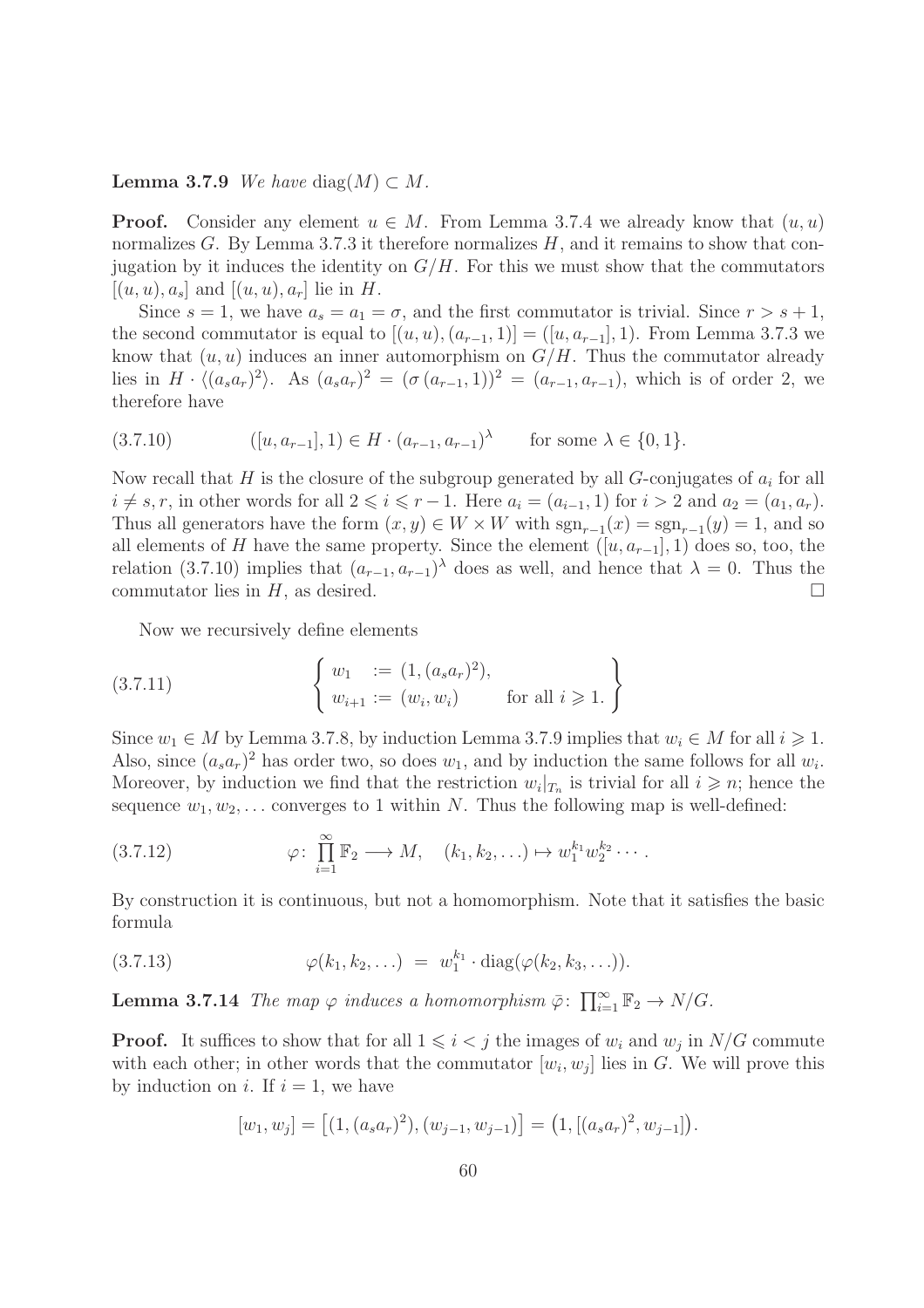Since  $(a_s a_r)^2 \in G$  and  $w_{j-1} \in M$ , the commutator  $[(a_s a_r)^2, w_{j-1}]$  lies in H, and so  $[w_1, w_j]$ lies in  $1 \times H \subset G$ , as desired. For  $i > 1$  we have  $[w_i, w_j] = \text{diag}([w_{i-1}, w_{j-1}])$ , and by the induction hypothesis we already know that  $[w_{i-1}, w_{i-1}] \in G$ . But being a commutator, it also lies in the kernel of both  $sgn_s$  and  $sgn_r$ ; hence we have  $[w_{i-1}, w_{j-1}] \in H^+$  by Lemma 3.7.2 (d). Thus Lemma 3.7.7 implies that  $[w_i, w_j] \in H^+ \subset G$ , as desired.

#### **Lemma 3.7.15** The homomorphism  $\bar{\varphi}$  is injective.

**Proof.** Let  $(k_1, k_2, \ldots)$  be an element of the kernel of  $\bar{\varphi}$ . Then  $w := \varphi(k_1, k_2, \ldots)$  lies in G. We first prove that  $k_1 = 0$ .

Suppose to the contrary that  $k_1 = 1$ . Then the definition of  $\varphi$  implies that  $w =$  $w_1 \cdot \text{diag}(u)$  for some element  $u \in M$ . Thus  $w = (u, (a_s a_r)^2 u)$  actually lies in  $G^1$ . By Proposition 3.2.4 (c) and Lemma 3.7.2 there therefore exist  $\lambda \in \mathbb{Z}$  and  $\mu \in \{0,1\}$  such that

$$
(u, (a_s a_r)^2 u) \in (H \times H) \cdot (a_s a_r, a_r a_s)^{\lambda} \cdot (a_s, a_r)^{\mu}
$$
  
\n
$$
\iff \begin{cases} u \in H(a_s a_r)^{\lambda} a_s^{\mu} \text{ and} \\ (a_s a_r)^2 u \in H(a_r a_s)^{\lambda} a_r^{\mu} \end{cases}
$$
  
\n
$$
\iff u \in H(a_s a_r)^{\lambda} a_s^{\mu} \cap (a_s a_r)^{-2} H(a_r a_s)^{\lambda} a_r^{\mu}.
$$

In particular  $u \in G$  and therefore  $u \in G \cap M = H^+ = H \rtimes \langle (a_s a_r)^2 \rangle$ . Therefore  $\mu = 0$ and  $\lambda$  is even, and  $H(a_s a_r)^{\lambda} = (a_s a_r)^{-2} H(a_r a_s)^{\lambda}$ . But this contradicts the fact that  $(a_s a_r)^2 = (a_r a_s)^2 \notin H$ . We have thus reached a contradiction and thereby proved that  $k_1 = 0$ .

Since  $k_1 = 0$ , the formula (3.7.13) shows that  $w = \text{diag}(w')$  for  $w' := \varphi(k_2, k_3, \ldots) \in M$ . Thus  $w = (w', w') \in G$  actually lies in  $G<sup>1</sup>$ , and so w' lies in G by Proposition 3.2.2 (c). This means that  $(k_2, k_3, ...)$  also lies in the kernel of  $\overline{\varphi}$ .

For every element  $(k_1, k_2, \ldots)$  of the kernel of  $\overline{\varphi}$  we have thus proved that  $k_1 = 0$  and that  $(k_2, k_3, \ldots)$  again lies in the kernel of  $\overline{\varphi}$ . By an induction on i we can deduce from this that for every  $i \geq 1$  and every element  $(k_1, k_2, \ldots)$  of the kernel of  $\overline{\varphi}$  we have  $k_i = 0$ . This means that the kernel of  $\bar{\varphi}$  is trivial, and so the homomorphism  $\bar{\varphi}$  is injective, as desired.  $\Box$ 

### **Lemma 3.7.16** The homomorphism  $\bar{\varphi}$  is surjective.

**Proof.** We must prove that  $N = G \cdot \varphi(\prod_{i=1}^{\infty} \mathbb{F}_2)$ . For this it suffices to show the equality  $N_n = G_n \cdot \varphi(\prod_{i=1}^{\infty} \mathbb{F}_2)|_{T_n}$  for all  $n \geqslant 0$ , which we will achieve by induction on n. If  $n \leqslant r$ , Proposition 3.1.2 implies that  $G_n = N_n$ , from which the equality follows. Thus we may assume that  $n > r$  and that  $N_{n-1} = G_{n-1} \cdot \varphi(\prod_{i=1}^{\infty} \mathbb{F}_2)|_{T_{n-1}}$ .

Since  $\varphi(\prod_{i=1}^{\infty} \mathbb{F}_2) \subset M$  by construction, the induction hypothesis implies that  $M_{n-1} =$  $(G_{n-1} \cap M_{n-1}) \cdot \varphi(\prod_{i=1}^{\infty} \mathbb{F}_2)|_{T_{n-1}}$ . We claim that  $G_{n-1} \cap M_{n-1} = H_{n-1}^+$  and consequently

(3.7.17) 
$$
M_{n-1} = H_{n-1}^+ \cdot \varphi\left(\prod_{i=1}^\infty \mathbb{F}_2\right)|_{T_{n-1}}.
$$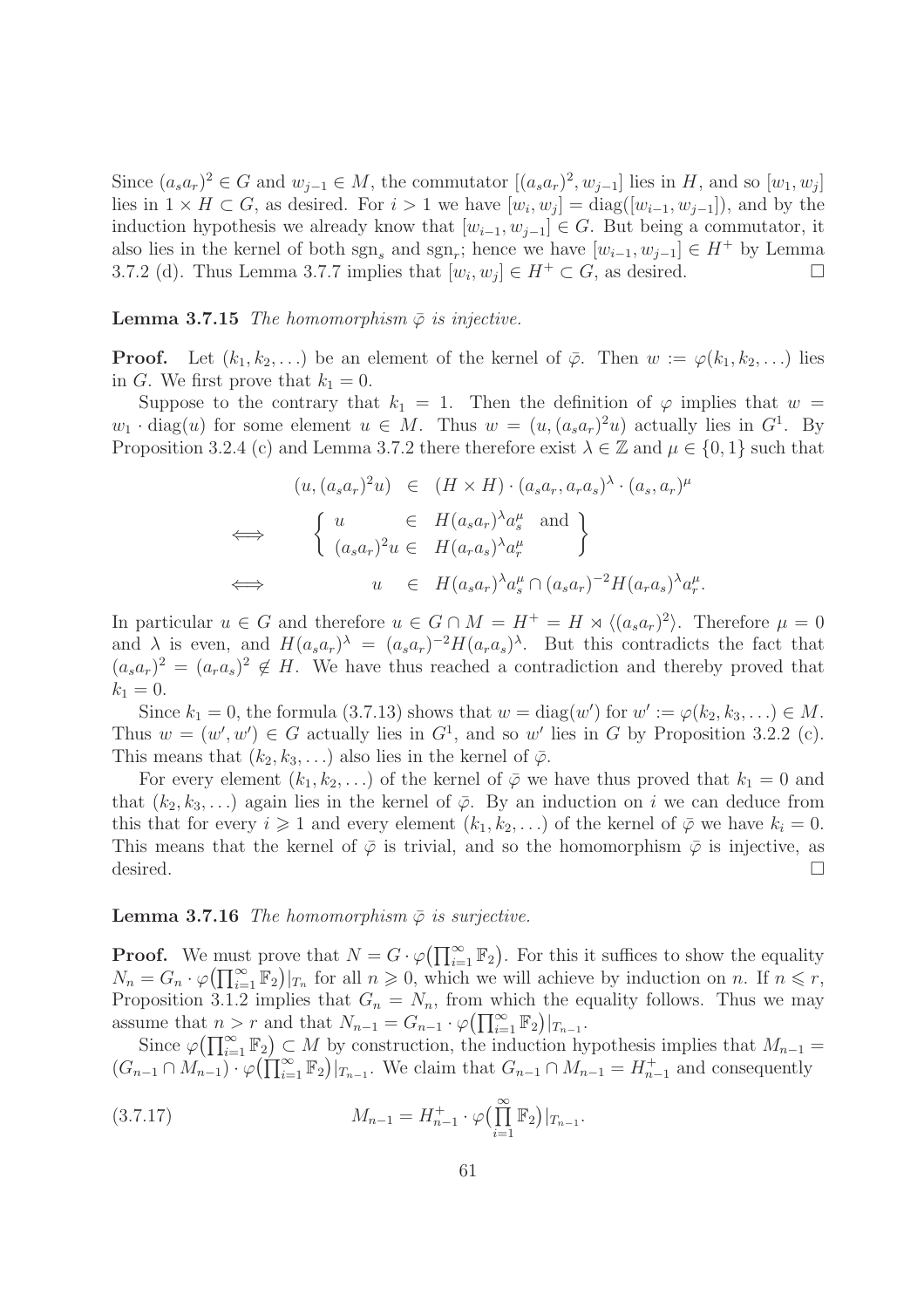To show the claim observe that under the given assumptions on  $s, r, n$ , Proposition 3.2.16 implies that  $G_{n-1} = H_{n-1} \rtimes \langle a_s |_{T_{n-1}}, a_r |_{T_{n-1}} \rangle$  and that restriction to  $T_{n-1}$  induces an isomorphism  $\langle a_s, a_r \rangle \stackrel{\sim}{\rightarrow} \langle a_s |_{T_{n-1}}, a_r |_{T_{n-1}} \rangle$ . Thus the restriction induces an isomorphism  $G/H \stackrel{\sim}{\to} G_{n-1}/H_{n-1}$ . It follows that M is the subgroup of all elements of N which induce the identity on  $G_{n-1}/H_{n-1}$ . Consequently  $G_{n-1} \cap M_{n-1}$  is the subgroup of all elements of  $G_{n-1}$  which induce the identity on  $G_{n-1}/H_{n-1}$ , which by the same semidirect product decomposition is  $H_{n-1}^+ = H_{n-1} \rtimes \langle (a_s a_r)^2 |_{T_{n-1}} \rangle$ . Thus  $G_{n-1} \cap M_{n-1} = H_{n-1}^+$ , as claimed.

Now we can perform the induction step. Using, in turn, Lemma 3.7.6, the equality (3.7.17), Lemma 3.7.7, and the formula (3.7.13) we deduce that

$$
N_n = G_n \cdot \langle w_1 |_{T_n} \rangle \cdot \text{diag}(M_{n-1})
$$
  
\n
$$
= G_n \cdot \langle w_1 |_{T_n} \rangle \cdot \text{diag}(H_{n-1}^+ \cdot \varphi(\prod_{i=1}^\infty \mathbb{F}_2) |_{T_{n-1}})
$$
  
\n
$$
= G_n \cdot \langle w_1 |_{T_n} \rangle \cdot \text{diag}(\varphi(\prod_{i=1}^\infty \mathbb{F}_2)) |_{T_n}
$$
  
\n
$$
= G_n \cdot \varphi(\prod_{i=1}^\infty \mathbb{F}_2) |_{T_n},
$$

so the desired equality holds for n, and we are done.

Combining Lemmas 3.7.14 through 3.7.16 now implies:

**Theorem 3.7.18** In the case (3.7.1) the map  $\varphi$  induces an isomorphism

$$
\bar{\varphi} \colon \prod_{i=1}^{\infty} \mathbb{F}_2 \xrightarrow{\sim} N/G.
$$

### 3.8 Normalizer, subcase (c)

Throughout this subsection we assume:

$$
(3.8.1) \t\t s = 2 \t and \t r = 3.
$$

Thus we have  $G = \langle \langle a_1, a_2, a_3 \rangle \rangle$  with  $a_1 = \sigma$  and  $a_2 = (a_1, 1)$  and  $a_3 = (a_2, a_3)$ , and the definitions (3.2.3) and (3.2.9) of H and L imply that  $H = L$ . Surprisingly, the determination of the normalizer requires more work in this case than in any of the other cases. Perhaps it is a kind of mixture of the cases in the two preceding subsections.

Lemma 3.8.2 In this case we have:

(a)  $\langle a_s, a_r \rangle$  is a finite dihedral group of order 8 with center  $\langle (a_s a_r)^2 \rangle$ . (b)  $G = H \rtimes \langle a_s, a_r \rangle$ . (c)  $G = (H \times H) \rtimes \langle \sigma, (a_s, a_r) \rangle$ .

(d) 
$$
H^+ := H \rtimes \langle (a_s a_r)^2 \rangle = \text{Ker}(\text{sgn}_s|_G) \cap \text{Ker}(\text{sgn}_r|_G).
$$

**Proof.** Same as that of Lemma 3.7.2. □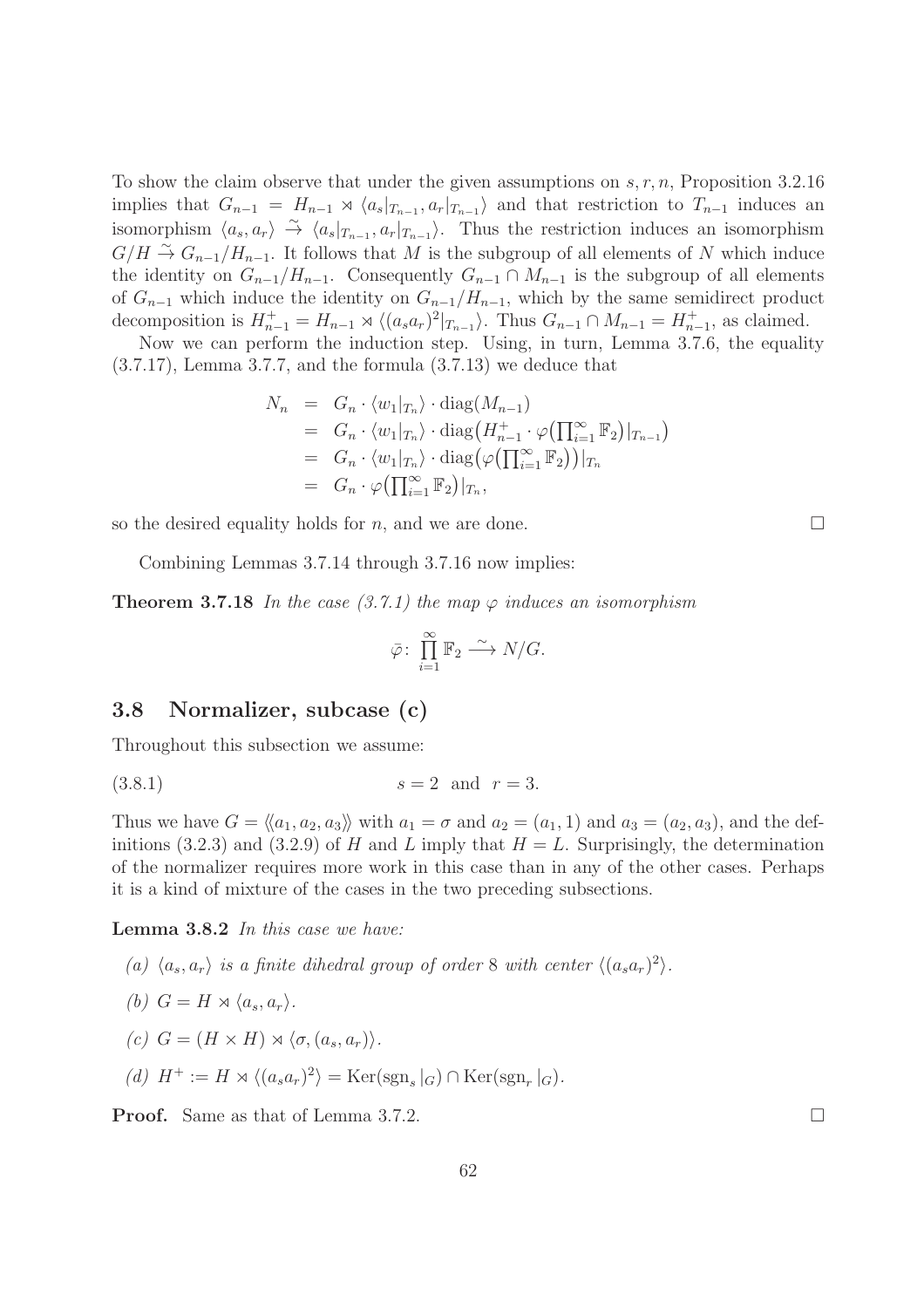Lemma 3.8.3 The group N normalizes H and induces only inner automorphisms on  $G/H$ .

**Proof.** By definition  $H$  is the closure of the subgroup of  $G$  generated by all  $G$ -conjugates of  $a_1$ . By Proposition 3.4.4 these generators are precisely the W-conjugates of  $a_1$  which lie in G. The set of these is therefore preserved under conjugation by  $N$ , and hence H is normalized by N. The rest of the proof proceeds as that of Lemma 3.7.3.

Let M denote the subgroup of all elements of N which induce the identity on  $G/H$ . The same proofs as those of Lemmas 3.7.4 through 3.7.7 yield the next four lemmas:

Lemma 3.8.4 We have diag $(M) \subset N$ .

**Lemma 3.8.5** We have  $N \cap (1 \times W) = 1 \times H^+$ .

**Lemma 3.8.6** We have  $N = G \cdot \langle (1, (a_s a_r)^2) \rangle \cdot diag(M)$ .

Lemma 3.8.7 We have diag( $H^+$ )  $\subset H^+$ .

At this point things begin to differ with respect to Subsection 3.7. First we recall the relation between the subgroups  $H_n \subset H_n^+ \subset G_n$  which, as usual, denote the images of  $H \subset H^+ \subset G$  in  $W_n$ .

**Lemma 3.8.8** For all  $n \geq 4$  we have:

(a) 
$$
G_n = H_n \rtimes \langle a_s |_{T_n}, a_r |_{T_n} \rangle
$$
 with  $\langle a_s |_{T_n}, a_r |_{T_n} \rangle \cong \langle a_s, a_r \rangle \cong G/H$  dihedral of order 8.

- (b)  $H_n^+ = H_n \rtimes \langle (a_s a_r)^2 |_{T_n} \rangle$  with  $\langle (a_s a_r)^2 |_{T_n} \rangle \cong \langle (a_s a_r)^2 \rangle$  cyclic of order 2.
- (c) But  $(a_s a_r)^2|_{T_3} \in H_3$ .

**Proof.** Since  $(a_s a_r)^2$  has order 2, so does its restriction  $(a_s a_r)^2|_{T_n}$  for all  $n \geq 4$  by Proposition 3.2.14. Using this, Lemma 3.8.2 implies both (a) and (b). Assertion (c) is part of Proposition 3.2.14.

**Lemma 3.8.9** We have  $\langle (1, (a_s a_r)^2) \rangle \subset M$ .

**Proof.** From Lemma 3.8.6 we already know that  $(1, (a_s a_r)^2)$  normalizes G. By Lemma 3.8.3 it therefore normalizes  $H$ , and it remains to show that conjugation by it induces the identity on  $G/H$ . For this it suffices to show that the commutators  $[(1,(a_sa_r)^2),a_s]$  and  $[(1, (a<sub>s</sub>a<sub>r</sub>)<sup>2</sup>), a<sub>r</sub>]$  lie in H. Since  $a<sub>s</sub> = a<sub>2</sub> = (a<sub>1</sub>, 1)$  in this case, the first commutator is trivial. Since  $a_r = a_3 = (a_s, a_r)$ , and  $(a_s a_r)^2$  commutes with  $a_r$  by Lemma 3.8.2 (a), the second commutator is trivial as well, and we are done.

**Lemma 3.8.10** For any  $u \in M$  with  $u|_{T_3} = 1$  we have diag(u)  $\in M$ .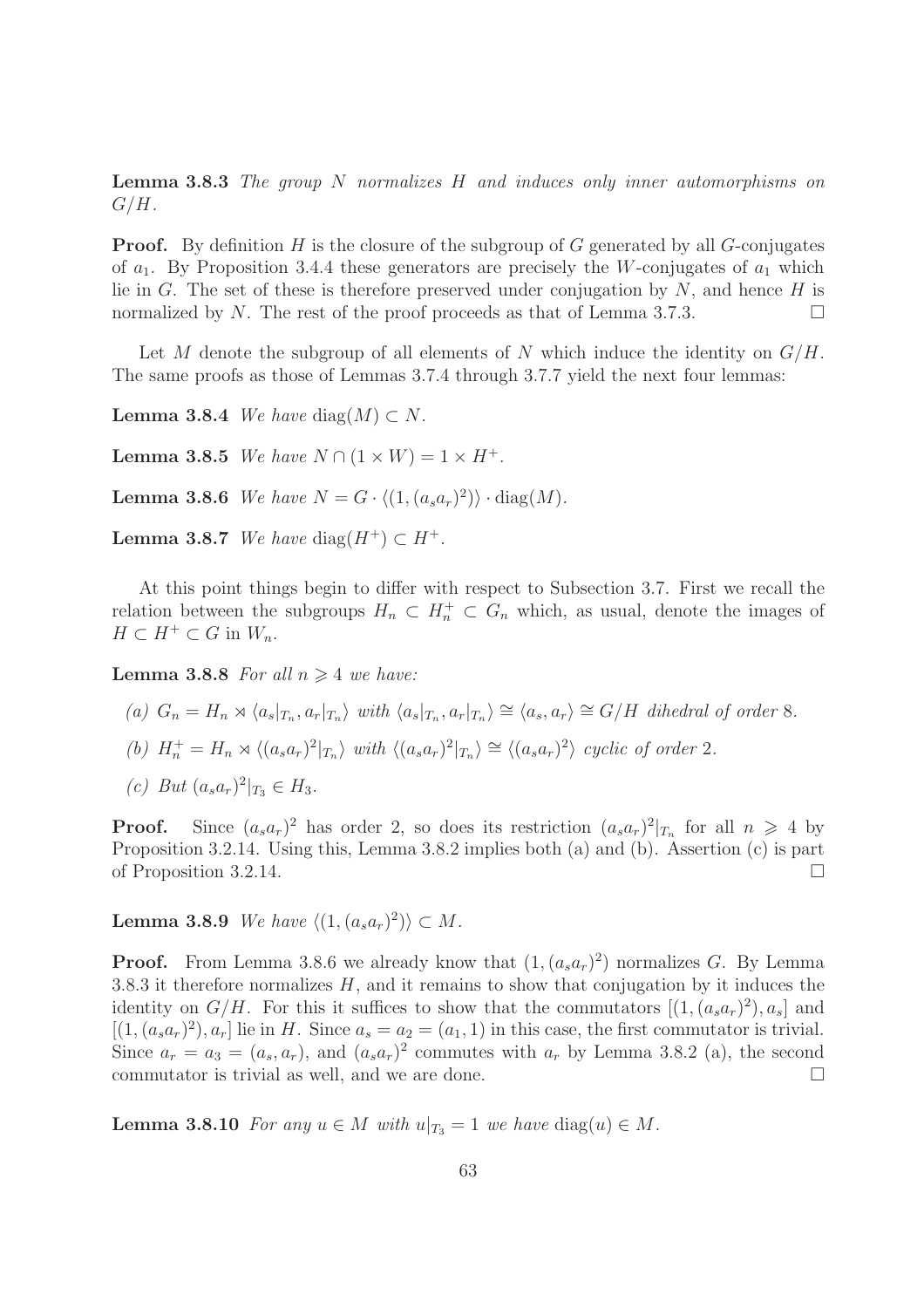**Proof.** From Lemma 3.8.4 we already know that  $(u, u)$  normalizes G. By Lemma 3.8.3 it therefore normalizes H. On the other hand the assumption implies that  $(u, u)|_{T_4} = 1$ ; hence conjugation by it induces the identity on  $G_4/H_4$ . Thus Lemma 3.8.8 (a) implies that conjugation by  $(u, u)$  induces the identity on  $G/H$ ; hence  $(u, u) \in M$ , as desired.

As in Subsection 3.7 we recursively define elements

(3.8.11) 
$$
\begin{cases} w_1 := (1, (a_s a_r)^2), \\ w_{i+1} := (w_i, w_i) \end{cases} \text{ for all } i \geq 1.
$$

**Lemma 3.8.12** (a) For all  $i \geq 1$  we have  $w_i \in M$ .

(b) For all  $i \geqslant 1$  we have  $w_i|_{T_4} \in G_4$ .

**Proof.** First observe that  $(a_1a_2)^2|_{T_1} = 1$  because it is a square. Therefore  $(a_2a_3)^2|_{T_2} =$  $((a_1, 1)(a_2, a_3))^2|_{T_2} = ((a_1a_2)^2, 1)|_{T_2} = 1$ , and hence  $w_1|_{T_3} = 1$ . By induction on *i* it follows that  $w_i|_{T_3} = 1$  for all  $i \geq 1$  and that  $w_i|_{T_4} = 1$  for all  $i \geq 2$ .

Since  $w_1 \in M$  by Lemma 3.8.9, by induction Lemma 3.8.10 now implies that  $w_i \in M$ for all  $i \geqslant 1$ , proving (a). Also, from Lemma 3.8.8 (c) we deduce that  $w_1|_{T_4} = (1, (a_s a_r)^2|_{T_3})$ lies in  $1 \times H_3$ , and hence in  $G_4$  by Lemma 3.8.2 (c). For  $i \geq 2$  the element  $w_i|_{T_4} = 1$  trivially lies in  $G_4$ . This proves (b).

To describe N we will need one more element  $w_0 \in W$ , defined by the recursion relation

$$
(3.8.13) \t w_0 = (a_2w_0, a_3w_0) = a_3(w_0, w_0).
$$

**Lemma 3.8.14** We have  $[w_0, a_2] = [[a_3, a_1], a_2] \in H$ .

**Proof.** The fact that  $(w_0, w_0)$  commutes with  $a_1 = \sigma$  implies that

$$
[a_2w_0, a_1] = [a_2a_3(w_0, w_0), \sigma] = [a_2a_3, a_1].
$$

From this we deduce that

$$
[w_0, a_2] = [(a_2w_0, a_3w_0), (a_1, 1)] = ([a_2w_0, a_1], 1) = ([a_2a_3, a_1], 1) = [(a_2a_3, a_3a_2), (a_1, 1)].
$$

Since

$$
(a_2a_3, a_3a_2) = (a_2, a_3) (a_3, a_2)^{-1} = [(a_2, a_3), \sigma] = [a_3, a_1],
$$

it follows that  $[w_0, a_2] = [[a_3, a_1], a_2]$ . But by definition  $a_1$  lies in H, and H is a normal subgroup of G; hence  $[[a_3, a_1], a_2] \in H$ , as desired.

**Lemma 3.8.15** We have  $[w_0, a_3] \in H$ .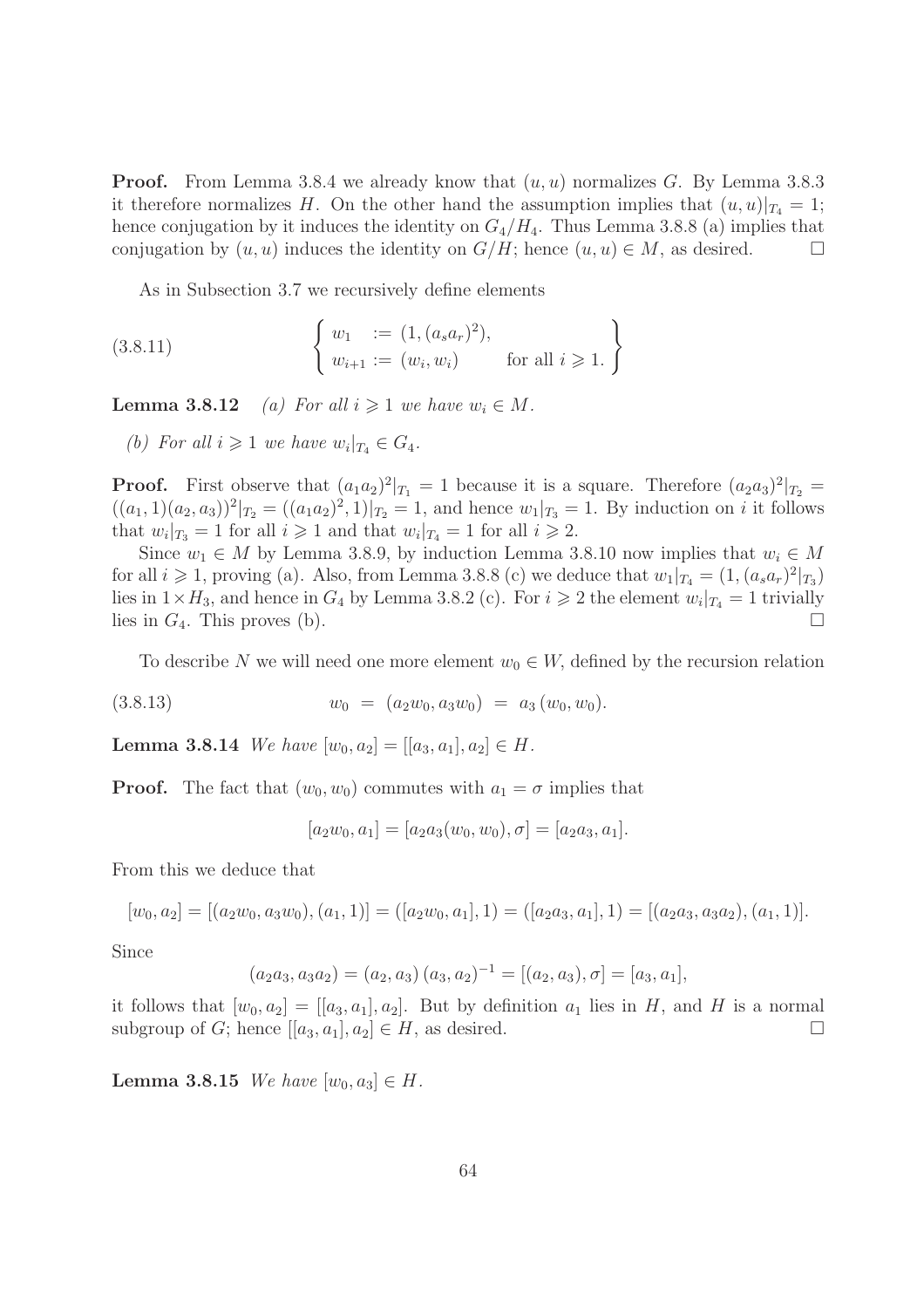**Proof.** Set  $x := [w_0, a_3]$ . Then

$$
x = [(a_2w_0, a_3w_0), (a_2, a_3)] = ([a_2w_0, a_2], [a_3w_0, a_3]) = (a_2[w_0, a_2]a_2^{-1}, a_3[w_0, a_3]a_3^{-1}),
$$

which using Lemma 3.8.14 implies that

(3.8.16) 
$$
x = (a_2[[a_3, a_1], a_2]a_2^{-1}, a_3xa_3^{-1}).
$$

This recursion relation determines x uniquely and independently of  $w_0$ . Thus we must show that the element  $x \in W$  characterized by (3.8.16) lies in H. We will show by induction that  $x|_{T_n}$  lies in  $H_n$  for all  $n \geqslant 0$ .

As a preparation for this we calculate

$$
[a_1a_3a_1^{-1}, a_2] = [\sigma(a_2, a_3)\,\sigma^{-1}, (a_1, 1)] = [(a_3, a_2), (a_1, 1)] = ([a_3, a_1], 1),
$$

whence

$$
a_3[[a_1a_3a_1^{-1}, a_2], a_3]a_3^{-1} = (a_2, a_3) [([a_3, a_1], 1), (a_2, a_3)] (a_2, a_3)^{-1}
$$
  
=  $(a_2, a_3) ([[a_3, a_1], a_2], 1) (a_2, a_3)^{-1}$   
=  $(a_2[[a_3, a_1], a_2]a_2^{-1}, 1).$ 

Now observe that, since  $a_3|_{T_2} = 1$ , we also have  $(a_2[[a_3, a_1], a_2]a_2^{-1})|_{T_2} = 1$ , and hence  $x|_{T_3} = 1$ . This and the above calculation together imply that

$$
x|_{T_4} = (a_2[[a_3, a_1], a_2]a_2^{-1}), 1)|_{T_4} = (a_3[[a_1a_3a_1^{-1}, a_2], a_3]a_3^{-1})|_{T_4}.
$$

But  $[a_1a_3a_1^{-1}, a_2]$  lies in the commutator group of G and hence in  $H^+$ . Since  $H^+/H$  is the center of  $G/H$ , we have  $[H^+, G] \subset H$ , and therefore  $a_3[[a_1a_3a_1^{-1}, a_2], a_3]a_3^{-1}$  lies in H. Together this shows that  $x|_{T_4}$  lies in  $H_4$ .

To finish the proof by induction, assume that  $n > 4$  and that  $x|_{T_{n-1}}$  lies in  $H_{n-1}$ . Then

$$
x|_{T_n} = ((a_2[[a_3,a_1],a_2]a_2^{-1})|_{T_{n-1}}, (a_3xa_3^{-1})|_{T_{n-1}}),
$$

where the first entry lies in  $H_{n-1}$  by Lemma 3.8.14, and the second entry lies in  $H_{n-1}$ by the induction hypothesis. Thus  $x|_{T_n}$  lies in  $H_{n-1} \times H_{n-1}$  and hence in  $G_n$ . On the other hand, Lemma 3.8.8 (a) implies that the restriction to  $T_4$  induces an isomorphism  $G_n/H_n \stackrel{\sim}{\to} G_4/H_4$ , and we already know that  $x|_{T_4}$  lies in  $H_4$ . Together this implies that  $x|_{T_n}$  lies in  $H_n$ , as desired.

#### Lemma 3.8.17 We have  $w_0 \in M$ .

**Proof.** Lemmas 3.8.14 and 3.8.15 already imply that  $w_0 a_2 w_0^{-1}$  and  $w_0 a_3 w_0^{-1}$  lie in G. Moreover, the definition  $(3.8.13)$  of  $w_0$  shows that

$$
w_0 a_1 w_0^{-1} = (a_2 w_0, a_3 w_0) \sigma (a_2 w_0, a_3 w_0)^{-1} = (a_2, a_3) \sigma (a_2, a_3)^{-1} = a_3 a_1 a_3^{-1} \in G.
$$

Since  $G = \langle\langle a_1, a_2, a_3 \rangle\rangle$ , it follows that  $w_0 G w_0^{-1} \subset G$  and hence  $w_0 G w_0^{-1} = G$ . Thus  $w_0$  lies in N. From Lemmas 3.8.14 and 3.8.15 it now follows that  $w_0$  lies in M.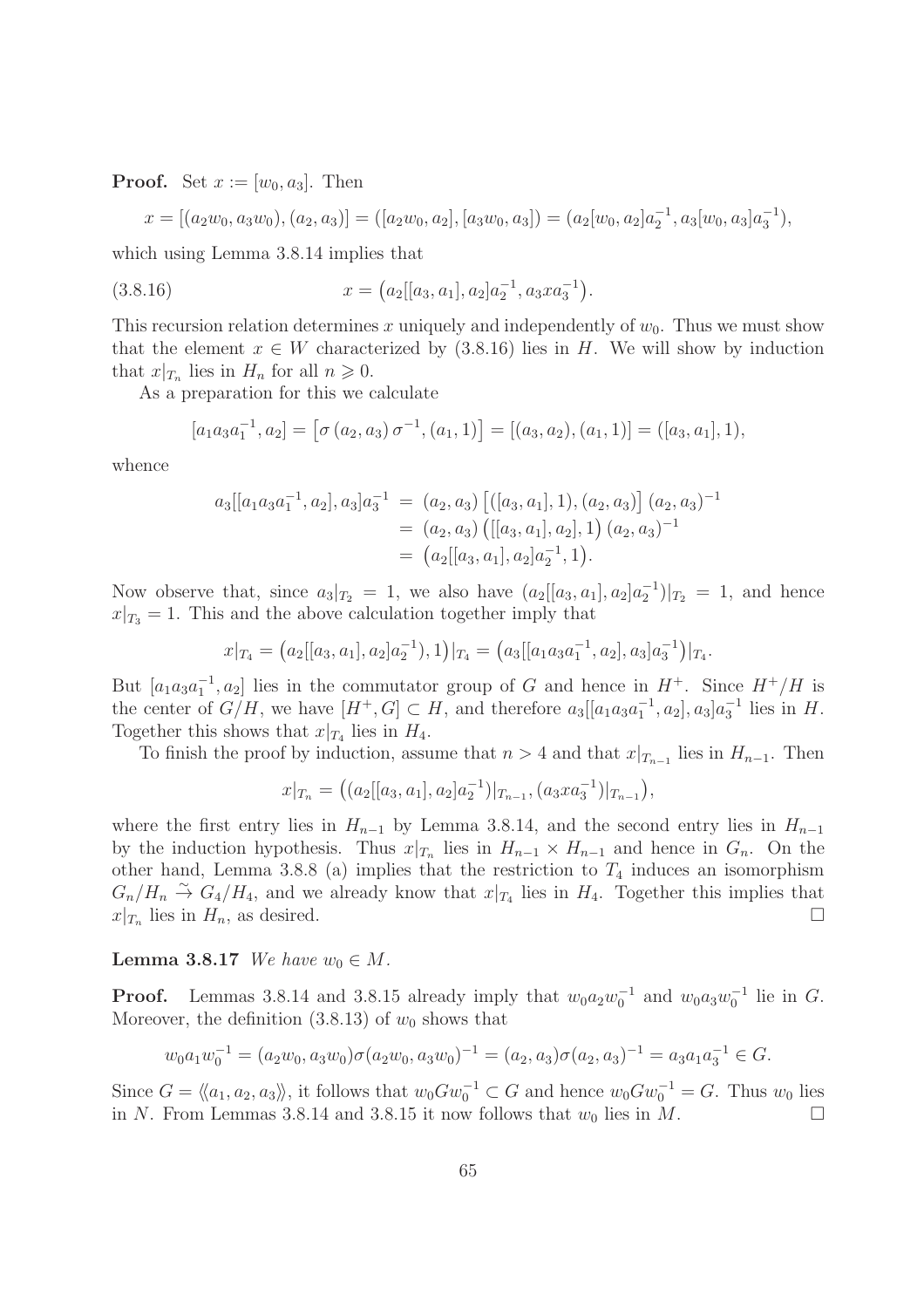# **Lemma 3.8.18** We have  $w_0^2 \in G$ .

**Proof.** It suffices to show that  $w_0^2|_{T_n}$  lies in  $G_n$  for all  $n \geq 0$ . For  $n \leq 3$  this follows from the fact that  $G_n = W_n$ . So assume that  $n > 3$  and that  $w_0^2|_{T_{n-1}}$  lies in  $G_{n-1}$ . Since  $w_0^2|_{T_{n-1}}$ is a square, it lies in the kernel of  $sgn_2$  and  $sgn_3$ , and therefore already in  $H_{n-1}^+$ . By Lemma 3.8.7 this implies that  $(w_0^2, w_0^2)|_{T_n}$  lies in  $H_n^+ \subset G_n$ . But by the construction (3.8.13) of  $w_0$ we have

$$
w_0^2 = (a_2w_0a_2w_0, a_3w_0a_3w_0) = (a_2[w_0, a_2]a_2^{-1}w_0^2, a_3[w_0, a_3]a_3^{-1}w_0^2).
$$

Since  $[w_0, a_2]$  and  $[w_0, a_3]$  lie in H by Lemmas 3.8.14 and 3.8.15, it follows that  $w_0^2 \in$  $(H \times H) \cdot (w_0^2, w_0^2) \subset G \cdot (w_0^2, w_0^2)$ . Therefore  $w_0^2 |_{T_n} \in G_n \cdot (w_0^2, w_0^2) |_{T_n} = G_n$ , as desired.  $\Box$ 

**Lemma 3.8.19** We have  $[w_0, w_i] \in G$  for all  $i \geq 1$ .

**Proof.** The constructions (3.8.11) and (3.8.13) of  $w_0$  and  $w_1$  imply that

$$
[w_0, w_1] = [(a_2w_0, a_3w_0), (1, (a_2a_3)^2)] = (1, [a_3w_0, (a_2a_3)^2]).
$$

Since  $w_0$  lies in M, conjugation by it fixes the image of  $(a_2a_3)^2$  in  $G/H$ . Since  $a_3$  commutes with  $(a_2a_3)^2$ , it follows that conjugation by  $a_3w_0$  also fixes the image of  $(a_2a_3)^2$  in  $G/H$ . Therefore  $[a_3w_0, (a_2a_3)^2]$  lies in H, and hence  $[w_0, w_1]$  lies in  $1 \times H \subset G$ . This proves the desired assertion for  $i = 1$ .

Assume that  $i > 1$  and that  $[w_0, w_{i-1}]$  lies in G. Being a commutator, this element lies in the kernel of  $sgn_2$  and  $sgn_3$ , and therefore already in  $H^+$ . By Lemma 3.8.7 this implies that  $[(w_0, w_0), w_i] = ([w_0, w_{i-1}], [w_0, w_{i-1}])$  lies in  $H^+ \subset G$ . Since  $a_3$  lies in  $G$ , and  $G$  is normalized by  $w_0$  and  $w_i$ , it follows that  $[w_0, w_i] = [a_3(w_0, w_0), w_i]$  lies in G as well. Thus the lemma follows for all  $i \geqslant 1$  by induction on i.

**Lemma 3.8.20** We have  $N_4 = G_4 \cdot \langle w_0 |_{T_4} \rangle$  and  $[N_4 : G_4] = 2$ .

**Proof.** The defining relation  $w_0 = (a_2w_0, a_3w_0)$  recursively implies that

$$
sgn_1(w_0) = 1,
$$
  
\n
$$
sgn_2(w_0) = sgn_1(a_2w_0) \cdot sgn_1(a_3w_0) = 1,
$$
 and  
\n
$$
sgn_3(w_0) = sgn_2(a_2w_0) \cdot sgn_2(a_3w_0) = -1.
$$

Thus the image of the residue class of  $w_0|_{T_4}$  under the isomorphism from Lemma 3.2.15 (b) is the matrix

$$
\begin{pmatrix} \text{sgn}_2(a_2w_0) & \text{sgn}_2(a_3w_0) \\ \text{sgn}_3(a_2w_0) & \text{sgn}_3(a_3w_0) \end{pmatrix} = \begin{pmatrix} -1 & 1 \\ -1 & 1 \end{pmatrix}.
$$

By Lemma 3.2.15 (c) this does not lie in the image of  $G_4$ ; hence  $w_0|_{T_4} \notin G_4$ . Also, since N normalizes  $G$ , its restriction  $N_4$  normalizes  $G_4$ ; and hence Lemma 3.2.15 (d) implies that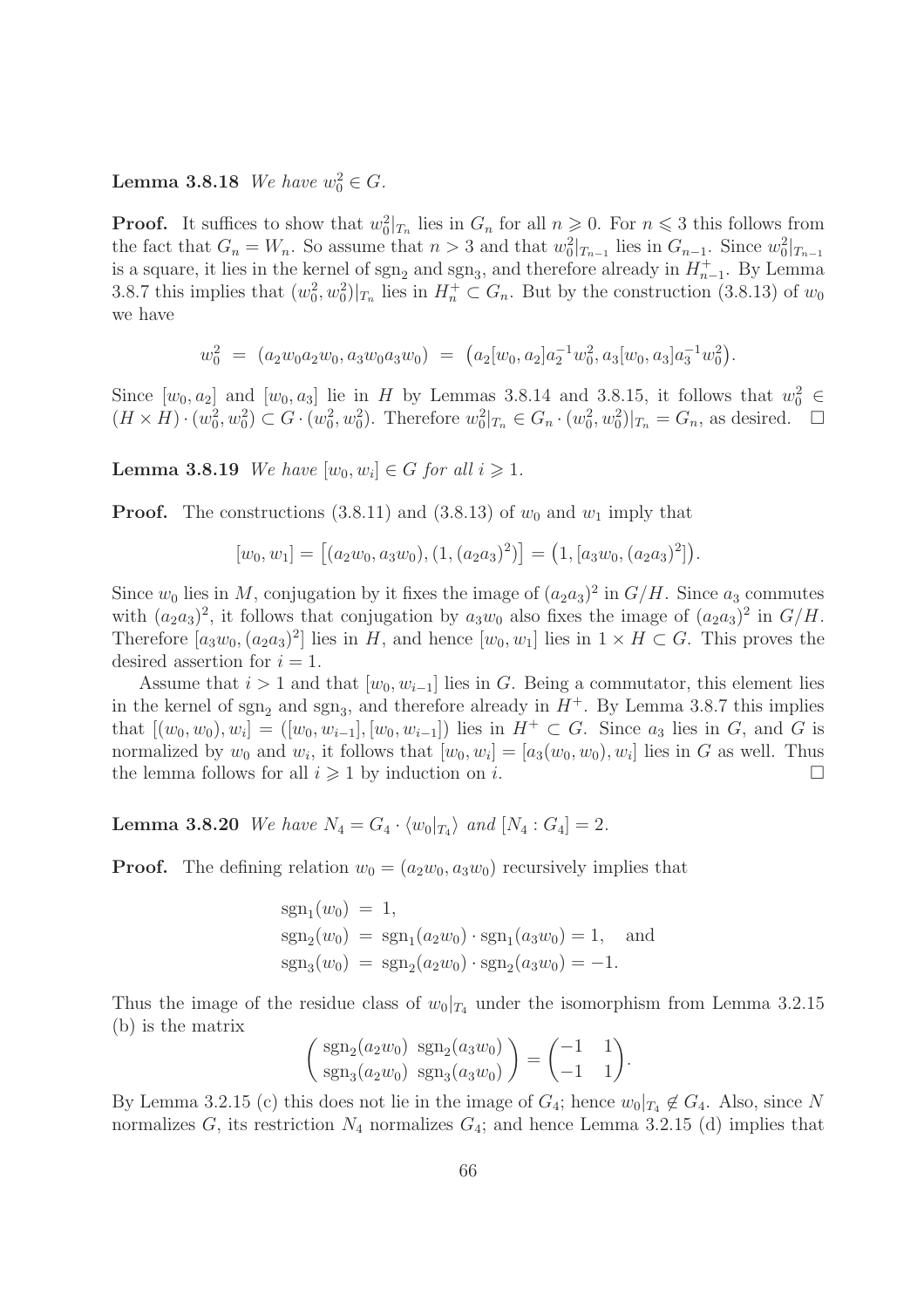$[N_4: G_4] \leq 2$ . Since we already have  $w_0|_{T_4} \in N_4$  by Lemma 3.8.17, this leaves only the possibility  $[N_4:G_4]=2$  with  $N_4=G_4\cdot \langle w_0|_{T_4}\rangle$ , as desired.

Now we can put everything together. Lemmas 3.8.12 (a) and 3.8.17 imply that  $w_i \in M$ for all  $i \geqslant 0$ . By induction on i we find that the restriction  $w_i|_{T_n}$  is trivial for all  $i \geqslant n$ ; hence the sequence  $w_0, w_1, w_2, \ldots$  converges to 1 within M. Moreover, although in fact  $w_0^2 \neq 1$ , let us by abuse of notation for all  $i \geq 0$  and  $k \in \mathbb{F}_2$  define

$$
w_i^k := \begin{cases} 1 & \text{if } k = 0 \text{ in } \mathbb{F}_2, \\ w_i & \text{if } k = 1 \text{ in } \mathbb{F}_2. \end{cases}
$$

Then the following map is well-defined:

$$
(3.8.21) \qquad \varphi: \prod_{i=0}^{\infty} \mathbb{F}_2 \longrightarrow M, \quad (k_0, k_1, k_2, \ldots) \mapsto w_0^{k_0} w_1^{k_1} w_2^{k_2} \cdots
$$

By construction it is continuous, but not a homomorphism. By the construction (3.8.11) of  $w_1, w_2, \ldots$  it satisfies the basic formula

$$
(3.8.22) \quad \varphi(k_0, k_1, k_2, \ldots) = w_0^{k_0} \cdot \varphi(0, k_1, k_2, \ldots) = w_0^{k_0} \cdot w_1^{k_1} \cdot \text{diag}(\varphi(0, k_2, k_3, \ldots)).
$$

**Lemma 3.8.23** The map  $\varphi$  induces a homomorphism  $\bar{\varphi}$ :  $\prod_{i=0}^{\infty} \mathbb{F}_2 \to N/G$ .

**Proof.** It suffices to show that the images of all  $w_i$  in  $N/G$  have order dividing 2 and commute with each other; in other words that  $w_i^2$  and  $[w_i, w_j]$  lie in G for all  $i, j \geqslant 0$ . Since  $(a_s a_r)^2$  has order 2, the construction (3.8.11) implies that  $w_1^2 = 1$  and hence  $w_i^2 = 1$  for all  $i \geqslant 1$ . Also, the same proof as that of Lemma 3.7.14 shows that  $[w_i, w_j] \in G$  for all  $i, j \geqslant 1$ . On the other hand, by Lemmas 3.8.18 and 3.8.19 the elements  $w_0^2$  and  $[w_0, w_i]$  lie in G for all  $i \geqslant 1$ . Thus all cases are covered.

**Lemma 3.8.24** The homomorphism  $\bar{\varphi}$  is injective.

**Proof.** Let  $(k_0, k_1, k_2, \ldots)$  be an element of the kernel of  $\overline{\varphi}$ . Then  $w := \varphi(k_0, k_1, k_2, \ldots)$ lies in G. In particular  $w|_{T_4}$  lies in  $G_4$ . But by Lemma 3.8.12 (b), the definition of  $\varphi$  implies that  $w|_{T_4} = w_0^{k_0}|_{T_4}$ . Since  $w_0|_{T_4} \notin G_4$  by Lemma 3.8.20, it follows that  $k_0 = 0$ . The same arguments as in the proof of Lemma 3.7.16 now show that  $k_1 = 0$  and that  $(0, k_2, k_3, ...)$ also lies in the kernel of  $\bar{\varphi}$ . By an induction on i we can deduce from this that for every  $i \geq 0$  and every element  $(k_0, k_1, k_2, ...)$  of the kernel of  $\overline{\varphi}$  we have  $k_i = 0$ . This means that the kernel of  $\bar{\varphi}$  is trivial, and so the homomorphism  $\bar{\varphi}$  is injective, as desired.

**Lemma 3.8.25** The homomorphism  $\bar{\varphi}$  is surjective.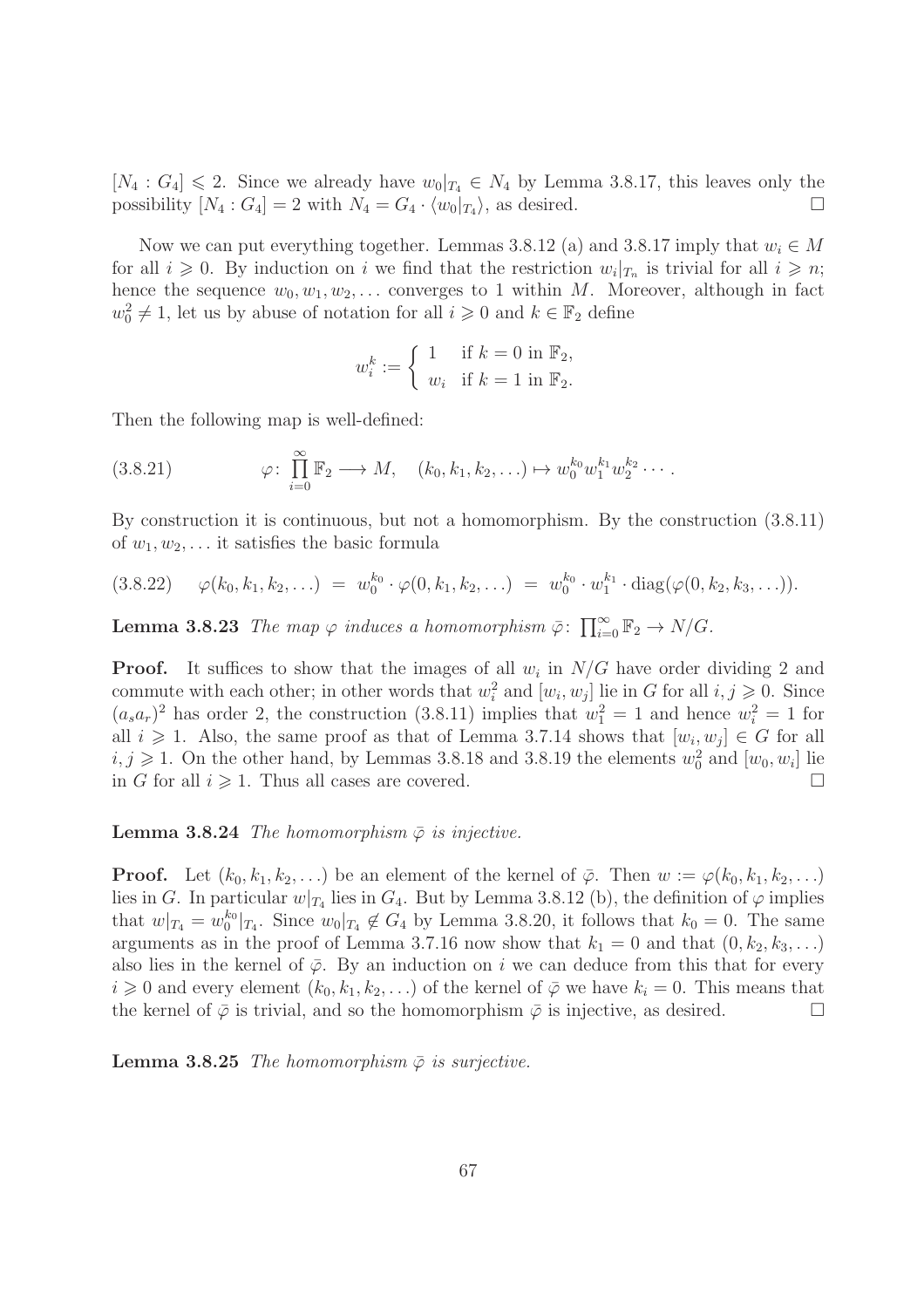**Proof.** We must prove that  $N = G \cdot \varphi(\prod_{i=0}^{\infty} \mathbb{F}_2)$ . For this it suffices to show the equality  $N_n = G_n \cdot \varphi(\prod_{i=0}^{\infty} \mathbb{F}_2)|_{T_n}$  for all  $n \geqslant 0$ . For  $n \leqslant 4$  this follows from Lemma 3.8.20. So assume that  $n > 4$  and that  $N_{n-1} = G_{n-1} \cdot \varphi(\prod_{i=0}^{\infty} \mathbb{F}_2)|_{T_{n-1}}$ .

Since  $n-1 \geq 4$ , the same argument as in the proof of Lemma 3.7.15 with Lemma 3.8.8 in place of Proposition 3.2.16 shows that  $G_{n-1} \cap M_{n-1} = H_{n-1}^+$ . As  $\varphi(\prod_{i=0}^{\infty} \mathbb{F}_2) \subset M$  by Lemmas 3.8.12 (a) and 3.8.17, the induction hypothesis implies that

$$
(3.8.26) \t\t M_{n-1} = (G_{n-1} \cap M_{n-1}) \cdot \varphi\left(\prod_{i=0}^{\infty} \mathbb{F}_2\right)|_{T_{n-1}} = H_{n-1}^+ \cdot \varphi\left(\prod_{i=0}^{\infty} \mathbb{F}_2\right)|_{T_{n-1}}.
$$

Using Lemma 3.8.6, the equality (3.8.26), the formula (3.8.22), Lemma 3.8.7, the fact that  $w_0 = a_3(w_0, w_0)$ , and rearranging factors because  $N_n/G_n$  is commutative, we deduce that

$$
N_n = G_n \cdot \langle w_1 |_{T_n} \rangle \cdot \text{diag}(M_{n-1})
$$
  
\n
$$
= G_n \cdot \langle w_1 |_{T_n} \rangle \cdot \text{diag}(H_{n-1}^+ \cdot \varphi(\prod_{i=0}^{\infty} \mathbb{F}_2) |_{T_{n-1}})
$$
  
\n
$$
= G_n \cdot \langle w_1 |_{T_n} \rangle \cdot \text{diag}(H_{n-1}^+) \cdot \{1, (w_0, w_0) |_{T_n}\} \cdot \text{diag}(\varphi(\{0\} \times \prod_{i=1}^{\infty} \mathbb{F}_2) |_{T_{n-1}})
$$
  
\n
$$
= G_n \cdot \text{diag}(H_{n-1}^+) \cdot \{1, (w_0, w_0) |_{T_n}\} \cdot \langle w_1 |_{T_n} \rangle \cdot \varphi(\{0\}^2 \times \prod_{i=2}^{\infty} \mathbb{F}_2) |_{T_n}
$$
  
\n
$$
= G_n \cdot \{1, w_0 |_{T_n}\} \cdot \varphi(\{0\} \times \prod_{i=1}^{\infty} \mathbb{F}_2) |_{T_n}
$$
  
\n
$$
= G_n \cdot \varphi(\prod_{i=0}^{\infty} \mathbb{F}_2) |_{T_n},
$$

so the desired equality holds for n. By induction it therefore follows for all  $n \geq 0$ , as desired.  $\Box$ 

Combining Lemmas 3.8.23 through 3.8.25 now implies:

**Theorem 3.8.27** In the case (3.8.1) the map  $\varphi$  induces an isomorphism

$$
\bar{\varphi} \colon \prod_{i=0}^{\infty} \mathbb{F}_2 \xrightarrow{\sim} N/G.
$$

### 3.9 Odometers

In this subsection we study the set of odometers in  $G$ , in particular concerning conjugacy. First we show that odometers are abundant in G. By the proportion of a measurable subset  $X \subset G$  we mean the ratio  $\mu(X)/\mu(G)$  for any Haar measure  $\mu$  on G.

**Proposition 3.9.1** (a) For any W-conjugates  $b_i$  of  $a_i$  and any permutation  $\rho$  of  $\{1, \ldots, r\}$ the product  $b_{\rho 1} \cdots b_{\rho r}$  is an odometer.

(b) The set of odometers in G is open and closed in G and has proportion  $2^{-r}$ .

**Proof.** Same as for Proposition 2.7.1, using Proposition 3.1.1 instead of 2.1.1.

In the special case  $s = 1$  and  $r = 2$  recall that  $G = \langle \langle a_1 a_2 \rangle \rangle \rtimes \langle a_1 \rangle \cong \mathbb{Z}_2 \ltimes \{\pm 1\}$  where  $a_1a_2$  is an odometer. Thus the odometers in G are precisely the elements  $(a_1a_2)^k$  for all  $k \in \mathbb{Z}_2^{\times}$ , and they are all conjugate to  $a_1a_2$  by an element of  $N \cong \mathbb{Z}_2 \ltimes \mathbb{Z}_2^{\times}$ . This directly implies Theorem 3.9.4 and Proposition 3.9.14 below in this case. For the rest of this subsection we therefore exclude the case  $(s, r) = (1, 2)$ , except where explicitly mentioned.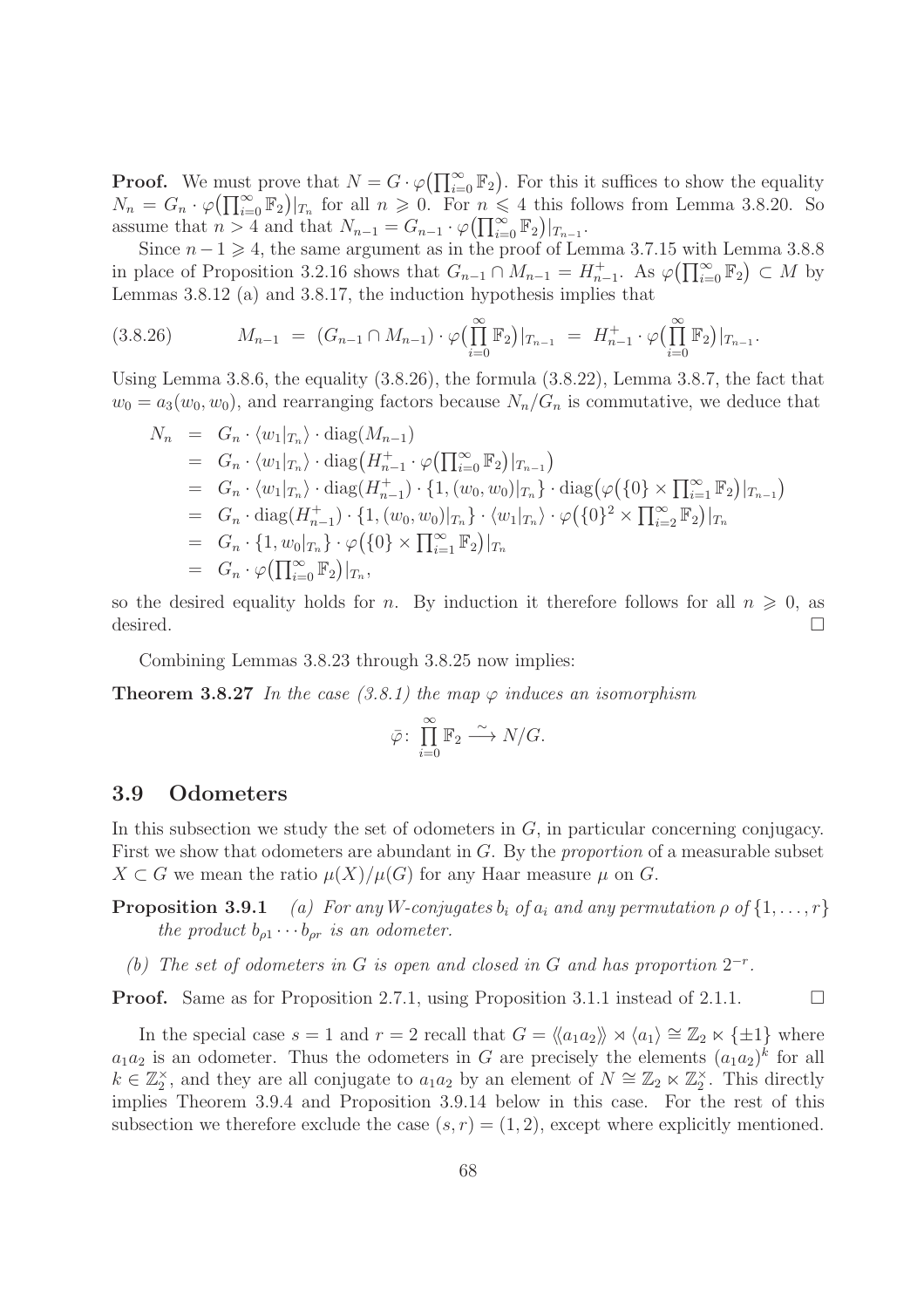**Lemma 3.9.2** Any odometer in G is conjugate under N to an element of  $(Ha_s \times \{a_r\})\sigma$ .

**Proof.** Any odometer c in G acts non-trivially on  $T_1$  and is therefore equal to  $(x, y)$  of for some  $(x, y) \in G^1$ . Recall from Proposition 3.2.4 (c) that  $G^1 = (H \times H) \cdot \langle (a_s, a_r), (a_r, a_s) \rangle$ . Since  $sgn_s(xy) = sgn_{s+1}(c) = -1$  and  $sgn_s$  |H = 1, it follows that  $(x, y)$  is an element of  $H \times H$  times an odd number of factors  $(a_s, a_r)$  and/or  $(a_r, a_s)$ . After possibly replacing c by its conjugate under  $\sigma = a_1 \in G$ , we may without loss of generality assume that the factor  $(a_s, a_r)$  occurs an odd number of times and the factor  $(a_r, a_s)$  an even number of times. Then  $(x, y)$   $(a_s, a_r)^{-1}$  is a product of an even number of each kind of factors. Since both  $a_s$  and  $a_r$  have order two, we deduce that

$$
(x, y) (a_s, a_r)^{-1} = ((a_s, a_r) (a_r, a_s))^{2\lambda} = ((a_s a_r)^{2\lambda}, (a_r a_s)^{2\lambda}) = (v^{\lambda}, v^{-\lambda})
$$

for some  $\lambda \in \mathbb{Z}_2$ , where for brevity we write  $v := (a_s a_r)^2$ . Thus

$$
c \in (H \times H) \cdot (v^{\lambda} a_s, v^{-\lambda} a_r) \cdot \sigma.
$$

Next, if  $s \geqslant 2$  and  $r \geqslant 4$ , then  $v = (a_s a_r)^2 \in H$  by Proposition 3.2.12, and so c already lies in  $(H \times H) \cdot (a_s, a_r) \cdot \sigma$ . Otherwise, the element  $(1, v) = (1, (a_s a_r)^2)$  lies in N by Lemma 3.7.6 or 3.8.6, and so we may replace c by its conjugate

$$
(1, v^{\lambda}) c (1, v^{-\lambda}) \in (1, v^{\lambda}) \cdot (H \times H) \cdot (v^{\lambda} a_s, v^{-\lambda} a_r) \cdot \sigma \cdot (1, v^{-\lambda})
$$
  
= 
$$
(H \times H) \cdot (v^{\lambda} a_s v^{-\lambda}, a_r) \cdot \sigma
$$
  
= 
$$
(H \times H) \cdot (v^{2\lambda} a_s, a_r) \cdot \sigma.
$$

Since in this case  $v^2 = (a_s a_r)^4 = 1$  by Lemma 3.7.2 (a) or 3.8.2 (a), we can then drop the term  $v^{2\lambda}$ . In either case have may thus without loss of generality assume that

$$
c \in (H \times H) \cdot (a_s, a_r) \cdot \sigma.
$$

Now write  $c = (h'a_s, ha_r)\sigma$  with  $h', h \in H$ . Then  $(1,h) \in G$ ; hence we may replace c by its conjugate

$$
(1,h)^{-1} (h'a_s, ha_r) \sigma (1,h) = (h'a_s h, a_r) \sigma.
$$

Since  $h'a_s h \in Ha_s$ , the element c then has the required form.

**Lemma 3.9.3** For any  $u \in N$  we have  $(1, [a_r, u]) \in N$ .

**Proof.** Since u normalizes G, the commutator  $[a_r, u]$  lies in G. Being a commutator, all its signs are +1. If  $s \ge 2$  and  $r \ge 4$ , by Lemma 3.6.3 (c) this implies that  $[a_r, u] \in H$ ; hence  $(1, [a_r, u])$  lies in  $G \subset N$ , as desired. Otherwise Lemma 3.7.2 (d) or 3.8.2 (d) implies that  $[a_r, u] \in H \cdot \langle \langle (a_s a_r)^2 \rangle \rangle$ , and hence

$$
(1,[a_r,u]) \in (1 \times H) \cdot \langle (1,(a_s a_r)^2) \rangle.
$$

But in this case  $(1, (a_s a_r)^2) \in N$  by Lemma 3.7.6 or 3.8.6, and since  $1 \times H \subset G \subset N$ , we again deduce that  $(1, [a_r, u]) \in N$ , as desired.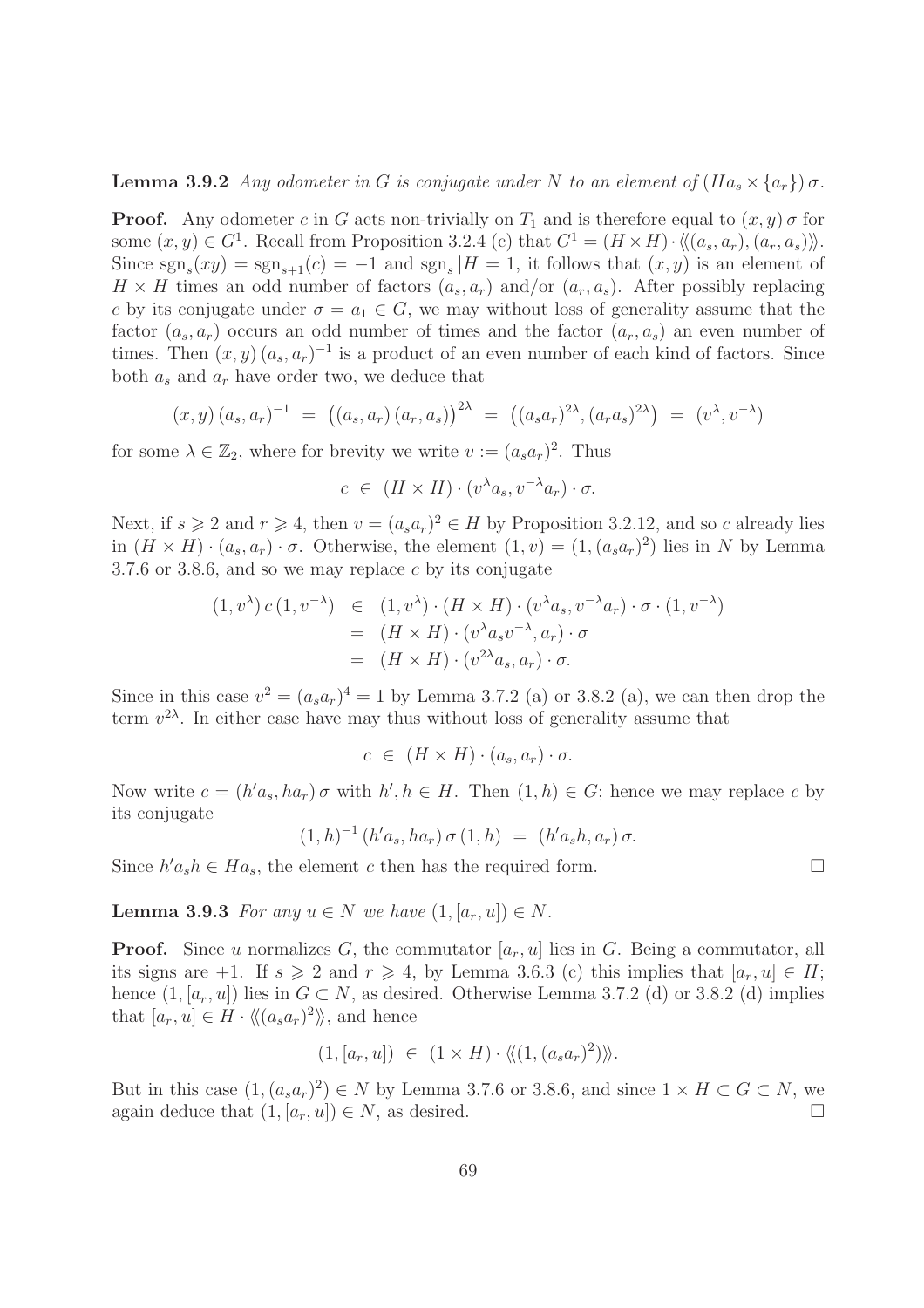#### Theorem 3.9.4 All odometers in G are conjugate under N.

**Proof.** (At the beginning of this subsection this was already shown for  $(s, r) = (1, 2)$ , so the following proof concerns the remaining cases.) By Lemma 1.3.1 it suffices to show that for any  $n \geq 0$  and any odometers  $c, c' \in G$ , there exists  $w \in N$  with  $wcw^{-1}|_{T_n} = c'|_{T_n}$ . For  $n \leq r$  this is a direct consequence of the fact that  $G_r = W_r$ . So assume that  $n > r$  and that the assertion is universally true for  $n-1$  in place of n.

Consider any odometers  $c, c' \in G$ . By Lemma 3.9.2 we may without loss of generality assume that  $c = (ha_s, a_r) \sigma$  and  $c' = (h'a_s, a_r) \sigma$  for some  $h, h' \in H$ . Then

$$
c2 = (has, ar) \sigma (has, ar) \sigma = (hasar, arhas) \in G,
$$

and so  $d := ha_s a_r$  is again an odometer, which lies in G by Proposition 3.2.2. Likewise the element  $d' := h' a_s a_r$  is an odometer in G. Thus by the induction hypothesis we can choose an element  $u \in N$  with  $udu^{-1}|_{T_{n-1}} = d'|_{T_{n-1}}$ . For later use observe that we can replace u by  $ud^{\lambda}$  for any  $\lambda \in \mathbb{Z}_2$  without losing the equality. But for the moment we fix u and set  $w := (u, a_r u a_r^{-1}) \in W$ . Since  $c = (da_r^{-1}, a_r) \sigma$  and  $c' = (d' a_r^{-1}, a_r) \sigma$ , we find that

$$
wcw^{-1} = (u, a_rua_r^{-1}) (da_r^{-1}, a_r) \sigma (u^{-1}, a_ru^{-1}a_r^{-1}) = (udu^{-1}a_r^{-1}, a_r) \sigma
$$

and deduce that

$$
wcw^{-1}|_{T_n} = ((udu^{-1}a_r^{-1})|_{T_{n-1}}, a_r|_{T_{n-1}}) \sigma = ((d'a_r^{-1})|_{T_{n-1}}, a_r|_{T_{n-1}}) \sigma = c'|_{T_n}.
$$

It remains to show that we can choose  $u \in N$  such that w lies in N. For this observe that

$$
w = (u, a_r u a_r^{-1}) = (1, [a_r, u]) \cdot (u, u).
$$

By Lemma 3.9.3 the first factor always lies in N, so we must choose u such that  $(u, u) \in N$ . If  $s \geqslant 2$  and  $r \geqslant 4$ , this already follows from Lemma 3.6.5, and we are done. For the rest of the proof we therefore assume that  $s = 1$  or  $r = 3$ .

Since  $n > r$ , we have  $n - 1 \geq r$ . Let us postpone the case  $(s, r, n) = (2, 3, 4)$  to the end of the proof and exclude it for now. Then Lemma 3.7.2 and Proposition 3.2.16 if s = 1, respectively Lemma 3.8.2 and Proposition 3.2.14 if  $s = 2$ , imply that that  $G_{n-1}$  =  $H_{n-1} \rtimes \langle a_s |_{T_{n-1}}, a_r |_{T_{n-1}} \rangle$  and that restriction to  $T_{n-1}$  induces an isomorphism  $\langle a_s, a_r \rangle \overset{\sim}{\rightarrow}$  $\langle a_s|_{T_{n-1}}, a_r|_{T_{n-1}}\rangle$ . Thus the restriction induces an isomorphism  $G/H \stackrel{\sim}{\rightarrow} G_{n-1}/H_{n-1}$ .

Recall that  $M$  was defined as the subgroup of all elements of  $N$  which induce the identity on  $G/H$ , and that  $N = MG$  by Lemma 3.7.3 or 3.8.3. Recall also that  $uha_sa_ru^{-1}|_{T_{n-1}} =$  $udu^{-1}|_{T_{n-1}} = d'|_{T_{n-1}} = h'a_s a_r|_{T_{n-1}}$ . It follows that  $H_{n-1}(ua_sa_ru^{-1})|_{T_{n-1}} = H_{n-1}(a_sa_r)|_{T_{n-1}}$ , in other words, the action of u on  $G_{n-1}/H_{n-1}$  induced by conjugation fixes the image of  $a_s a_r$ . The same is therefore true for the action of u on  $G/H$ . As  $G/H$  is dihedral with cyclic part  $\langle a_s a_r \rangle$  of order 4, this action is also induced by an element of  $\langle a_s a_r \rangle$ . Since  $u \in N = MG$ , it follows that  $u \in M\langle a_s a_r \rangle$ . But the fact that  $d \in Ha_s a_r$  implies that  $M\langle a_s a_r\rangle = M\langle d\rangle$ . After replacing u by  $ud^{\lambda}$  for a suitable  $\lambda \in \mathbb{Z}_2$  we can therefore assume that  $u \in M$ . Then  $(u, u) \in N$  by Lemma 3.7.4 or 3.8.4, and we are done.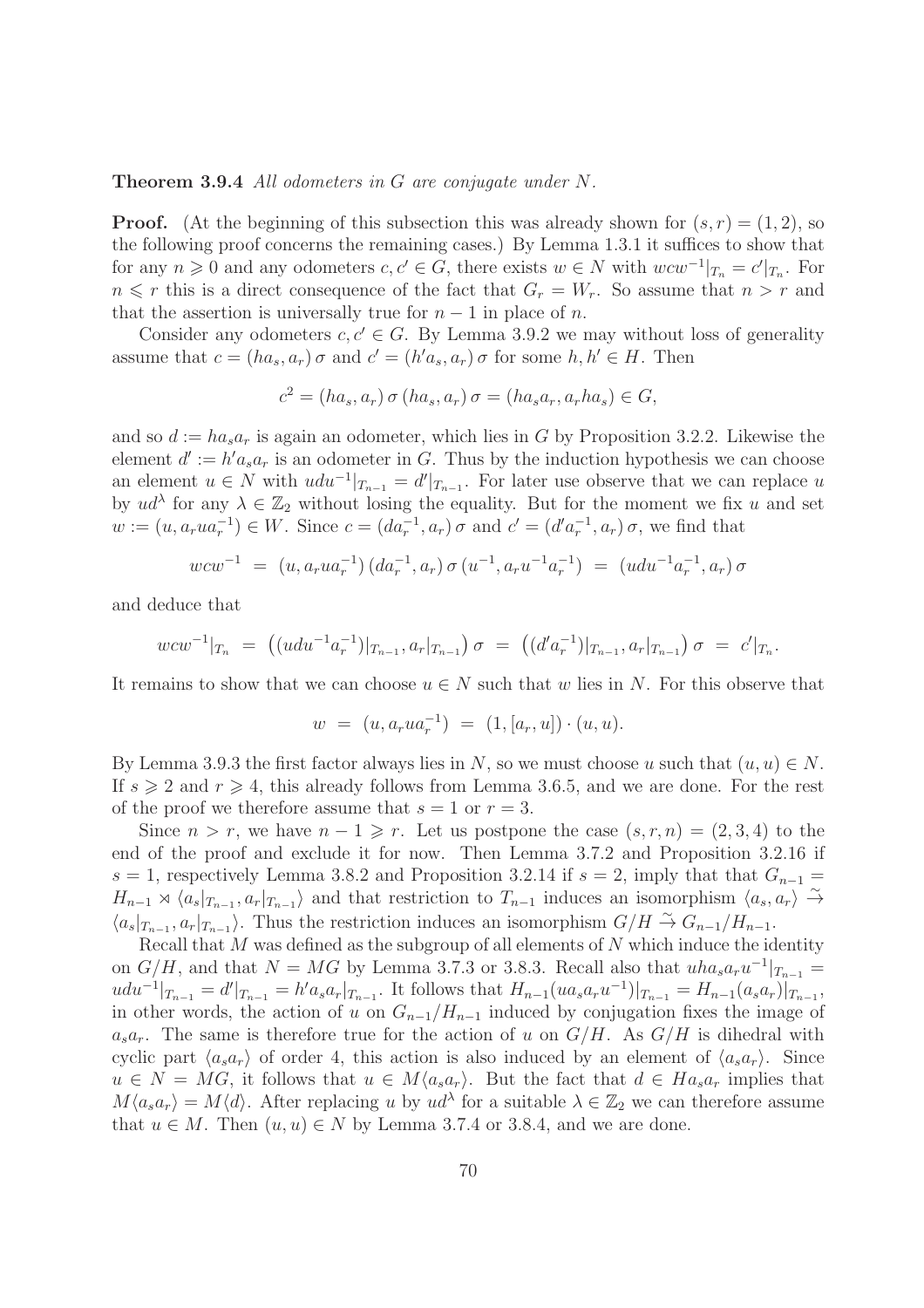It remains to finish the induction step in the case  $(s, r, n) = (2, 3, 4)$ . For this we use the description of  $G_{r+1}/(H_r \times H_r) \subset W_{r+1}/(H_r \times H_r) \cong \text{Mat}_{2 \times 2}(\{\pm 1\}) \rtimes \langle \sigma \rangle$  from Lemma 3.2.15. Since  $c = (ha_s, a_r) \sigma$  and  $c = (h'a_s, a_r) \sigma$  with  $h, h' \in H$ , the image of both elements under the map from 3.2.15 (b) is

$$
\begin{pmatrix} -1 & 1 \\ 1 & -1 \end{pmatrix} \cdot \sigma.
$$

Since any two odometers are conjugate under W, we can choose an element  $v \in W$  with  $vcv^{-1} = c'$ . Then the image of v in Mat<sub>2×2</sub>({ $\pm 1$ })  $\rtimes \langle \sigma \rangle$  commutes with  $\begin{pmatrix} -1 & 1 \\ 1 & -1 \end{pmatrix} \cdot \sigma$ . By direct calculation the centralizer of this element is

$$
\left\langle \begin{pmatrix} -1 & -1 \\ 1 & 1 \end{pmatrix}, \begin{pmatrix} 1 & 1 \\ -1 & -1 \end{pmatrix}, \begin{pmatrix} -1 & 1 \\ 1 & -1 \end{pmatrix} \cdot \sigma \right\rangle.
$$

From 3.2.15 (d) we see that this centralizer is contained in the normalizer of the image of  $G_{r+1}$ . Moreover, Lemma 3.8.20 implies that this normalizer is equal to the image of  $N_{r+1}$  in  $\text{Mat}_{2\times 2}(\{\pm 1\}) \rtimes \langle \sigma \rangle$ . Thus the image of  $N_{r+1}$  contains the image of v. Since  $r + 1 = 4 = n$ , this is equivalent to  $v|_{T_n} \in N_n$ . But this in turn means that there exists a new element  $w \in N$  with  $w|_{T_n} = v|_{T_n}$ . The equation  $vcv^{-1} = c'$  then implies that  $wcw^{-1}|_{T_n} = vcv^{-1}|_{T_n} = c'|_{T_n}$ , as desired. This finishes the proof of Theorem 3.9.4.  $\Box$ 

The author does not know which analogues of Theorem 2.7.4 (b) and Theorem 2.7.6, if any, might hold in the strictly pre-periodic case. However, we can describe how the normalizer of any odometer in G sits inside N.

**Proposition 3.9.5** Consider any odometer  $c \in G$  and any  $k \in \mathbb{Z}_2^{\times}$ .

- (a) There exists an element  $w \in N$  with  $wcw^{-1} = c^k$ .
- (b) Every element  $w \in W$  with  $wcw^{-1} = c^k$  lies in N.
- (c) For any such w the coset  $wG$  depends only on k.

**Proof.** As  $c^k$  is another odometer in  $G$ , part (a) follows from Theorem 3.9.4. Next consider two elements  $w, w' \in W$  with  $wcw^{-1} = w'cw'^{-1} = c^k$ . Then  $w^{-1}w' \in W$  commutes with c. By Proposition 1.6.4 (b) it therefore lies in  $\langle c \rangle$  and hence in G. Thus  $wG = w'G$ . Since  $w \in N$  for some choice of w, it follows that  $w \in N$  for every choice, proving (b). It also follows that the coset  $wG$  is independent of w. Moreover, as all odometers are conjugate under N by Theorem 3.9.4, the conjugacy class of  $wG$  in  $N/G$  is independent of c. Since  $N/G$  is abelian, it follows that the coset wG itself is independent of c, proving (c). (The statement and proof also applies when  $(s, r) = (1, 2)$ .

For the rest of this subsection we fix elements c, k, w as in Proposition 3.9.5. Like the description of N itself, the determination of the coset  $wG$  depends on the respective subcases. Recall that since  $(s, r) \neq (1, 2)$ , Theorem 3.6.12, 3.7.18, or 3.8.27 yields an isomorphism  $\bar{\varphi}$  between  $N/G$  and  $\prod_{i=1}^{\infty} \mathbb{F}_2$  or  $\prod_{i=0}^{\infty} \mathbb{F}_2$ . Let

(3.9.6) 
$$
\begin{cases} (k_1, k_2, \ldots) \in \prod_{i=1}^{\infty} \mathbb{F}_2, & \text{resp.} \\ (k_0, k_1, k_2, \ldots) \in \prod_{i=0}^{\infty} \mathbb{F}_2, \end{cases}
$$

be the tuple corresponding to the coset  $wG$ .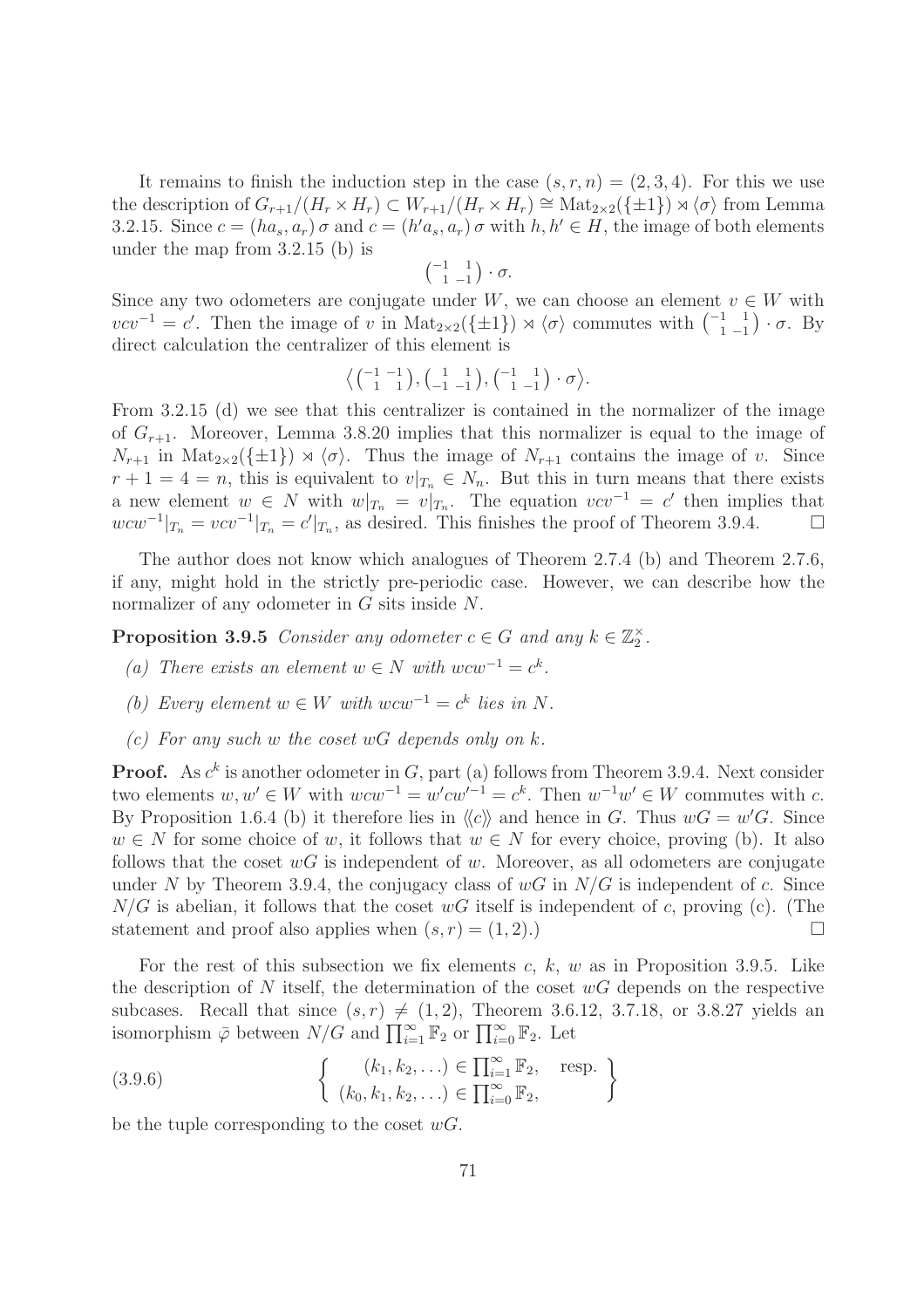# **Lemma 3.9.7** The elements  $k_i$  for  $i \geq 1$  are all equal.

**Proof.** After possibly replacing w by wc we may without loss of generality assume that  $w = (u, u') \in W \times W$ . Write  $c^2 = (d, d')$ . Then d is another odometer in G, and the equation  $wcw^{-1} = c^k$  implies that  $udu^{-1} = d^k$ . By Proposition 3.9.5 we therefore have  $u \in N$  and  $uG = wG$ .

Suppose first that  $(s, r) \neq (2, 3)$ . Since  $w \in W \times W$ , the choice (3.9.6) then means that  $w \in G^1 \cdot \varphi(k_1, k_2, \ldots)$ . Note that by the definition (3.6.6) or (3.7.11) of  $w_1$  we have  $w_1 \in W \times W$  and

$$
\text{pr}_1(w_1) = \left\{ \begin{array}{ll} \text{pr}_1((a_s, a_s)) = a_s & \text{if } s \geq 2 \text{ and } r \geq 4, \\ \text{pr}_1((1, (a_s a_r)^2)) = 1 & \text{if } s = 1 \text{ and } r \geq 3. \end{array} \right\} \in G.
$$

Using the functional equation (3.6.8) or (3.7.13) and the fact that  $pr_1(G^1) = G$  by Proposition 3.2.2 (d), we deduce that

$$
G \cdot \varphi(k_1, k_2, \ldots) = Gw = Gu = G \cdot \text{pr}_1(w)
$$
  
=  $G \cdot \text{pr}_1(G^1 \cdot w_1^{k_1} \cdot \text{diag}(\varphi(k_2, k_3, \ldots)))$   
=  $G \cdot \varphi(k_2, k_3, \ldots).$ 

Therefore  $k_1 = k_2 = k_3 = \ldots$ , as desired.

Suppose now that  $(s, r) = (2, 3)$ . Then  $(3.9.6)$  means that  $w \in G^1 \cdot \varphi(k_0, k_1, k_2, \ldots)$ . Also, by the definitions (3.8.11) and (3.8.13) of  $w_1$  and  $w_0$  we have  $w_1, w_0 \in W \times W$  and

$$
\begin{cases} \n\text{pr}_1(w_1) = \text{pr}_1((1, (a_s a_r)^2)) = 1, \text{ and} \\ \n\text{pr}_1(w_0) = \text{pr}_1((a_2 w_0, a_3 w_0)) = a_2 w_0 \in G w_0. \n\end{cases}
$$

Using the functional equation (3.8.22) and the fact that  $pr_1(G^1) = G$ , we deduce that

$$
G \cdot \varphi(k_0, k_1, k_2, \ldots) = Gw = Gu = G \cdot \text{pr}_1(w)
$$
  
=  $G \cdot \text{pr}_1(G^1 \cdot w_0^{k_0} \cdot w_1^{k_1} \cdot \text{diag}(\varphi(0, k_2, k_3, \ldots)))$   
=  $G \cdot w_0^{k_0} \cdot \varphi(0, k_2, k_3, \ldots)$   
=  $G \cdot \varphi(k_0, k_2, k_3, \ldots).$ 

Therefore again  $k_1 = k_2 = k_3 = \ldots$ , as desired.

By Lemma 3.9.7 it remains to determine  $k_1$ , respectively  $k_1$  and  $k_0$ . The first tool for this is a closer look at the subgroups  $G_{r+1} \subset N_{r+1} \subset W_{r+1}$  in the next two lemmas:

**Lemma 3.9.8** (a) If  $s = 2$  and  $r = 3$ , we have  $N_4 = G_4 \cdot \langle w_0 |_{T_4} \rangle$  and  $[N_4 : G_4] = 2$  and  $w_i|_{T_4} \in G_4$  for all  $i \geqslant 1$ .

(b) If  $s \geq 2$  and  $r \geq 4$ , we have  $N_{r+1} = G_{r+1} \cdot \langle w_1 |_{T_{r+1}} \rangle$  and  $[N_{r+1} : G_{r+1}] = 2$  and  $w_i|_{T_{r+1}} \in G_{r+1}$  for all  $i \geqslant 2$ .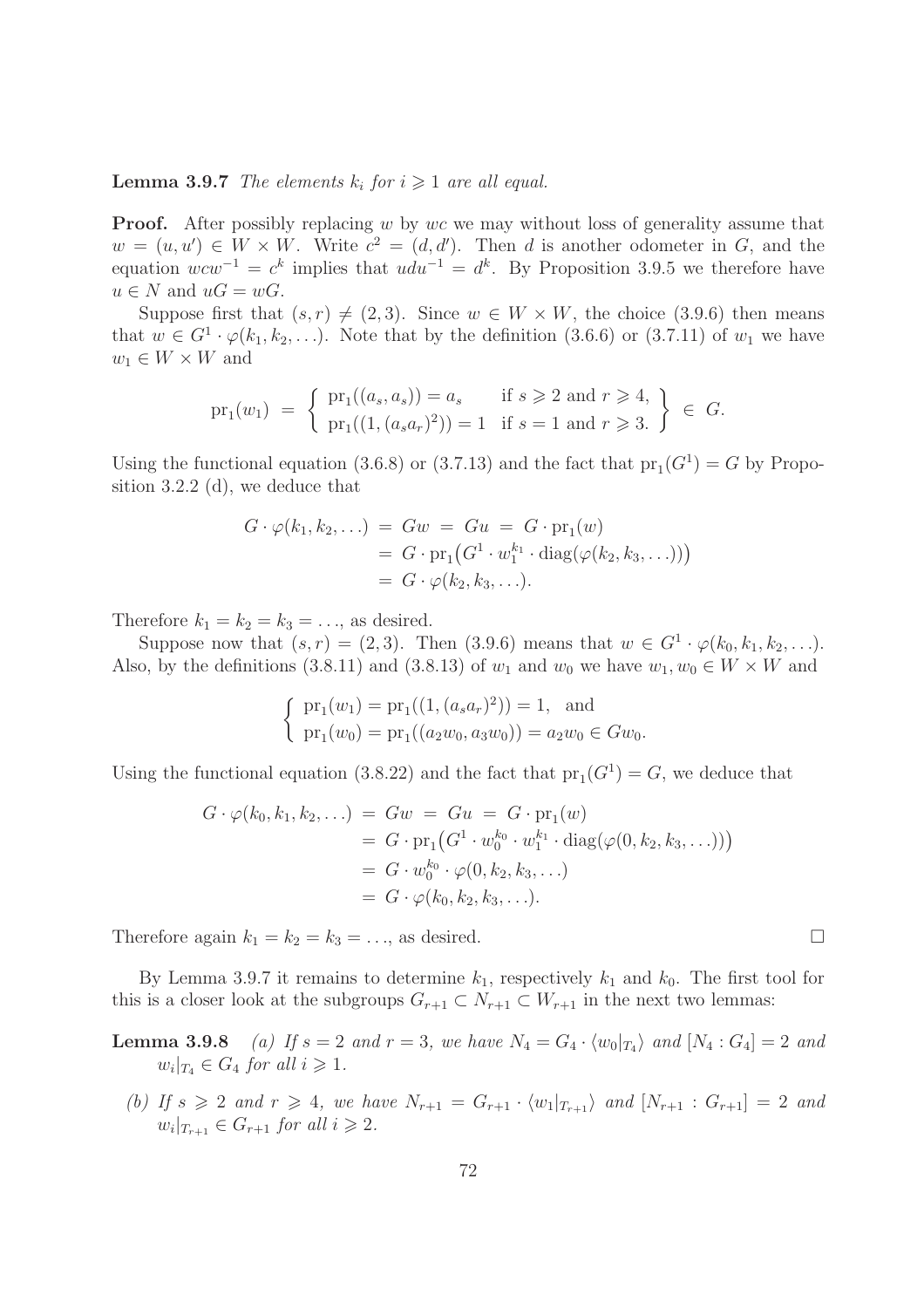Proof. Part (a) is just a repetition of Lemmas 3.8.12 (b) and 3.8.20. For (b) recall from the construction (3.6.6) that  $w_0 = (a_s, a_s)$ ; hence the image of the residue class of  $w_0|_{T_{r+1}}$ under the isomorphism from Lemma 3.2.15 (b) is the matrix

$$
\begin{pmatrix} \operatorname{sgn}_s(a_s) & \operatorname{sgn}_s(a_s) \\ \operatorname{sgn}_r(a_s) & \operatorname{sgn}_r(a_s) \end{pmatrix} = \begin{pmatrix} -1 & -1 \\ 1 & 1 \end{pmatrix}.
$$

By Lemma 3.2.15 (c) this matrix does not lie in the image of  $G_{r+1}$ , which proves that  $w_0|_{T_{r+1}} \notin G_{r+1}$ . Also, since N normalizes G, its restriction  $N_{r+1}$  normalizes  $G_{r+1}$ ; and hence Lemma 3.2.15 (d) implies that  $[N_{r+1}: G_{r+1}] \leq 2$ . Since  $w_1|_{T_{r+1}}$  already lies in  $N_{r+1}$ , but not in  $G_{r+1}$ , this leaves only the possibility  $[N_{r+1} : G_{r+1}] = 2$  with  $N_{r+1} = G_{r+1} \cdot \langle w_1 |_{T_{r+1}} \rangle$ . Finally, for all  $i \geq 2$  the construction (3.6.6) implies that  $w_i = (w_{i-1}, w_{i-1})$  with  $w_{i-1} \in$  $diag(W)$  and hence  $sgn_s(w_{i-1}) = sgn_r(w_{i-1}) = 1$ . Thus the image of the residue class of  $w_i|_{T_{r+1}}$  under the isomorphism from Lemma 3.2.15 (b) is the trivial matrix, which shows that  $w_i|_{T_{r+1}}$  lies in  $G_{r+1}$ . All parts of (b) are now proved.

**Lemma 3.9.9** If  $s \geq 2$ , then  $w|_{T_{r+1}} \in G_{r+1}$  if and only if  $\frac{k-1}{2}$  is even.

**Proof.** Abbreviate  $\ell := \frac{k-1}{2} \in \mathbb{Z}_2$ . As a preparation let  $a \in W$  be the standard odometer from (1.6.1) and  $z \in W$  the element satisfying  $zaz^{-1} = a^k$  from Remark 1.6.5. Recall that z was characterized by the recursion relation  $z = (z, a^{\ell}z)$ . Thus we have  $sgn_1(z) = 1$ , and for all  $n \geqslant 2$  we can calculate

$$
sgn_n(z) = sgn_{n-1}(z) \cdot sgn_{n-1}(a^{\ell}z) = sgn_{n-1}(a)^{\ell} = (-1)^{\ell}.
$$

Since  $r > s \geq 2$ , the image of  $z|_{T_{r+1}}$  in  $\text{Mat}_{2\times 2}(\{\pm 1\}) \rtimes \langle \sigma \rangle$  under the map from Lemma 3.2.15 (b) is therefore the matrix

$$
\begin{pmatrix} \operatorname{sgn}_s(z) & \operatorname{sgn}_s(a^{\ell}z) \\ \operatorname{sgn}_r(z) & \operatorname{sgn}_r(a^{\ell}z) \end{pmatrix} = \begin{pmatrix} (-1)^{\ell} & 1 \\ (-1)^{\ell} & 1 \end{pmatrix}.
$$

The conjugacy class of this element in  $\text{Mat}_{2\times 2}(\{\pm 1\}) \rtimes \langle \sigma \rangle$  is the subset

$$
X := \left\{ \begin{pmatrix} (-1)^{\ell} & 1 \\ (-1)^{\ell} & 1 \end{pmatrix}, \begin{pmatrix} 1 & (-1)^{\ell} \\ 1 & (-1)^{\ell} \end{pmatrix} \right\}.
$$

Now recall that a is conjugate to c under W. Proposition 1.6.4 therefore implies that  $z$ is conjugate to wc<sup>m</sup> under W for some  $m \in \mathbb{Z}_2$ . It follows that the image of  $wc^m|_{T_{r+1}}$  in  $\text{Mat}_{2\times 2}(\{\pm 1\}) \rtimes \langle \sigma \rangle$  is contained in X. Using the description of the image of  $G_{r+1}$  from Lemma 3.2.15 (c), we find that X is a subset of the image of  $G_{r+1}$  if  $\ell$  is even, and disjoint from it if  $\ell$  is odd. Thus the image of  $wc^{m}|_{T_{r+1}}$  is contained in the image of  $G_{r+1}$  if and only if  $\ell$  is even. This means that  $wc^m|_{T_{r+1}} \in G_{r+1}$  if and only if  $\ell$  is even. As  $c|_{T_{r+1}}$  itself lies in  $G_{r+1}$ , it follows that  $w|_{T_{r+1}} \in G_{r+1}$  if and only if  $\ell$  is even, as desired.

The second tool is a closer study of  $G/(H \times H)$  in the following two lemmas: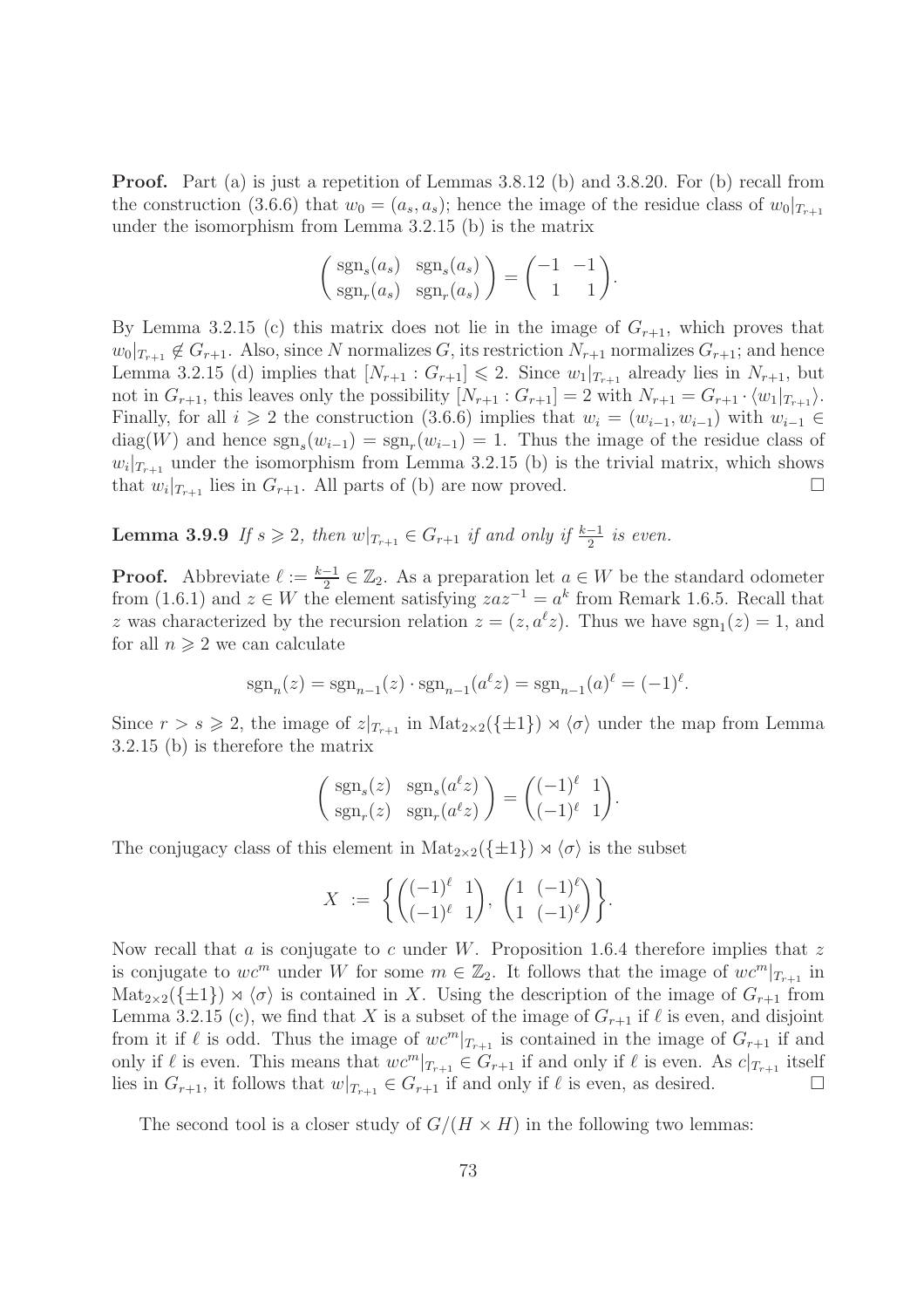**Lemma 3.9.10** Assume that either  $s = 1$  and  $r \ge 3$ , or  $s = 2$  and  $r = 3$ . Then:

- (a)  $G = (H \times H) \rtimes \langle \sigma, (a_s, a_r) \rangle$  where  $\langle \sigma, (a_s, a_r) \rangle$  is a dihedral group with the maximal cyclic subgroup  $\langle \sigma(a_s, a_r) \rangle$  of order 8.
- (b) The subgroup  $H \times H$  is normalized by N.
- (c) Conjugation by  $w_1$  induces the automorphism  $x \mapsto x^5$  on the cyclic subgroup of order 8 of  $G/(H \times H)$ .
- (d) For every  $i \geqslant 2$ , conjugation by  $w_i$  induces the trivial automorphism on  $G/(H \times H)$ .
- (e) If  $s = 2$  and  $r = 3$ , conjugation by  $w_0$  induces an inner automorphism on  $G/(H \times H)$ .

Proof. The semidirect product decomposition in (a) is a reminder from Lemmas 3.7.2 (c) and 3.8.2 (c), and the element  $\sigma(a_s, a_r) = a_1 a_{s+1}$  has order 8 by Proposition 3.1.9 in both cases, proving (a).

Next, by (3.7.11) and (3.8.11) we have  $w_1 = (1, (a_s a_r)^2)$  in both cases. Since  $(a_s a_r)^2$  =  $(a_ra_s)^2$  generates the center of  $\langle a_s, a_r \rangle$  by Lemma 3.7.2 (a) or 3.8.2 (a), it follows that  $w_1$ commutes with  $(a_s, a_r)$ . On the other hand we calculate

$$
(\sigma (a_s, a_r))^4 = (a_r a_s, a_s a_r)^2 = ((a_r a_s)^2, (a_s a_r)^2) = ((a_s a_r)^2, (a_s a_r)^2) = [w_1, \sigma].
$$

Together this implies that

$$
w_1 \cdot \sigma(a_s, a_r) \cdot w_1^{-1} = w_1 \sigma w_1^{-1} \sigma^{-1} \cdot \sigma(a_s, a_r) = (\sigma(a_s, a_r))^4 \sigma(a_s, a_r) = (\sigma(a_s, a_r))^5.
$$

Also, since  $(a_s a_r)^2$  normalizes H, the element  $w_1$  normalizes  $H \times H$ , and together this shows (c).

By (3.7.11) and (3.8.11) in both cases we also have  $w_i = (w_{i-1}, w_{i-1})$  for all  $i \ge 2$ . This element trivially commutes with  $\sigma$ , and since conjugation by  $w_{i-1} \in M$  normalizes H and acts trivially on  $G/H$ , it follows that conjugation by  $w_i$  normalizes  $H \times H$  and fixes the coset  $(a_s, a_r)$   $(H \times H)$ . This implies (d).

In the case  $s = 2$  and  $r = 3$  we have  $w_0 = a_3(w_0, w_0)$  by the construction (3.8.13). Also since  $w_0 \in M$  by Lemma 3.8.17, conjugation by  $w_0$  normalizes H and acts trivially on  $G/H$ . Thus conjugation by  $(w_0, w_0)$  normalizes  $H \times H$  and fixes the coset  $(a_s, a_r)(H \times H)$ . Since  $(w_0, w_0)$  also commutes with  $\sigma$ , it follows that conjugation by it induces the trivial automorphism of  $G/(H \times H)$ . This implies that  $w_0 = a_3(w_0, w_0)$  normalizes  $H \times H$  and induces the same inner automorphism of  $G/(H \times H)$  as  $a_3$ , proving (e).

Finally, since N is generated by G and all the elements  $w_i$  considered, and all these elements normalize  $H \times H$ , this implies (b).

**Lemma 3.9.11** In the situation of Lemma 3.9.10, the image of c in the dihedral group  $G/(H \times H)$  generates the maximal cyclic subgroup of order 8.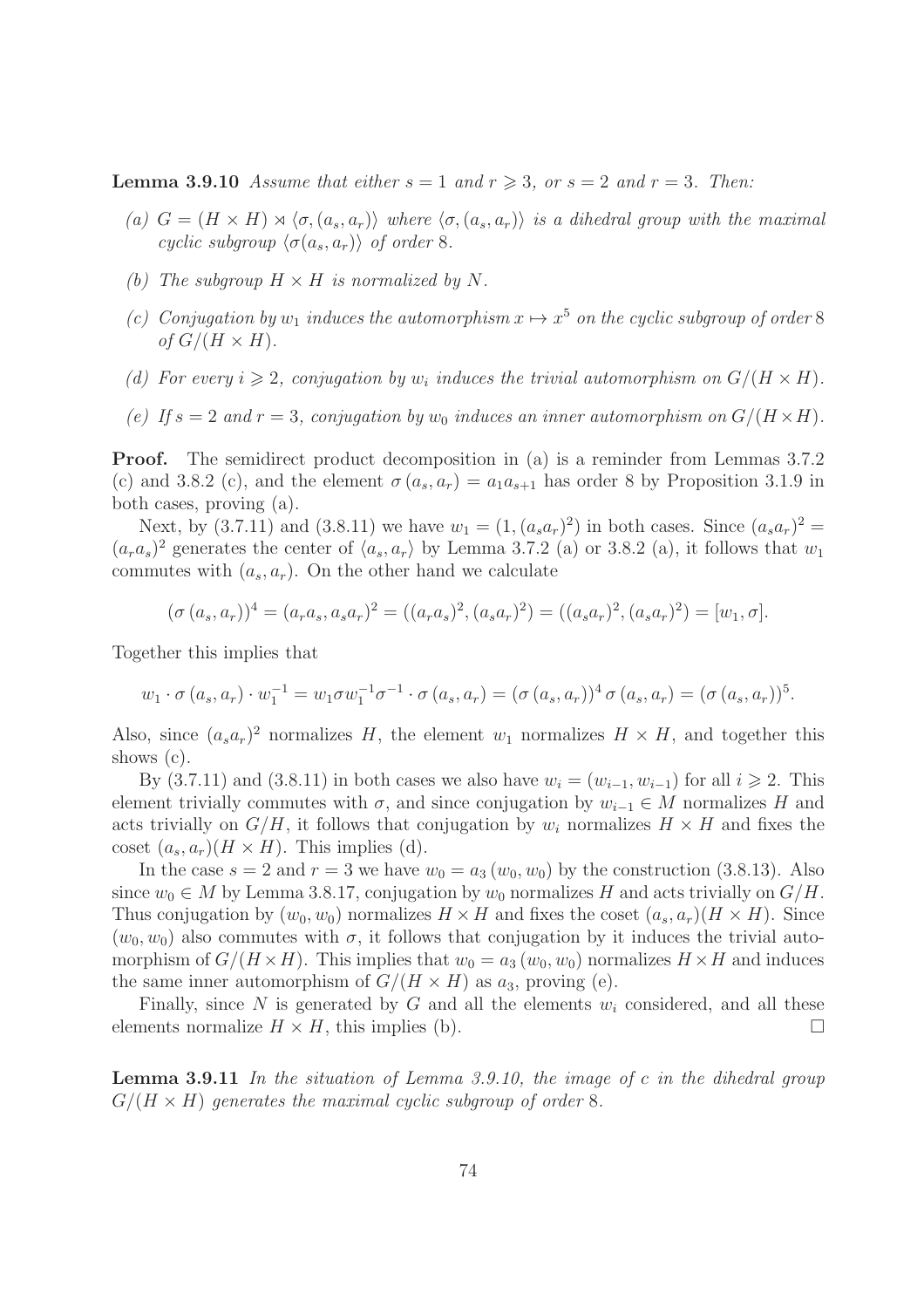**Proof.** Since all odometers in G are conjugate under N by Theorem 3.9.4, and N normalizes  $H \times H$  by Lemma 3.9.10 (b), it suffices to prove this for any one choice of c. We will prove it for  $c = a_1 \cdots a_r$ , which is an odometer in G by Proposition 3.9.1 (a). Recall that  $a_i = (a_{i-1}, 1) \in H \times 1$  for all  $i \neq 1, s + 1$ . Thus the image of  $a_1 \cdots a_r$  in  $G/(H \times H)$ is equal to the image of  $a_1a_{s+1} = \sigma(a_s, a_r)$ . By Lemma 3.9.10 (a) this image generates the maximal cyclic subgroup of  $G/(H \times H)$ , as desired.

Now we can reap the fruits of the preceding efforts:

## Lemma 3.9.12

- (a) If  $s \geqslant 2$  and  $r \geqslant 4$ , we have  $k_1 \equiv \frac{k-1}{2} \mod 2$ .
- (b) If  $s = 1$  and  $r \geqslant 3$ , we have  $k_1 \equiv \frac{k^2 1}{8} \mod 2$ .
- (c) If  $s = 2$  and  $r = 3$ , we have  $k_0 \equiv \frac{k-1}{2} \mod 2$ .
- (d) If  $s = 2$  and  $r = 3$ , we have  $k_1 \equiv \frac{k^2 1}{8} \mod 2$ .

**Proof.** If  $s \ge 2$  and  $r \ge 4$ , the definition (3.6.7) of  $\varphi$  implies that

$$
w\in G\cdot\varphi(k_1,k_2,\ldots)=G\,w_1^{k_1}w_2^{k_2}\cdots.
$$

By Lemma 3.9.8 (b) it follows that  $w|_{T_{r+1}} \in G_{r+1} \cdot (w_1|_{T_{r+1}})^{k_1}$  with  $w_1|_{T_{r+1}} \notin G_{r+1}$ . But by Lemma 3.9.9 we have  $w|_{T_{r+1}} \in G_{r+1}$  if and only if  $\frac{k-1}{2} \equiv 0 \mod 2$ . Thus  $k_1 \equiv \frac{k-1}{2} \mod 2$ , proving (a).

If  $s = 1$  and  $r \geq 3$ , the definition (3.7.12) of  $\varphi$  again implies that

$$
w\in G\cdot\varphi(k_1,k_2,\ldots)=G\,w_1^{k_1}w_2^{k_2}\cdots.
$$

From Lemma 3.9.10 (c-d) we find that conjugation by  $w_1^{k_1} w_2^{k_2} \cdots$  induces the automorphism  $x \mapsto x^{1+4k_1}$  on the maximal cyclic subgroup of order 8 of  $G/(H \times H)$ . Moreover, as  $G/(H \times H)$  is a dihedral group, the automorphism of the maximal cyclic subgroup induced by any element of G has the form  $x \mapsto x^{\pm 1}$ . On the other hand, by Lemma 3.9.11 this subgroup is generated by the image of  $c$ , and so conjugation by  $w$  induces the automorphism  $x \mapsto x^k$  on it. Together this implies that  $x^{\pm (1+4k_1)} = x^k$ , or equivalently  $1 + 4k_1 \equiv \pm k \mod 8$ . Therefore  $k_1 \equiv \frac{k^2 - 1}{8} \mod 2$ , proving (b).

If  $s = 2$  and  $r = 3$ , the definition  $(3.8.21)$  of  $\varphi$  implies that

$$
w \in G \cdot \varphi(k_0, k_1, k_2, \ldots) = G w_0^{k_0} w_1^{k_1} w_2^{k_2} \cdots
$$

By Lemma 3.9.8 (a) it follows that  $w|_{T_4} \in G_4 \cdot (w_0|_{T_4})^{k_0}$  with  $w_0|_{T_4} \notin G_4$ . But by Lemma 3.9.9 we have  $w|_{T_4} \in G_4$  if and only if  $\frac{k-1}{2} \equiv 0 \mod 2$ . Thus  $k_0 \equiv \frac{k-1}{2} \mod 2$ , proving (c).

Moreover, from Lemma 3.9.10 (c-d) we find that conjugation by  $w_1^{k_1}w_2^{k_2}\cdots$  induces the automorphism  $x \mapsto x^{1+4k_1}$  on the maximal cyclic subgroup of order 8 of  $G/(H \times H)$ .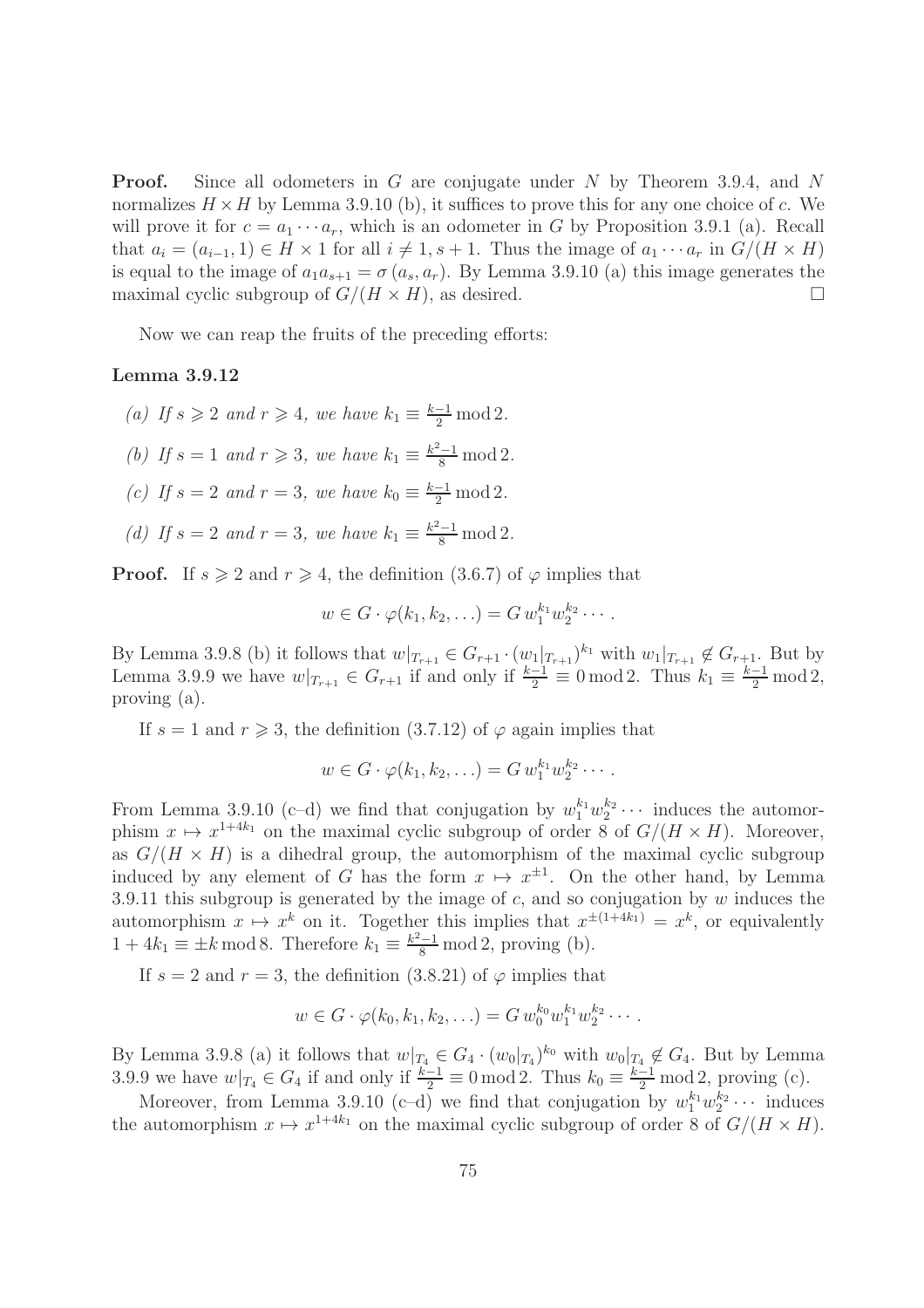With Lemma 3.9.10 (e) we also deduce that the automorphism induced by any element of  $Gw_0^{k_0}$  has the form  $x \mapsto x^{\pm 1}$ . Continuing exactly as in the proof of (b) now shows (d).  $\Box$ 

To combine everything consider the two homomorphisms

(3.9.13) 
$$
\begin{cases} \n\vartheta_1: \mathbb{Z}_2^{\times} \to \mathbb{F}_2, \ k \mapsto \frac{k-1}{2} \mod 2, \\ \n\vartheta_2: \mathbb{Z}_2^{\times} \to \mathbb{F}_2, \ k \mapsto \frac{k^2-1}{8} \mod 2. \n\end{cases}
$$

Reincluding the case  $(s, r) = (1, 2)$ , recall that Theorem 3.6.12, 3.7.18, or 3.8.27, respectively Proposition 1.6.4 yields an isomorphism between  $N/G$  and  $\prod_{i=1}^{\infty} \mathbb{F}_2$  or  $\prod_{i=0}^{\infty} \mathbb{F}_2$ , respectively  $\mathbb{Z}_2^{\times}/\{\pm 1\}.$ 

**Proposition 3.9.14** Consider any odometer  $c \in G$  and any element  $w \in N$  with  $wcw^{-1} =$  $c^k$  for some  $k \in \mathbb{Z}_2^{\times}$ . Then the coset  $wG \in N/G$  corresponds to the element

$$
\begin{cases}\n(\vartheta_1, \vartheta_1, \ldots)(k) \in \prod_{i=1}^{\infty} \mathbb{F}_2 \cong N/G & \text{if } s \geqslant 2 \text{ and } r \geqslant 4, \\
(\vartheta_2, \vartheta_2, \ldots)(k) \in \prod_{i=1}^{\infty} \mathbb{F}_2 \cong N/G & \text{if } s = 1 \text{ and } r \geqslant 3, \\
(\vartheta_1, \vartheta_2, \vartheta_2, \ldots)(k) \in \prod_{i=0}^{\infty} \mathbb{F}_2 \cong N/G & \text{if } s = 2 \text{ and } r = 3, \\
k \mod \{\pm 1\} \in \mathbb{Z}_2^{\times}/\{\pm 1\} \cong N/G & \text{if } s = 1 \text{ and } r = 2.\n\end{cases}
$$

Proof. The first three cases follow by combining the formula (3.9.6) with Lemmas 3.9.7 and 3.9.12, the last case from the remarks at the beginning of this subsection.  $\Box$ 

## 3.10 Iterated monodromy groups

Now let  $G^{\text{geom}} \subset G^{\text{arith}} \subset W$  be the geometric and arithmetic fundamental groups associated to a quadratic polynomial over  $k$ , as described in Subsection 1.7, and assume that we are in the strictly pre-periodic case 1.7.2 (c). Then  $G^{\text{geom}} = \langle b_1, \ldots, b_r \rangle$ , where by Proposition 1.7.14 the generators satisfy the recursion relations

(3.10.1) 
$$
\begin{Bmatrix} b_1 \text{ is conjugate to } \sigma \text{ under } W, \\ b_{s+1} \text{ is conjugate to } (b_s, b_r) \text{ under } W, \text{ and} \\ b_i \text{ is conjugate to } (b_{i-1}, 1) \text{ under } W \text{ for all } 2 \leqslant i \leqslant r \text{ with } i \neq s+1. \end{Bmatrix}
$$

By combining Proposition 3.4.1 and Theorem 3.4.3 we deduce:

**Theorem 3.10.2** There exists  $w \in W$  such that  $G^{\text{geom}} = wGw^{-1}$  and  $b_i$  is conjugate to  $wa_iw^{-1}$  under  $G^{geom}$  for every  $1 \leqslant i \leqslant r$ .

For the following we change the identification of trees used in Subsection 1.7 by the automorphism w, after which we have  $G^{\text{geom}} = G$ , and  $b_i$  is conjugate to  $a_i$  under G for every  $1 \leq i \leq r$ . Then  $G^{\text{arith}}$  is contained in the normalizer N, and to describe it it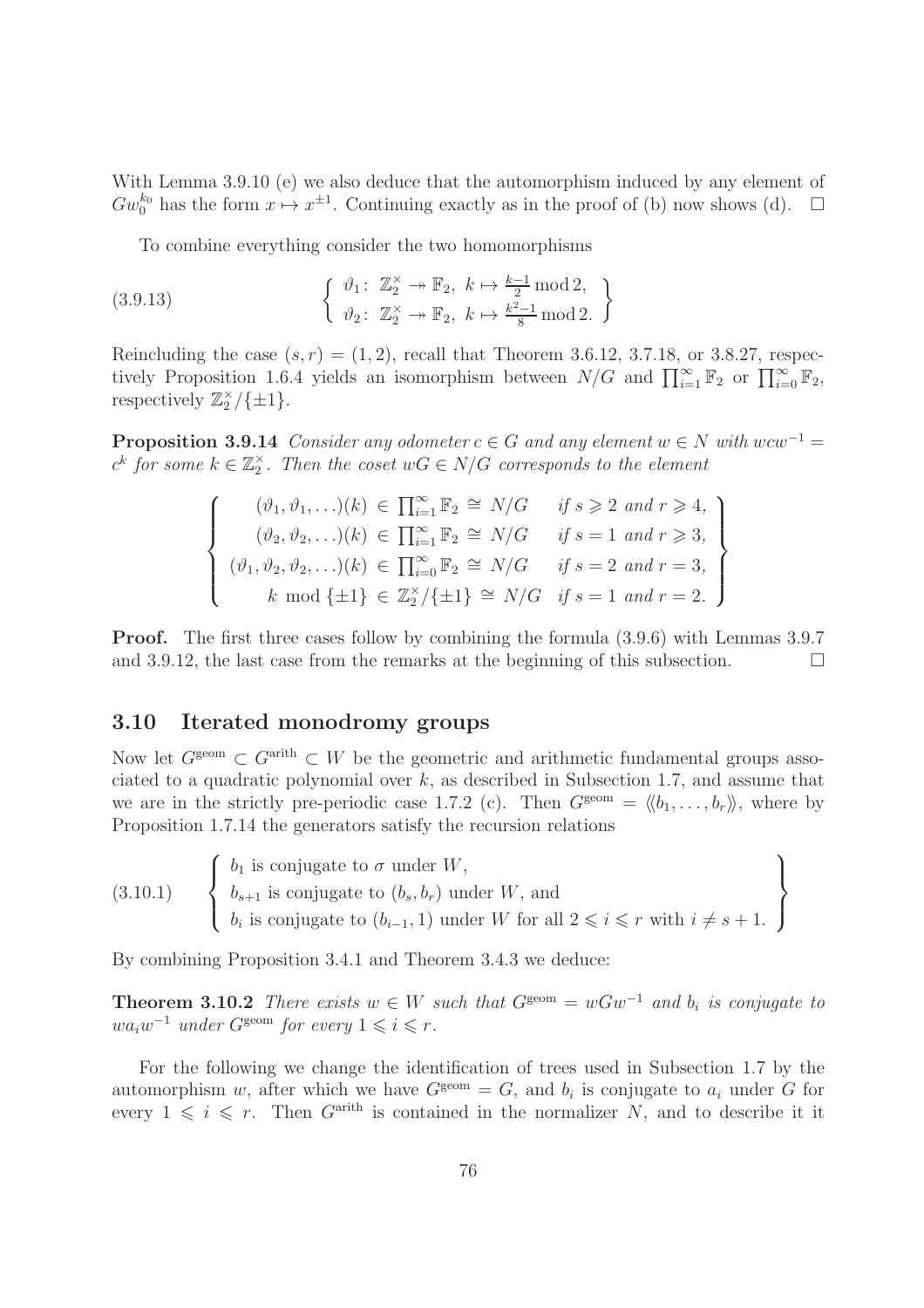suffices to describe the factor group  $G^{\text{arith}}/G \subset N/G$ . More precisely we will determine the composite homomorphism

(3.10.3) 
$$
\bar{\rho} \colon \operatorname{Gal}(\bar{k}/k) \to G^{\operatorname{arith}}/G \hookrightarrow N/G
$$

obtained from (1.7.7). Consider the cyclotomic character

$$
cycl\colon \, \text{Gal}(\bar{k}/k) \longrightarrow \mathbb{Z}_2^{\times}, \ \tau \mapsto \text{cycl}(\tau).
$$

**Lemma 3.10.4** The element  $b_{\infty} := (b_1 \cdots b_r)^{-1}$  is an odometer in G, and for any  $\tau \in$  $Gal(\bar{k}/k)$  we have  $\bar{\rho}(\tau) = wG$  for some element  $w \in N$  which satisfies  $wb_{\infty}w^{-1} = b_{\infty}^{\text{cycl}(\tau)}$ .

**Proof.** Recall from Subsection 1.7 that  $b_{\infty}$  is a generator of the image of an inertia group  $I_{\infty} \subset \pi_1^{\text{\'et}}(\mathbb{P}_{\bar{k}}^1 \setminus S, x_0)$  above  $\infty \in \mathbb{P}_{k}^1$ . Let  $D_{\infty}$  be the associated decomposition group. Since  $\infty$  is a k-rational point, we have a commutative diagram with exact rows



Since the target of the homomorphism  $\rho$  is a pro-2 group, the restriction  $\rho|_{I_{\infty}}$  factors through the maximal pro-2 quotient of  $I_{\infty}$ . As the characteristic of k is different from 2, this quotient is the pro-2 tame inertia group above  $\infty$  and hence isomorphic  $\mathbb{Z}_2$  and generated by  $b_{\infty}$ . Moreover,  $D_{\infty}/I_{\infty} \cong \text{Gal}(\tilde{k}/k)$  acts on it through the cyclotomic character. Thus for any  $\delta \in D_{\infty}$  with image  $\tau \in \text{Gal}(\bar{k}/k)$  the element  $w := \rho(\delta) \in G^{\text{arith}} \subset N$  satisfies  $wb_{\infty}w^{-1} = b_{\infty}^{\text{cycl}(\tau)}$ . Since  $b_{\infty}$  is an odometer by Proposition 3.9.1, the lemma follows.  $\square$ 

Finally recall that Theorem 3.6.12, 3.7.18, or 3.8.27, respectively Proposition 1.6.4 yields an isomorphism between  $N/G$  and  $\prod_{i=1}^{\infty} \mathbb{F}_2$  or  $\prod_{i=0}^{\infty} \mathbb{F}_2$ , respectively  $\mathbb{Z}_2^{\times}/\{\pm 1\}$ . By combining Lemma 3.10.4 with Proposition 3.9.14 we deduce:

**Theorem 3.10.5** The homomorphism  $\bar{\rho}$ : Gal( $\bar{k}/k$ )  $\rightarrow N/G$  has the form

$$
\begin{cases}\n(\vartheta_1, \vartheta_1, \ldots) \circ \text{cycl}: \text{Gal}(\bar{k}/k) \stackrel{\bar{\rho}}{\longrightarrow} N/G \cong \prod_{i=1}^{\infty} \mathbb{F}_2 & \text{if } s \geqslant 2 \text{ and } r \geqslant 4, \\
(\vartheta_2, \vartheta_2, \ldots) \circ \text{cycl}: \text{Gal}(\bar{k}/k) \stackrel{\bar{\rho}}{\longrightarrow} N/G \cong \prod_{i=1}^{\infty} \mathbb{F}_2 & \text{if } s = 1 \text{ and } r \geqslant 3, \\
(\vartheta_1, \vartheta_2, \vartheta_2, \ldots) \circ \text{cycl}: \text{Gal}(\bar{k}/k) \stackrel{\bar{\rho}}{\longrightarrow} N/G \cong \prod_{i=0}^{\infty} \mathbb{F}_2 & \text{if } s = 2 \text{ and } r = 3, \\
\text{cycl mod}\{\pm 1\}: \text{Gal}(\bar{k}/k) \stackrel{\bar{\rho}}{\longrightarrow} N/G \cong \mathbb{Z}_2^{\times}/\{\pm 1\} & \text{if } s = 1 \text{ and } r = 2.\n\end{cases}
$$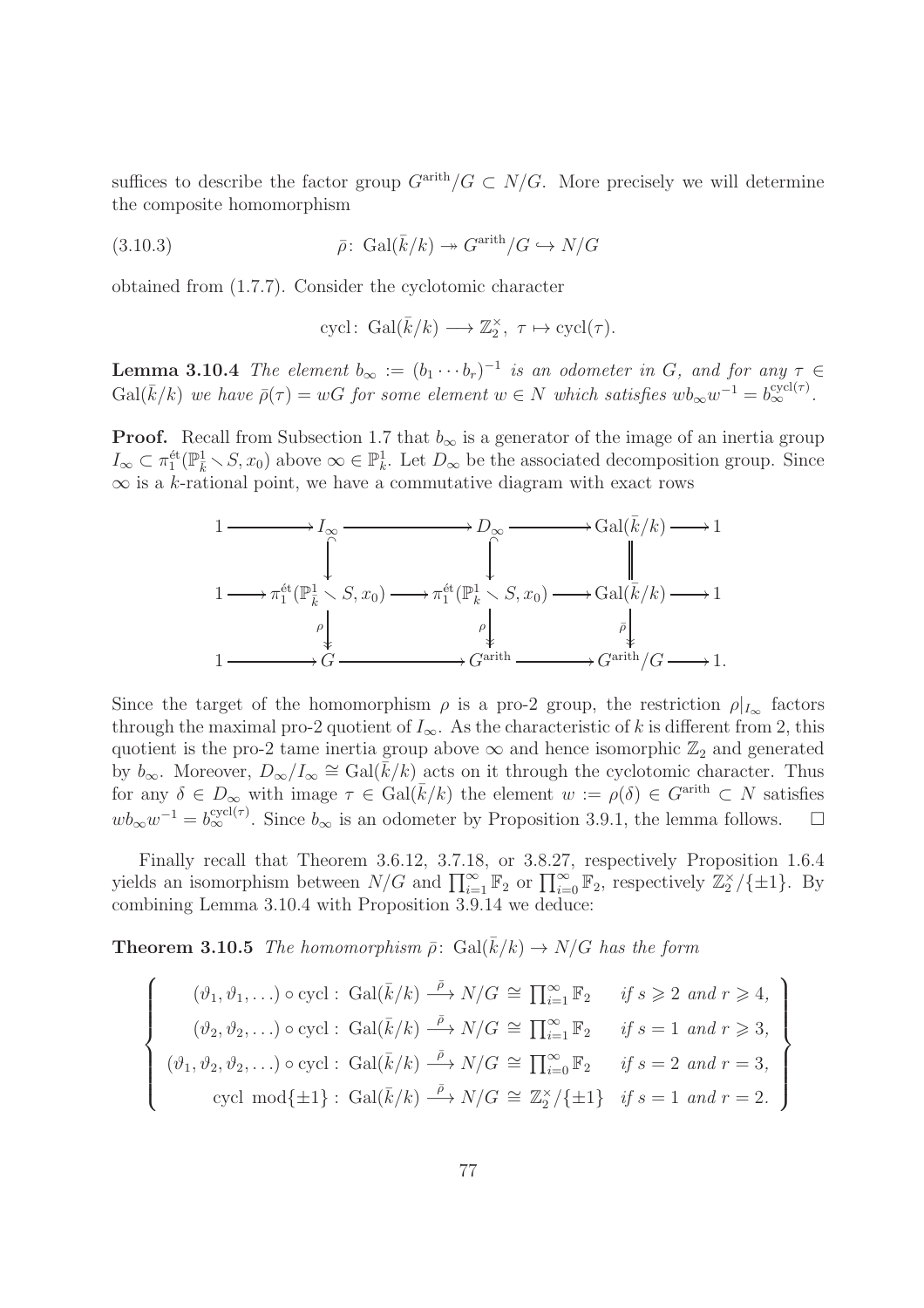## Corollary 3.10.6

- (a) If  $s \geqslant 2$  and  $r \geqslant 4$ , the order of  $G^{\text{arith}}/G$  divides 2.
- (b) If  $s \geq 2$  and  $r \geq 4$  and k contains the fourth roots of unity, then  $G^{\text{arith}} = G$ .
- (c) If  $s = 1$  and  $r \geq 3$ , the order of  $G^{\text{arith}}/G$  divides 2.
- (d) If  $s = 1$  and  $r \geq 3$  and k contains a square root of 2, then  $G^{\text{arith}} = G$ .
- (e) If  $s = 2$  and  $r = 3$ , the order of  $G^{\text{arith}}/G$  divides 4.
- (f) If  $s = 2$  and  $r = 3$  and k contains the eighth roots of unity, then  $G^{\text{arith}} = G$ .
- (g) If  $s = 1$  and  $r = 2$  and k is finitely generated over its prime field, then  $G^{\text{arith}}/G$  a subgroup of finite index of  $\mathbb{Z}_2^{\times}/\{\pm 1\}$ .

Proof. Parts (a–f) are direct consequences of Theorem 3.10.5; part (g) follows by the same argument as in the proof of Theorem 2.8.4 (b).  $\Box$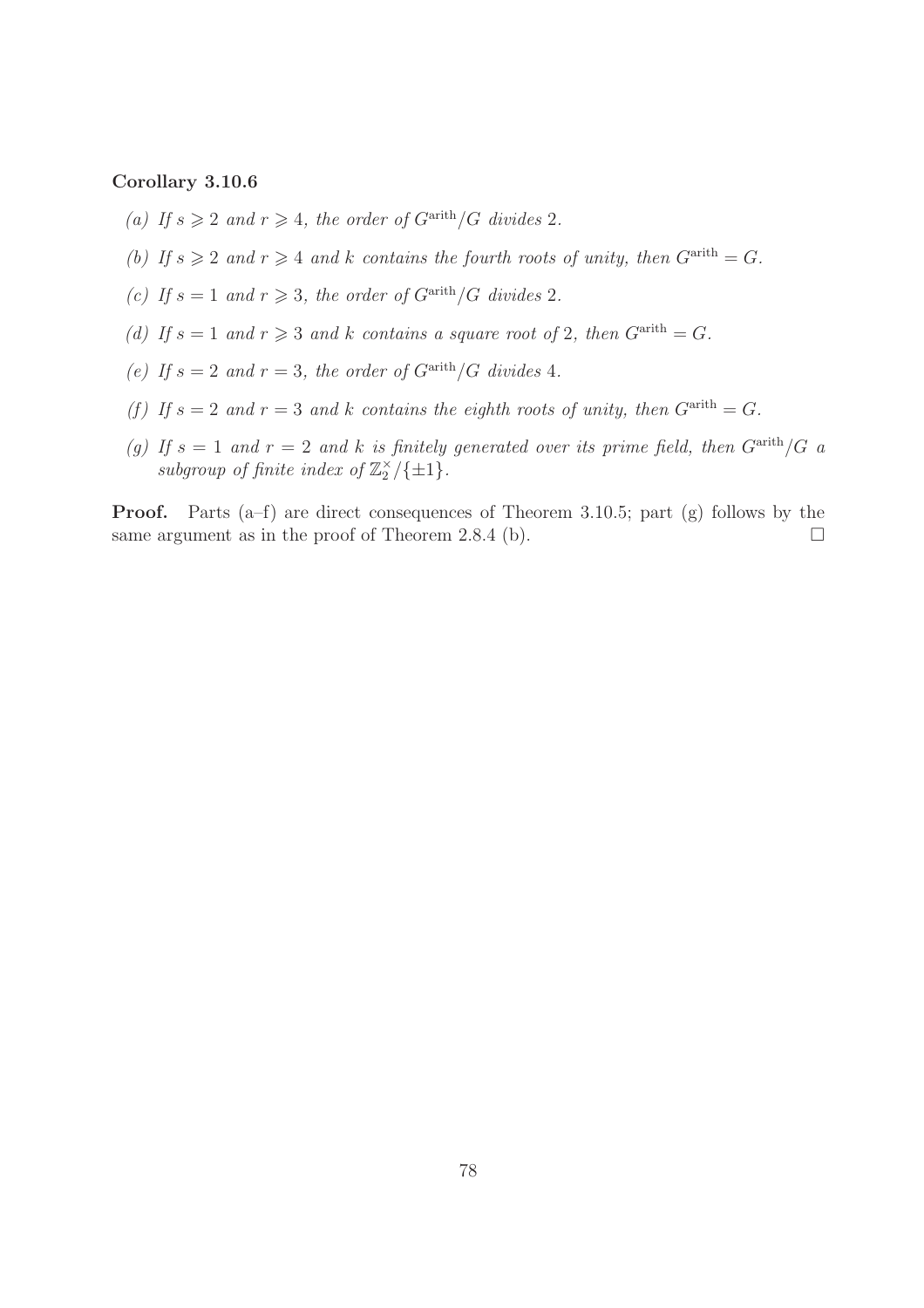## References

- [1] Bartholdi, L., Grigorchuk, R.: On parabolic subgroups and Hecke algebras of some fractal groups. Serdica Math. J. 28 (2002), no. 1, 47–90.
- [2] Bartholdi, L., Nekrashevych, V.: Iterated monodromy groups of quadratic polynomials. I. Groups Geom. Dyn. **2** (2008), no. 3, 309–336.
- [3] Boston, N., Jones, R.: Arboreal Galois representations. Geom. Dedicata 124 (2007), 27–35.
- [4] Boston, N., Jones, R.: The image of an arboreal Galois representation. Pure Appl. Math. Q. 5, no. 1, (2009) 213–225.
- [5] Dau, T. T.: *Quadratische Morphismen.* Diplomarbeit ETH Zürich (2002), 65p. http://www.math.ethz.ch/~pink/Theses/2002-Diplom-Tan-Truong-Dau.pdf
- [6] Gawron, P., Nekrashevych, V., Sushchansky, V.: Conjugation in tree automorphism groups. Internat. J. Algebra Comput. 11 no. 5 (2001), 529–547.
- [7] Grigorchuk, R.: On Burnside's problem on periodic groups. (Russian) Funktsional. Anal. i Prilozhen. 14 (1980), no. 1, 53–54. English translation: Functional Anal. Appl. 14 (1980), no. 1, 41–43.
- [8] Grigorchuk, R.: Just infinite branch groups. in: New horizons in pro-p groups, Progr. Math. 184, Boston: Birkhäuser (2000), 121–179.
- [9] Grigorchuk, R. Zuk, A.: On a torsion-free weakly branch group defined by a three state automaton. Internat. J. Algebra Comput. 12 (2002), no. 1-2, 223–246.
- [10] Grigorchuk, R., Sidki, S.: The group of automorphisms of a 3-generated 2-group of intermediate growth. Internat. J. Algebra Comput. 14 no. 5-6, (2004), 667–676.
- [11] Grigorchuk, R., Savchuk, D., Sunić, Z.: The spectral problem, substitutions and iterated monodromy. In: Probability and mathematical physics. CRM Proc. Lecture Notes, 42, Amer. Math. Soc., Providence, RI (2007), 225–248.
- [12] Grigorchuk, R., Šunić, Z.: Self-similarity and branching in group theory. in *Groups St. Andrews 2005*. Vol. 1, London Math. Soc. Lecture Note Ser., 339, Cambridge Univ. Press, Cambridge, 2007, 36–95.
- [13] Grothendieck, A.: Revetements étales et groupe fondamental ( $SGA$  1). Lecture Notes in Mathematics, Vol. 224. Berlin: Springer (1971).
- [14] Jones, R., Boston, N.: Settled polynomials over finite fields. Proc. Amer. Math. Soc. 140 (2012), no. 6, 1849–1863.
- [15] Nekrashevich, V.: Iterated monodromy groups. (2003) 39p. arXiv:math/0312306
- [16] Nekrashevych, V.: Self-similar groups. Mathematical Surveys and Monographs, 117. American Mathematical Society, Providence, RI, 2005.
- [17] Nekrashevich, V.: A minimal Cantor set in the space of 3-generated groups. Geom. Dedicata 124 (2007), 153–190.
- [18] Nekrashevych, V.: Iterated monodromy groups. In: Groups St Andrews 2009 in Bath. Volume 1. London Math. Soc. Lecture Note Ser., 387, Cambridge Univ. Press, Cambridge (2011), 41–93.